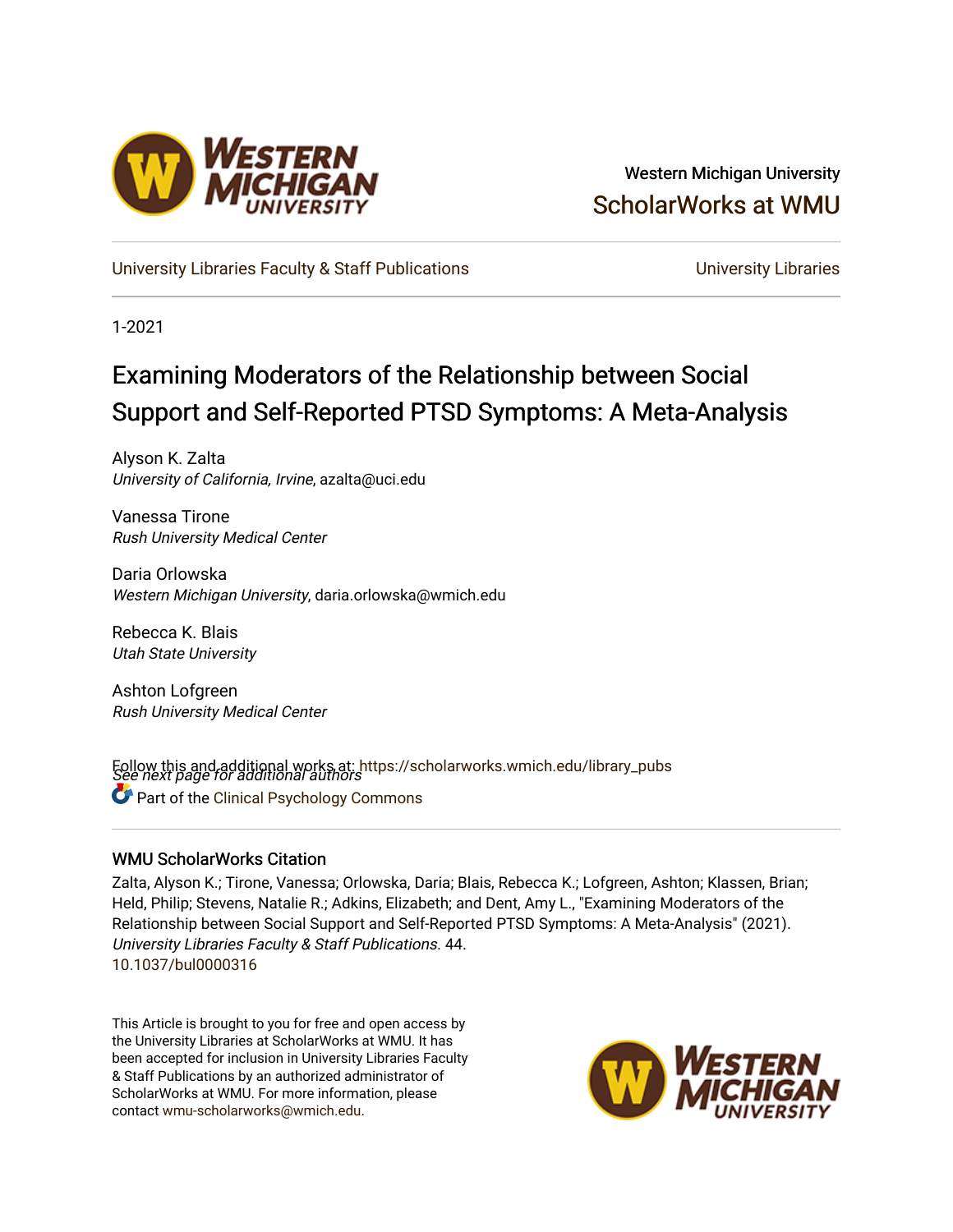# Authors

Alyson K. Zalta, Vanessa Tirone, Daria Orlowska, Rebecca K. Blais, Ashton Lofgreen, Brian Klassen, Philip Held, Natalie R. Stevens, Elizabeth Adkins, and Amy L. Dent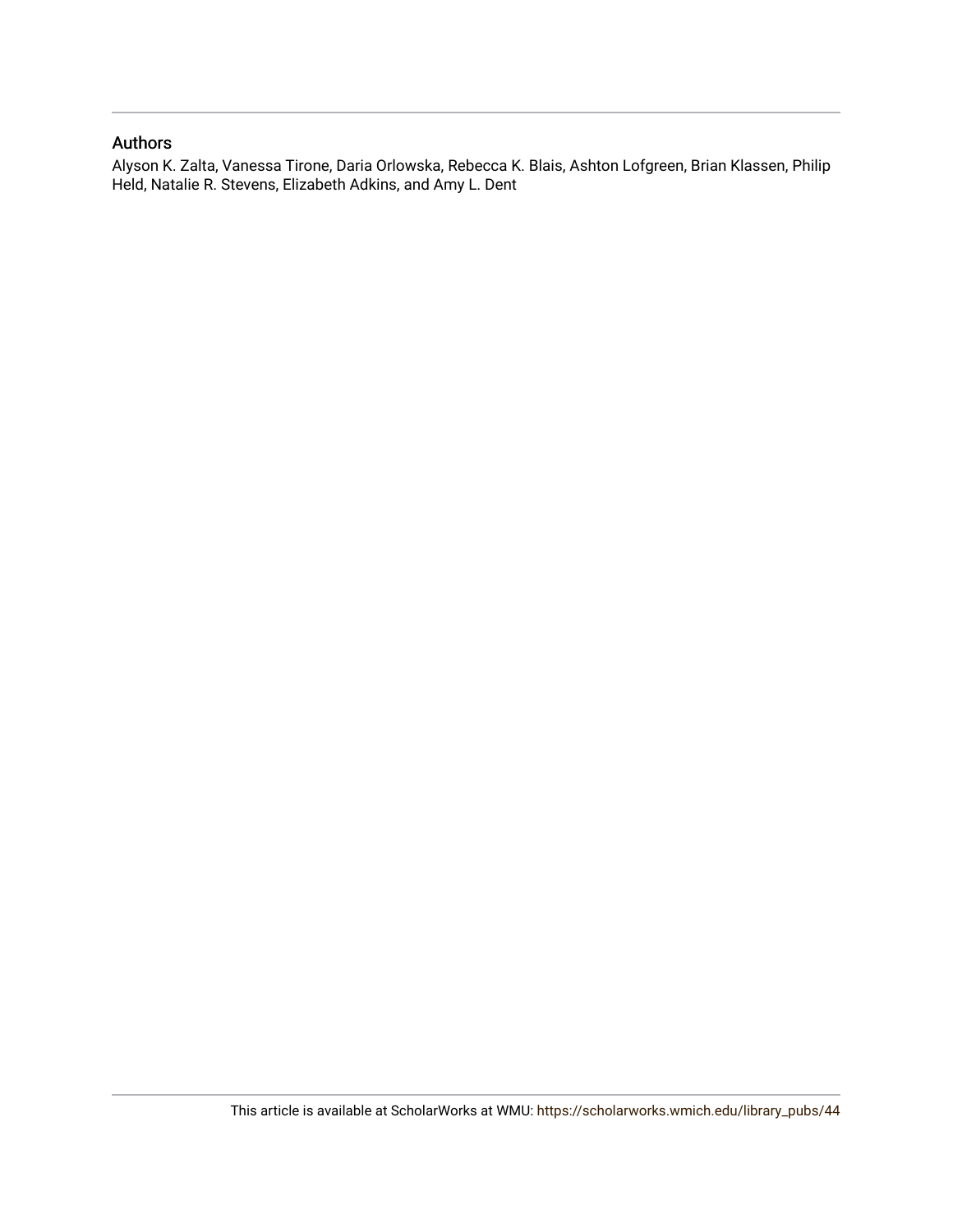# Running Head: SOCIAL SUPPORT AND PTSD META-ANALYSIS

Examining Moderators of the Relationship between Social Support and Self-Reported PTSD

Symptoms: A Meta-Analysis

Alyson K. Zalta $1, 2$ Vanessa Tirone<sup>2</sup> Daria Orlowska<sup>3</sup> Rebecca K. Blais $4$ Ashton Lofgreen $2$ Brian Klassen<sup>2</sup> Philip  $Held<sup>2</sup>$ 

Natalie R. Stevens<sup>2</sup>

Elizabeth Adkins<sup>5</sup>

Amy L. Dent<sup>1</sup>

<sup>1</sup>Department of Psychological Science, University of California, Irvine, Irvine, CA

<sup>2</sup>Department of Psychiatry & Behavioral Sciences, Rush University Medical Center, Chicago, IL

<sup>3</sup>University Libraries, Western Michigan University, Kalamazoo, MI

<sup>4</sup>Department of Psychology, Utah State University, Logan, UT

<sup>5</sup>Department of Preventive Medicine, Northwestern University, Chicago, IL

**©American Psychological Association, 2021. This paper is not the copy of record and may not exactly replicate the authoritative document published in the APA journal. Please do not copy or cite without author's permission. The final article is available, upon publication, at: [https://doi.org/10.1037/bul0000316.](https://doi.org/10.1037/bul0000316)**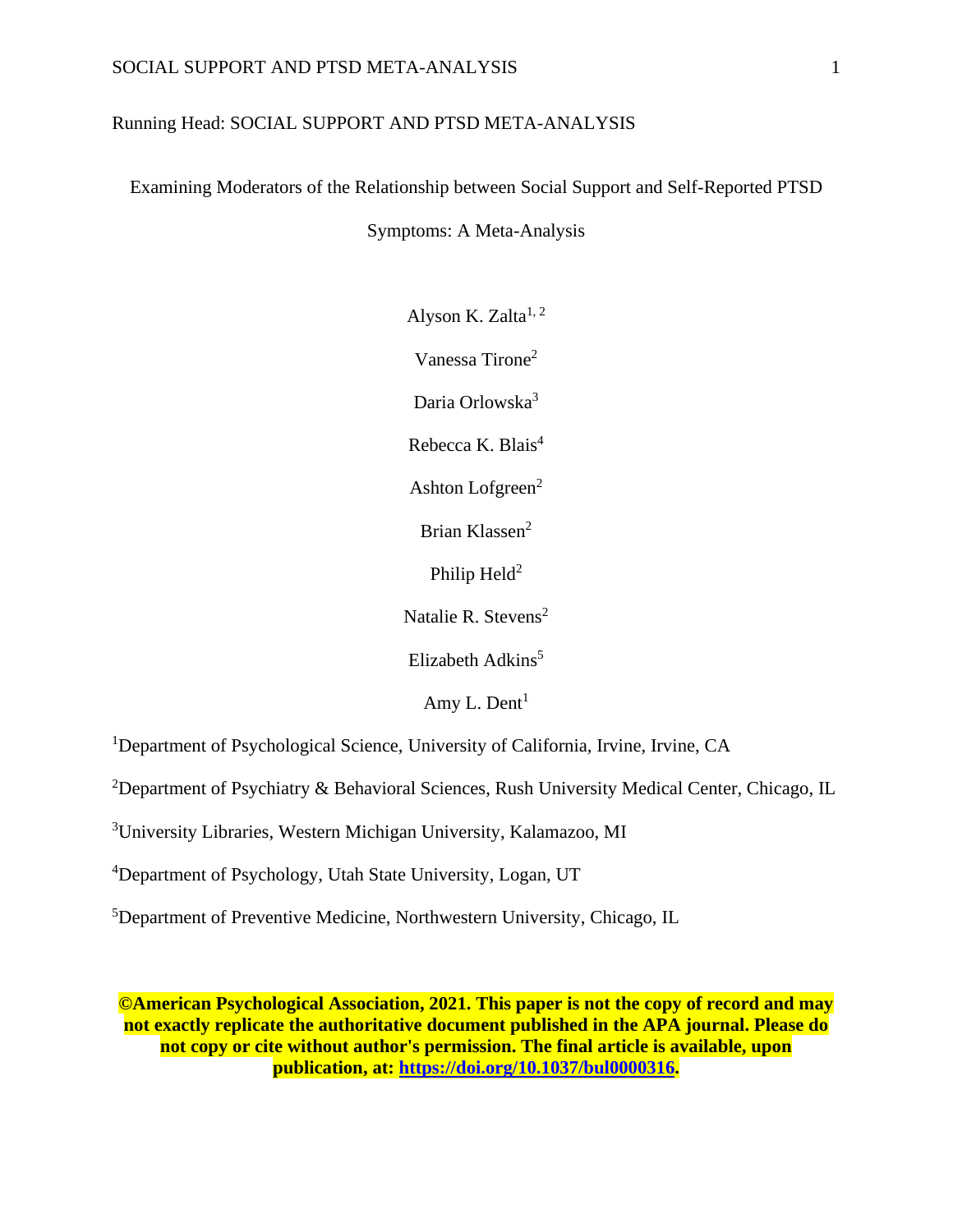# **Author Note**

Correspondence concerning this paper should be addressed to Alyson K. Zalta, University of California, Irvine, 4556 Social and Behavioral Sciences Gateway, Irvine, CA 92697. Phone: 949-824-3409. Email: [azalta@uci.edu.](mailto:azalta@uci.edu)

The data and coding manuals used in this meta-analysis have been deposited and can be viewed at:<https://doi.org/10.17605/OSF.IO/8TB7A>

# **Acknowledgments**

Alyson Zalta's contribution was supported by a training grant from the National Institute of Mental Health (K23 MH103394). The authors would like to thank Roxane Silver, Ph.D., for providing consultation during the manuscript revision process. We would also like to thank Cara Knoeppel, Randy Boley, Jade Cooper, Karyna Bravo, Alexis Blacketer, Laura Cabebe, Jazmin Martinez, Katherine Lucas, Maryam Manjili, Ramona Martinez, and Kelci Straka for their assistance with the systematic search. The content is solely the responsibility of the authors and does not necessarily represent the official views of the National Institutes of Health.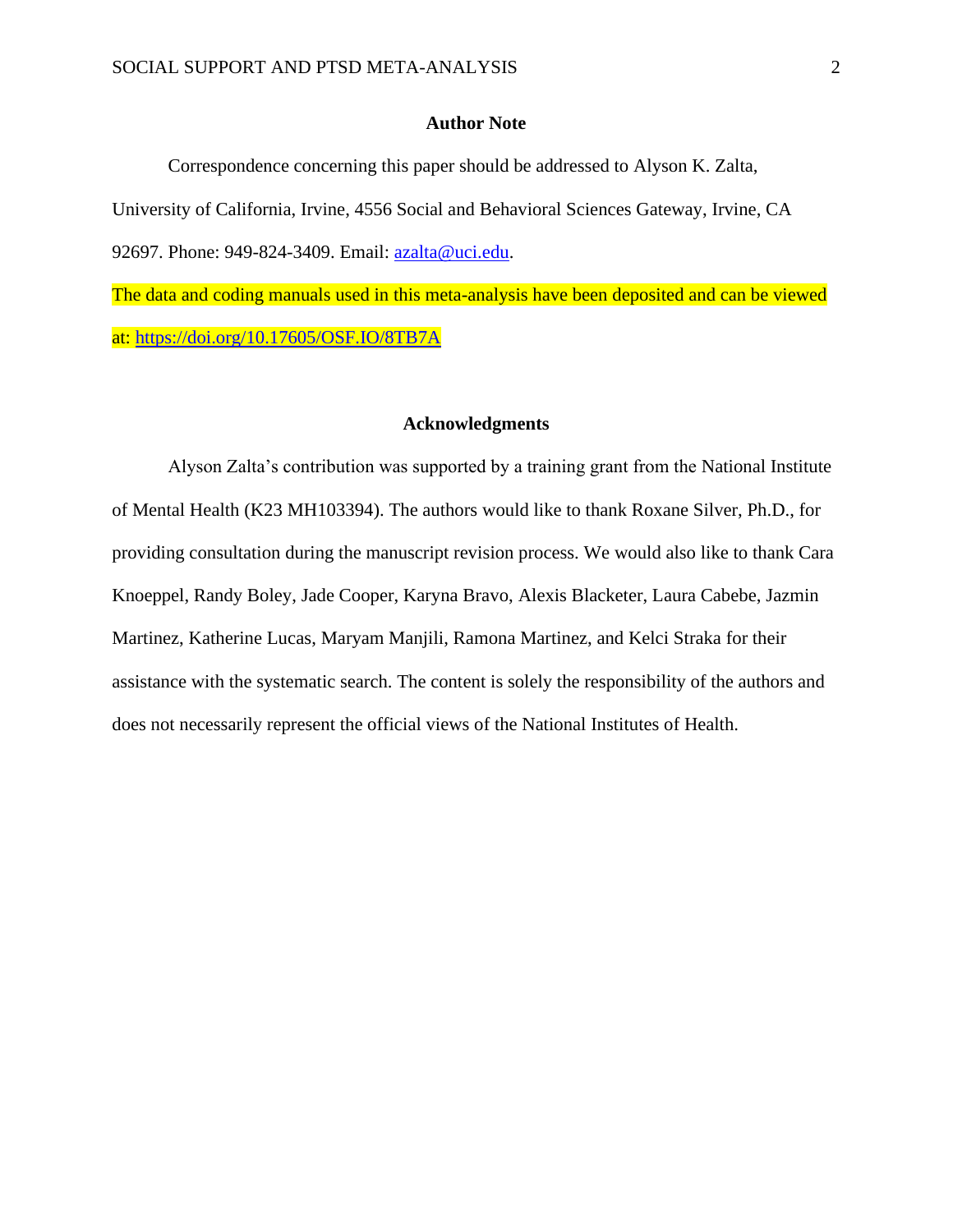#### **Abstract**

Social support is one of the most robust predictors of posttraumatic stress disorder (PTSD). Yet, little is known about factors that moderate the relationship between social support and PTSD symptom severity. This meta-analysis estimated the overall effect size of the relationship between self-reported social support and PTSD severity and tested meaningful demographic, social support, and trauma characteristics that may moderate this association using both cross-sectional and longitudinal effect sizes. A comprehensive search identified 139 studies with 145 independent cross-sectional effect sizes representing 62,803 individuals, and 37 studies with 38 independent longitudinal effect sizes representing 25,792 individuals. Study samples had to be comprised of trauma-exposed, non-clinical adult populations to be included in the analysis. Cross-sectional and longitudinal analyses revealed a near medium overall effect size ( $r_{\text{cross}} = -$ .27; 95% CI: -.30, -.24; *r*long = -.25; 95% CI: -.28, -.21) with a high degree of heterogeneity (cross-sectional  $I^2 = 91.6$ , longitudinal  $I^2 = 86.5$ ). Both cross-sectional and longitudinal moderator analyses revealed that study samples exposed to natural disasters had a weaker effect size than samples exposed to other trauma types (e.g., combat, interpersonal violence), studies measuring negative social reactions had a larger effect size than studies assessing other types of social support, and veteran samples revealed larger effect sizes than civilian samples. Several other methodological and substantive moderators emerged that revealed a complex relationship between social support and PTSD severity. These findings have important clinical implications for the types of social support interventions that could mitigate PTSD severity.

**Keywords**: social support; posttraumatic stress disorder; meta-analysis; social negativity; veteran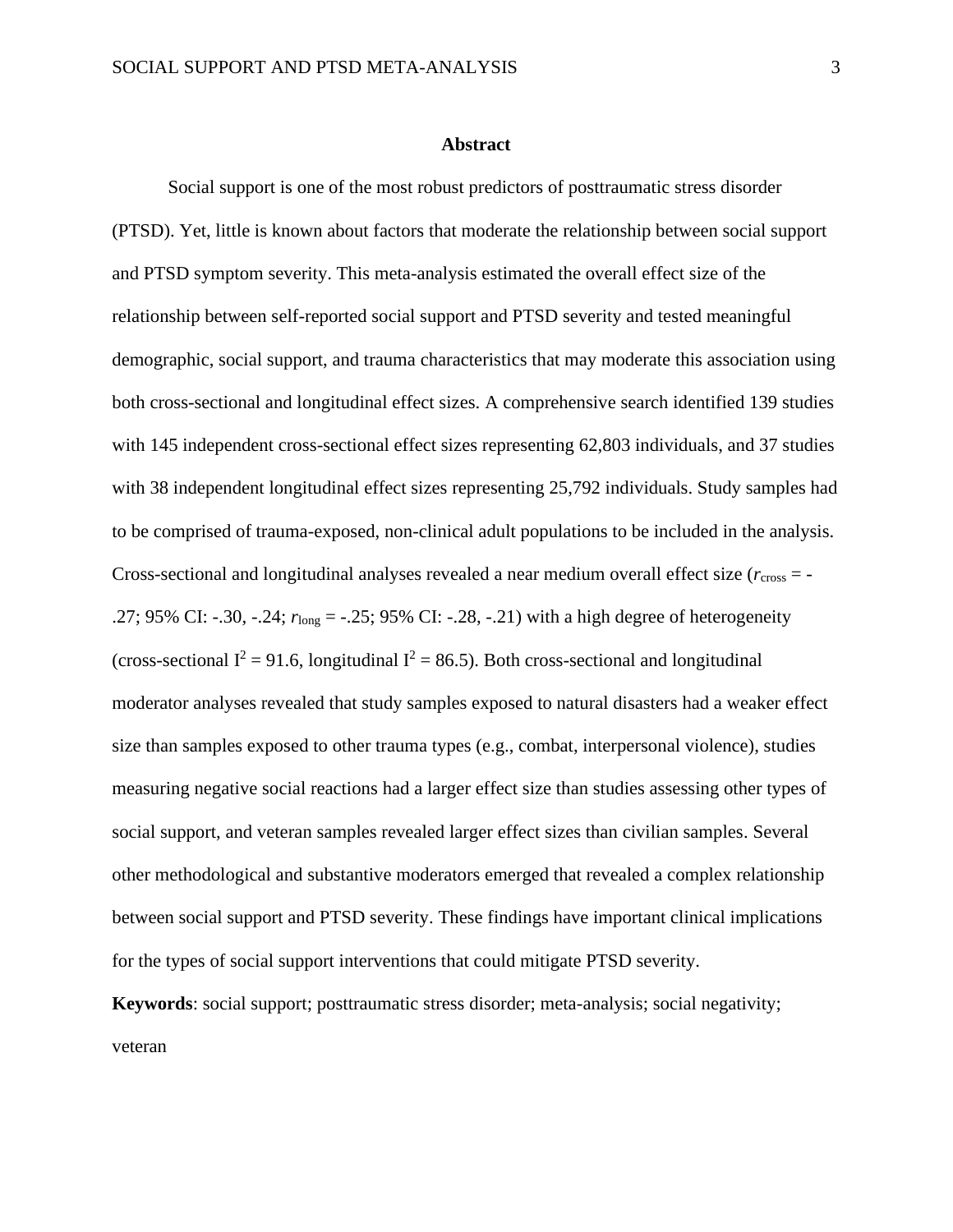# **Public Significance Statement**

This meta-analysis indicates that social support buffers against posttraumatic stress disorder (PTSD) symptoms among trauma-exposed individuals. The effect was weaker among individuals exposed to a natural disaster and stronger among veterans. The effect was also stronger when examining negative social reactions in response to trauma.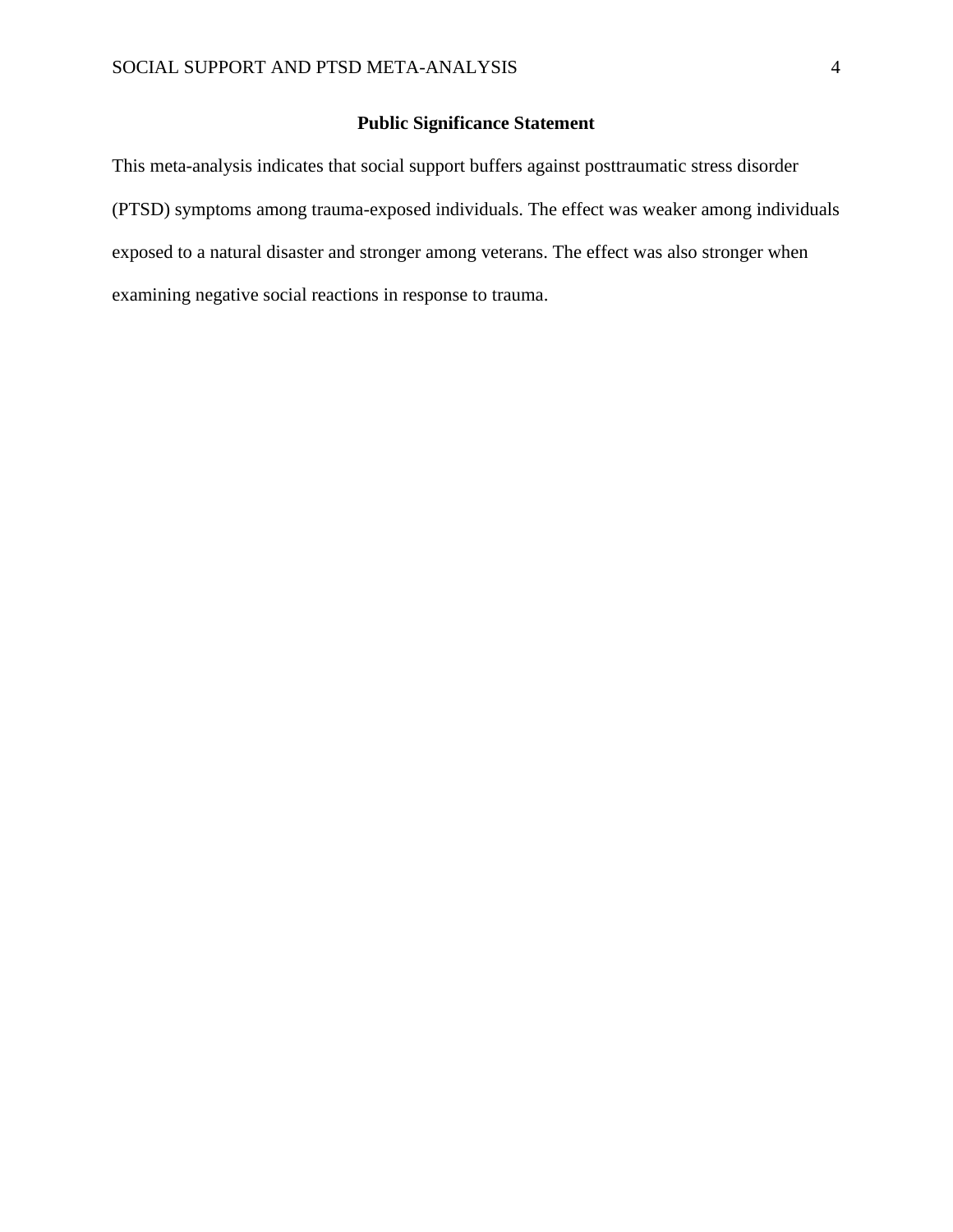# **Introduction**

Posttraumatic stress disorder (PTSD) is a debilitating condition that is associated with significant chronic impairment (Bryant et al., 2016; Rodriguez, Holowka, & Marx, 2012; Solomon & Davidson, 1997) and increased risk for suicide (LeBouthillier, McMillan, Thibodeau, & Asmundson, 2015). In order to develop effective intervention strategies, it is important to understand key risk factors associated with the development, maintenance, and severity of PTSD. Social support has consistently been identified as one of the most robust predictors of PTSD (Brewin, Andrews, & Valentine, 2000; Ozer, Best, Lipsey, & Weiss, 2003). According to the stress-buffering model (Cohen & Willis, 1985), social support protects or buffers individuals from the pathogenic influence of trauma by enhancing individuals' perceived ability to cope with the trauma, reducing negative appraisals of the trauma, and reducing harmful physiological responses to the trauma. Thus, following trauma exposure, the expectation is that individuals with higher levels of social support will be less likely to develop PTSD symptoms. However, the stress-buffering model also stipulates that traumas demand specific coping responses and that there must be a match between the needs elicited by the trauma and function of support for buffering to occur. This is referred to as the matching hypothesis (Cohen  $\&$ McKay, 1984; Cohen & Willis, 1985; Cutrona, 1990). Thus, the nature of the trauma, the nature of the support, and personal characteristics may moderate the relationship between social support and PTSD symptoms among individuals exposed to trauma.

Tests of the matching hypothesis are quite difficult to evaluate given that testing moderators requires large sample sizes, heterogenous populations, and a wide range of assessments. However, meta-analyses offer the opportunity to test moderators by exploring characteristics that account for variations in effect sizes between studies. To date, several meta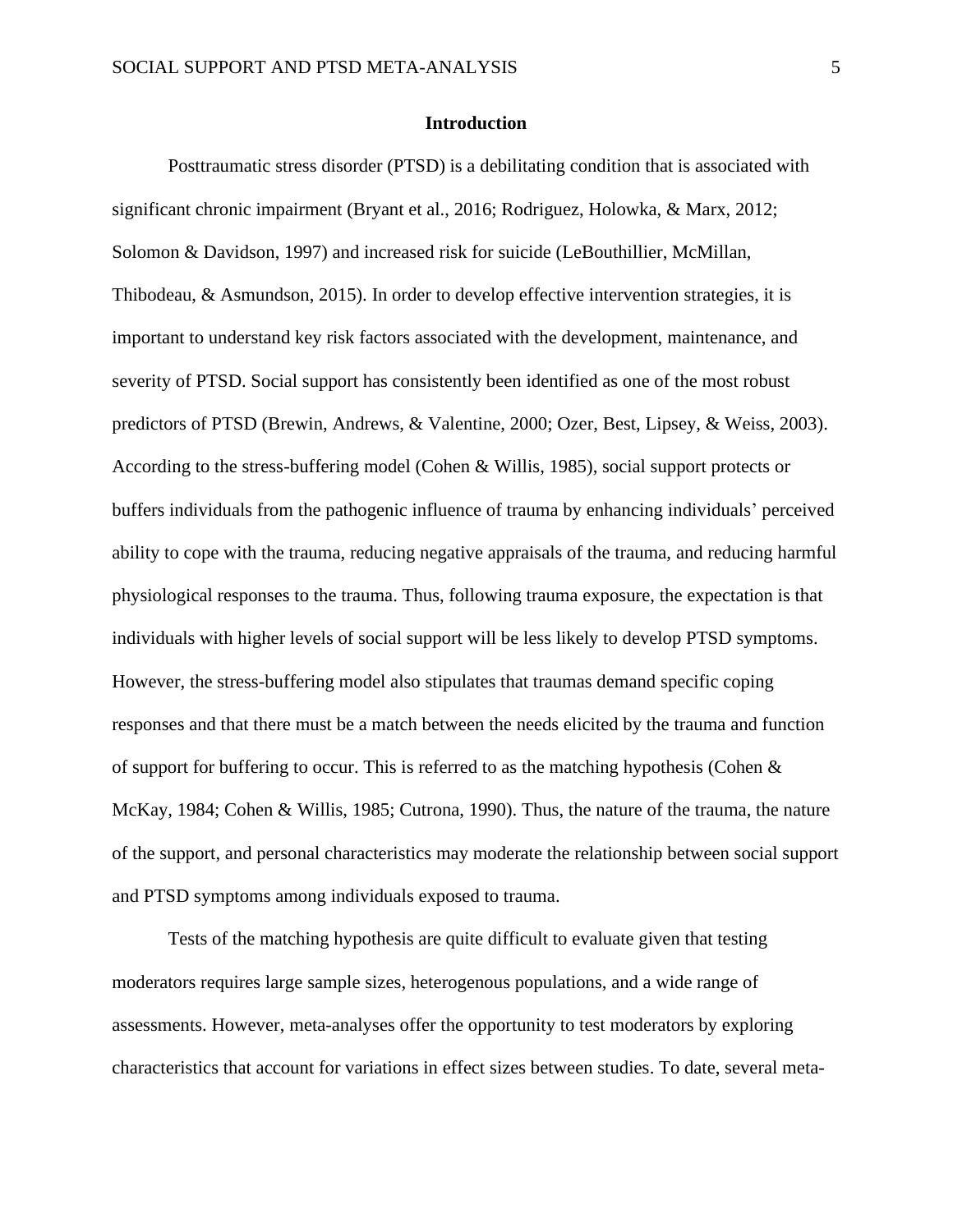analyses have examined social support and negative social reactions as predictors of PTSD symptoms and a PTSD diagnosis (Brewin et al., 2000; Dworkin, Brill, & Ullman, 2019; Ozer et al., 2003; Shand, Cowlishaw, Brooker, Burney, & Ricciardelli, 2015; Wright, Kelsall, Sim, Clarke & Creamer, 2013; Xue et al., 2015). However, each of these meta-analyses included a relatively small number of studies to evaluate the relationship between social support and PTSD (range: 4-33). Additional studies of social support and PTSD have been conducted since many of these meta-analyses were published, thus an updated synthesis of the literature is needed. Dworkin and colleagues (2019) published the most recent meta-analysis on the topic; however, their meta-analysis focused exclusively on social reactions to disclosure of interpersonal violence, limiting the scope of the analyses in terms of both the type of social support and the nature of the trauma. Moreover, these meta-analyses all showed that the effect sizes of the relationship between social support and PTSD had significant heterogeneity; yet, to our knowledge, no existing meta-analyses have examined moderators of the relationship between social support and PTSD symptoms among a broad sample of trauma survivors. Based on the matching hypothesis of social support, we sought to replicate and extend previous meta-analytic findings by exploring key conditions, or moderators, under which social support is associated with PTSD among trauma-exposed individuals, including facets of social support, demographic characteristics, and trauma-related factors.

Social support is a multi-faceted construct that includes dimensions of perceived, enacted, and structural support, as well as negative social reactions (Barrera, 1986). *Perceived support* reflects a person's general beliefs about the availability of support and their satisfaction with support. *Enacted social support*, also known as tangible support, refers to actions that individuals take to aid another person. *Structural support*, also termed social embeddedness,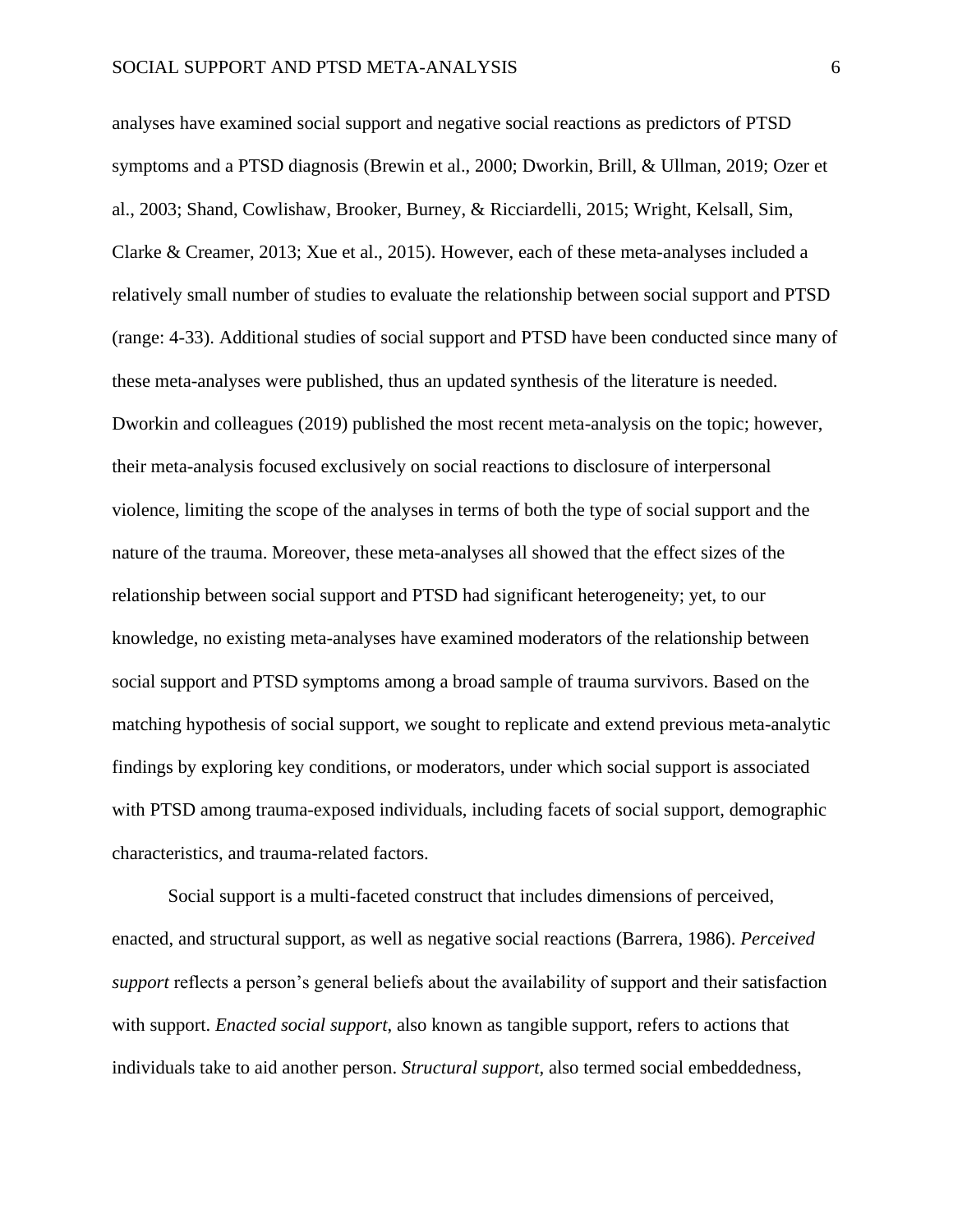refers to the size and strength of an individual's support network. Finally, *negative social reactions* refer to behaviors from others that display negative affect (e.g., anger, dislike), display negative evaluation of the individual (e.g., criticism, blame), or create a hindrance to an individual's goals (Vinokur & van Ryn, 1993). Although the dimensions that underlie this construct are not particularly well-defined in the literature, the trauma literature has particularly focused on negative reactions in response to trauma disclosure (e.g., blaming the victim or treating the person differently after trauma; Ullman, 2000), social constraints that lead the survivor to feel unsupported or misunderstood (Lepore & Ituarte, 1999), and ways in which relationships may be sources of strain (e.g., making too many demands) or conflict (Butler, Koopman, Classen, & Spiegel, 1999).

There is evidence to suggest that different types of social support may differ in their relationship with PTSD severity. For example, several studies have shown that negative social reactions are more impactful than positive forms of support in predicting adjustment to trauma and trauma disclosure (Andrews, Brewin, & Rose, 2003; Davis, Brickman, & Baker, 1991; Ullman, 1996; Ullman & Peter-Hagene, 2016; Zoellner, Foa, & Brigidi, 1999). Two metaanalyses have explored how different types of positive and negative social exchanges relate to psychopathology. In their meta-analysis examining social reactions to disclosure of interpersonal violence, Dworkin and colleagues (2019) found that negative social reactions to trauma disclosure predicted more severe psychopathology. Positive social reactions to disclosure were not protective against psychopathology; however, perceiving others' reactions more positively was somewhat protective against psychopathology (Dworkin et al., 2019). In another metaanalysis, Finch and colleagues (1999) examined broad measures of social support (i.e., not specific to disclosure of trauma) and their relationship to psychological distress. They found that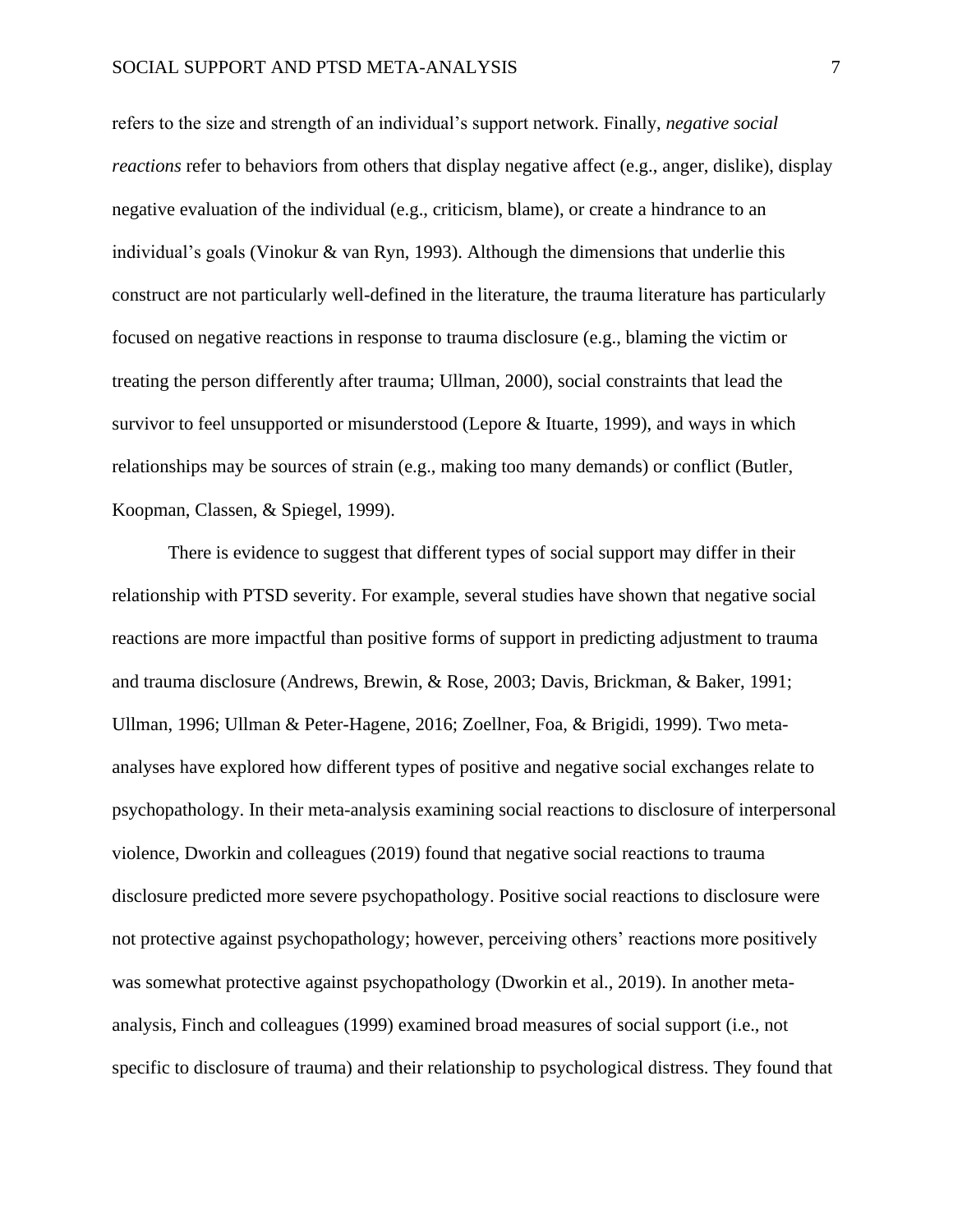negative social reactions revealed a moderate positive association with distress, and perceived support revealed a moderate negative association with distress, with no significant difference between the strength of the effect size for negative social reactions and perceived support. However, the effect size for perceived support was significantly larger than the effect sizes for enacted and structural support and the effect size for negative social reactions was significantly larger than the effect size for enacted support. These findings are consistent with the matching hypothesis. Specifically, S. Cohen proposes that perceptions of support that influence a person's ability to talk about their problems and how they feel about themselves would be a better buffer against stress compared to objective measures of support. To our knowledge, meta-analytic techniques have not been used to examine whether type of support affects the relationship between social support and PTSD severity.

In addition to the type of social support, the provider of social support may influence the effectiveness of social support as a buffer against PTSD. For example, support can come from a single individual (e.g., spouse), a social group (e.g., friends, military unit), or an authority figure (e.g., medical provider). Given that trauma occurs in specific contexts (e.g., combat deployment, medical settings, interpersonal trauma), it may be that specific providers of social support are particularly useful in buffering against PTSD. For example, DiMauro and colleagues (2016) observed that among military service members, higher perceived social support from family and friends was associated with lower PTSD symptom severity, but perceived support from the general public was unrelated to PTSD symptom severity. Similarly, Woodward and colleagues (2015) found that for survivors of intimate partner violence and motor vehicle accidents, support from friends and family predicted posttraumatic cognitions, which in turn predicted PTSD; however, support from a close other did not predict posttraumatic cognitions. These findings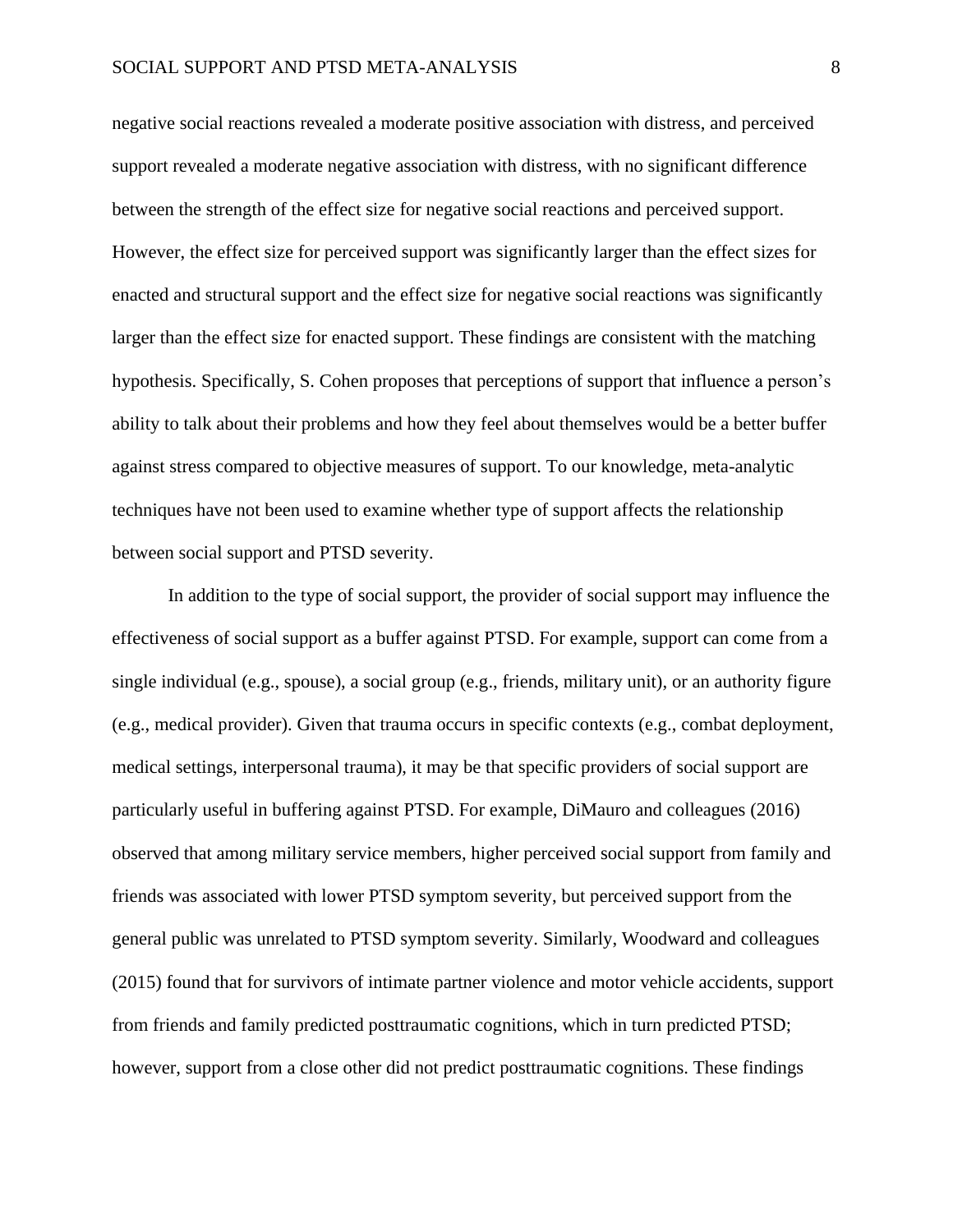suggest that social support source type may moderate the association of social support and PTSD symptom severity.

Several demographic characteristics such as sex, age, and race may also moderate the relationship between social support and PTSD. With respect to sex, gender role socialization encourages women to foster and maintain strong relationships (Levant, Richmond, Cook, House, & Aupont, 2007), with evidence suggesting that women are more likely to engage in a 'tend and befriend' response under conditions of stress (Taylor et al., 2000). Thus, poor social support in the context of trauma exposure may make women more vulnerable to distress than men. Among military service members, there is evidence that women perceive higher social support from family and friends compared to men, but this sex difference was nonsignificant when predicting PTSD symptom severity (DiMauro et al., 2016). Age may act as a moderator, given that social support exhibits a stronger negative association with mental health symptoms among younger individuals relative to older individuals (Milner, Krnjacki, & Lamontagne, 2016; Segrin, 2006; Weiner, Monin, Mota, & Pietrzak, 2016). Race may also play an important role; however, limited existing research examining race as a moderator of the relationship between social support and psychological distress has shown inconsistent results. For example, research suggests that among inner-city women in the United States, social support may have a stronger stress-buffering effect for Black individuals compared to White individuals (Gaffey et al., 2019). By contrast, among white-collar workers, Black women experience less of a stress buffering effect of social support compared to White women and men in general (Bailey, Wolfe, & Wolfe, 1996).

Sociocultural characteristics such as country of origin and veteran status may also moderate the relation between social support and PTSD. With respect to country of origin,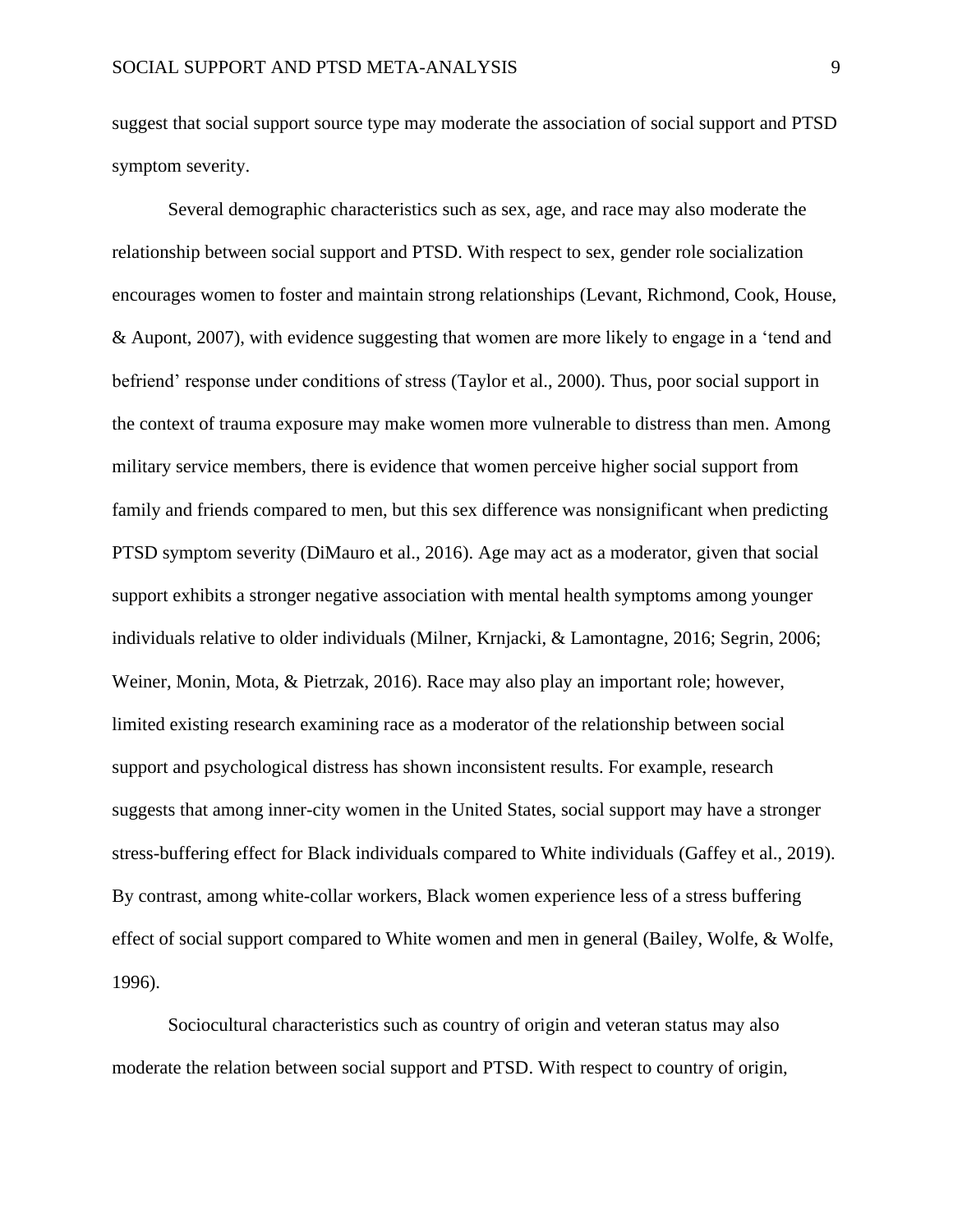Western (and presumably individualistic) and non-Western (presumably collectivistic) cultures may have important differences that affect the degree to which social support buffers against PTSD. In general, individuals from collectivist cultures have been shown to have closer and more supportive networks than individuals from individualistic cultures (Triandis, Bontempo, Villareal, Asai, & Lucca, 1988). Thus, social support may be a particularly important means of buffering against PTSD symptoms within collectivist cultures. However, studies have also shown that compared with European Americans, Asians and Asian Americans are less willing to seek social support when dealing with stress (Taylor et al., 2004) and find social support to be less helpful when coping with stress (Kim, Sherman, Ko, & Taylor, 2006). Thus, those in non-Western cultures may have a weaker relationship between social support and PTSD. The relation between social support and PTSD may also differ between veterans and civilians given that veterans are often distanced from peer and institutional support when they return from deployment (Sherman, Larsen, & Borden, 2015). However, there is a relative dearth of research directly comparing the relationship between social support and PTSD based on veteran versus civilian status.

It is further possible that aspects of the trauma may affect the association between social support and PTSD, including the type of trauma exposure. Some traumas may confer such a strong risk for PTSD that social support may have minimal impact on PTSD severity. For example, interpersonal traumas are associated with a higher risk of PTSD than non-interpersonal traumas (Kessler, Sonnega, Bromet, Hughes, & Nelson, 1995), which could result in a weaker relationship between social support and PTSD following interpersonal traumas. Alternatively, it is possible that social support may be a critical antidote to interpersonal traumas, which are more likely to disrupt individuals' relationships and beliefs about others relative to non-interpersonal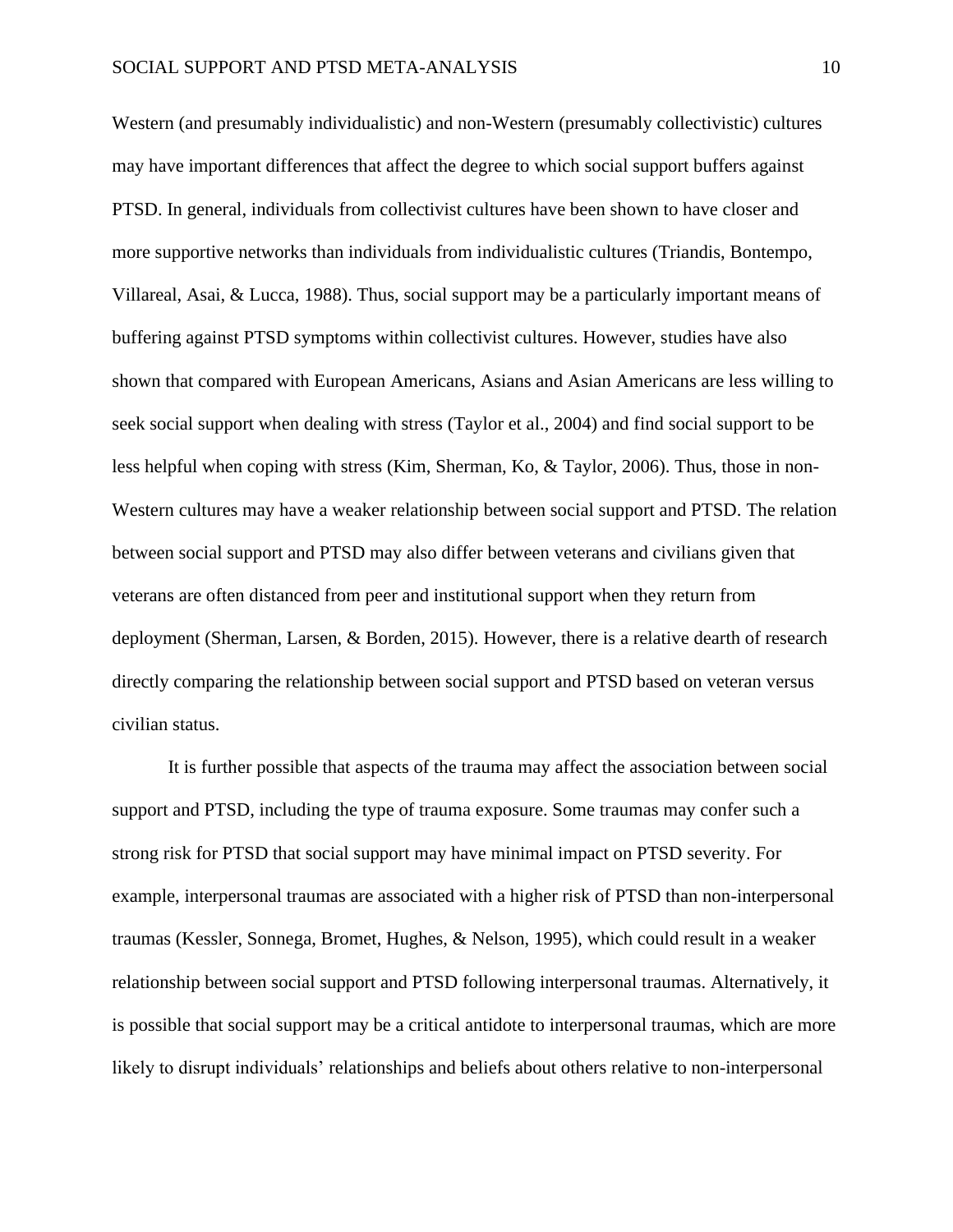traumas (Kern, Stacy, Kozina, Ripley, & Clapp, 2019). In this case, social support and PTSD would have a stronger relationship following interpersonal trauma. Notably, Woodward and colleagues (2015) showed that a model examining the relationship between social support and PTSD via posttraumatic cognitions did not differ between survivors of intimate partner violence (interpersonal trauma) and survivors of motor vehicle accidents (non-interpersonal trauma). It is also possible that certain traumas, such as natural disasters, are more likely to lead to tangible (e.g., shelter, food) rather than emotional needs; thus, general emotional support could have a weaker relationship with PTSD following such traumas based on the matching hypothesis.

In addition to the trauma type, the developmental timing of the trauma and the time since the traumatic event may affect the relationship between social support and PTSD. Similar to interpersonal trauma, child abuse is known to be particularly pathogenic (Ogle, Rubin, & Siegler, 2013). Moreover, those with childhood trauma are likely to experience a greater cumulative lifetime trauma load, which increases risk for PTSD (Kolassa et al., 2010). Thus, social support may have a weaker relationship with PTSD for individuals with childhood trauma exposure compared to individuals with trauma exposure in adulthood. With respect to the time since trauma exposure, one would expect that individuals' beliefs and symptoms become more fixed over time. Thus, the presence of social support soon after trauma may be more strongly associated with PTSD severity than social support many years after trauma. Understanding the trauma characteristics that affect the relationship between social support and PTSD will be critical for identifying the circumstances under which social support interventions may help to buffer against PTSD.

The purpose of the current meta-analysis was to assess the magnitude of the relationship between PTSD severity and social support and investigate possible moderators of this association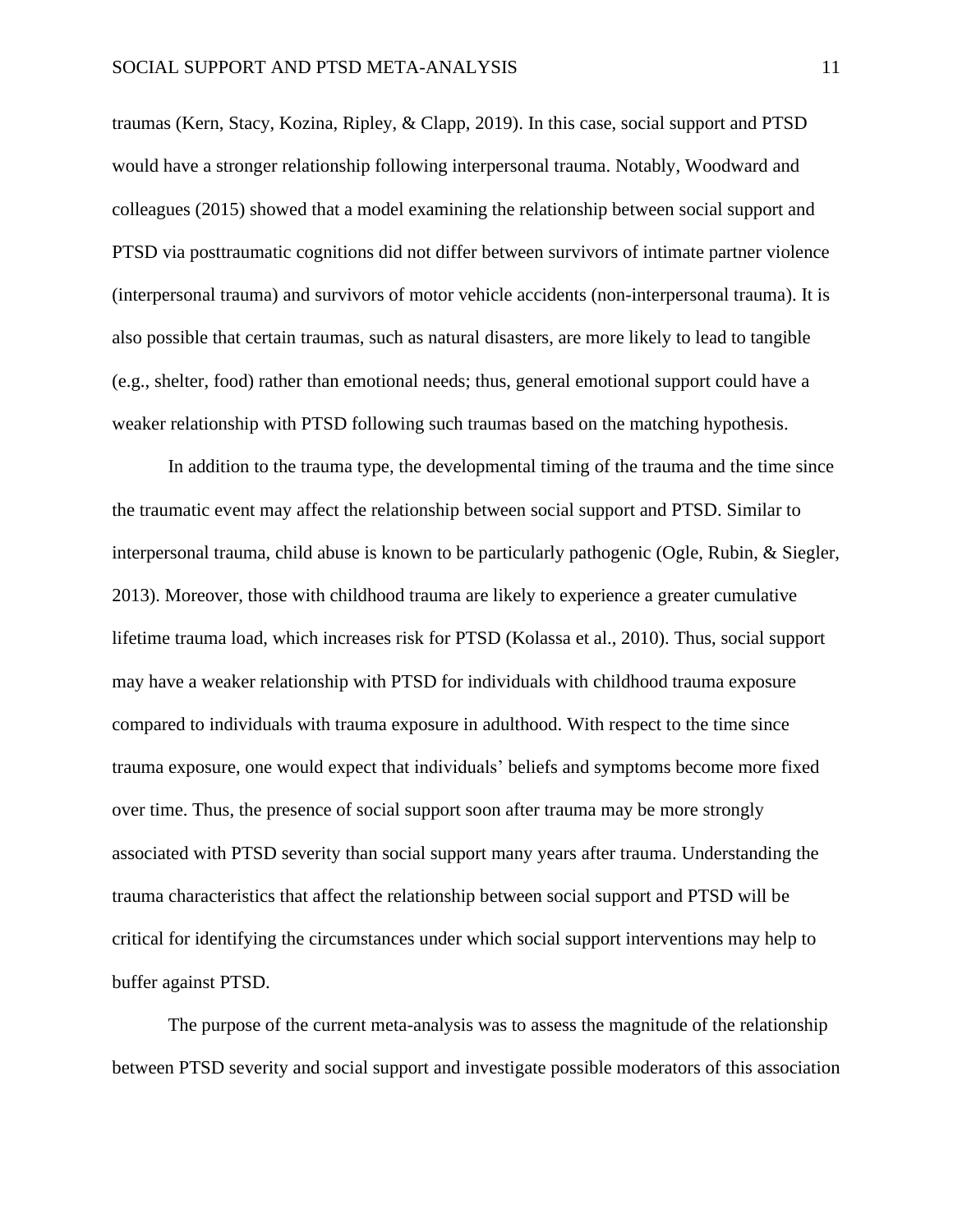implicated by the matching hypothesis, including facets of social support and demographic and trauma characteristics. We examined cross-sectional effect sizes to maximize our potential to retrieve a sufficient number of studies to represent different categories of interest and test these moderators. We also examined longitudinal effect sizes to explore the direction of the relationship between social support and PTSD and moderators of this relationship. We focused on PTSD symptom severity as the outcome, rather than PTSD diagnosis, given that subthreshold PTSD is associated with significant impairment (Cukor, Wyka, Jayasinghe, & Difede, 2010). Based on the stress-buffering model, we hypothesized that there would be significant crosssectional and longitudinal relationships between social support and PTSD symptoms. We further hypothesized that negative social reactions and perceived support would have a larger effect size than enacted and structural support based on previous research (Finch et al., 1999). All other moderator analyses were considered exploratory.

## **Method**

#### **Search procedures**

Electronic databases were searched in three cycles to ensure adequate coverage of research outlets and search terms. In January 2014 and May 2017, PsycInfo, Embase + Medline, and PILOTS were searched using the following combination of terms: (social support OR instrumental support OR companionate support OR emotional support OR tangible support OR social connectedness OR criticism OR social constraint OR received support OR social integration OR functional support OR structural support OR informational support OR esteem support OR perceived support OR expressed emotion OR hostility OR social network OR cohesion OR social response OR social reaction OR disclosure OR social acknowledgment)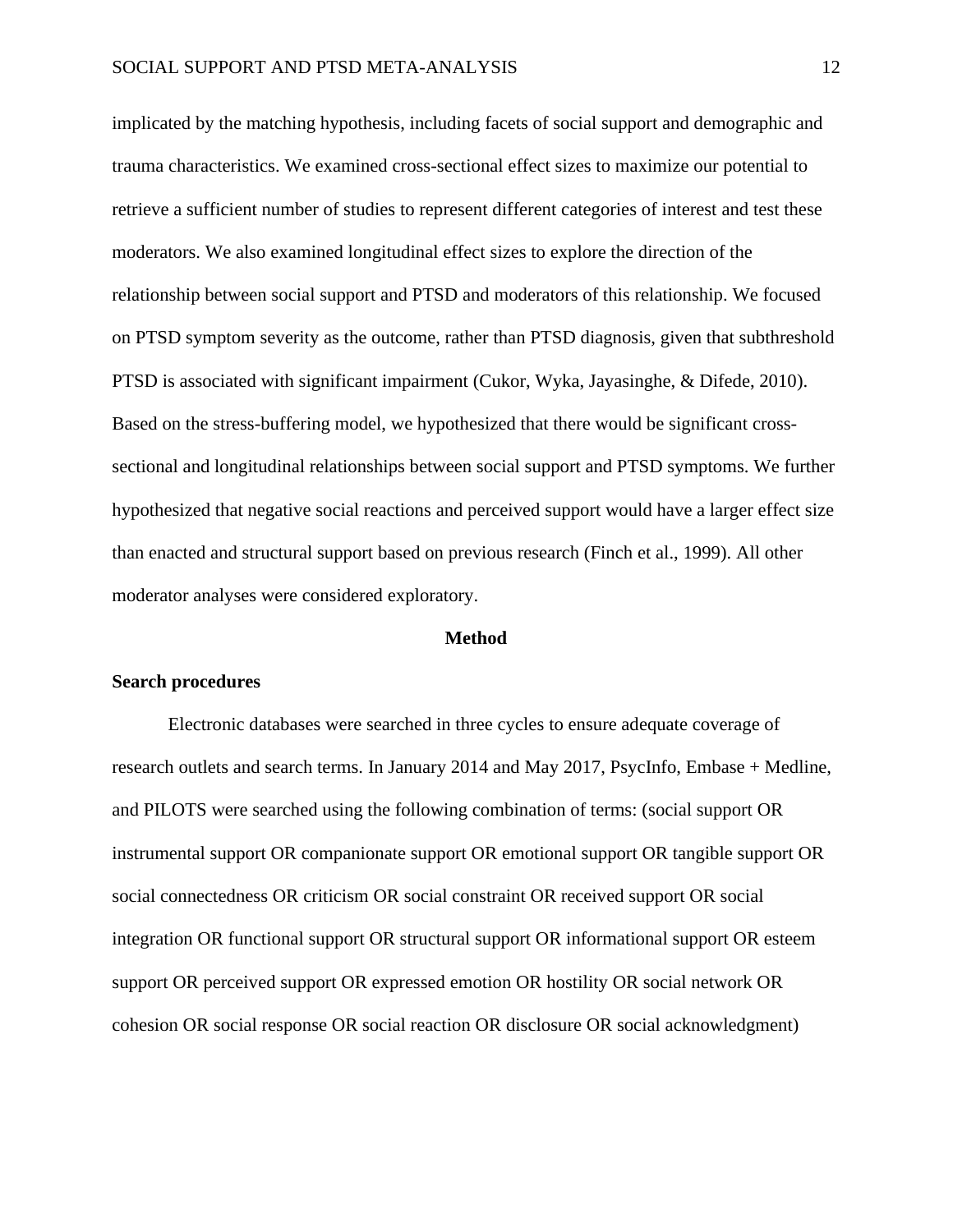AND (PTSD or posttraumatic or post-traumatic). In June 2019, PsycInfo, PubMed<sup>1</sup> (includes Medline), PTSDPubs (formerly PILOTS), ProQuest Dissertations & Thesses A&I, and ProQuest Dissertations & Theses Global were searched using the following combination of updated terms: (social support OR instrumental support OR companionate support OR emotional support OR tangible support OR social connectedness OR criticism OR social constraint OR received support OR social integration OR functional support OR structural support OR informational support OR esteem support OR perceived support OR expressed emotion OR hostility OR social network OR cohesion OR social response OR social reaction OR disclosure OR social acknowledgment OR enacted support OR social negativity OR social interaction\* OR network support) AND (PTSD or posttraumatic or post-traumatic). In this expanded search, a "not" limiter was included in the PsycInfo, PubMed + MEDLINE, and PTSDPubs searches to avoid redundant research reports already evaluated in the 2014 and 2017 searches. Each of these electronic database searches was restricted to reports available in English, and research conducted on adult human participants.

Four additional search strategies were also used to identify relevant research reports to be considered for inclusion in the meta-analysis. First, we reviewed the reference lists of relevant previous meta-analyses and systematic or other literature reviews along with all the references of journal articles that were deemed eligible for the meta-analysis. Second, journals that publish articles on PTSD were hand searched from 1980 or the journal's first issue to June 2019 including *Journal of Traumatic Stress*, *Journal of Anxiety Disorders*, *Psychological Trauma: Theory, Research, Practice, and Policy*, and *Anxiety, Stress, and Coping*. Third, the corresponding author posted a request for unpublished data on several professional listservs

<sup>&</sup>lt;sup>1</sup> We switched from Embase to PubMed for the updated and expanded 2019 search because Embase was no longer available at Rush University Medical Center or the University of California, Irvine.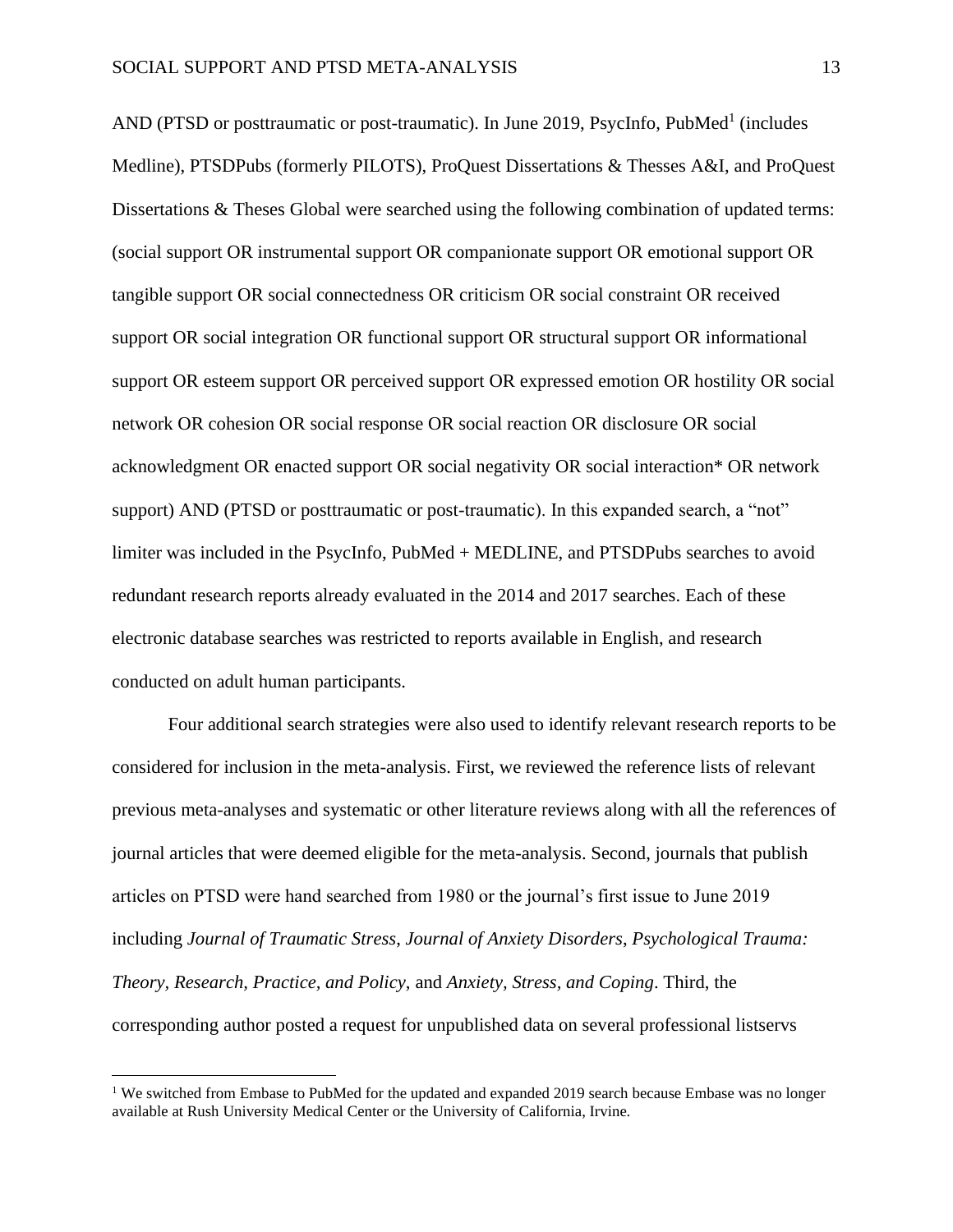including the Association for Behavioral and Cognitive Therapies, the American Psychological Association Division of Trauma Psychology (Division 56), and the American Psychological Association Society for Military Psychology (Division 19). Fourth, all researchers who were the first, last, or corresponding author on at least two studies deemed to be eligible for the metaanalysis were emailed to request recently published data or unpublished data that might be eligible for the meta-analysis.

# **Inclusion Criteria**

The following criteria were applied to select studies for this meta-analysis. First, articles had to be full-text reports of a quantitative study written in the English language and published after 1980 when the diagnosis of PTSD was established (American Psychiatric Association, 1980). Second, articles had to include a sample in which all participants were exposed to a DSM-5 criterion A traumatic event (American Psychiatric Association, 2013). For military samples, we accepted articles of deployed combat veterans. Samples that examined family members or caregivers of loved ones who were suffering from trauma, illnesses, or died due to medical reasons were excluded due to difficulties in evaluating the degree of secondary trauma exposure. Third, articles had to report on participants that were 18 years of age or older, though the traumatic event may have occurred at any point throughout the lifespan. We selected this criterion because characteristics of posttraumatic stress disorder have been shown to be different among children compared to adults (American Psychiatric Association, 2013; Kaminer, Seedat, & Stein, 2005) and there are important differences in the social contexts of children and adults. Fourth, treatment studies were excluded and the study population could not be selected based on their PTSD symptoms or other psychiatric disorders. This criterion was included because individuals who are treatment seeking or who are selected based on their psychiatric symptoms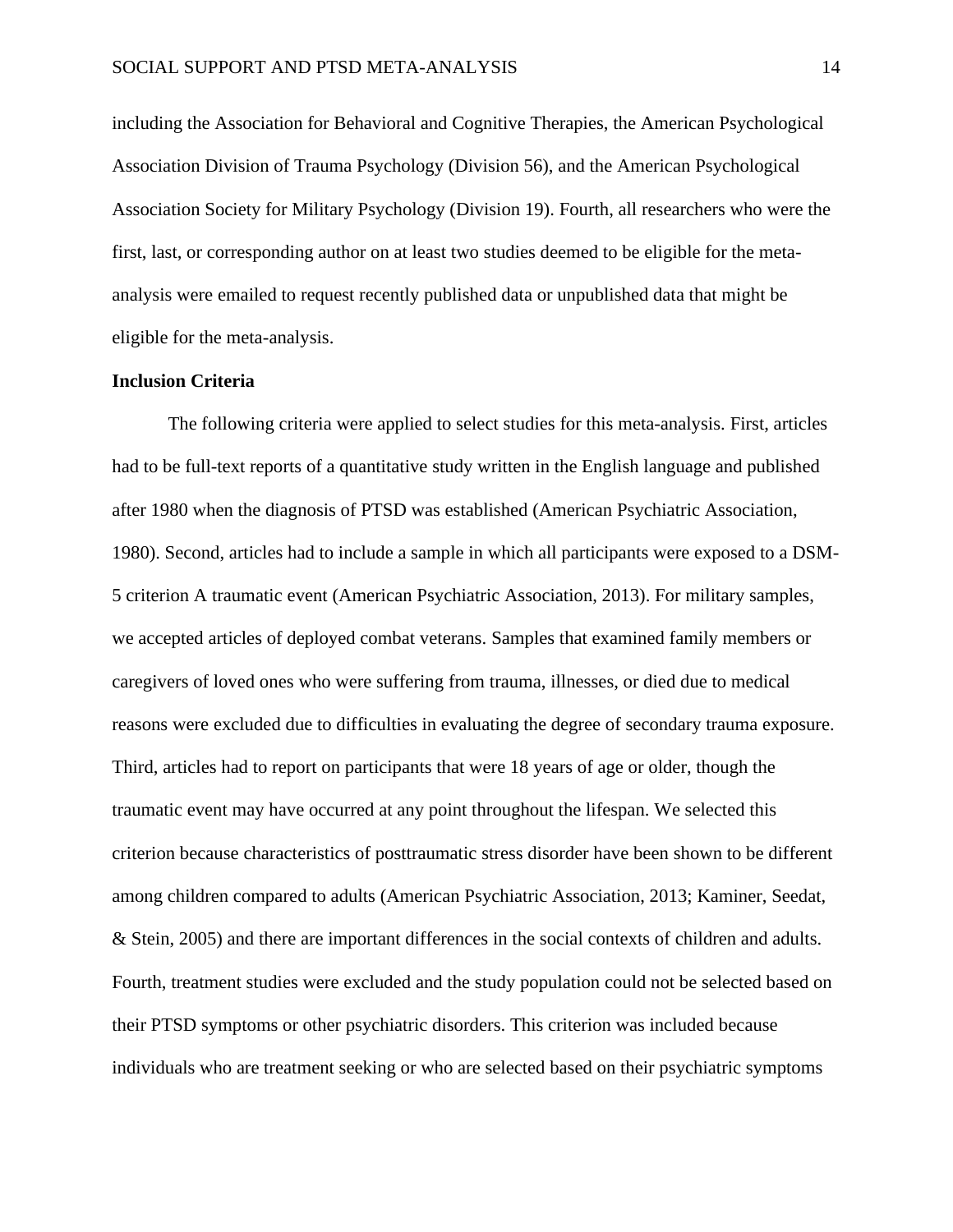likely represent a biased sample of those who are traumatized. Moreover, these samples likely include individuals with a restricted range of PTSD symptoms, which could affect the correlation of PTSD with social support.

Fifth, articles had to include a well-validated self-report measure of PTSD severity that assessed re-experiencing, avoidance, and hyperarousal symptoms. We excluded measures designed to screen for PTSD but not designed to assess PTSD symptom severity, as well as measures of traumatic stress that captured symptoms beyond the scope of PTSD (e.g., the Trauma Symptom Checklist – 40). Sixth, PTSD symptoms had to be assessed at least one month after index trauma exposure (i.e., the trauma type that was the focus of the study) for all study participants. We used this criterion to be consistent with diagnostic distinctions between PTSD and acute stress disorder (American Psychiatric Association, 2013).

Finally, the article had to include a measure of social support that included a scale that went in a single direction from worse support to better support (i.e., scales with only a single dichotomous item and scales in which optimal support was in the center of the scale were excluded). We excluded studies of attachment, organizational support, support seeking, and family cohesion, as these were deemed to be separate constructs. If articles did not report the information needed to evaluate the inclusion/exclusion criteria, we requested it from the authors via email. If the information was not provided via email, we conservatively excluded the article. **Selection of studies**

Figure 1 displays the PRISMA flow diagram, which summarizes the study selection process and reasons for exclusion. A total of 8,270 records were identified through database searches and 490 records were identified through other sources. After removing duplicates, the titles and abstracts of 6,267 articles were inspected according to the inclusion and exclusion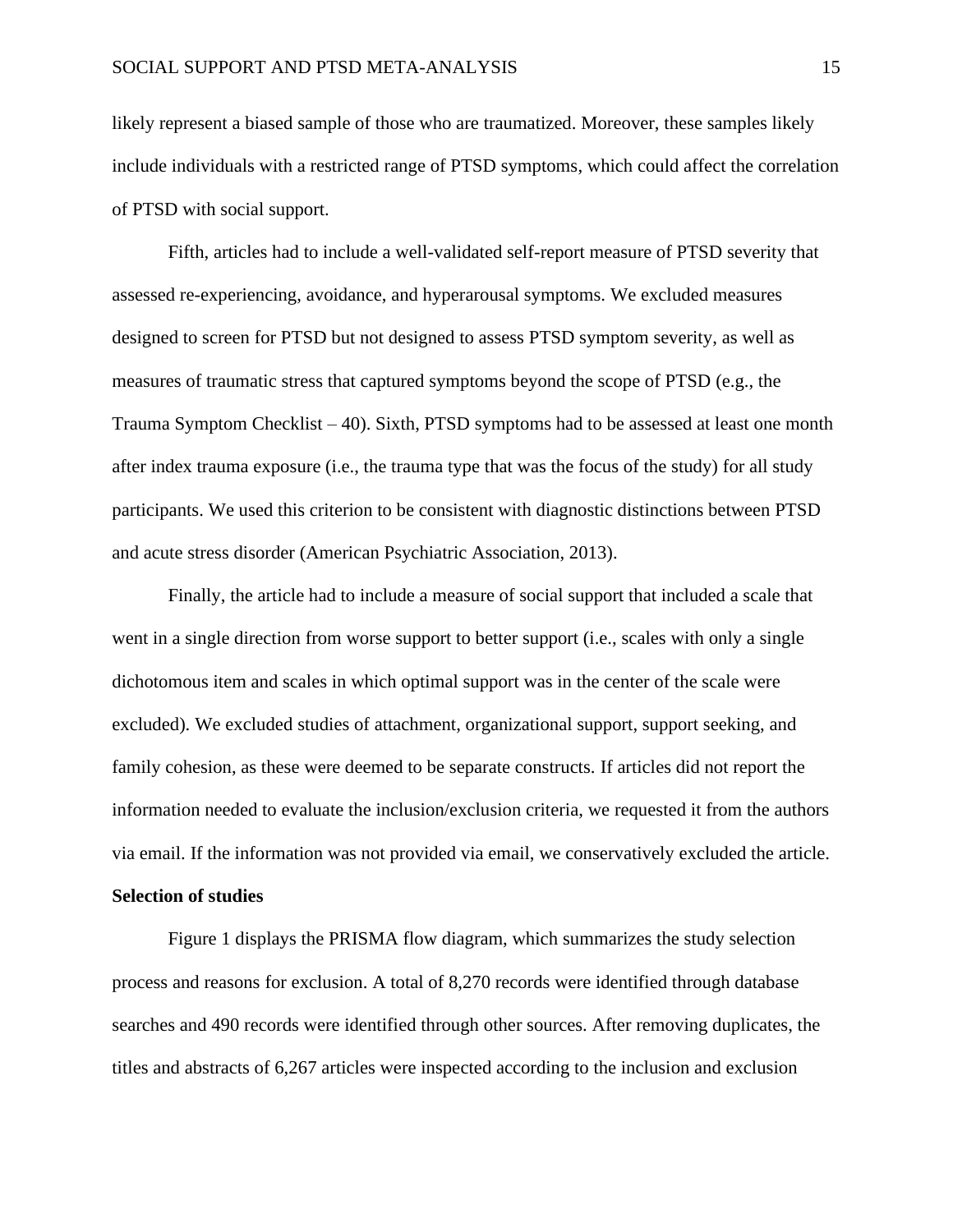criteria. Based on this review, 2,454 articles were identified as requiring a full-text review for inclusion. Nine of the titles / abstracts were of conference proceedings that could not be evaluated for inclusion and 31 articles could not be retrieved (dissertations or articles published in international journals that could not be retrieved through interlibrary loan or from the author / thesis chair). Therefore, 2,414 full-text articles were read and assessed for eligibility. Each article was read by two independent raters; in cases of disagreement, the two raters discussed and came to a consensus. Remaining questions regarding inclusion / exclusion were brought to the first author (initials masked for review) and the study team for discussion until a consensus was reached. If the article did not contain the necessary information to establish inclusion / exclusion, the corresponding author was contacted for clarification. If the author did not respond to the inquiry, the article was excluded.

All studies deemed to be eligible were then evaluated for sample overlap. We took a conservative approach in which studies that drew random samples from the same pool of participants were considered to be overlapping. In cases of overlapping samples, we selected the study with the largest available sample size. If the sample size was the same across several studies, we prioritized the study that was published first as it was likely to have the most methodological detail. If an effect size was not available and the author did not respond to our email inquiry for the effect size, then we went down the list of overlapping articles to identify any other studies with an available effect size.

# **Coding of studies**

A coding manual was developed by the first author (initials masked for review; public deposit link masked for review). Six psychologists who specialize in trauma-focused research and clinical work at an academic medical center received training in the coding manual. To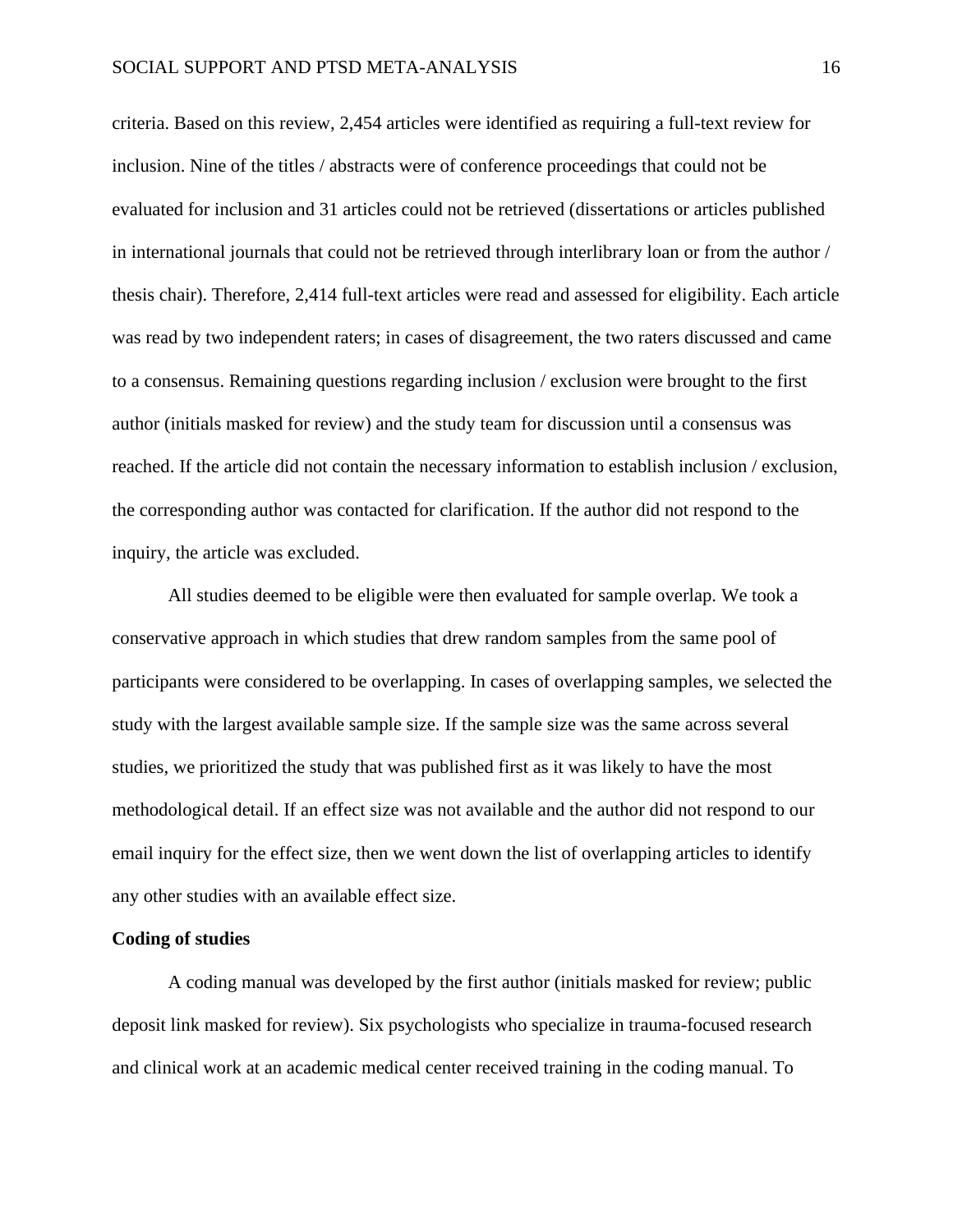insure fidelity, the first author and all coders rated three sample articles independently and their ratings were then reviewed as a group to achieve consensus on the ratings. This procedure was repeated a total of four times (12 articles total) until independent fidelity was achieved. Coders were then placed into pairs, with each coder in the pair reviewing and rating the same set of articles. Ratings were compared between pair members, who met routinely to discuss and resolve discrepancies. Regular group meetings, including all coders and the first author, were used to address coding questions and maintain uniform decision making.

All eligible studies were coded for the following continuous characteristics: date of publication, mean age of participants, percent of female participants, and percent of White participants. Several dichotomous study quality and measurement characteristics were coded including whether the study was published in a peer-review journal, whether the PTSD measure was administered in English, whether the PTSD measure was rated based on a specific traumatic event, and whether the social support measure was validated. The PTSD measure used was coded; measures that were uncommonly used (used in < 5 studies) were collapsed into an "other" category. The Diagnostic and Statistical Manual (DSM) definition of the PTSD measure was captured as DSM-III, DSM-IV, or DSM-5.

The type of social support measured was coded as perceived support, enacted support, structural support, or negative social reactions. These designations were largely made based on construct definitions provided by the measure developers and / or study authors. In some cases where the measure was author-developed, coders used the item descriptions to code the measure. All coders were provided with the social support type definitions listed in the introduction. Any cases that were unclear were brought to the group for consensus. Notably, all measures were self-reported and therefore reflect an individuals' perceptions of support in these different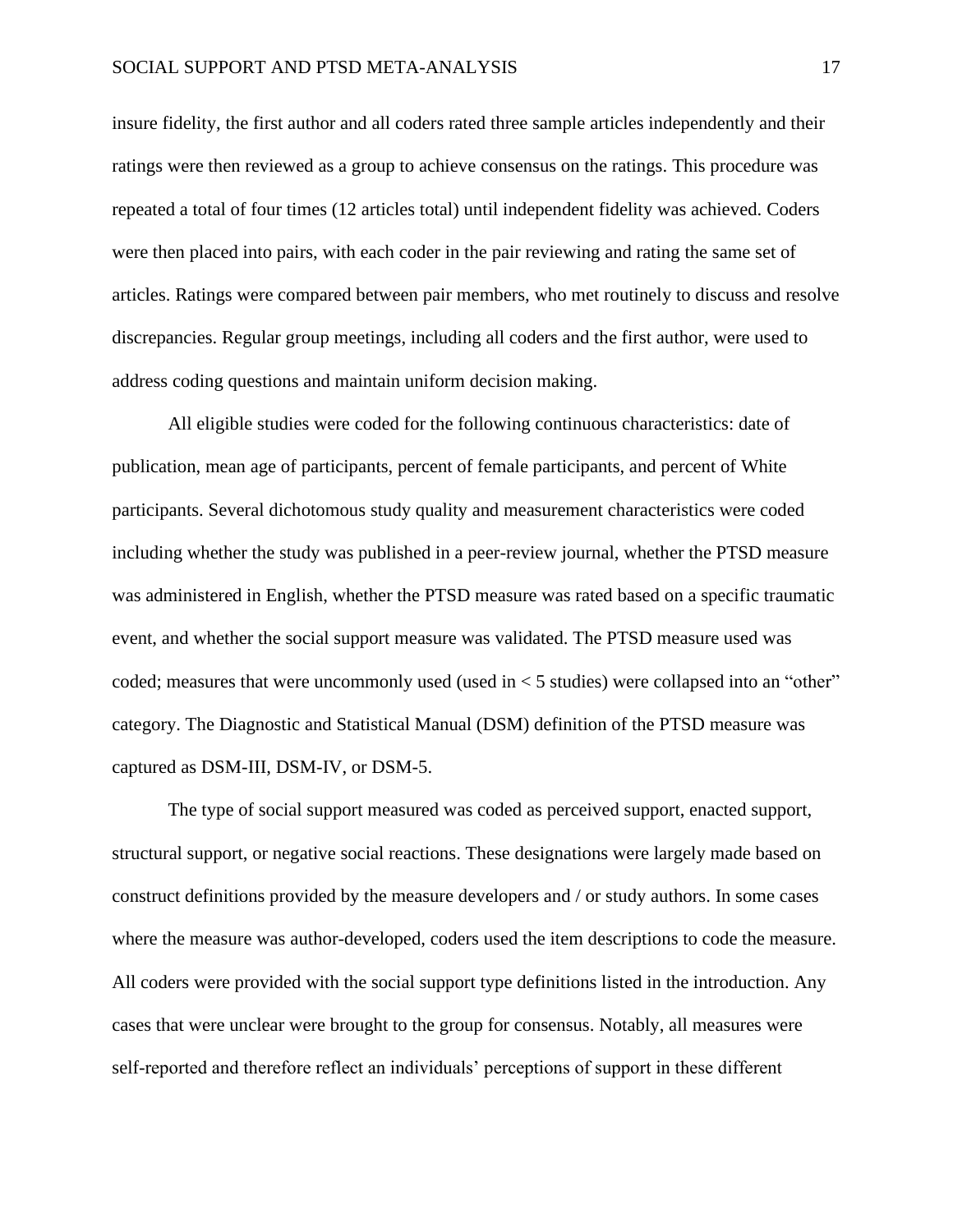# SOCIAL SUPPORT AND PTSD META-ANALYSIS 18

domains. The provider of social support was coded as global / combination of sources, family, spouse, friends, troop / unit, medical provider, or other. For longitudinal effect sizes, we coded the timing of when the social support measure was assessed (before the trauma, during the trauma, or after the trauma) and the amount of time between the social support measure and PTSD measure (0 to  $\leq$ 6 months, 6 month to  $\leq$ 12 months, 1 year +, or unknown).

The sample population was coded as civilian, veteran, or both. Country of origin was coded and categorized as Western vs. non-Western based on the classification used in the International Epidemiological Association (IEA)'s series of reports on population health (Costantini et al., 2015). Accordingly, the category "Western" included any country in Western Europe as well as the USA and Canada. New Zealand was also categorized as "Western" because its historical ties as a dominion under the former British Empire largely continue to inform its systems of governance and economics as well as its legal and political institutions (Williams, 2018). All other countries were coded as non-Western, including countries in the following regions: Eastern Europe, Western Asia, East Asia, Southeast Asia, the Indian Subcontinent, and Sub-Saharan Africa.

The type of trauma was coded as combat or war, act of terror or mass violence, interpersonal violence, accident, natural disaster, medical illness, or mixed traumas. The developmental timing of trauma was coded as adulthood, childhood, mixed, or unknown. The time since trauma was coded as 1 month to  $<$  6 months, 6 months to  $<$  3 years, 3 years to  $<$  10 years, 10 year +, or mixed / unknown. Time since trauma was coded based on the median, mean, mode, or range of time since trauma reported in the article (in that order of preference). If an article only presented a range that crossed two categories, the article was coded in the predominant category if the overlap was limited to one month, presuming that the central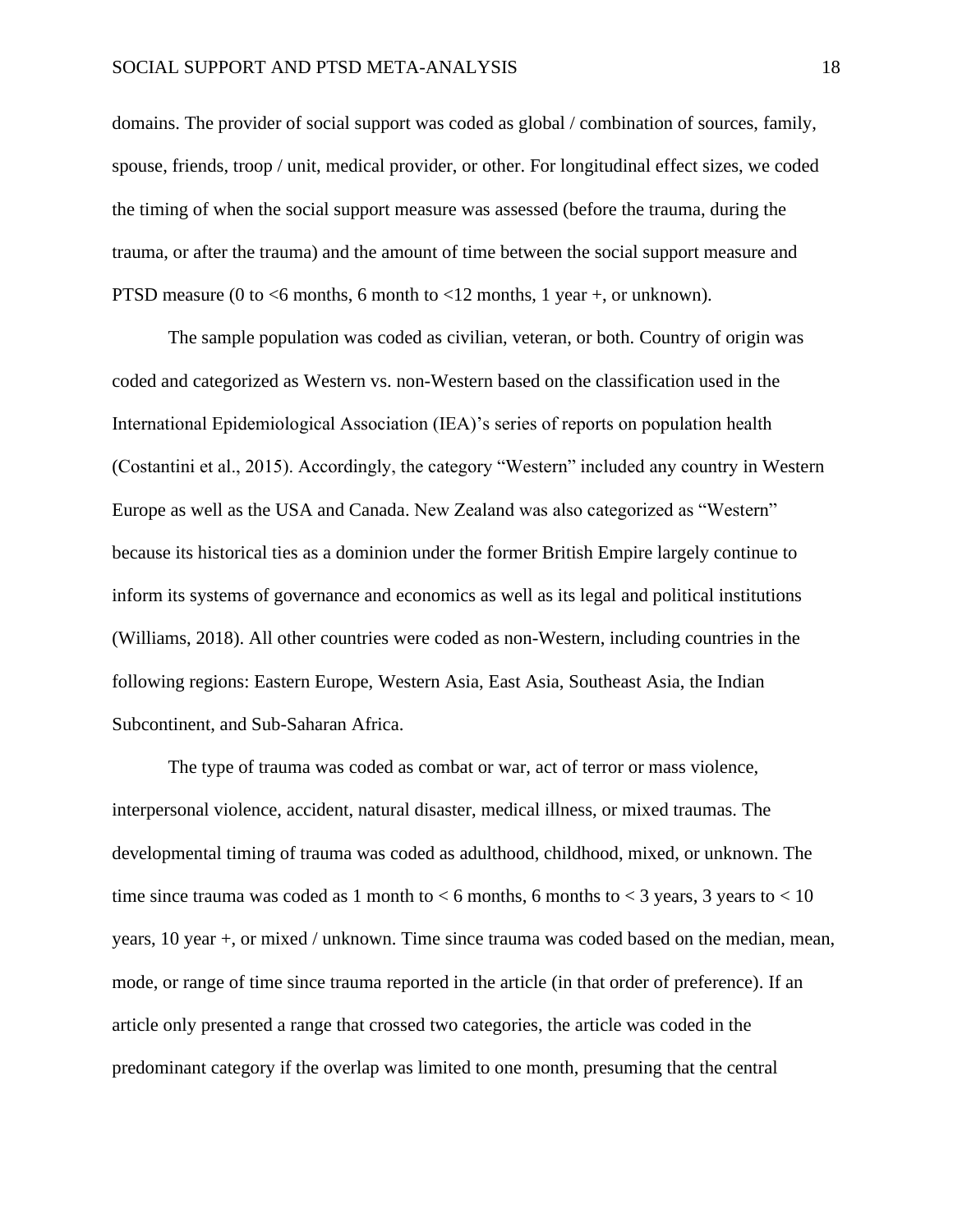tendency would fall within that category. If a range crossed two categories by more than a month, then the article was coded as mixed / unknown.

For cross-sectional effect sizes, four study quality items were coded that would potentially introduce bias: the internal reliability of the PTSD instrument > .7 (Yes [1] vs. No / Not reported [0]); the internal reliability of the social support instrument  $> .7$  (Yes [1] vs. No / Not reported / single item measure [0]); the amount of score-level missing data < 20% (Yes [1] vs. No / Not reported [0]); and if the authors used an appropriate method for handling missing data at the score level (scored 'yes' [1] if there was no missing data, if the authors used listwise deletion if there was less than 10% missing data, or if the authors used a multiple imputation procedure for more than 10% missing data). A measure of study quality for cross-sectional effect sizes was created by summing these four items. For longitudinal effect sizes, one additional quality item was coded: the percent of the sample that was retained at each longitudinal time point (80-100% retained [2], 50-79% retained [1], less than 50% retained or unknown [0]). A measure of study quality for longitudinal effect sizes was created by adding this item to the other four quality items.

For the effect size, we coded a bivariate correlation (*r*) between a measure of PTSD severity and a measure of social support along with the sample size of that correlation. The magnitude of the correlation was interpreted as small (0.10), medium (0.30), or large (0.50; J. Cohen, 1992). If multiple measures of PTSD and/or social support were assessed in one study, all eligible effect sizes were coded. Effect sizes were coded such that higher levels of social support (lower levels of negative social reactions) represented higher scores and higher levels of PTSD represented higher scores. Therefore, the expected relationship between social support and PTSD was negative. If articles reported effect sizes in which poorer social support was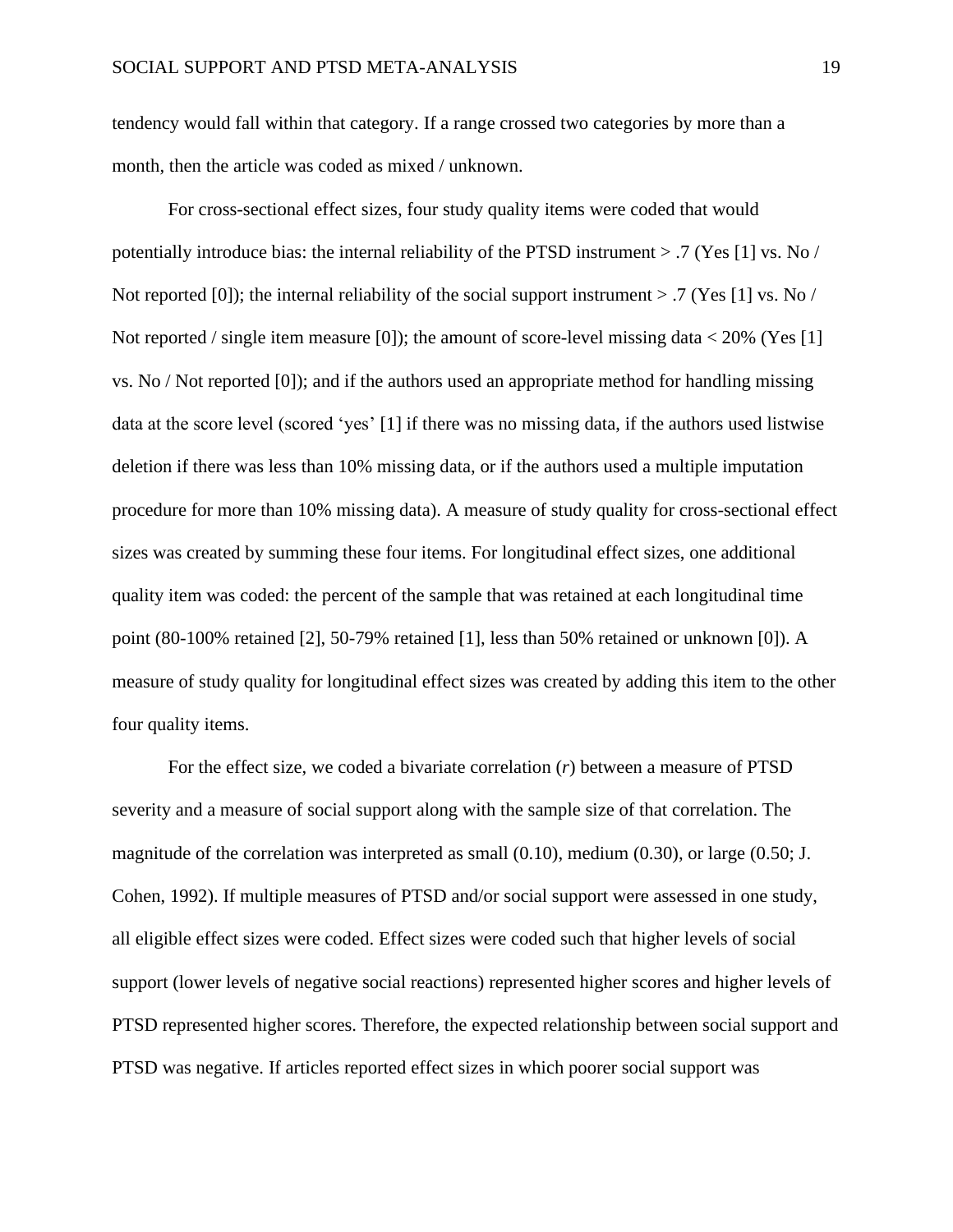represented by higher scores, then the reported effect size was reversed. When an effect size was not available in the article, we contacted the study authors to request the data. A total of 158 studies did not report the necessary effect size for analysis; we received effect sizes for 37 of these studies. We also received effect size data for one unpublished study based on the request for data on professional listservs.

Both cross-sectional effect sizes and longitudinal effect sizes with social support preceding PTSD were coded. For cross-sectional effect sizes, if there were multiple time points in a study, then the first eligible time point (at least 30 days after trauma) in which both PTSD and social support was assessed was used to provide the largest sample size. For longitudinal effect sizes, all lags were coded using the social support measure assessed closest to the trauma and all subsequent eligible time points in which PTSD was assessed (at least 30 days after trauma). If social support was measured both before and after trauma, then all eligible lags were captured for both pre- and post-trauma administrations of social support.

# **Analyses**

Calculations of weighted effect sizes, heterogeneity, and moderators were conducted using Comprehensive Meta-Analysis version 3.3.070. Because considerable heterogeneity of effects was expected, random effects models were used to calculate the overall weighted effect size. For studies in which both total scores and subscale scores were reported for social support, only the total scores were included in the overall analysis. Heterogeneity of effect sizes was examined using the  $Q$  statistic and the  $I^2$  index. Specifically, the  $Q$  statistic was used to evaluate the significance of heterogeneity, whereas the  $I^2$  index was used to evaluate the proportion of variability in a set of effect sizes that is due to true between-study differences with percentages of 25, 50, and 75 representing low, medium, and high degrees of between-study variability,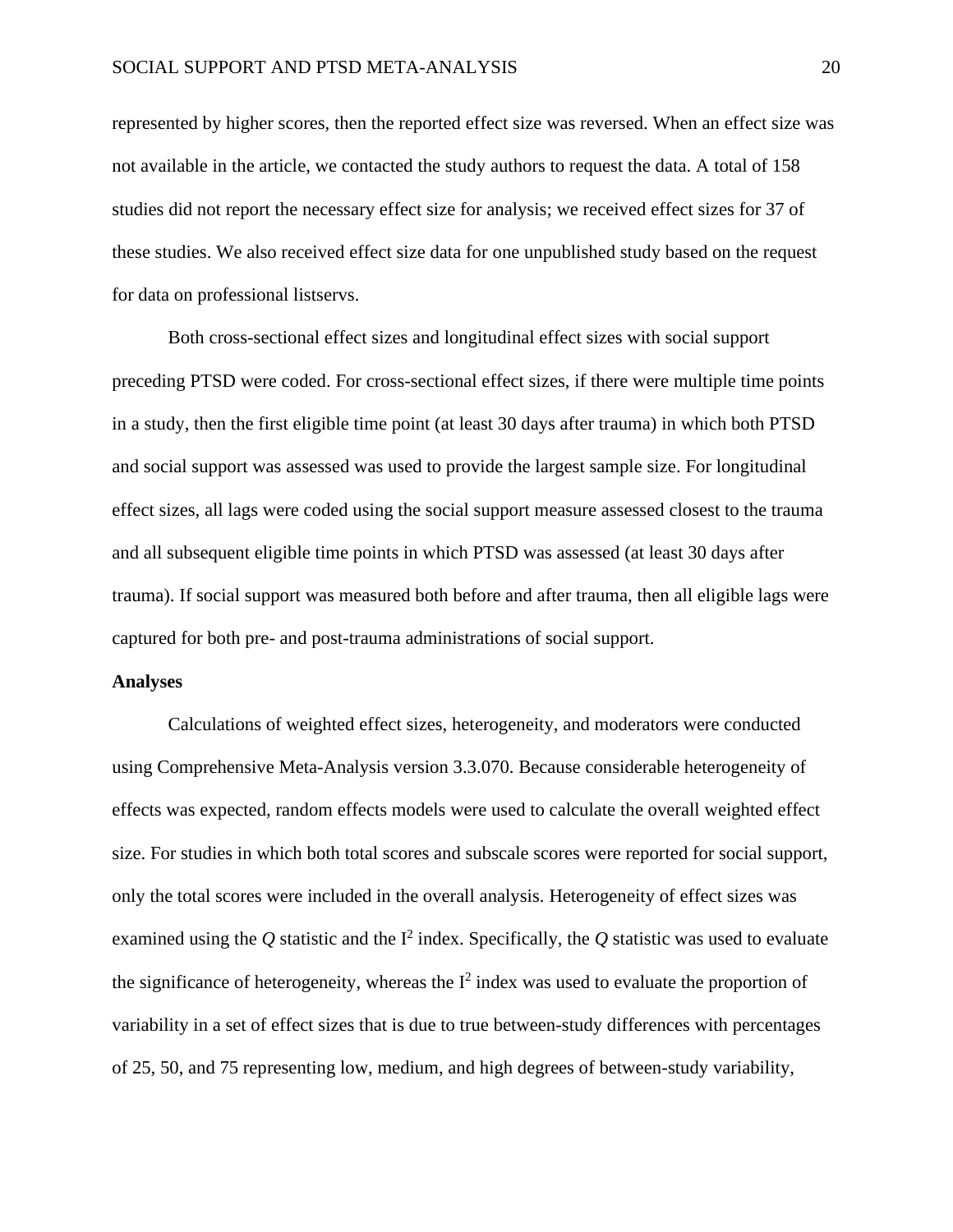respectively (Higgins, Thompson, Deeks, & Altman, 2003). To test for potential outliers, we conducted Grubbs' test using GraphPad (Grubbs, 1969). To evaluate the impact of publication bias, we created a funnel plot of the overall effect size (see supplement) and evaluated asymmetry of the funnel plot using Egger's test of the intercept (Egger, Smith, Schneider, & Minder, 1997) and Duval & Tweedie's trim-and-fill procedures (Duval & Tweedie, 2000). For Egger's test, when there is no evidence of asymmetry, the intercept is not significantly different from zero. The trim-and-fill method provides corrected effect sizes and confidence intervals that account for missing studies based on asymmetry of the funnel plot.

We then examined whether methodological characteristics were associated with both cross-sectional and longitudinal effect sizes to identify potential covariates for the substantive moderators of interest (i.e., sample, trauma, and social support characteristics). Mixed effect models were conducted using analysis of variance for categorical moderator variables and metaregression analysis for continuous moderator variables. Any quality and measurement characteristics that were significantly associated with effect size at  $p < .05$  were examined as simultaneous predictors in a meta-regression to determine which variables were uniquely predictive of effect size. Those that remained significant in the meta-regression were included as covariates in subsequent analyses examining sample, trauma, and social support characteristics.

Finally, we examined sample characteristics, trauma characteristics, and social support characteristics as moderators of both cross-sectional and longitudinal effect sizes using analysis of variance for categorical moderator variables and meta-regression analysis for continuous moderator variables using mixed effects models. For several moderators (type of social support, provider of social support, timing of social support), there were instances in which different categories were nested within a single study (e.g., a single study measured different types of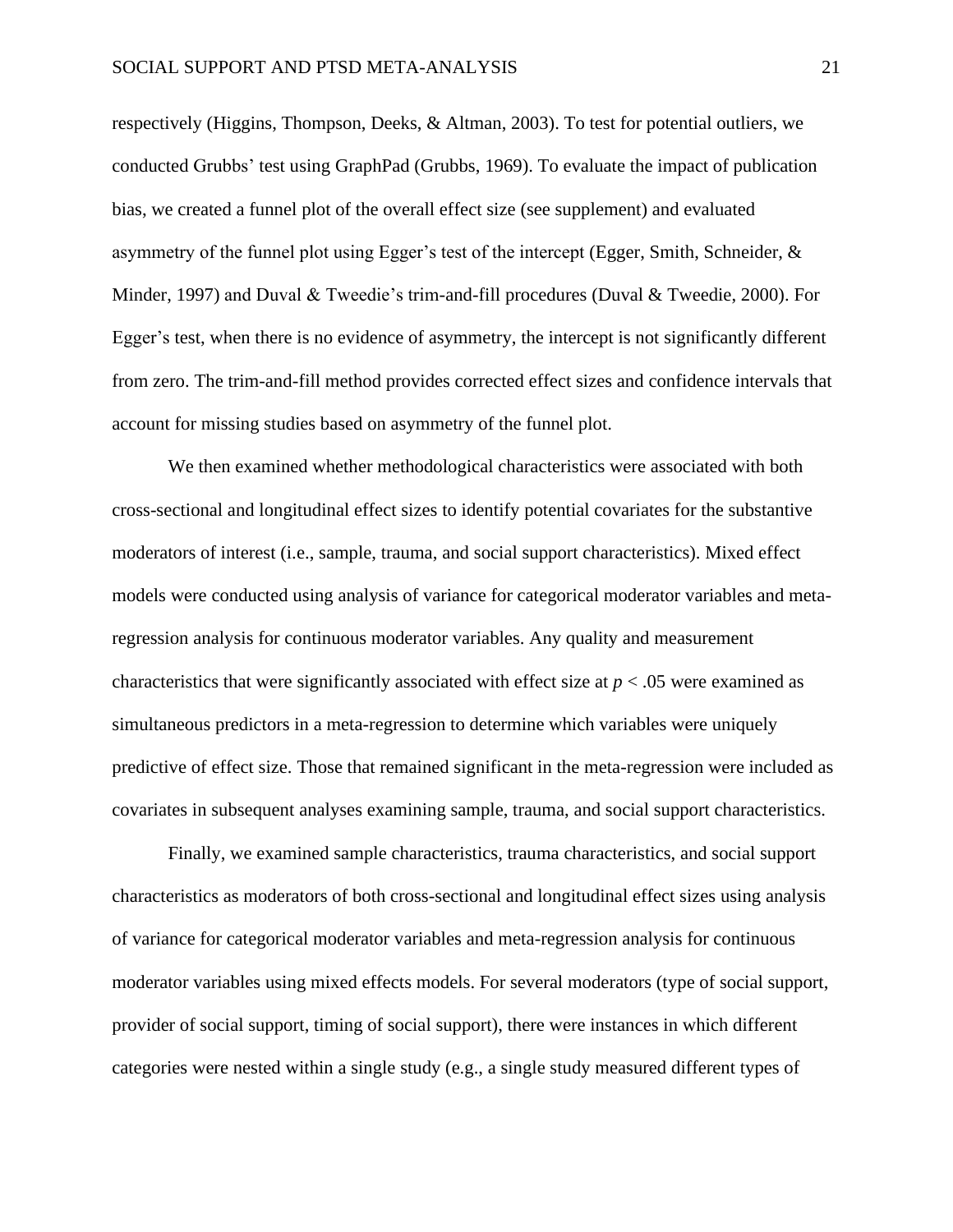social support). For these moderator analyses, we used the shifting unit-of-analysis approach (Cooper, 2010). For moderators that were significant, we then conducted meta-regression analyses including significant methodological characteristics as covariates. For categorical variables with more than two categories, if the omnibus test for the target moderator variable was significant at  $p < .05$  for cross-sectional analyses and  $p < .10$  for longitudinal analyses, we ran the meta-regression analyses with each category as the reference group (except the category with the smallest  $n_{\text{studies}}$  to conduct all pairwise contrast analyses.

### **Results**

# **Cross-sectional Effect Sizes**

**Descriptive Characteristics.** A total of 139 studies consisting of 145 unique samples were available for analysis (see Table S1 for study characteristics). Study sample sizes ranged from 22 to 10,734, resulting in a total of 62,803 individuals. The mean sample age was 39.9 (*SD* = 13.1) and samples were 48.5% female and 68.4% White. Studies primarily originated from Western countries (81%), assessed civilians (69%), and assessed individuals with traumas that occurred in adulthood (83%). Trauma types included 33.8% combat / war, 15.2% medical illness, 13.8% natural disaster, 9.7% interpersonal violence, 7.6% acts of terror / mass violence, 4.1% accident, and 15.9% mixed / other. Among studies that reported time since trauma, 24.5% were in the 1 to  $<6$  month range, 37.3% were in the 6 month to  $<3$  year range, 15.5% were in the 3 year to < 10 year range, and 22.7% were in the 10 year + range; however, the time since trauma could not be categorized for 24.1% of the total number of studies. A variety of self-report measures were used to assess PTSD severity, though versions of the PTSD Checklist (Blanchard, Jones-Alexander, Buckley, & Forneris, 1996; Weathers, Litz, Herman, Huska, & Keane, 1993; Weathers et al., 2013) were the most common (47.9%). Perceived social support was the most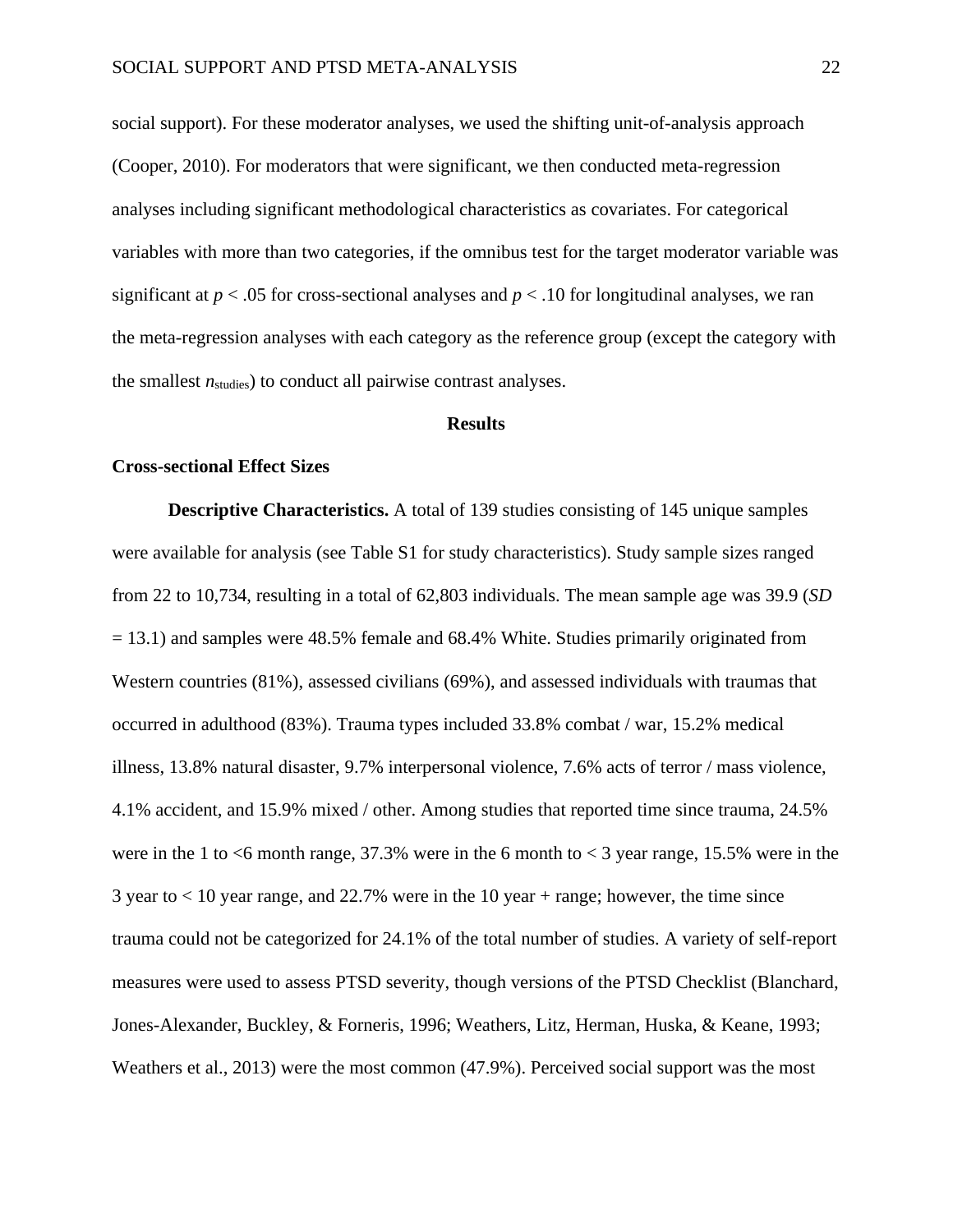commonly measured type of social support (70.1%), and measures of social support largely asked about global support (68.1%) rather than specifying the provider of social support. Authors developed their own measure of social support or used a single item to measure social support in 20.1% of studies.

**Overall Effect Size.** The overall random effects estimate was -.27 (95% CI: -.30, -.24, Z  $=$  -18.14,  $p < .001$ ), indicating that higher levels of social support and lower levels of negative social reactions were associated with lower levels of PTSD severity (see Figure S1 for an effect size plot). No outliers were detected using Grubbs' test (Grubbs, 1969) and the estimates with one study removed ranged from -.275 to -.265, suggesting that any potential outliers had minimal influence on the overall effect size. Heterogeneity analyses indicated a significant and high degree of heterogeneity in the estimate with over 90% of the total variance attributable to between-study variance ( $Q$ [df] = 1718.27(144),  $p < .001$ ,  $I^2 = 91.6$ ), suggesting that moderatoranalyses were appropriate. Egger's test of the intercept was significant  $(t(143) = 2.99, p = .003;$ see Figure S2 for the funnel plot). However, the trim-and-fill procedure using a random effects model indicated that no studies were missing to the right of the mean. Thus, the potential impact of publication bias was likely minimal, especially given the fact that asymmetry in the funnel plot may be attributable to heterogeneity rather than publication bias (Terrin, Schmid, Lau, & Olkin, 2003).

# **Moderator Analyses.**

*Methodological Characteristics***.** We tested several moderators to evaluate whether aspects of the study quality and measurement characteristics were associated with the effect size. Table 1 presents the results of the categorical moderator analyses and Table 2 presents the results of continuous moderator analyses. Our quality measure, whether the data were published in a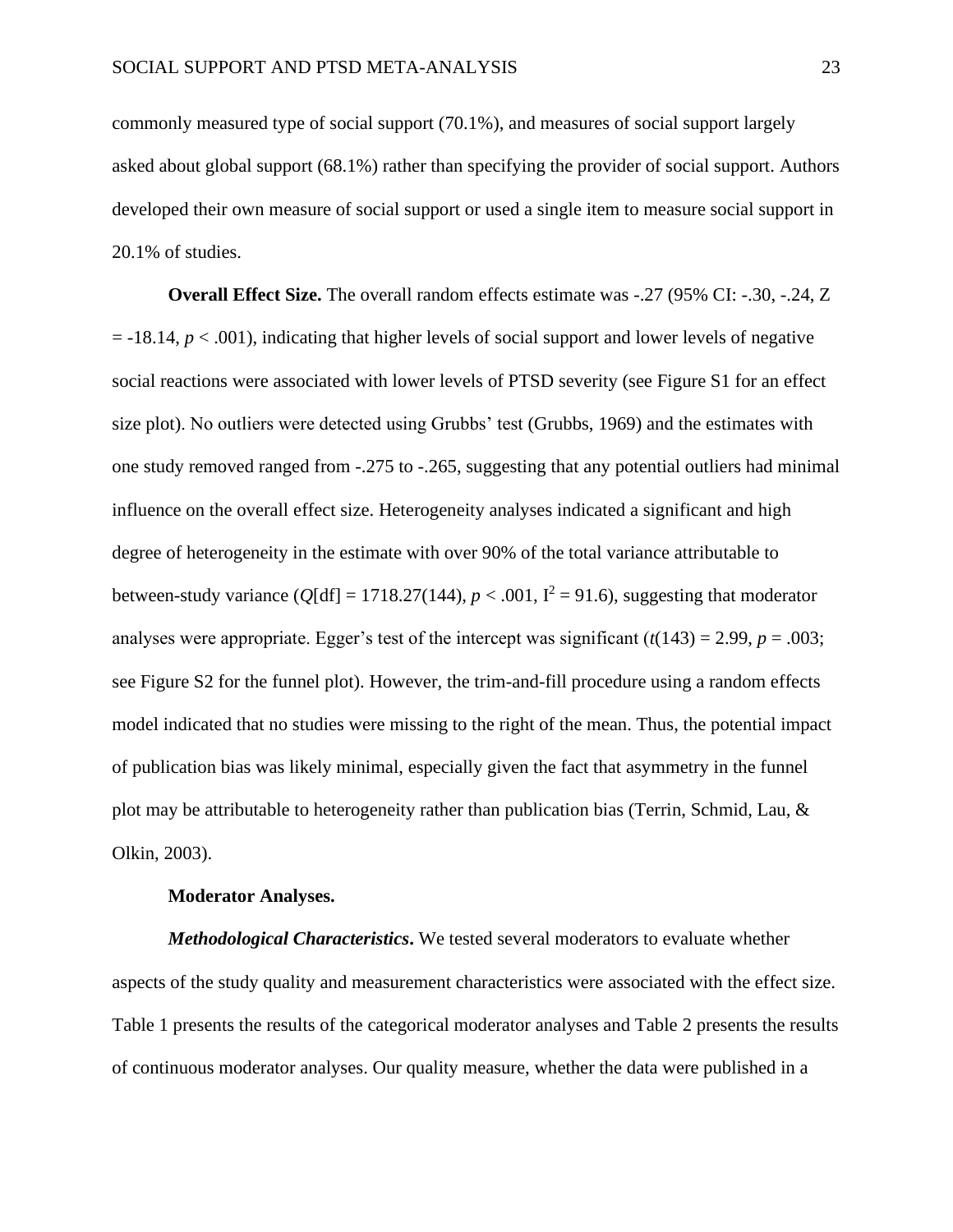peer-reviewed journal, and whether the effect size was reported in the article were not significant predictors of effect size. By contrast, year of publication was a significant predictor of effect size such that the effect size decreased over time (see Figure S3 for a scatterplot).

With respect to measurement characteristics, effect size was predicted by the PTSD measure used, the DSM definition of the PTSD measure, whether the PTSD measure was assessed based on a specific traumatic event, and whether the measure was administered in English. There was no difference in effect size between studies that used a validated measure of social support versus those that used author-developed measures / a single item to assess social support.

The five significant quality and measurement variables were included as simultaneous predictors in a meta-regression to determine which variables were unique predictors of effect size (see Table S2). In this analysis, publication date, the PTSD measure used, and whether the PTSD measure was assessed based on a specific event remained significant predictors of effect size. Therefore, these three variables were included as covariates in the substantive moderator analyses. Contrast analyses showed that studies using the Impact of Events Scale – Revised (IES-R; Weiss & Marmar, 1996) to assess PTSD severity had a weaker effect size compared to studies that used the PTSD Checklist (Blanchard et al., 1996; Weathers et al., 1993, Weathers et al., 2013), the Posttraumatic Diagnostic Scale / PTSD Symptom Scale – Self-report (Foa, Cashman, Jaybcox & Perry, 1997; Foa Riggs, Dancu, & Rothbaum, 1993), or the Mississippi Scale for Combat-Related PTSD (Keane, Caddell, & Taylor, 1998; Norris & Perilla, 1996). Additionally, studies that used the Mississippi Scale for Combat-Related PTSD revealed a larger effect size compared to studies that used the Harvard Trauma Questionnaire (Mollica et al., 1992).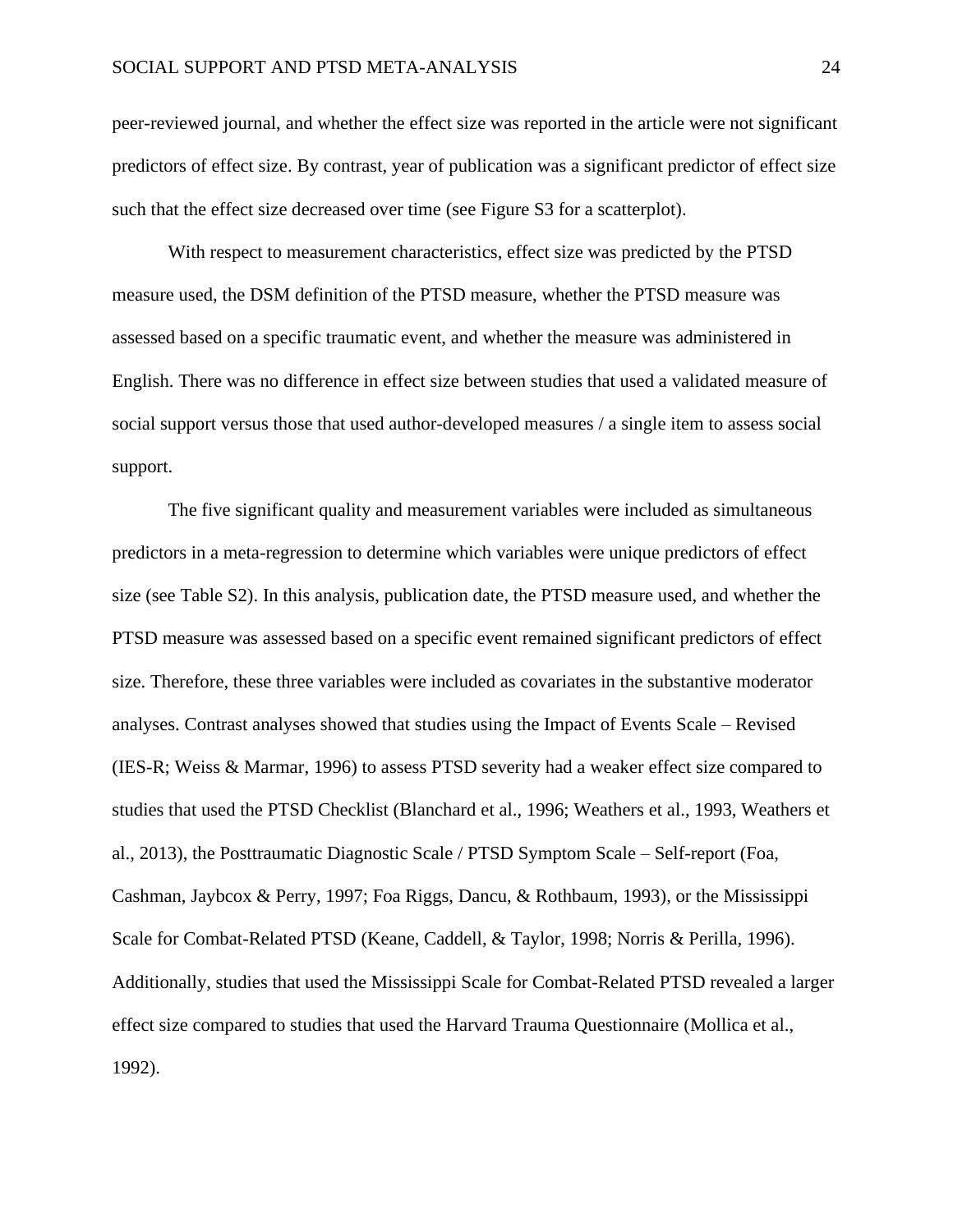*Substantive Moderator Analyses***.** Table 2 presents the results of continuous moderator analyses and Table 3 presents the results of categorical moderator analyses. For all substantive moderators, we first examined whether the moderator was associated with effect size. If the moderator was a significant predictor, we then conducted meta-regression analyses adjusting for the identified covariates (publication year, PTSD measure, PTSD assessed based on specific event).

*Sample Characteristics.* Results showed that country of origin and sample type (veteran vs. civilian) were significantly associated with effect size. However, after adjusting for covariates in meta-regression analyses, only country of origin remained a significant predictor of effect size (see Tables S3 and S4). Specifically, studies that came from Western countries had a larger effect size  $(r = -0.30)$  than studies that came from non-Western countries  $(r = -0.12)$ . Sex, race, and age were not significant predictors of effect size.

*Trauma Characteristics.* Both the type of trauma and the developmental timing of the trauma were significant predictors of effect size. These predictors remained significant after adjusting for covariates in meta-regression analyses (see Tables S5 and S6). Specifically, studies that assessed individuals exposed to natural disaster had a much weaker effect size compared to all other trauma types. Notably, samples exposed to natural disaster had a non-significant weighted average effect size (95% CI included 0). With respect to the developmental timing of trauma, contrast analyses showed that studies in which individuals were exposed to trauma in adulthood had a significantly stronger effect size than studies with participants who had a mix of exposure in adulthood and childhood. The time since trauma exposure was not a significant predictor of effect size.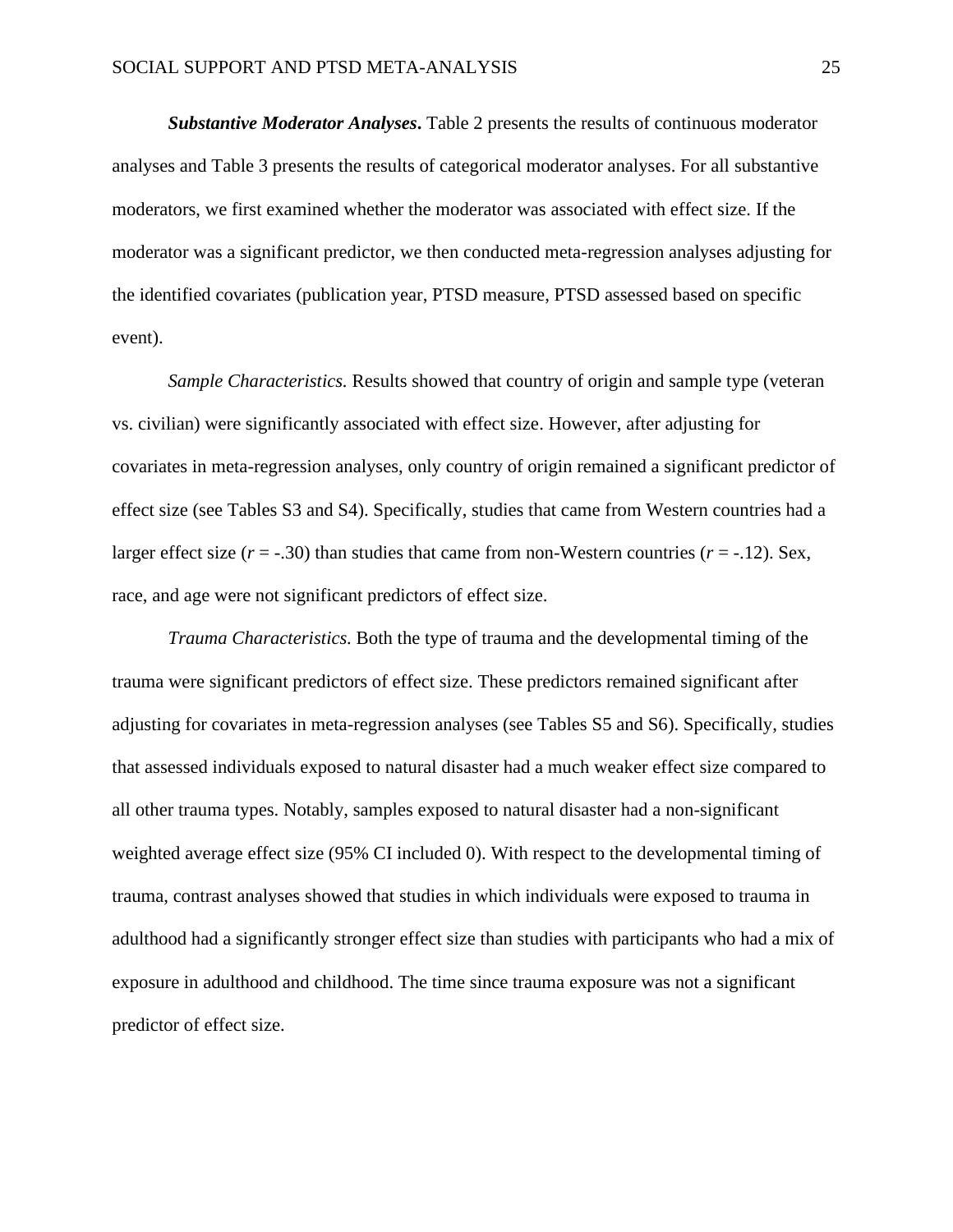*Social Support Characteristics.* Type of social support was a significant predictor of effect size and remained significant after adjusting for covariates in meta-regression analyses (see Table S7). All four types of social support were significantly associated with effect size (95% CIs did not include 0) with studies assessing negative social reactions demonstrating the largest effect size  $(r = -0.40)$  followed by perceived support  $(r = -0.27)$ , structural support  $(r = -0.27)$ .19), and enacted support  $(r = -15)$ . Contrast analyses showed that studies assessing negative social reactions had a significantly larger effect size than studies that assessed all other types of support. Additionally, studies that assessed perceived support had a significantly larger effect size than studies assessing enacted and structural support. The provider of social support was not a significant predictor of effect size.

# **Longitudinal Effect Sizes**

**Descriptive Characteristics.** A total of 37 studies consisting of 38 unique samples were available for analysis. Study sample sizes ranged from 21 to 10,807, resulting in a total of 25,792 individuals. The mean sample age was  $39.2$  ( $SD = 12.7$ ) and samples were 52.4% female and 68.8% White on average. Studies primarily originated from Western countries (89%), assessed civilians (79%), and assessed individuals with traumas that occurred in adulthood (92%). Trauma types included 26.3% combat / war, 15.8% medical illness, 15.8% interpersonal violence, 15.8% acts of terror / mass violence, 10.5% accident, 7.9% natural disaster, and 7.9% mixed / other. A variety of self-report measures were used to assess PTSD severity, though versions of the PTSD Checklist (Blanchard et al., 1996; Weathers et al., 2013) and the Posttraumatic Diagnostic Scale / PTSD Symptom Scale – Self-report (Foa et al., 1997; Foa et al.,1993) were the most popular (31.6% for each). Perceived social support was the most commonly measured type of social support (70.5%), and measures of social support largely asked about global support (77.5%)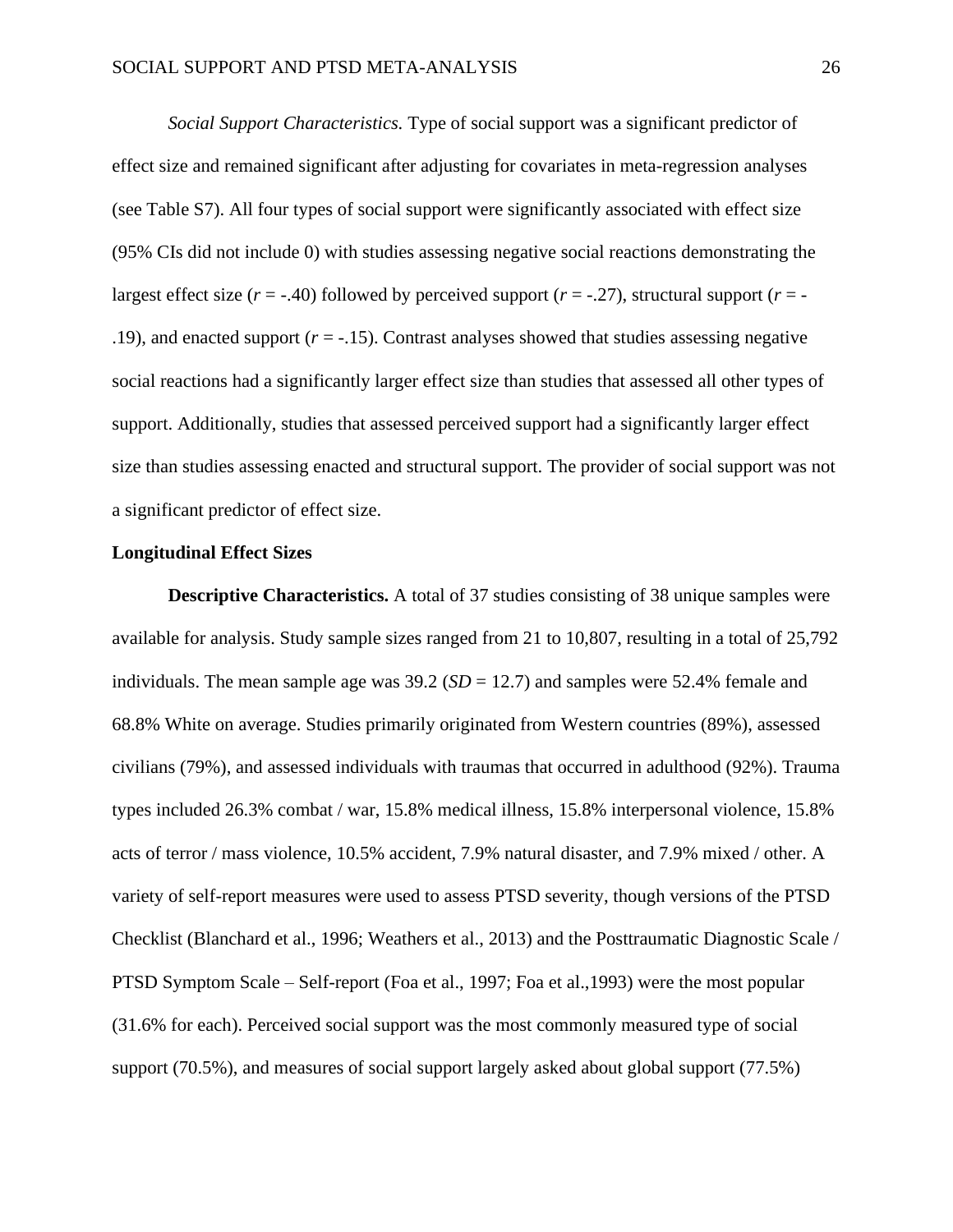rather than specifying the provider of social support. Social support was largely assessed after trauma exposure (89.7%). The lag between the social support and PTSD assessments was 0 to < 6 months for 32.5% of coded effect sizes, 6 months to  $<$  12 months for 35.0% of effect sizes, and 12 months + for 32.5% of effect sizes. Authors developed their own measure of social support or used a single item to measure social support in 15.8% of studies.

**Overall Effect Size.** The overall random effects estimate was -.25 (95% CI: -.28, -.21, Z  $=$  -13.50,  $p < .001$ ), indicating that higher levels of social support and lower levels of negative social reactions were associated with lower levels of PTSD severity (see Figure S4 for an effect size plot). Notably, the effect size observed in the longitudinal studies was nearly identical to the effect size observed in the cross-sectional studies. No outliers were detected using Grubbs' test (Grubbs,  $1969$ ) and the estimates with one study removed ranged from  $-0.251$  to  $-0.236$ , suggesting that any potential outliers had minimal influence on the overall effect size. Heterogeneity analyses indicated a significant and high degree of heterogeneity in the estimate with over 85% of the total variance attributable to between-study variance ( $Q[df] = 273.63(37)$ ,  $p < .001$ ,  $I^2 =$ 86.5), suggesting that moderator analyses were appropriate. Egger's test of the intercept was significant  $(t(36) = 2.63, p = .012$ ; see Figure S5 for the funnel plot). However, the trim-and-fill procedure using a random effects model indicated that no studies were missing to the right of the mean. Thus, the potential impact of publication bias was likely minimal, especially given the fact that asymmetry in the funnel plot may be attributable to heterogeneity rather than publication bias (Terrin et al., 2003).

# **Moderator Analyses.**

*Methodological Characteristics***.** We tested several moderators to evaluate whether methodological characteristics were associated with the effect size. Table 1 presents the results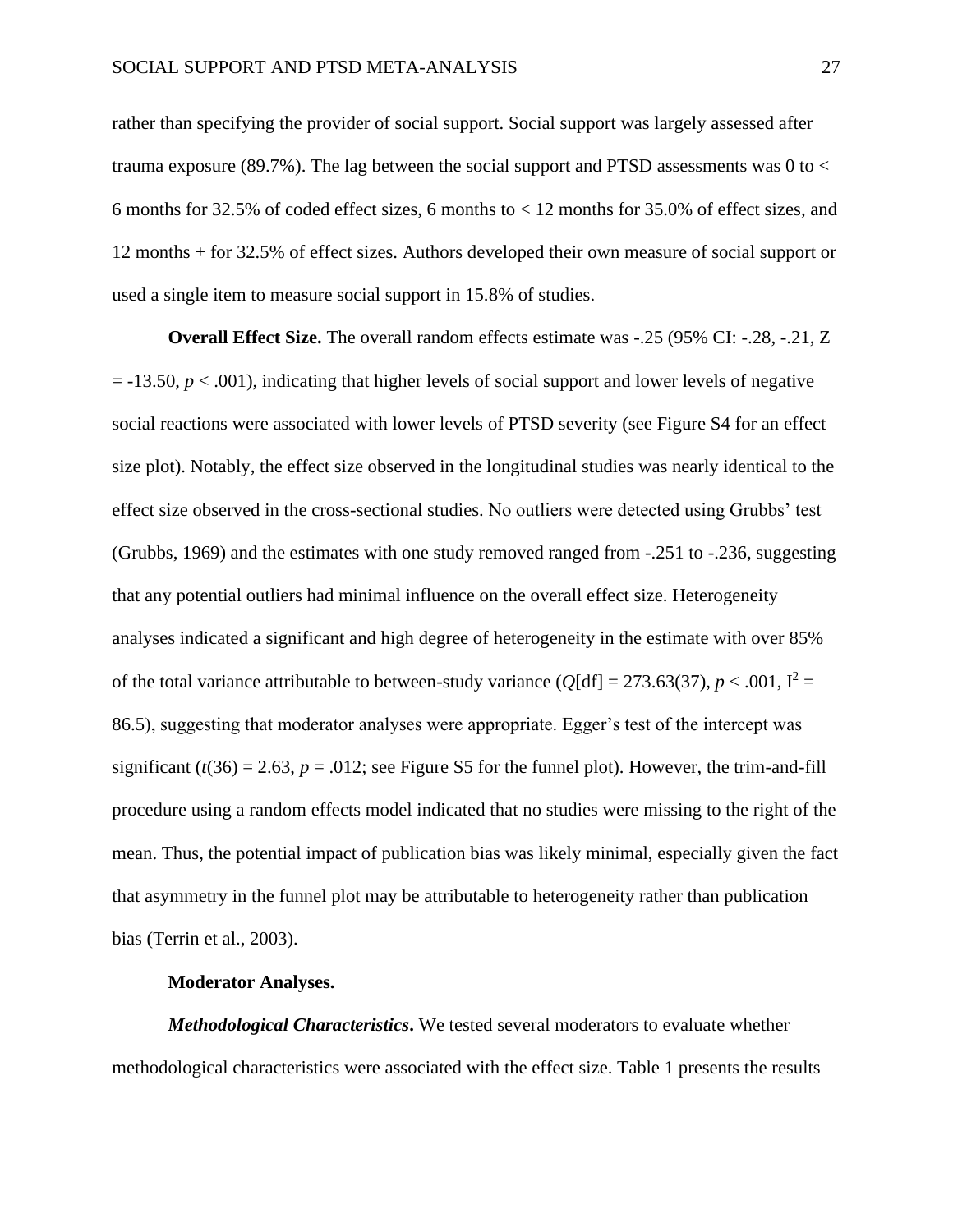of the categorical moderator analyses and Table 2 presents the results of continuous moderator analyses. Of the variables examined, there was only one significant predictor of the effect size: Validated social support measures revealed a larger effect size than author developed / single item measures. Therefore, this variable was included as a covariate in the substantive moderator analyses. Notably, the quality and measurement characteristics that predicted cross-sectional effect sizes (publication date, the PTSD measure used, whether PTSD was measured in English, and whether PTSD was rated to a specific event) were not replicated in analyses of longitudinal effect sizes.

*Substantive Moderator Analyses***.** Table 2 presents the results of continuous moderator analyses and Table 4 presents the results of categorical moderator analyses. For all substantive moderators, we first examined whether the moderator was associated with effect size. If the moderator was a significant predictor  $(p < .05)$ , we then conducted meta-regression analyses adjusting for the social support measure type (validated vs. author developed / single item).

*Sample Characteristics.* Results showed that sample type (veteran vs. civilian) was significantly associated with the effect size, even after adjusting for covariates (see Table S8). Specifically, studies with veteran samples had a larger effect size  $(r = -0.31)$  than studies with civilian samples  $(r = -.22)$ . Sex, race, age, and country of origin were not significant predictors of effect size.

*Trauma Characteristics.* Results showed that trauma type was a significantly predictor of effect size; after controlling for covariates, the omnibus test showed a trend ( $p = .056$ ), therefore we explored specific contrasts (see Table S9). Contrast analyses showed that studies assessing individuals exposed to natural disaster  $(r = -1.13)$  had a weaker effect sizes than studies assessing individuals exposed to combat / war  $(r = -0.33)$  and interpersonal violence  $(r = -0.30)$ . Studies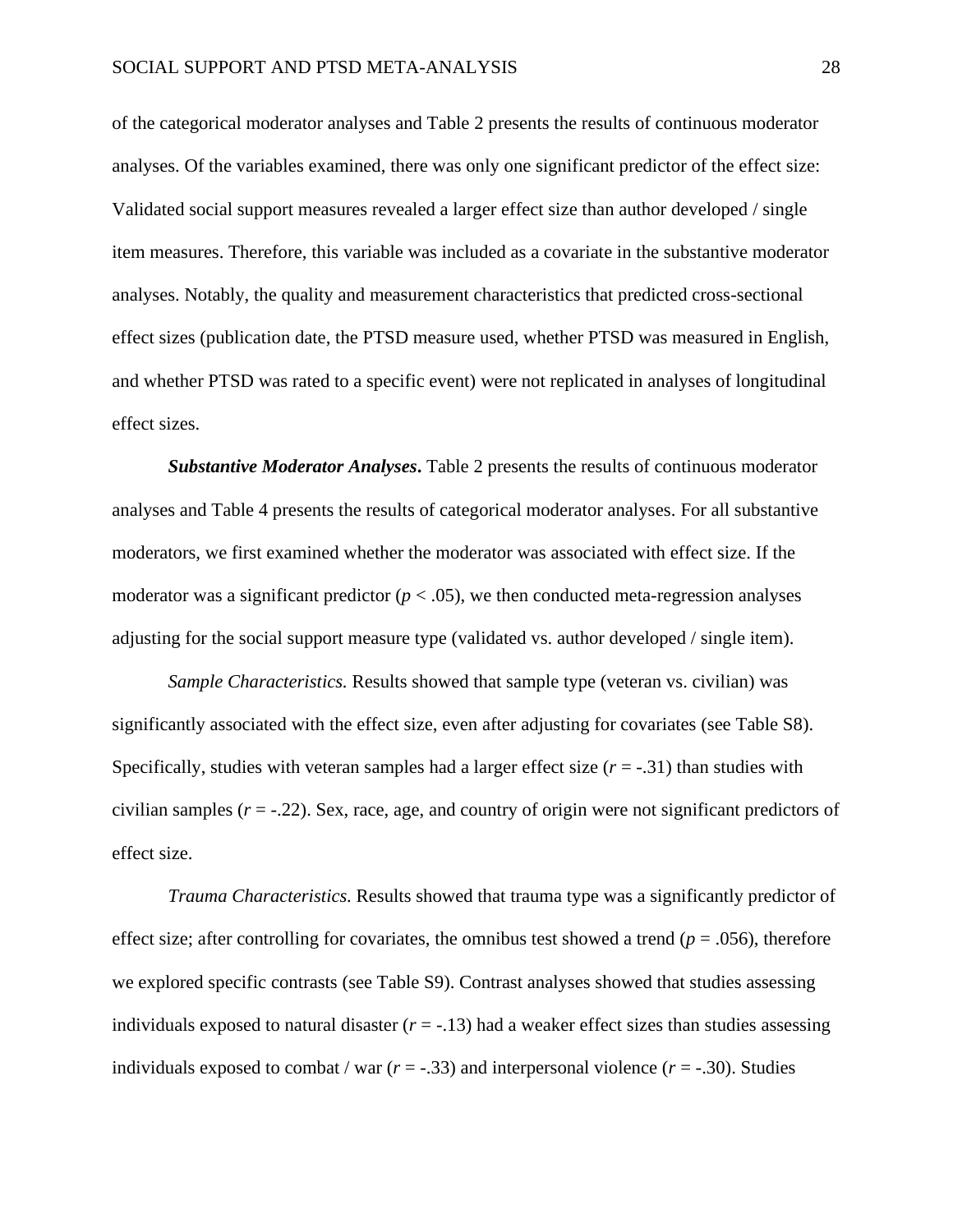assessing individuals exposed to medical illnesses  $(r = -18)$  also had a weaker effect size than studies assessing individuals exposed to combat / war. The time since trauma exposure was not a significant predictor of the effect size. We were not able to evaluate the developmental timing of trauma as a moderator because there was 1 study assessing individuals with trauma exposure in childhood, 1 study assessing individuals with a mix of trauma exposure in childhood and adulthood, and 1 study in which the timing of trauma exposure could not be coded.

*Social Support Characteristics.* Type of social support was a significant predictor of the effect size and remained significant after adjusting for covariates in meta-regression analyses (see Table S10). All three types of social support evaluated in this analysis were significantly associated with effect size (95% CIs did not include 0). Contrast analyses showed that studies assessing negative social reactions had a significantly larger effect size  $(r = .41)$  than studies that assessed perceived  $(r = -0.22)$  and structural support  $(r = -0.21)$ . The social support provider was a significant predictor of the effect size; however, this variable was no longer significant  $(p > .10)$ after adjusting for covariates (see Table S11). The timing of social support was a significant predictor of the effect size such that effect sizes in which social support was measured after trauma (*r* = -.25) were significantly larger than effect sizes in which social support was measured before trauma exposure  $(r = -.14)$ . This variable revealed a trend association  $(p = .087)$  after adjusting for covariates (see Table S12).

#### **Discussion**

In this meta-analysis, we examined the magnitude and moderators of the relationship between self-reported social support and PTSD severity among studies of trauma-exposed, nonclinical adult samples. The analysis included 148 cross-sectional effect sizes and 38 longitudinal effect sizes, representing a substantial increase in the number of included studies since previous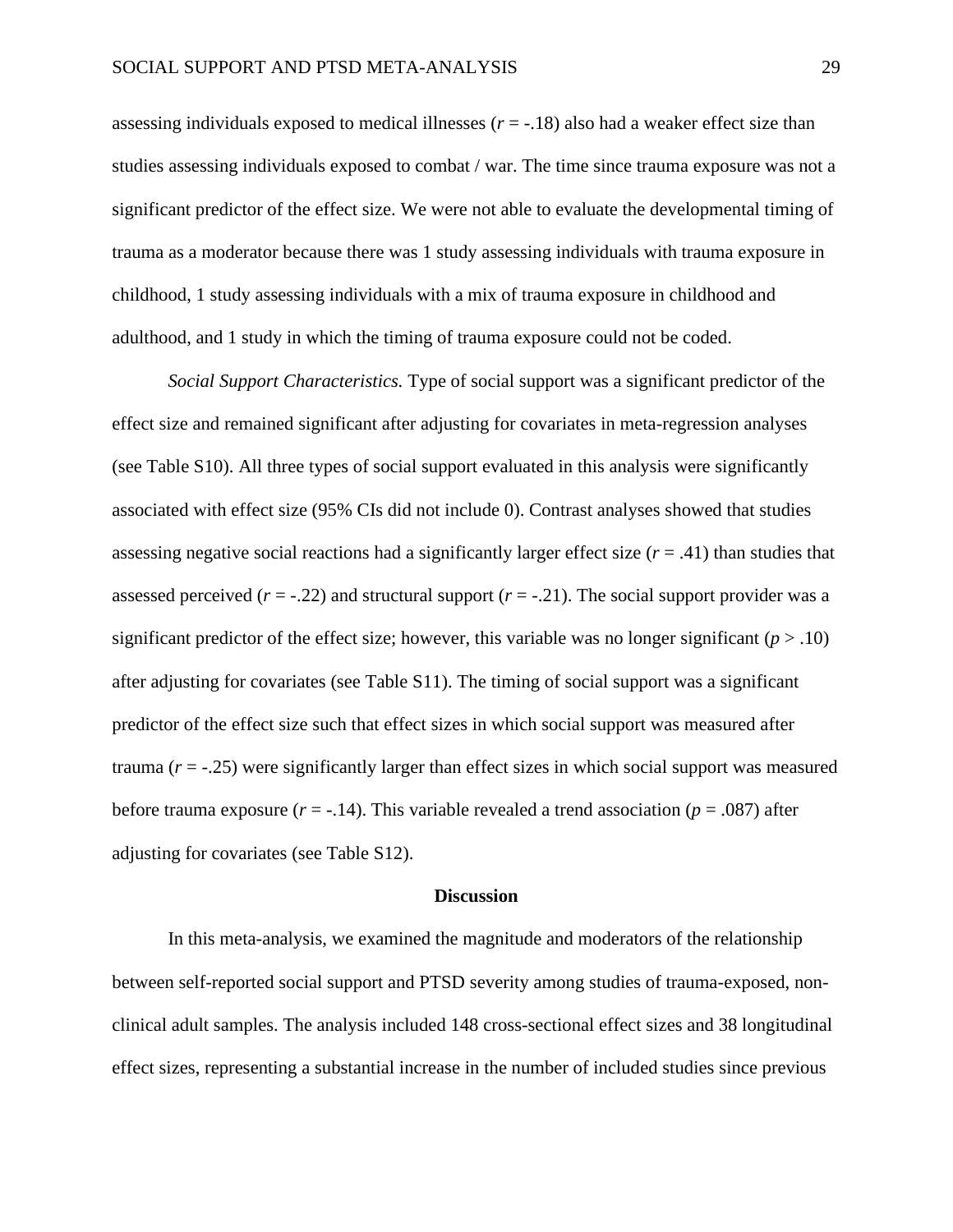meta-analyses on this topic (Brewin et al., 2000; Ozer et al., 2003; Shand et al., 2015; Wright et al., 2013; Xue et al., 2015). The cross-sectional and longitudinal analyses revealed a very similar overall weighted effect size that was near medium in magnitude  $(r_{cross} = -.27, r_{long} = -.25)$ , indicating that higher levels of social support and lower levels of negative social reactions were associated with lower PTSD symptom severity. These findings are consistent with previous meta-analyses examining the relationship between social support and PTSD symptoms / diagnosis (Brewin et al., 2000; Ozer et al., 2003; Shand et al., 2015; Wright et al., 2013; Xue et al., 2015). The longitudinal analyses, in particular, lend support to the stress-buffering model which identifies social support as an important protective factor against the development of posttraumatic stress symptoms after trauma exposure. Moreover, both cross-sectional and longitudinal analyses revealed that the effect size estimates had a high degree of heterogeneity. These findings are consistent with the premise of the matching hypothesis that different conditions (or moderators) will affect the degree to which the social support provided matches the needs elicited by the trauma, and therefore, the amount of buffering that will occur.

A key aim of the current meta-analysis was to evaluate how different types of social support (perceived support, enacted support, structural support, and negative social reactions) were associated with PTSD severity. Our findings showed that all four types of social support had significant weighted average effect sizes in both cross-sectional and longitudinal analyses, with the exception that we did not have a sufficient number of studies to evaluate enacted support in longitudinal analyses. Negative social reactions revealed the strongest effect size across both cross-sectional and longitudinal analyses; this effect size was significantly larger than the effect size for all other social support types, even after accounting for methodological covariates. Our findings with respect to the particularly deleterious effects of negative social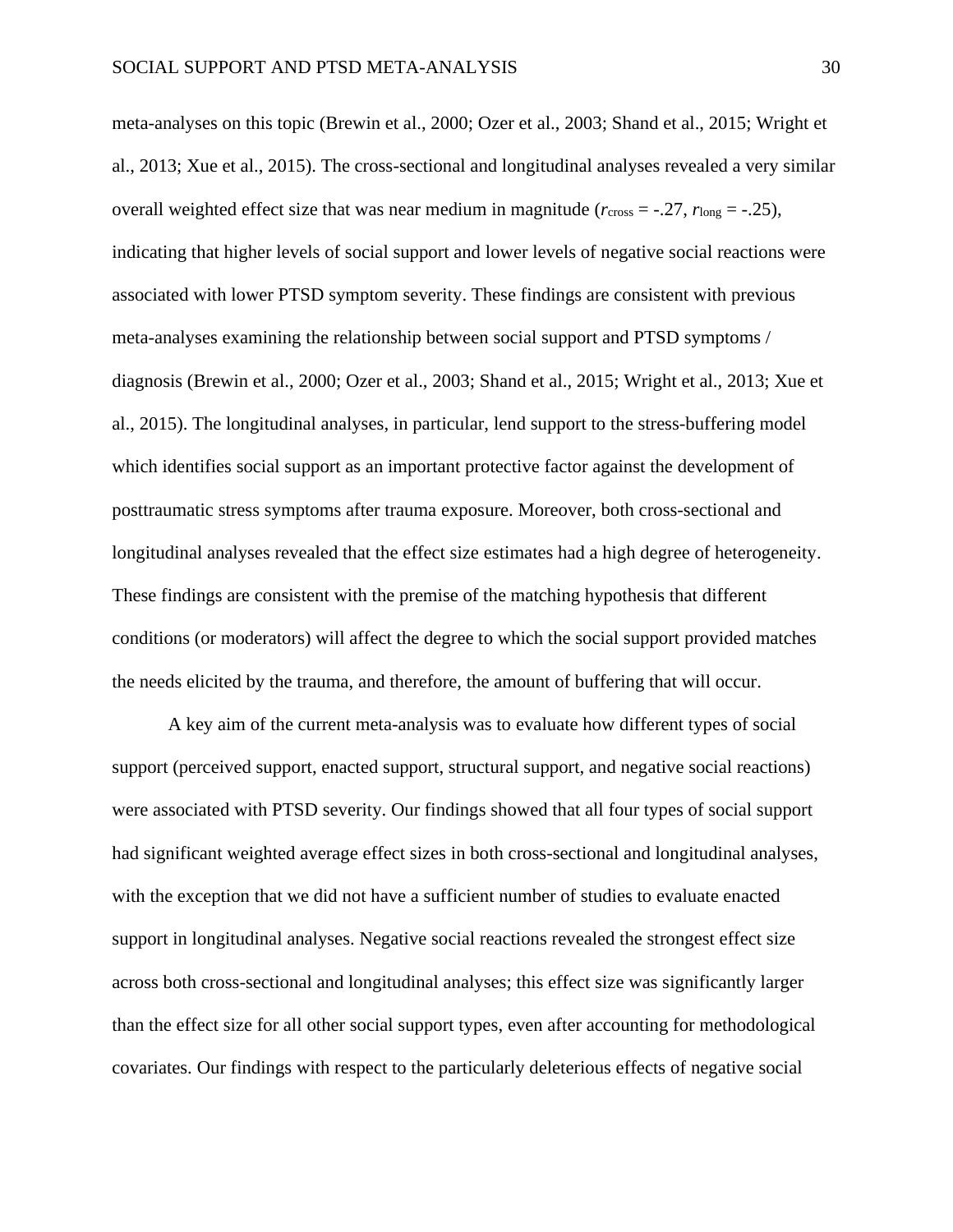reactions are consistent with the results of Dworkin and colleagues' (2019) meta-analysis. However, it is notable that their meta-analysis indicated that positive social reactions to disclosure of interpersonal violence were not protective against psychopathology. By contrast, our results suggest that positive social support is protective against PTSD symptoms, but the harmful effects of negative social reactions on PTSD symptoms are more impactful than the salubrious effects of positive forms of social support. Notably, in our meta-analysis, many of the measures of negative social reactions evaluated social responses with respect to the trauma (e.g., negative responses to trauma disclosure) whereas positive social support measures were not typically trauma-specific. Given that Dworkin et al.'s (2019) meta-analysis focused specifically on social responses to disclosure, it is possible that broader forms of positive social support captured in our meta-analysis may be more protective against PTSD symptoms than positive responses to trauma disclosure. Additionally, the meta-analysis by Dworkin et al. (2019) suggests that there may be meaningful differences between perceived positive reactions to trauma disclosure (i.e., a person's subjective evaluation of support) and received positive reactions to trauma disclosure (i.e., observable supportive behaviors) in predicting psychopathology. This distinction between perceived and received support may also be confounded with measurement type such that perceived social support is typically captured by more global measures and received support is captured by trauma-specific measures. Further research is needed to disentangle the valence of social support (positive v. negative support), the context of support (general v. in response to disclosure), and the subjectivity of social support (perceived v. received). However, the toxicity of negative responses to trauma is clear.

Cross-sectional analyses further showed that the effect size for perceived support was significantly larger than the effect size for structural and enacted support; this difference between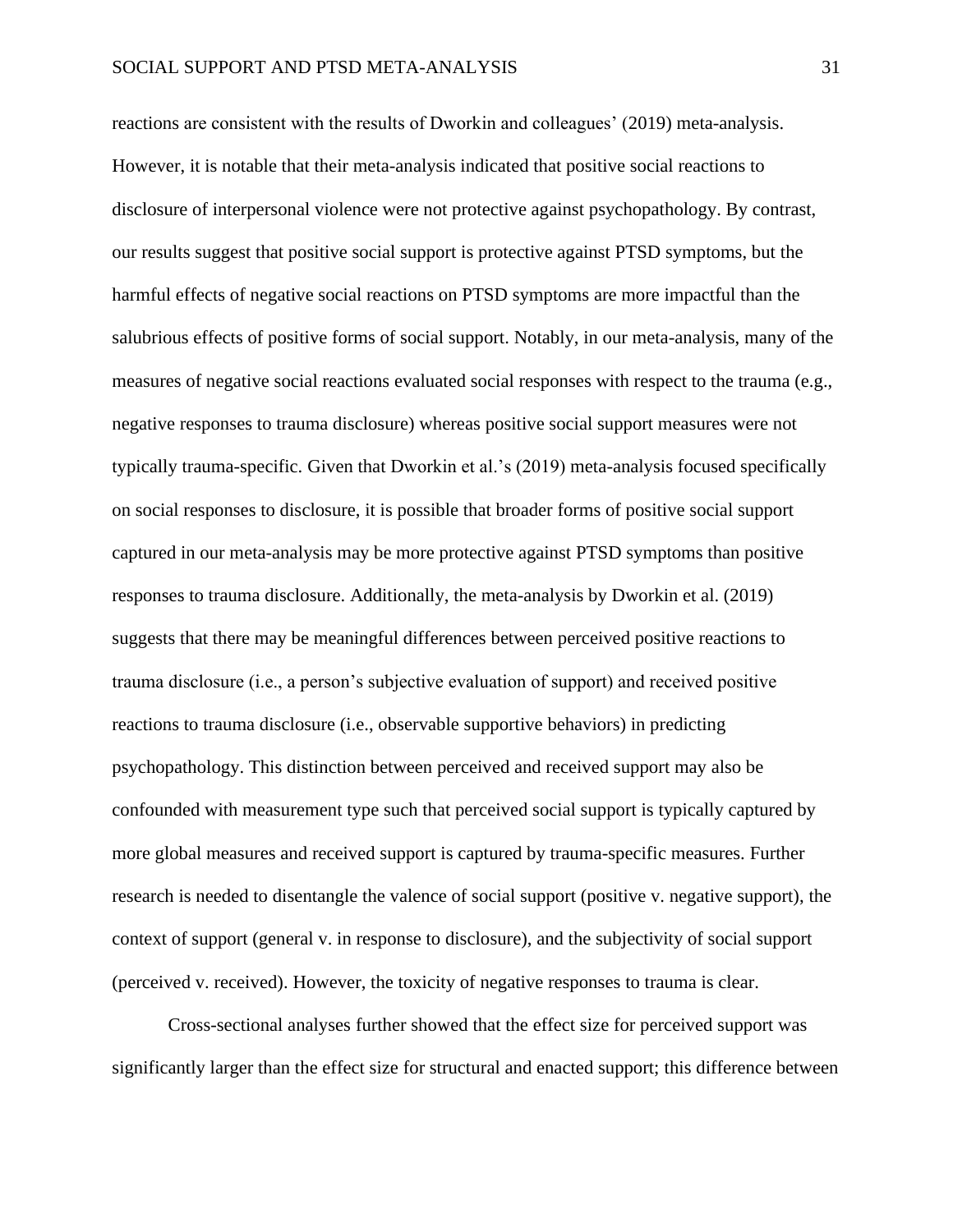perceived and structural support was not replicated in longitudinal analyses. Previous studies have revealed a bi-directional association between social support and PTSD symptoms (e.g., Shallcross, Arbisi, Polusny, Kramer, & Erbes, 2016; Ullman & Relyea, 2018). Thus, our crosssectional findings may reflect the impact of PTSD symptoms on perceptions of support. More specifically, our findings may suggest that PTSD symptoms have a greater negative impact on perceived availability of and satisfaction with social support compared perceived structural and enacted support, consistent with findings by Platt and colleagues (2016). Though this was beyond the scope of the current study, future research exploring moderators of the longitudinal effects of PTSD severity on social support would help to address these questions.

Trauma type was a significant predictor of effect size in both cross-sectional and longitudinal analyses. Cross-sectional analyses indicated that the weighted effect size for studies that assessed natural disaster samples was non-significant and significantly smaller than the effect sizes for all other trauma types, even after adjusting for methodological covariates. Similarly, longitudinal analyses showed that studies assessing individuals exposed to natural disaster had a weaker effect size than studies assessing individuals exposed to combat / war and interpersonal violence. Based on the matching hypothesis, it is possible that natural disaster results in more financial or physical resource loss than other types of trauma and that perceived social support (which was assessed in over 70% of the effect sizes) is not particularly effective in buffering against these types of losses. It is also possible that other types of social support not captured in our study, such as community-level support, are more important in the context of natural disaster.

In both cross-sectional and longitudinal analyses, veteran samples revealed a larger effect size than civilian samples. This finding remained significant when adjusting for covariates in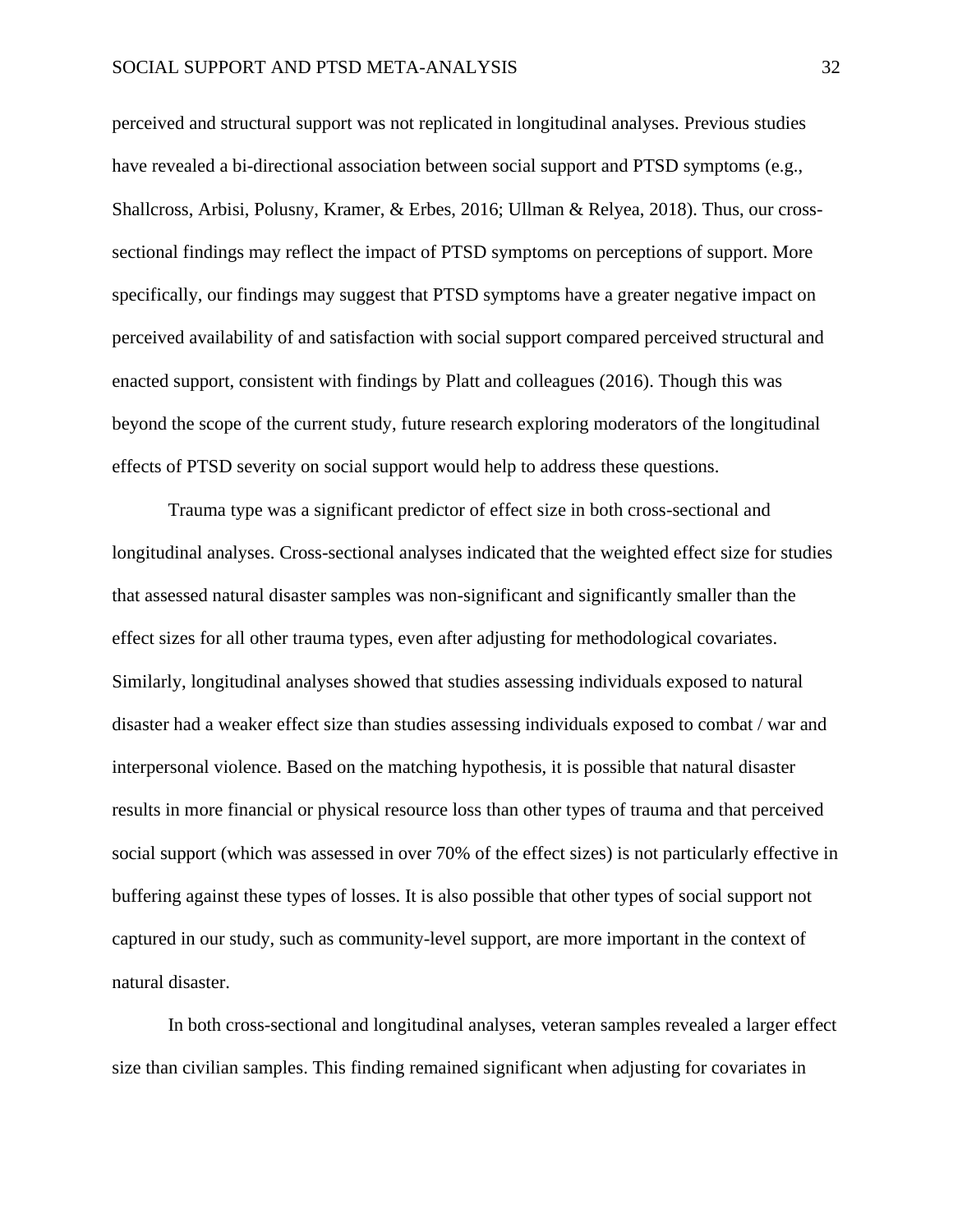longitudinal analyses, but not in cross-sectional analyses. Converging longitudinal analyses of trauma type showed that samples exposed to combat / war had a significantly larger effect size than samples exposure to natural disaster and medical illnesses (contrast *p*s < .05) and a marginally larger effect size than samples exposed to acts of terror / mass violence (contrast  $p =$ 0.056) and accidents (contrast  $p = 0.059$ ). Collectively, these findings suggest that having a supportive social system may be a particularly important buffer for veterans exposed to combat. Studies have shown that both unit support on deployment and post-deployment support are important predictors of post-deployment PTSD symptoms among veterans (Han et al., 2014, Pietrzak et al., 2010b; Wright, Kelsall, Sim, Clarke, & Creamer, 2013). Moreover, postdeployment support has been shown to be an important predictor of other important mental health outcomes including suicidality among trauma-exposed veterans (Kotler, Iancu, Efroni, & Amir, 2001; Jakupak, Vannoy, & Imel, 2010; Pietrzak, Russo, Ling, & Southwick, 2011, Pietrzak et al, 2009). Given the disruption of home-based social networks on combat deployment (Riggs & Riggs,2011) and the disruption of unit-based social networks in the transition to home (Hinojosa & Hinojosa, 2011), these support systems may be especially vulnerable among deployed veterans. Thus, efforts to bolster support among combat veterans may be particularly valuable in mitigating PTSD symptoms and other important mental health outcomes.

In longitudinal analyses, the timing of when social support was assessed was a significant predictor of effect size. Specifically, studies assessing social support after trauma exposure had a stronger effect size than studies assessing social support prior to trauma exposure. This finding was only marginally significant after controlling for methodological covariates, which may be due to the fact that there were only four effect sizes assessing support prior to trauma exposure. Though preliminary, these findings suggest that one's experience of support in the aftermath of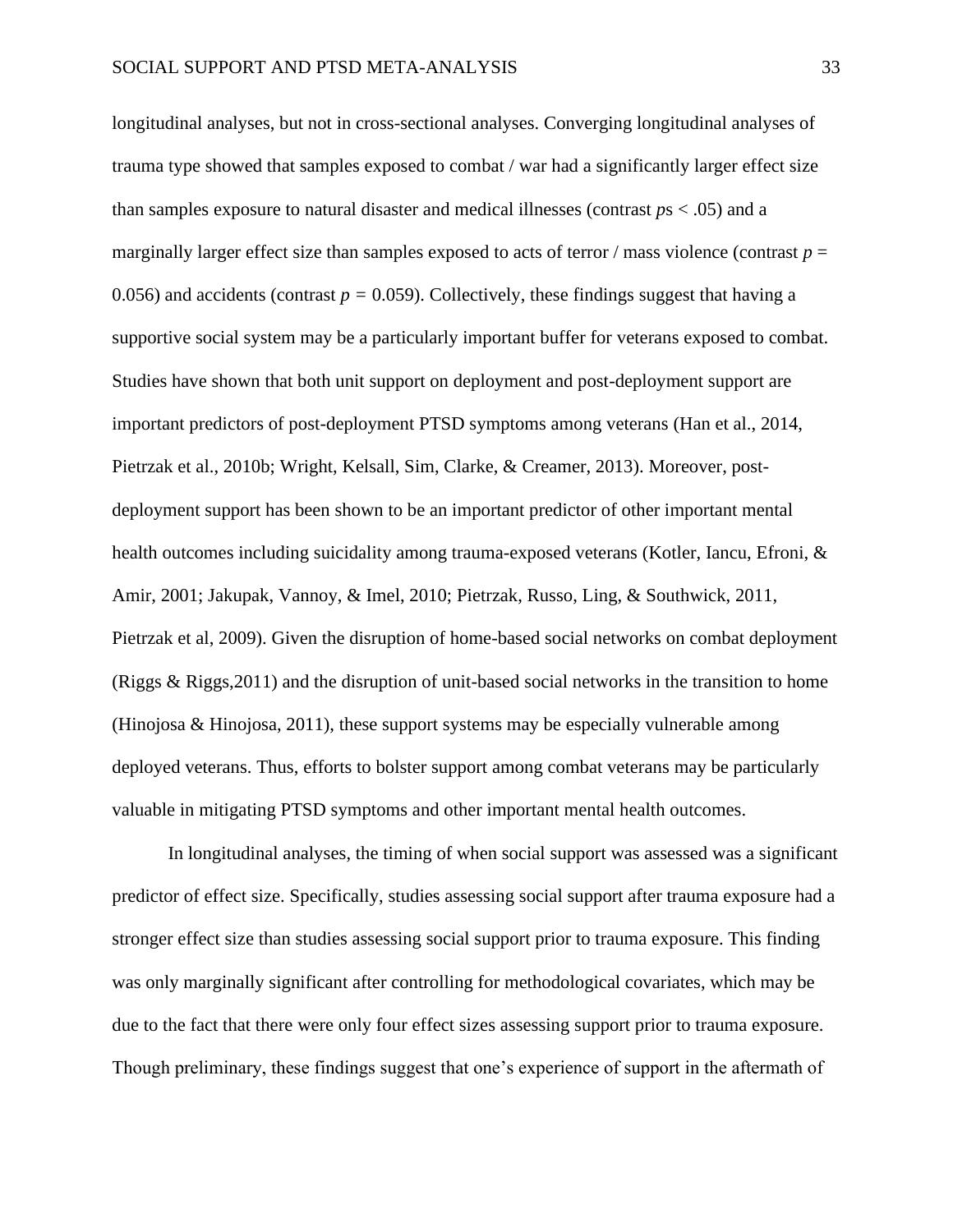trauma is particularly important in buffering against PTSD symptoms. This is quite logical given that the post-trauma period is when individuals are attempting to make meaning of the event and when coping demands are high.

Country of origin was a significant predictor of effect size in cross-sectional analyses such that studies from Western countries revealed a larger effect size than studies from non-Western countries. These findings remained significant after adjusting for covariates in crosssectional analyses, but did not replicate in longitudinal analyses which only had four non-Western studies available for analysis. Thus, future research exploring the longitudinal relationship between social support and PTSD among non-Western cultures is clearly needed. There are a number of potential explanations for the cross-sectional findings that warrant future study. In general, individuals from collectivist cultures have been shown to have closer and more supportive networks (Triandis et al., 1988). Thus, it is possible that there may be a restriction of range among individuals in collectivist cultures, resulting in a smaller effect size. Another possibility is that the social support measures may not have the same construct validity across different cultures (Prince, 2008) or that the types of social support most important to buffering against PTSD in collectivist cultures (e.g., familism) are not adequately captured in these measures. There is also some evidence to suggest that individuals from more collectivist cultures are less willing to seek social support when dealing with stress (Taylor et al., 2004) and find social support to be less helpful in dealing with stress (Kim et al., 2006). In collectivist cultures with a more interdependent view of self, personal needs are seen as secondary to the group's needs (Markus & Kitayama, 1991). Thus, individuals from collectivist cultures who have experienced trauma may be less likely to share their traumatic experience so they can refrain from burdening others, avoid criticism, or maintain harmony (Chang, 2015; Kim et al., 2006;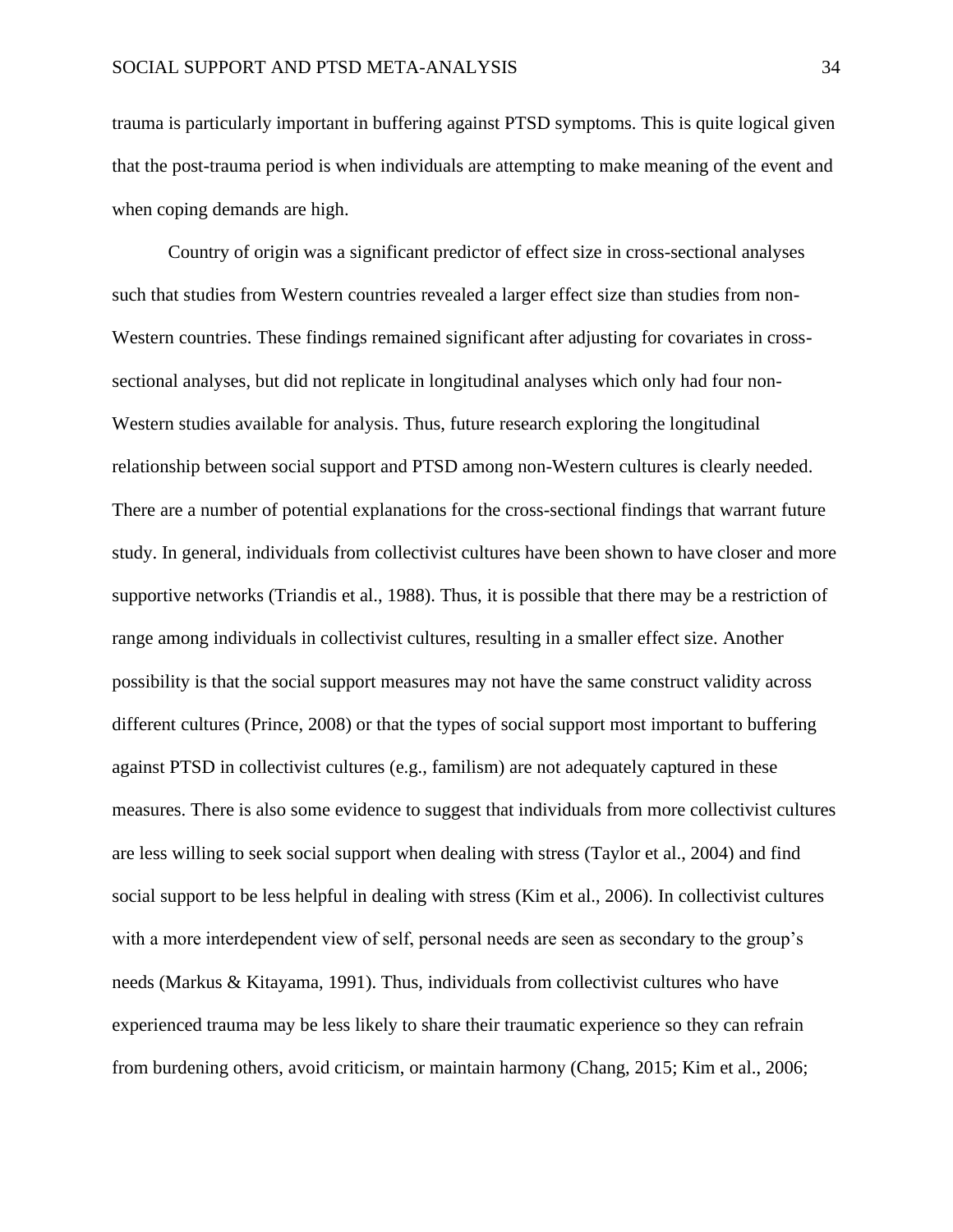Taylor et al., 2004). Notably, none of these cross-cultural studies are specific to trauma. Thus, further research is needed to understand how culture may impact beliefs about trauma disclosure, reactions to trauma disclosure, and social support seeking following trauma.

It is notable that a number of variables were not significant moderators of the relationship between social support and PTSD severity. Regarding sample characteristics, age, sex, and race were not significant predictors of effect size in either cross-sectional or longitudinal analyses. These findings suggest that the relationship between social support and PTSD severity is robust across individuals of different demographic makeups. Alternatively, the impact of demographic characteristics may be more nuanced, such as interactive effects between different demographic variables. Researchers working from an intersectionality framework have noted these effects can be difficult to capture in quantitative studies (Hinze, Lin, & Andersson, 2012). Time since trauma was also not a significant predictor of effect size, indicating that social support is not only relevant in the months after trauma exposure, but may also have an impact on PTSD severity long after trauma exposure. The social support provider was a significant predictor of longitudinal effect sizes; however, this finding did not hold after adjusting for covariates and was not found in cross-sectional analyses, suggesting that there were no consistent differences across the social support provider categories. These results suggest that individuals can experience meaningful support from a wide variety of sources. Collectively, these findings provide evidence that the relationship between social support and PTSD severity is robust across different types of individuals, different providers of support, and over time.

Moderator analyses evaluating the developmental timing of trauma revealed inconclusive findings that warrant further exploration in future research. Both non-adjusted and adjusted cross-sectional analyses indicated that studies assessing individuals with trauma exposure in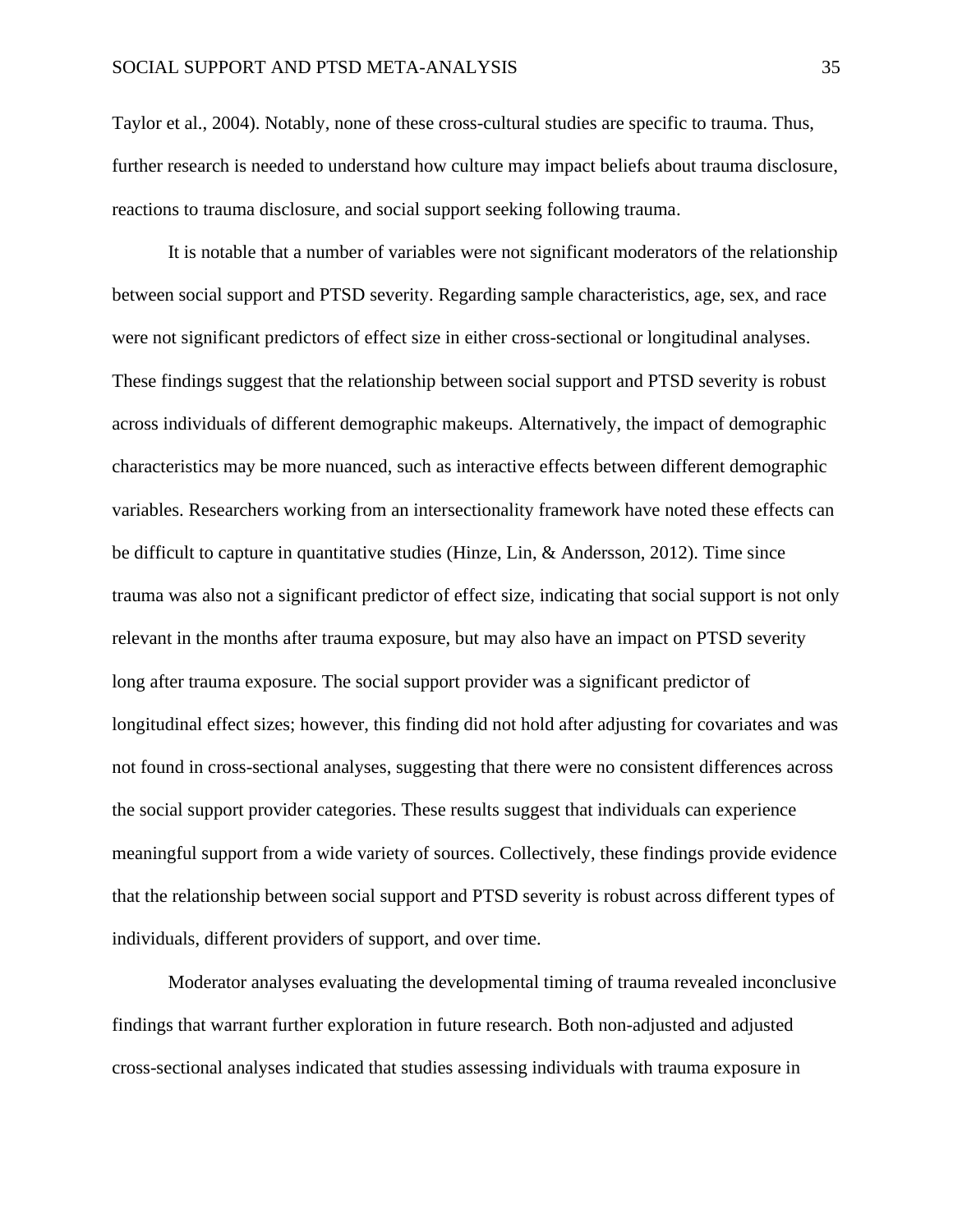adulthood had a larger effect size than studies in which individuals had a mix of exposure in adulthood and childhood. Studies assessing individuals with trauma exposure only in childhood had an effect size that fell between those with adult and mixed exposure and this effect size was not significantly different from either group. We were not able to evaluate this moderator in longitudinal analyses because there was not a sufficient number of non-adult exposed samples. These findings are difficult to interpret, particularly given that we were not able to code studies for the degree of trauma load in the sample, which is associated with increased risk of PTSD (Kolassa et al., 2010). A more fine-grained examination is needed to understand how social support is associated with PTSD severity when trauma occurs during different developmental stages, including greater consideration of the types of social support that may be particularly relevant at different developmental phases and the role of important interpersonal factors that may impact engagement with social support and PTSD symptoms, such as attachment (Dieperink, Leskela, Thuras & Engdahl, 2001; Fraley, Fazzari, Bonanno, & Dekel, 2006; O'Connor & Elklit, 2008; Solomon, Dekel, & Mikulciner, 2008; Solomon, Ginzburg, Mikulciner, Neria & Ohry, 1998). Moreover, future research should attempt to disentangle the degree to which trauma timing and trauma load impact the relationship between social support and PTSD severity.

Our findings also point to important methodological issues in this literature. Notably, our quality measure did not predict the overall effect size in either cross-sectional or longitudinal analyses, thus studies were not weighted according to quality. However, the size of the crosssectional effect appeared to diminish over time such that more recent publication dates were associated with smaller effect sizes. This finding may be due to an increased willingness to publish non-significant results and an increasing trend for authors to be more transparent in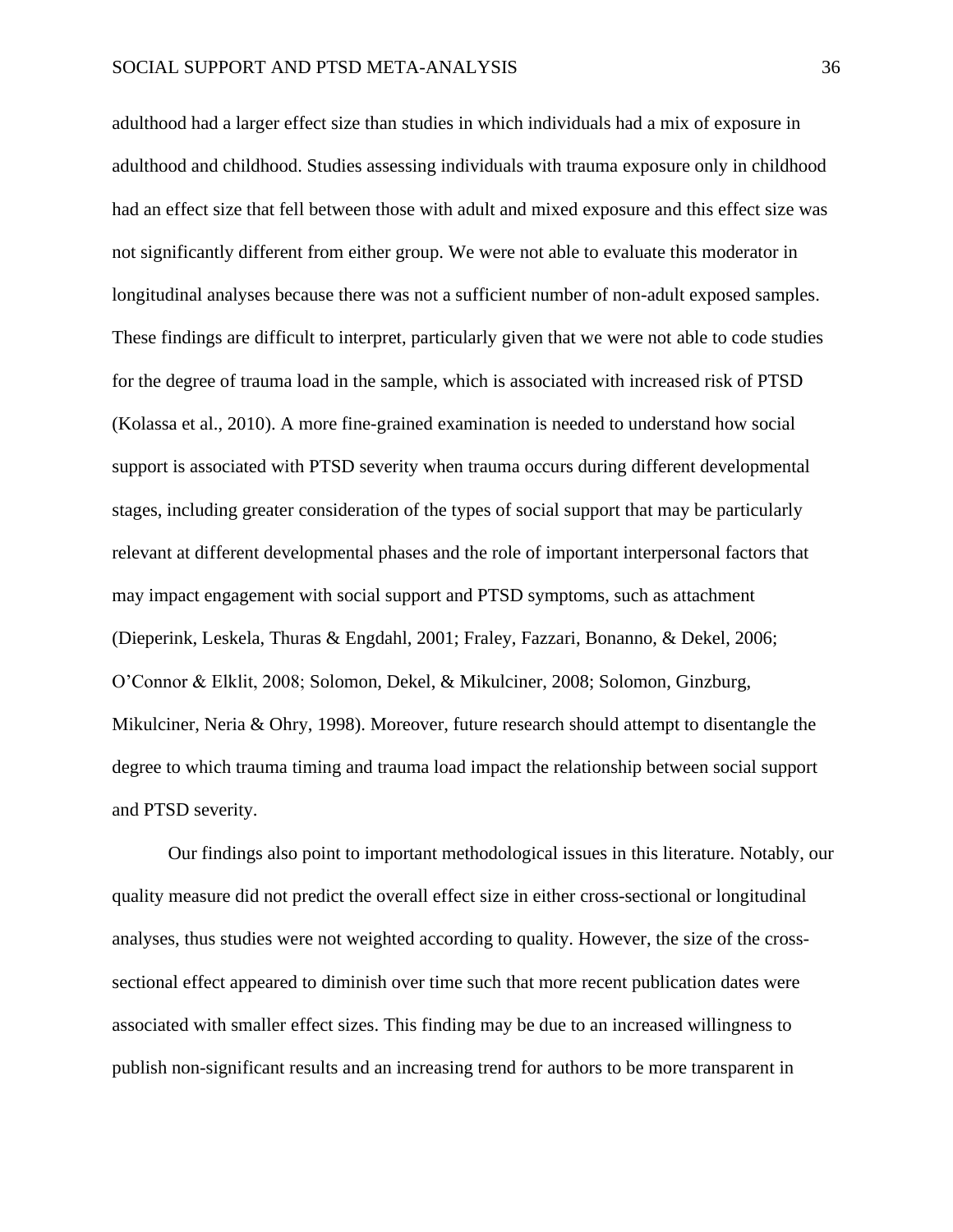reporting all outcome measures assessed. Publication date was not a significant predictor of the longitudinal effect size, suggesting that these concerns may not impact longitudinal studies. Cross-sectional analyses also showed that studies using the IES-R to assess PTSD severity had a non-significant average weighted effect size that was significantly smaller than studies that used other measures to assess PTSD. This pattern of results was similar in longitudinal analyses, but did not reach statistical significance. The IES-R differs from other PTSD measures in that it has more cognitive avoidance items than other measures (e.g., 7 items on the IES-R vs. 1 on the PCL), and it does not assess symptoms of anhedonia or feeling distant / cut off from others like other measures. These findings suggest that social support may be more strongly associated with mood and related symptoms of PTSD (including guilt and self-blame) compared to cognitive avoidance symptoms and that studies using the IES-R to evaluate the impact of social support should be interpreted with caution. Longitudinal effect size analyses also indicated that validated social support measures resulted in a larger effect size than author developed or single item measures, suggesting that validated measures should be preferenced in future studies.

As noted above, our longitudinal results suggest that social support interventions may have a meaningful impact on PTSD severity. Given the robust relationship between social support and PTSD severity, surprisingly few interventions have targeted social support as a means of reducing PTSD severity. Cognitive-behavioral conjoint therapy for PTSD (CBCT for PTSD; Monson & Fredman, 2012) is a 15-session couples-based intervention designed to reduce PTSD and enhance intimate relationship functioning. One randomized controlled trial has been conducted to date and showed that CBCT for PTSD led to greater improvements in PTSD symptoms and relationship satisfaction relative to a waitlist control (Monson et al., 2012).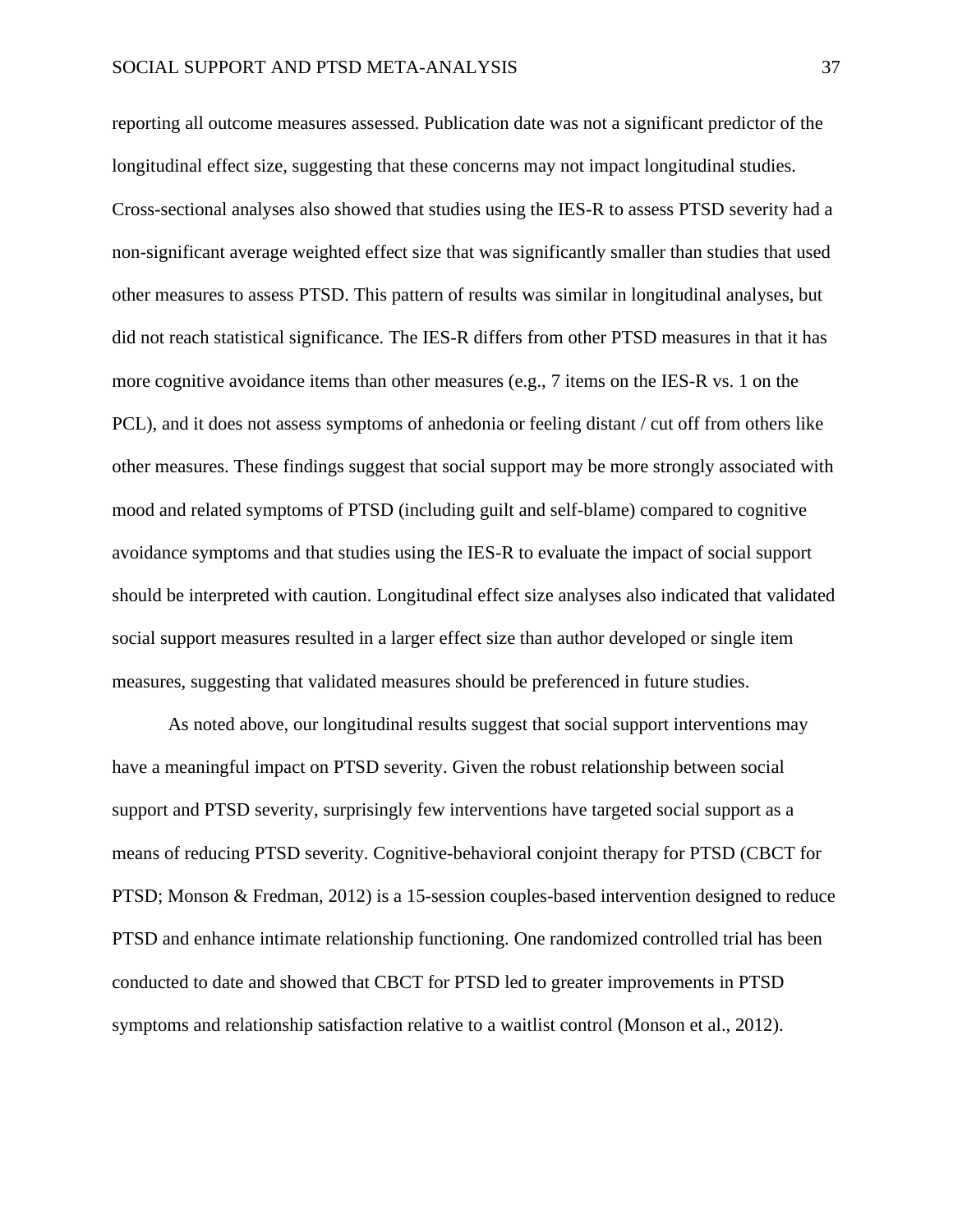However, it remains unknown how CBCT for PTSD would perform relative to other evidencebased treatments for PTSD.

Two social support interventions have been developed that target reactions to trauma disclosure. Cordova and colleagues (2003) developed a two-session dyadic cognitive-behavioral intervention designed to facilitate trauma survivors' disclosure and increase supportive responses from a significant other. This intervention was then delivered by social workers and nurses at the emergency department (Des Groseilliers, Marchand, Cordova, Ruzek, & Brunet, 2013). Results showed that the treated group had significantly lower PTSD symptoms at two-year follow-up than those in the control group and none of the individuals in the treated group met criteria for PTSD at two-year follow-up. Edwards and Ullman (2018) also developed a two-hour group intervention to reduce negative reactions and increase supportive reactions to disclosure of sexual assault and intimate partner violence. The ultimate goal of this intervention was to reduce PTSD severity among college students who are at high risk of victimization by changing the nature of support they are likely to receive. A recent pilot randomized trial showed that individuals who received the intervention had a greater intention to provide positive social reactions compared to those in the waitlist control group 6-months after the intervention session (Edwards, Waterman, Ullman, et al., 2020). Moreover, exploratory analyses suggested that among the subset of participants that experienced unwanted sexual intercourse and/or physical intimate partner violence in the 6-month follow-up period, those who had received the intervention reported fewer PTSD symptoms than those in the control group (Edwards, Waterman, Dardis et al., 2020). However, it is notable that there were no differences in selfreported actual social reactions to disclosure between the intervention and the control group and almost two-thirds of those assigned to the treatment condition failed to receive the intervention,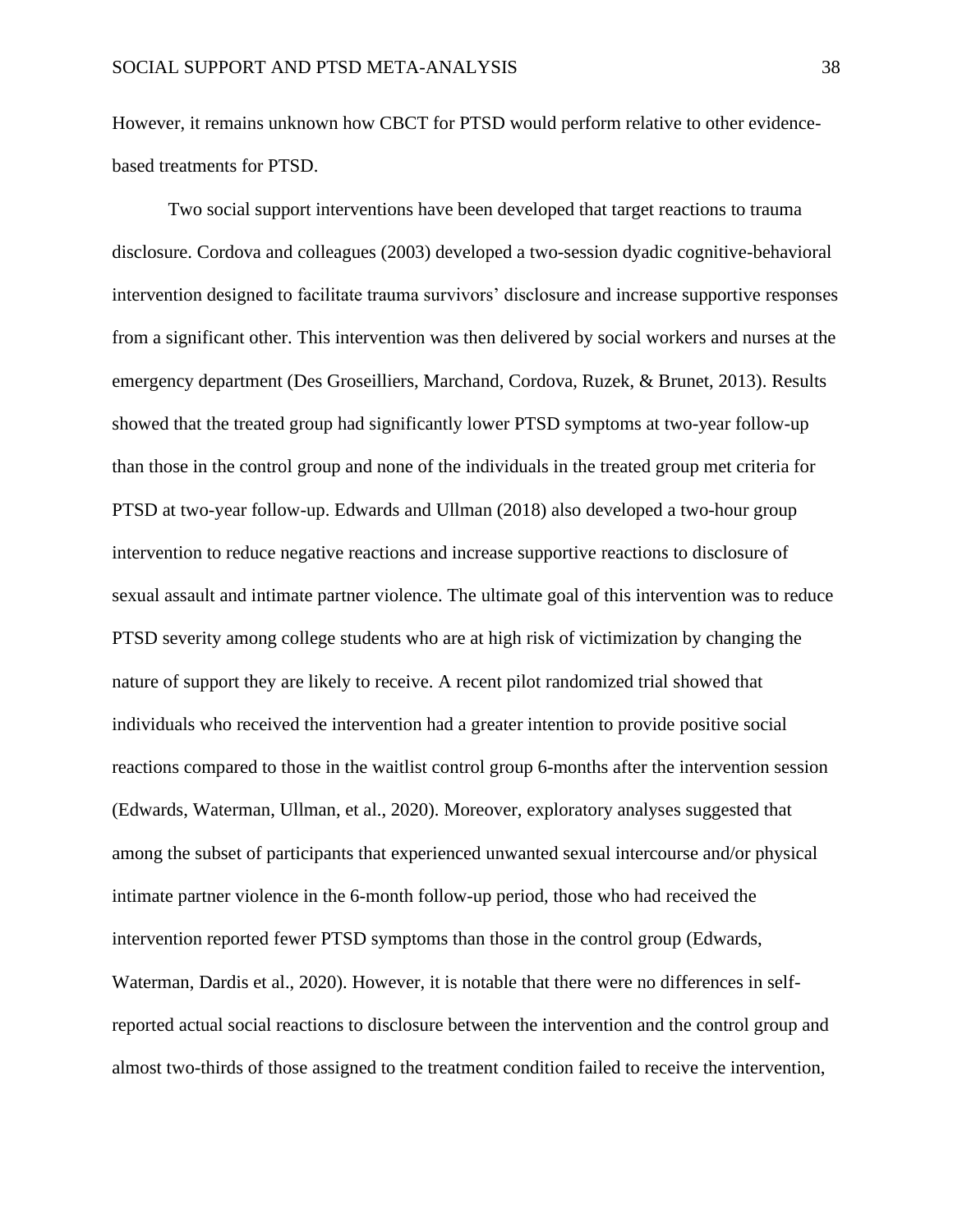raising concerns about the acceptability of the intervention (Edwards, Waterman, Ullman, et al., 2020). Additionally, the impact of this intervention on symptoms of trauma survivors who disclose to peers that receive the intervention has not yet been examined. These findings suggest that brief, economical social support interventions have promise in impacting PTSD symptoms, but more research is needed to establish acceptable and effective approaches. Our meta-analysis supports further development and evaluation of such interventions.

The current meta-analysis has a number of limitations that are important to consider when interpreting the results and considering future directions for research. Because the goal was to examine moderators of the relationship between social support and PTSD severity, we focused on studies using self-report measures rather than clinical measures, which are typically designed to diagnose the presence or absence of PTSD. Future research is needed to examine whether the current study findings are consistent for clinician-rated measures and whether the same moderators predict the absence versus presence of PTSD. Of the 110 articles excluded based on the criterion that PTSD had to be assessed at least 1 month after trauma exposure, 49 studies were excluded because it was clear or highly probable that participants in the study were trauma exposed within the past 30 days (e.g., in ongoing danger), 45 studies were excluded because time since trauma was unknown, and 16 studies represented overlapping samples. Our decision to exclude studies with unknown time since trauma may have preferentially excluded some trauma samples over others, though our assessment indicates that these 45 studies represented a wide range of traumatic events (interpersonal violence  $= 14$ , combat / war  $= 6$ , emergency personnel  $=$ 5, medical illness = 9, mixed trauma = 11). Additionally, our study excluded clinical samples due to concerns of a restriction of the range of PTSD symptoms in these populations. Although we expect that individuals within the non-clinical samples will meet threshold for PTSD, it is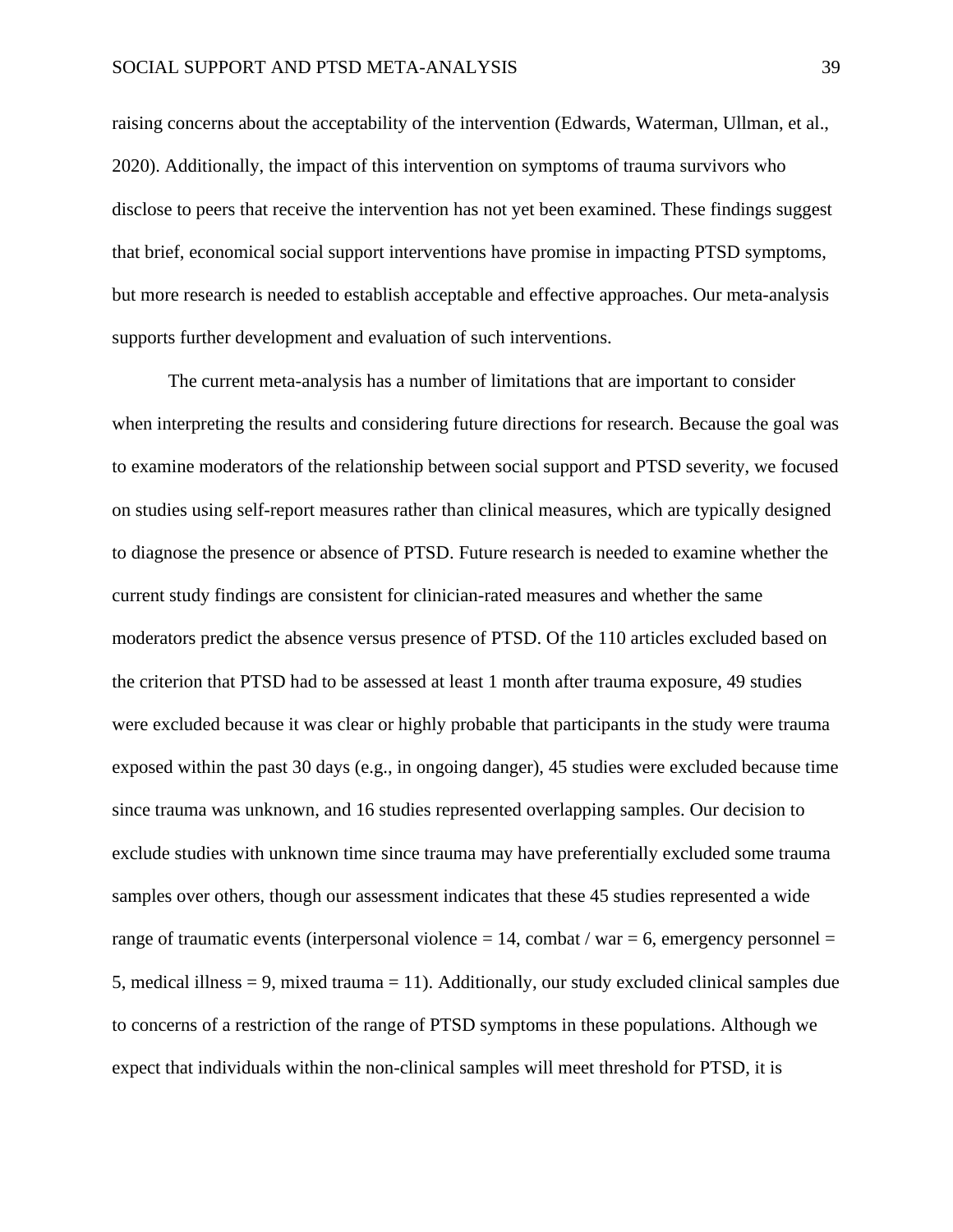possible that our results may not be generalizable to patient populations. Because we used the stress-buffering model as the framework for our approach, we did not evaluate the longitudinal relationship from PTSD to social support. Future research would benefit from a greater exploration into the ways that PTSD affects social support given evidence of the bi-directional relationship between social support and PTSD (e.g., Platt et al., 2016; Ullman & Peter-Hagene, 2016). Finally, it is important to note that despite identifying many significant moderators, there remained a significant amount of unexplained between-study variance. This suggests that other important moderators exist that we did not identify in this study.

Despite these limitations, this meta-analysis is the first to evaluate key moderators of the relationship between social support and PTSD symptoms and thus represents a critical advance in our understanding of the factors that affect this relationship. Our findings confirm robust cross-sectional and longitudinal relationships between social support and PTSD severity in a wide variety of populations exposed to varying trauma types. Moreover, our findings regarding the moderators of this relationship help to highlight with whom, when, and how these efforts might be most beneficial. Identifying strategies to reduce negative social reactions in response to trauma is a particularly important next step for future intervention research.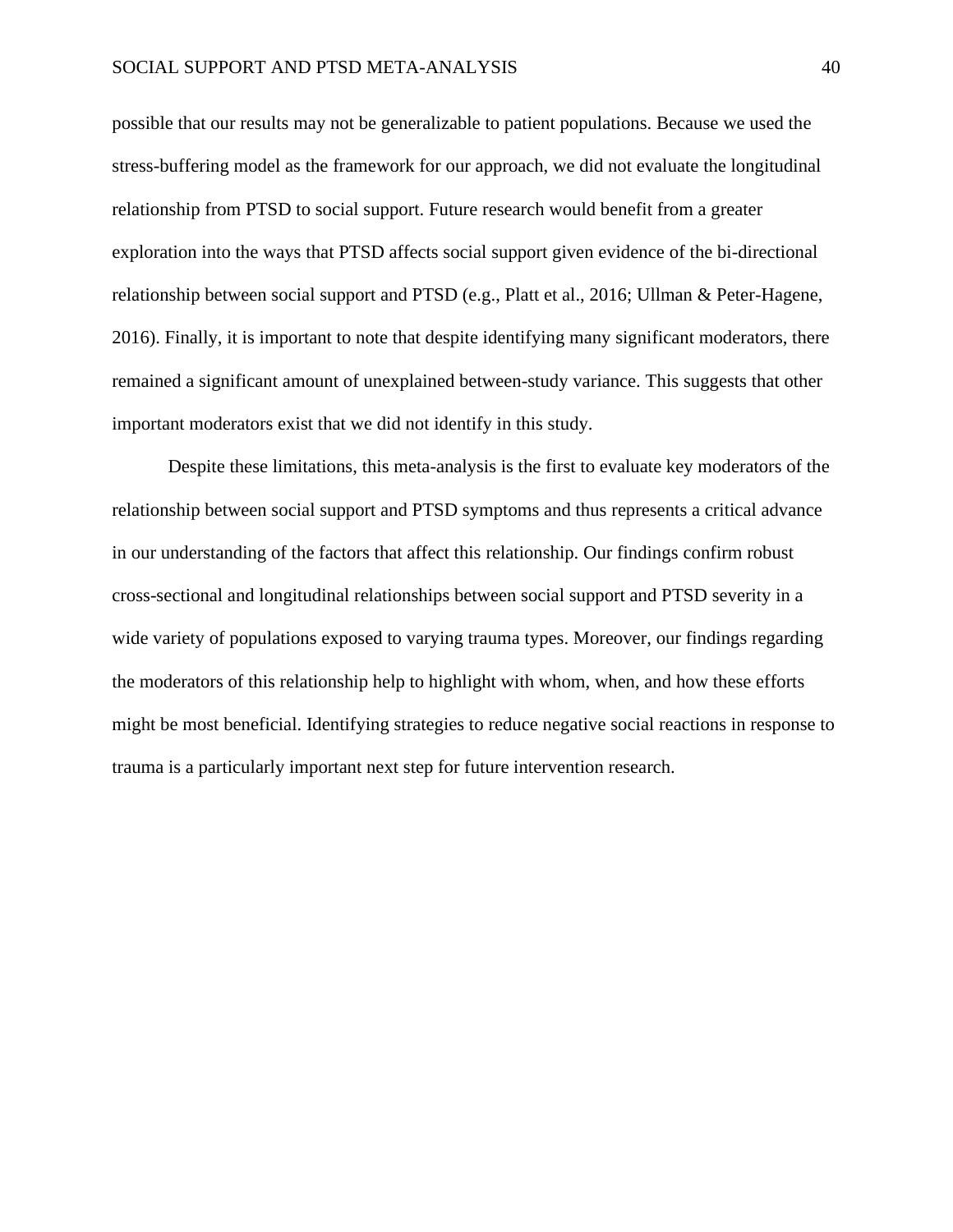## **References**

\*References marked with an asterisk indicate studies included in the meta-analysis.

- \*Abbas, M. (2018). *Examining the dimensions of social support and warfare exposure as predictors of PTSD symptoms among National Guard service members over time*  (Doctoral Dissertation). Available from ProQuest Dissertations and Theses database (UMI No. 10933379).
- \*Aflakseir, A., & Coleman, P. G. (2009). The influence of religious coping on the mental health of disabled Iranian war veterans. *Mental Health, Religion & Culture, 12*, 175-190. http://dx.doi.org/10.1080/13674670802428563
- \*Agar, E., Kennedy, P., & King, N. S. (2006). The role of negative cognitive appraisals in PTSD symptoms following spinal cord injuries. *Behavioural and Cognitive Psychotherapy, 34*, 437-452. http://dx.doi.org/10.1017/S1352465806002943
- American Psychiatric Association (1980). *Diagnostic and Statistical Manual of Mental Disorders* (3rd ed.). Arlington, VA: American Psychiatric Publishing.
- American Psychiatric Association (2013). *Diagnostic and Statistical Manual of Mental Disorders* (5th ed.). Arlington, VA: American Psychiatric Publishing.
- \*Andrews, B., Brewin, C. R., & Rose, S. (2003). Gender, social support, and PTSD in victims of violent crime. *Journal of Traumatic Stress*, *16*, 421-427. http://dx.doi.org/10.1023/a:1024478305142
- \* Ask, E., & Gudmundsdottir, D. (2014). A longitudinal study of posttraumatic stress symptoms and their predictors in rescue workers after a firework factory disaster. International *Journal of Emergency Mental Health*, *16,* 316-321. http://dx.doi.org/10.4172/1522- 4821.1000118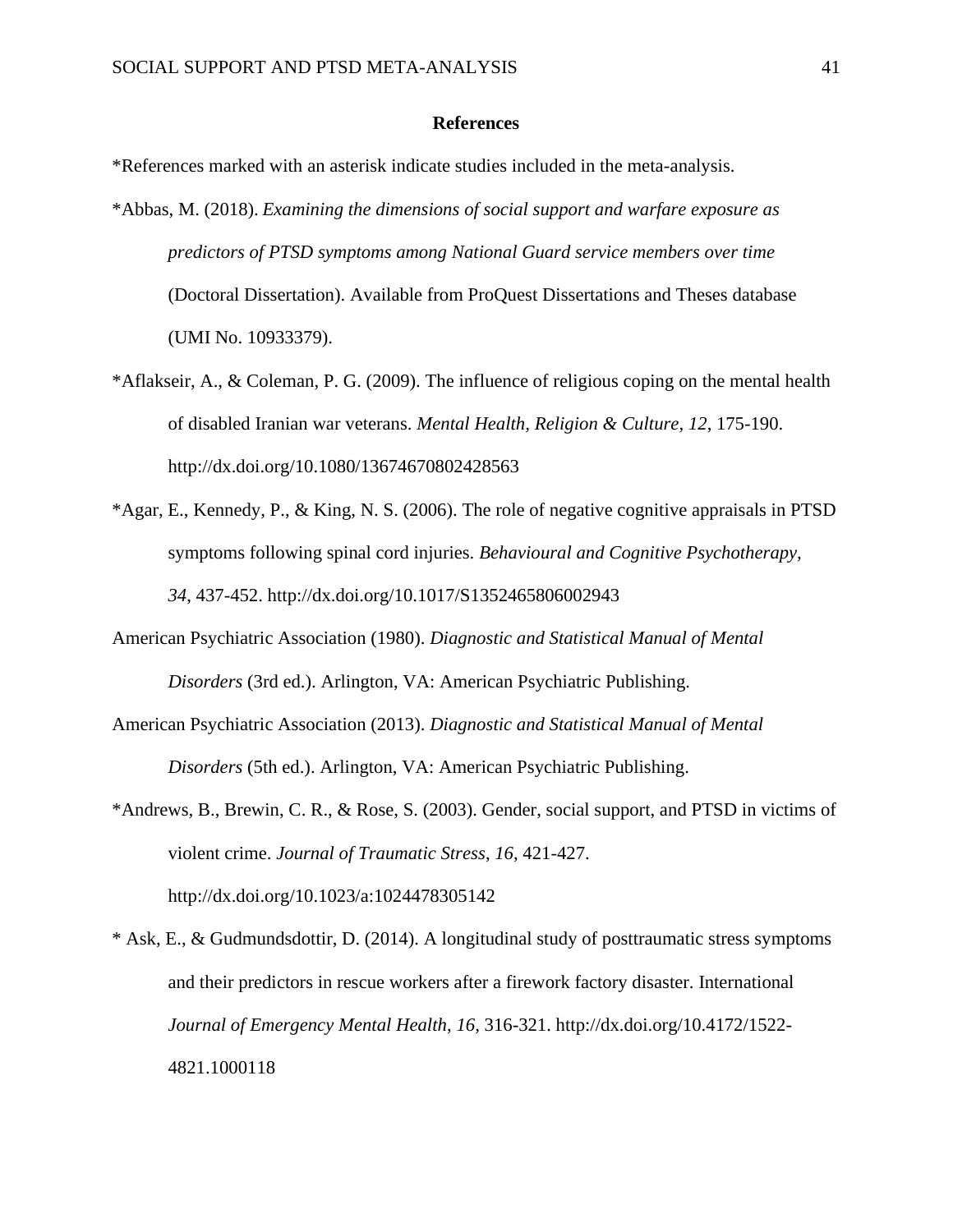- Bailey, D., Wolfe, D., & Wolfe, C. R. (1996). The contextual impact of social support across race and gender: Implications for African American women in the workplace. *Journal of Black Studies, 26*, 287-307. http://dx.doi.org/10.1177/002193479602600304
- \*Balderrama-Durbin, C., Snyder, D. K., Cigrang, J., Talcott, G. W., Tatum, J., Baker, M., . . . Smith Slep, A. M. (2013). Combat disclosure in intimate relationships: Mediating the impact of partner support on posttraumatic stress. *Journal of Family Psychology, 27*, 560-568. http://dx.doi.org/10.1037/a0033412
- \*Barnes, H. A. (2018). *Support, meaning making, and trauma among Hurricane Katrina survivors of southern Mississippi: Investigating the relationship between social support, meaning making, and posttraumatic stress* (Doctoral Dissertation). Available from ProQuest Dissertations and Theses database (UMI No. 10747385).
- Barrera, M. (1986). Distinctions between social support concepts, measures, and models. *American Journal of Community Psychology, 14*, 413-445. http://dx.doi.org/10.1007/BF00922627
- \*Ben-Ezra, M., Palgi, Y., Aviel, O., Dubiner, Y., Baruch, E., Soffer, Y., & Shrira, A. (2013). Face it: Collecting mental health and disaster related data using Facebook vs. personal interview: The case of the 2011 Fukushima nuclear disaster. *Psychiatry Research, 208*, 91-93. http://dx.doi.org/10.1016/j.psychres.2012.11.006
- \*Bennett, P., & Brooke, S. (1999). Intrusive memories, post-traumatic stress disorder and myocardial infarction. *British Journal of Clinical Psychology, 38*, 411-416. http://dx.doi.org/10.1348/014466599163015
- \*Bennett, S. M., Litz, B. T., Maguen, S., & Ehrenreich, J. T. (2008). An exploratory study of the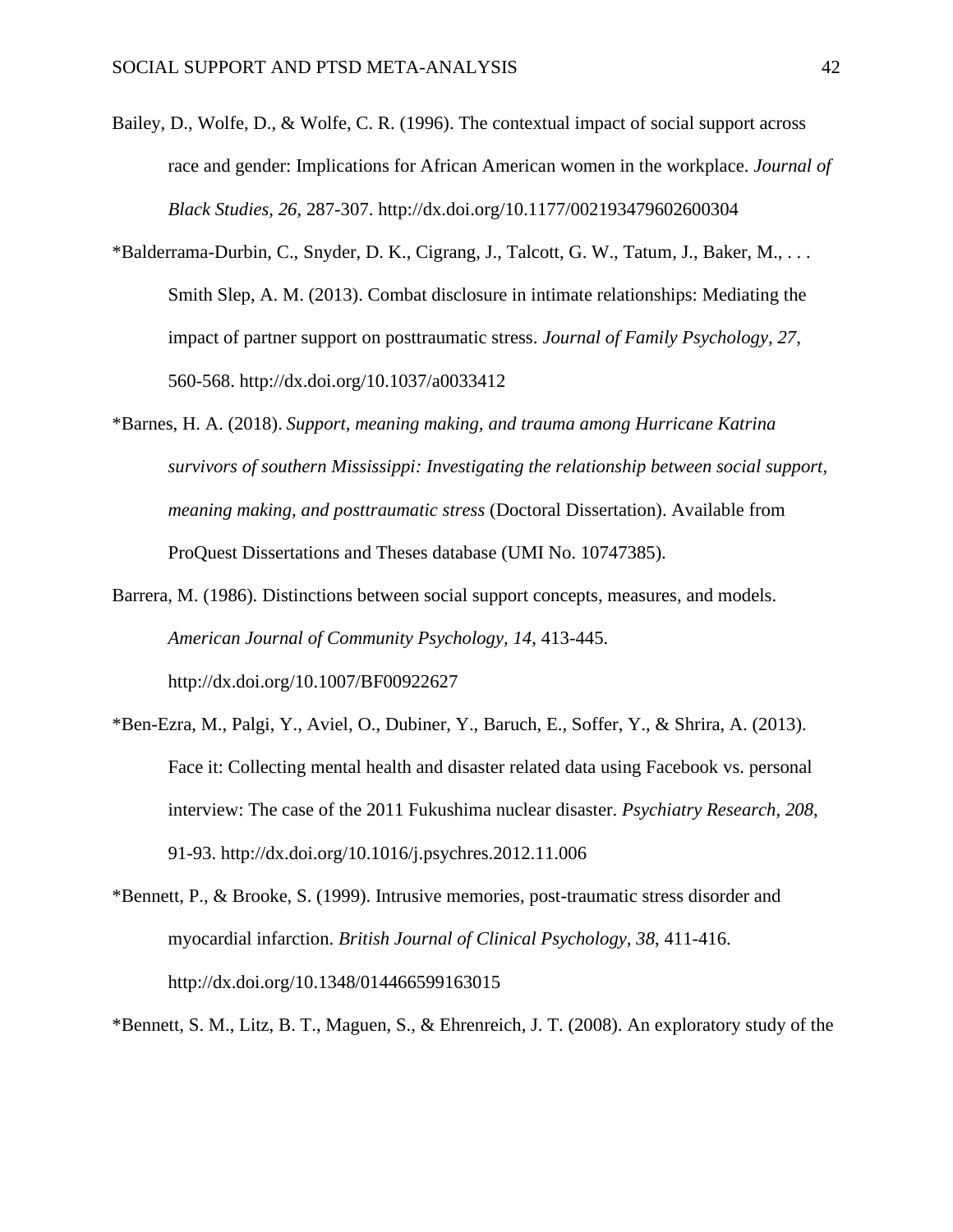psychological impact and clinical care of perinatal loss. *Journal of Loss and Trauma, 13*, 485-510. http://dx.doi.org/10.1080/15325020802171268

- \*Berzengi, A. (2015). *Investigating the relationship between religious coping, appraisals, social support, and symptoms of posttraumatic stress disorder (PTSD): A correlational study using an Islamic community sample* (Doctoral thesis, University of East Anglia, Norwich, United Kingdom). Retrieved from https://ueaeprints.uea.ac.uk/id/eprint/56833/
- \*Besser, A., & Neria, Y. (2010). The effects of insecure attachment orientations and perceived social support on posttraumatic stress and depressive symptoms among civilians exposed to the 2009 Israel-Gaza war: A follow-up cross-lagged panel design study. *Journal of Research in Personality, 44*, 335-341. http://dx.doi.org/10.1016/j.jrp.2010.03.004
- \*Bilić, L. L. (2005). *Posttraumatic growth following major trauma* (Doctoral thesis, University of Sheffield, Sheffield, United Kingdom). Retrieved from https://ethos.bl.uk/OrderDetails.do?uin=uk.bl.ethos.422100
- \*Birkeland, M. S., Hansen, M. B., Blix, I., Solberg,  $\emptyset$ , & Heir, T. (2017). For whom does time heal wounds? Individual differences in stability and change in posttraumatic stress after the 2011 Oslo bombing. *Journal of Traumatic Stress, 30*, 19-26. http://dx.doi.org/10.1002/jts.22158
- Blanchard, E. B., Jones-Alexander, J., Buckley, T. C., & Forneris, C. A. (1996). Psychometric properties of the PTSD Checklist (PCL). *Behaviour Research and Therapy, 34*, 669-673. http://dx.doi.org/10.1016/0005-7967(96)00033-2

\*Bonanno, G. A., Rennicke, C., & Dekel, S. (2005). Self-enhancement among high-exposure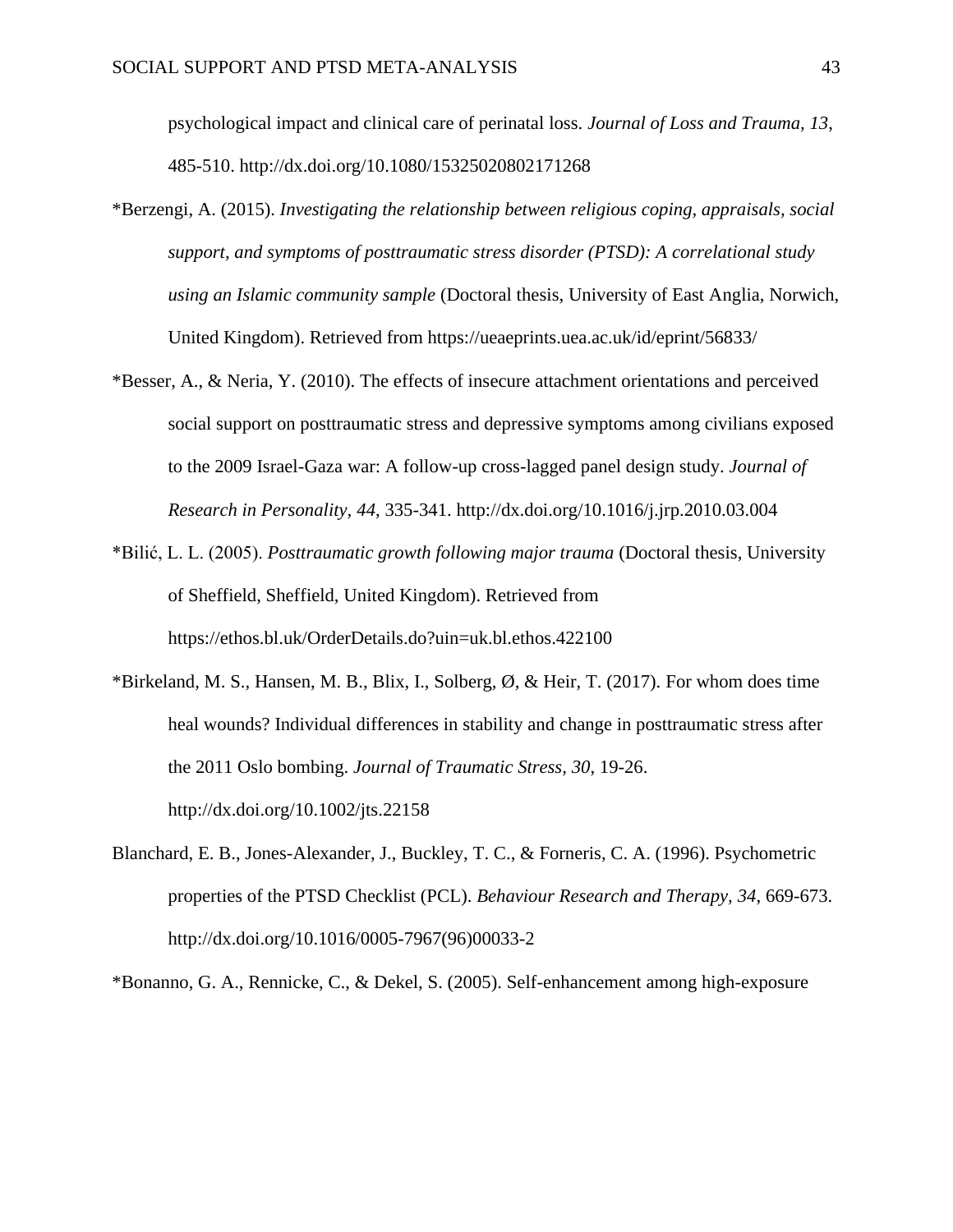survivors of the September 11th terrorist attack: Resilience or social maladjustment? *Journal of Personality and Social Psychology, 88*, 984-998. http://dx.doi.org/10.1037/0022-3514.88.6.984

\*Bottomley, J. S., Burke, L. A., & Neimeyer, R. A. (2017). Domains of social support that predict bereavement distress following homicide loss: Assessing need and satisfaction. *Omega: Journal of Death and Dying, 75*, 3-25.

http://dx.doi.org//10.1177/0030222815612282

- \*Boul, S. J. (2015). *From combat to classroom: An examination of combat trauma's effects on military veteran's relationships and adjustment to college* (Doctoral Dissertation). Available from ProQuest Dissertations and Theses database (UMI No. 3745534).
- \*Boykin, D. M., Dunn, Q. T., & Orcutt, H. K. (2017). Cumulative trauma and adjustment in women exposed to a campus shooting: Examining the role of appraisals and social support. *Journal of Interpersonal Violence*, http://dx.doi.org/10.1177/0886260517710483
- Brewin, C. R., Andrews, B., & Valentine, J. D. (2000). Meta-analysis of risk factors for posttraumatic stress disorder in trauma-exposed adults. *Journal of Consulting and Clinical Psychology, 68*, 748-766. http://dx.doi.org/10.1037//0022-006.X.68.5.748
- \*Britt, T. W., Adler, A. B., Bliese, P. D., & Moore, D. (2013). Morale as a moderator of the combat exposure‐PTSD symptom relationship. *Journal of Traumatic Stress, 26*, 94-101. http://dx.doi.org/10.1002/jts.21775
- \*Bromet, E. J., Havenaar, J. M., Gluzman, S. F., & Tintle, N. L. (2005). Psychological aftermath of the lviv air show disaster: A prospective controlled study. *Acta Psychiatrica Scandinavica, 112*, 194-200. http://dx.doi.org/10.1111/j.1600-0447.2005.00566.x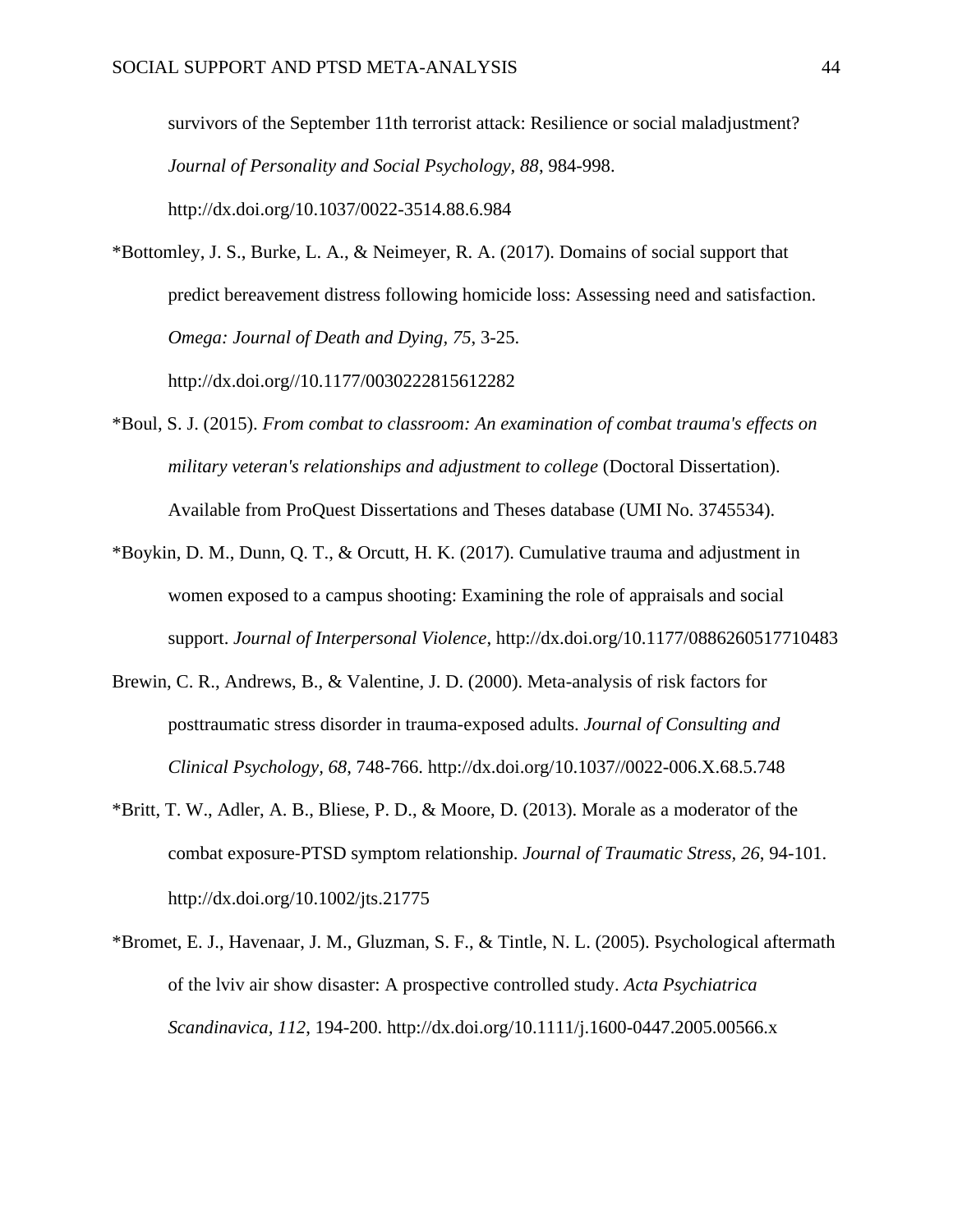- Bryant, R. A., McFarlane, A. C., Silove, D., O'Donnell, M. L., Forbes, D., & Creamer, M. (2016). The lingering impact of resolved PTSD on subsequent functioning. *Clinical Psychological Science, 4*, 493-498. http://dx.doi.org/10.1177/2167702615598756
- Buckley, T. C., Blanchard, E. B., & Hickling, E. J. (1996). A prospective examination of delayed onset PTSD secondary to motor vehicle accidents. *Journal of Abnormal Psychology, 105*, 617-625. http://dx.doi.org/10.1037/0021-843X.105.4.617
- \*Burke, L. A., Neimeyer, R. A., & McDevitt-Murphy, M. E. (2010). African American homicide bereavement: Aspects of social support that predict complicated grief, PTSD, and depression. *Omega: Journal of Death and Dying, 61*, 1-24. http://dx.doi.org/10.2190/OM.61.1.a
- \*Burnette, S. (1998). *Posttraumatic stress disorder among firearm assault survivors: Risk and resiliency factors in recovery from violent victimization* (Doctoral Dissertation). Available from ProQuest Dissertations and Theses database (UMI No. 9837559).
- Butler, L. D., Koopman, C., Classen, C., & Spiegel, D. (1999). Traumatic stress, life events, and emotional support in women with metastatic breast cancer: Cancer-related traumatic stress symptoms associated with past and current stressors. *Health Psychology*, *18*, 555- 560. [https://doi.org/10.1037/0278-6133.18.6.555](https://psycnet.apa.org/doi/10.1037/0278-6133.18.6.555)
- \*Cai, W., Ding, C., Tang, Y., Wu, S., & Yang, D. (2014). Effects of social supports on posttraumatic stress disorder symptoms: Moderating role of perceived safety. *Psychological Trauma: Theory, Research, Practice, and Policy, 6*, 724-730. http://dx.doi.org/10.1037/a0036342

\*Callahan, J. L., Borja, S. E., Herbert, G. L., Maxwell, K., & Ruggero, C. J. (2013). Test of the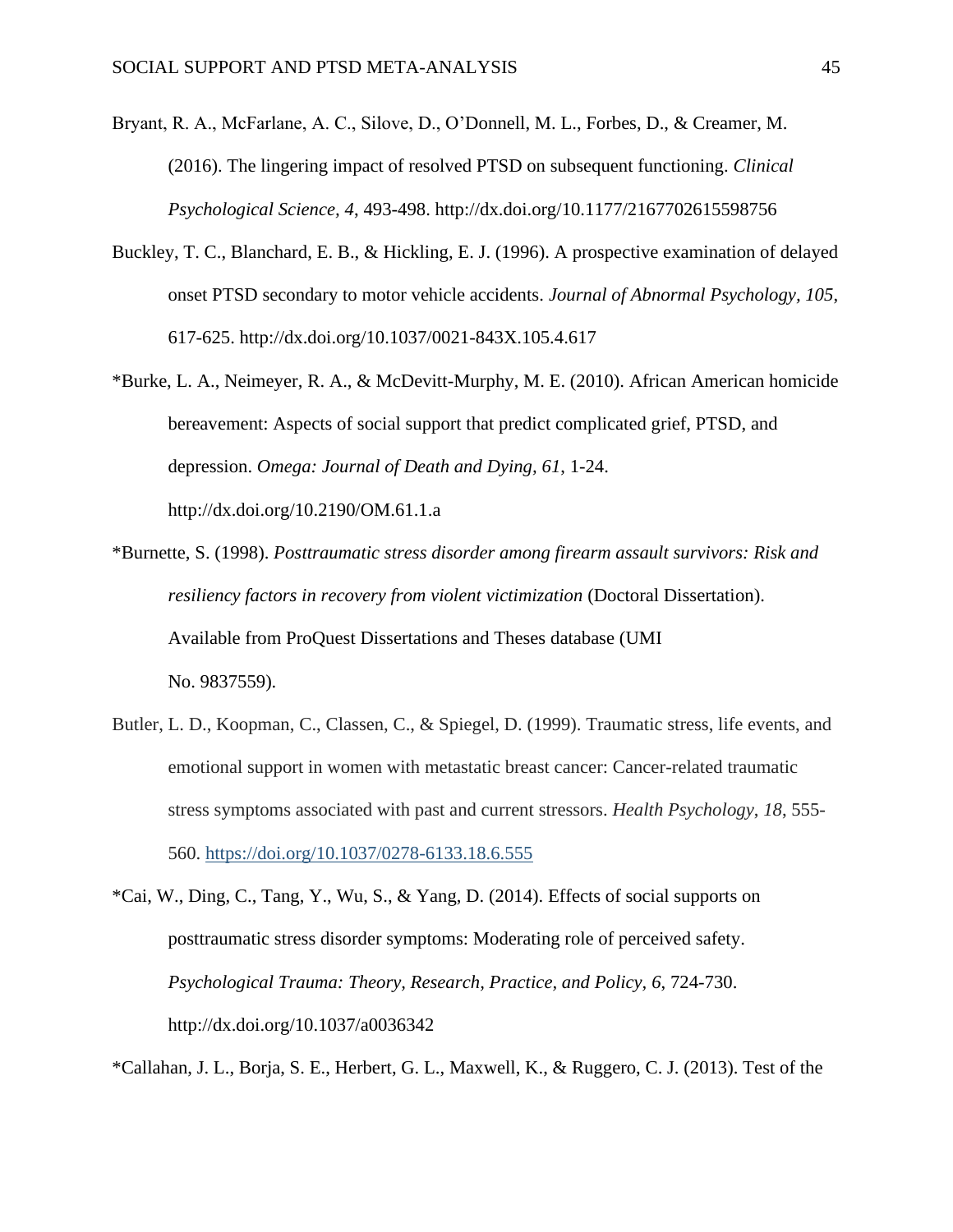trauma outcome process assessment model: One model of individual and environmental factors to explain adjustment. *Traumatology, 19*, 268-279. http://dx.doi.org/10.1177/1534765613476098

\*Campbell, R., & Riggs, S. A. (2015). The role of psychological symptomatology and social support in the academic adjustment of previously deployed student veterans. *Journal of American College Health, 63*, 473-481.

http://dx.doi.org/10.1080/07448481.2015.1040408

- \*Carpenter, K. M., Fowler, J. M., Maxwell, G. L., & Andersen, B. L. (2010). Direct and buffering effects of social support among gynecologic cancer survivors. *Annals of Behavioral Medicine, 39*, 79-90. http://dx.doi.org/10.1007/s12160-010-9160-1
- \*Cerdá, M., Paczkowski, M., Galea, S., Nemethy, K., Péan, C., & Desvarieux, M. (2013). Psychopathology in the aftermath of the Haiti earthquake: A population‐based study of posttraumatic stress disorder and major depression. *Depression and Anxiety, 30*, 413-424. http://dx.doi.org/10.1002/da.22007
- \*Chan, C. S., Lowe, S. R., Weber, E., & Rhodes, J. E. (2015). The contribution of pre- and postdisaster social support to short- and long-term mental health after Hurricane Katrina: A longitudinal study of low-income survivors. *Social Science & Medicine, 138*, 38-43. http://dx.doi.org/10.1016/j.socscimed.2015.05.037
- Chang, J. (2015). The interplay between collectivism and social support processes among Asian and Latino American college students. *Asian American Journal of Psychology, 6*, 4– 14. http://dx.doi.org/10.1037/a0035820
- \*Christiansen, D. M., & Elklit, A. (2008). Risk factors predict post-traumatic stress disorder differently in men and women. *Annals of General Psychiatry, 7,*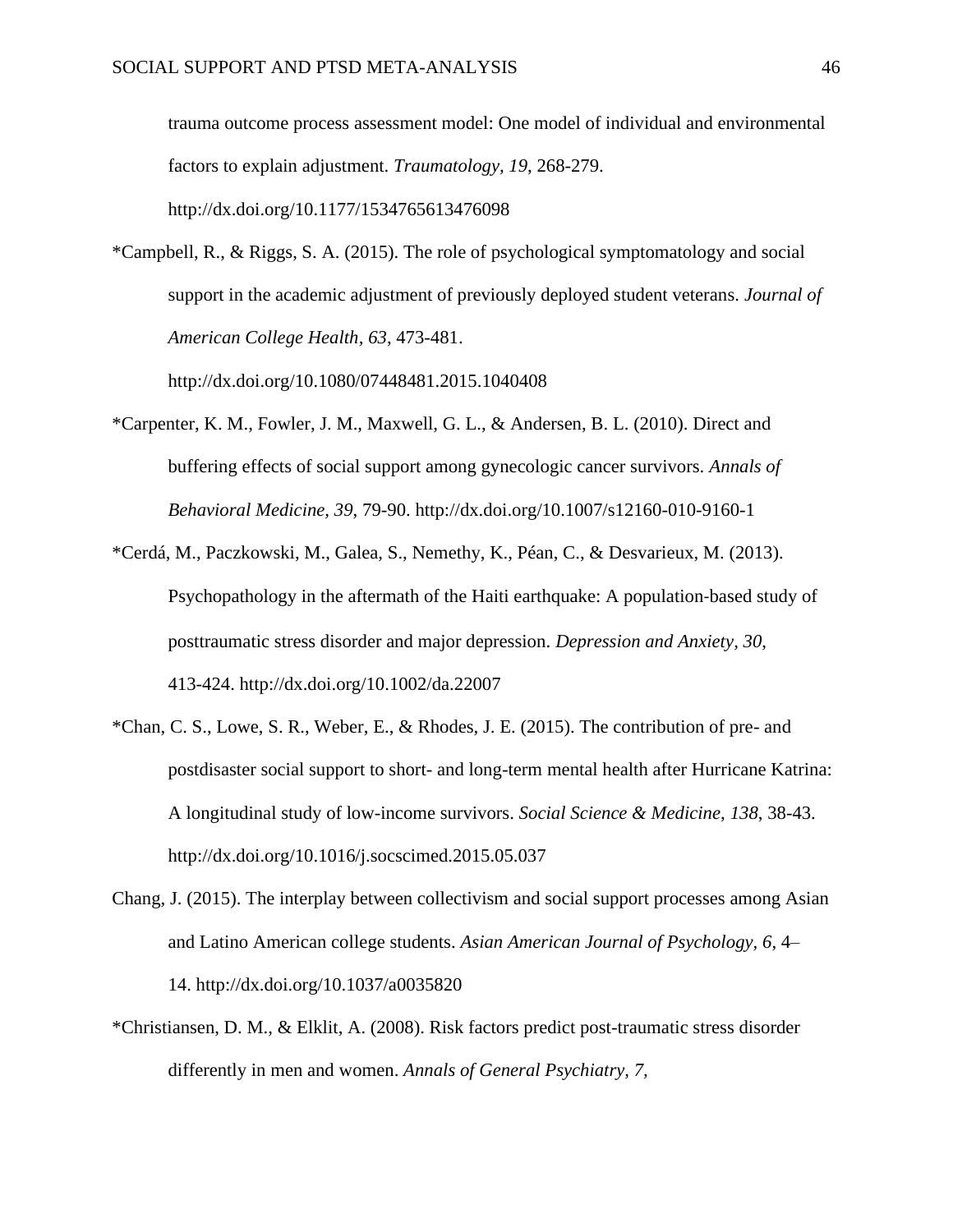http://dx.doi.org/10.1186/1744-859X-7-24

- \*Chung, M. C., & Freh, F. M. (2019). The trajectory of bombing-related posttraumatic stress disorder among Iraqi civilians: Shattered world assumptions and altered self-capacities as mediators; attachment and crisis support as moderators. *Psychiatry Research, 273*, 1-8. http://dx.doi.org/10.1016/j.psychres.2019.01.001
- \*Cieslak, R., Benight, C., Schmidt, N., Luszczynska, A., Curtin, E., Clark, R. A., & Kissinger, P. (2009). Predicting posttraumatic growth among Hurricane Katrina survivors living with HIV: The role of self-efficacy, social support, and PTSD symptoms. *Anxiety, Stress & Coping: An International Journal, 22*, 449-463.

http://dx.doi.org/10.1080/10615800802403815

- \*Clapp, J. D., & Beck, J. G. (2009). Understanding the relationship between PTSD and social support: The role of negative network orientation. *Behaviour Research and Therapy, 47*, 237-244. http://dx.doi.org/10.1016/j.brat.2008.12.006
- Cohen, J. (1992). A power primer. *Psychological Bulletin, 112*, 155-159. http://dx.doi.org/10.1037/0033-2909.112.1.155
- Cohen, S. (1992). Stress, social support, and disorder. In H.O.F. Veiel & U. Baumann (Eds.) *The Meaning and Measurement of Social Support* (p. 109-124). New York, NY: Hemisphere Press.
- Cohen, S. & McKay, G. (1984). Social support, stress, and the buffering hypothesis: A theoretical analysis. In A. Baum, J. E. Singer, & S.E. Taylor (Eds.) *Handbook of psychology and health* (Vol 4., pp. 253-267). Hillsdale, NJ: Erlbaum.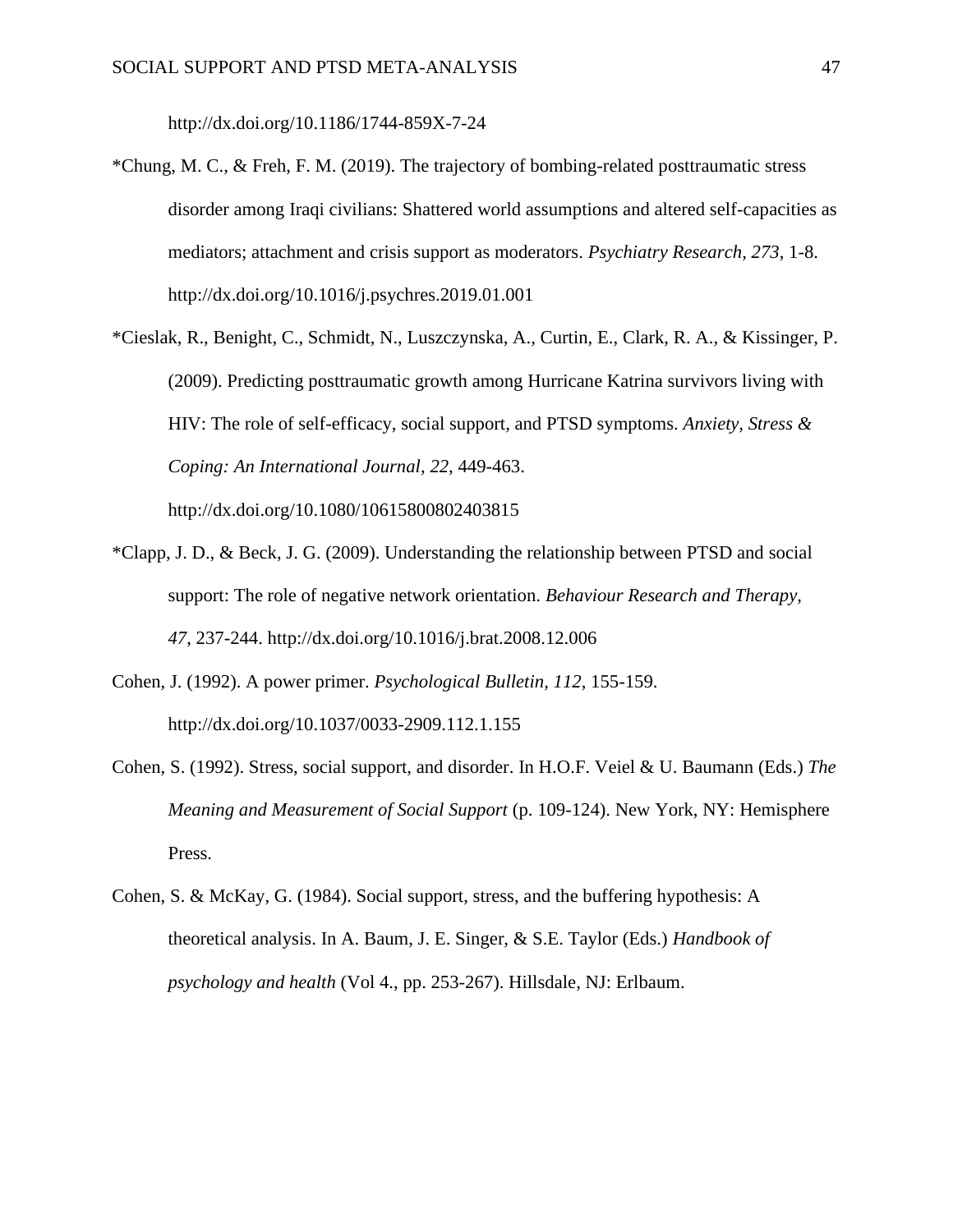- Cohen, S., & Wills, T. A. (1985). Stress, social support, and the buffering hypothesis. *Psychological Bulletin*, *98*, 310-257. https://dx.doi.org/10.1037//0033- 2909.98.2.310
- Costantini, A.S., Gallo, F., Pega, F., Saracci, R., Veerus, P., West, R. (2015). Population health and status of epidemiology in Western European, Balkan and Baltic countries. *International Journal of Epidemiology, 44*, 300-323. http://dx.doi.org/10.1093/ije/dyu256
- Cooper, H. M. (2010). *Research synthesis and meta-analysis: A step-by-step approach* (4th ed.). Los Angeles, CA: Sage.
- Cordova, M. J., Ruzek, J. I., Benoit, M., & Brunet, A. (2003). Promotion of emotional disclosure following illness and injury: A brief intervention for medical patients and their families. *Cognitive and Behavioral Practice, 10*, 358-371. http://dx.doi.org/10.1016/S1077- 7229(03)80053-6
- \*Cordova, M. J., Walser, R. D., Neff, J., & Ruzek, J. I. (2005). Predictors of emotional adjustment following traumatic injury. *Prehospital and Disaster Medicine, 20*, 7-13. http://dx.doi.org/10.1017/S1049023X00002089
- \*Crawley, R., Lomax, S., & Ayers, S. (2013). Recovering from stillbirth: The effects of making and sharing memories on maternal mental health. *Journal of Reproductive and Infant Psychology, 31*, 195-207. http://dx.doi.org/10.1080/02646838.2013.795216
- Cukor, J., Wyka, K., Jayasinghe, N., & Difede, J. (2010). The nature and course of subthreshold PTSD. *Journal of Anxiety Disorders, 24*, 918-923. http://dx.doi.org/10.1016/j.janxdis.2010.06.017
- \*Currie, S. L., Day, A., & Kelloway, E. K. (2011). Bringing the troops back home: Modeling the postdeployment reintegration experience. *Journal of Occupational Health Psychology,*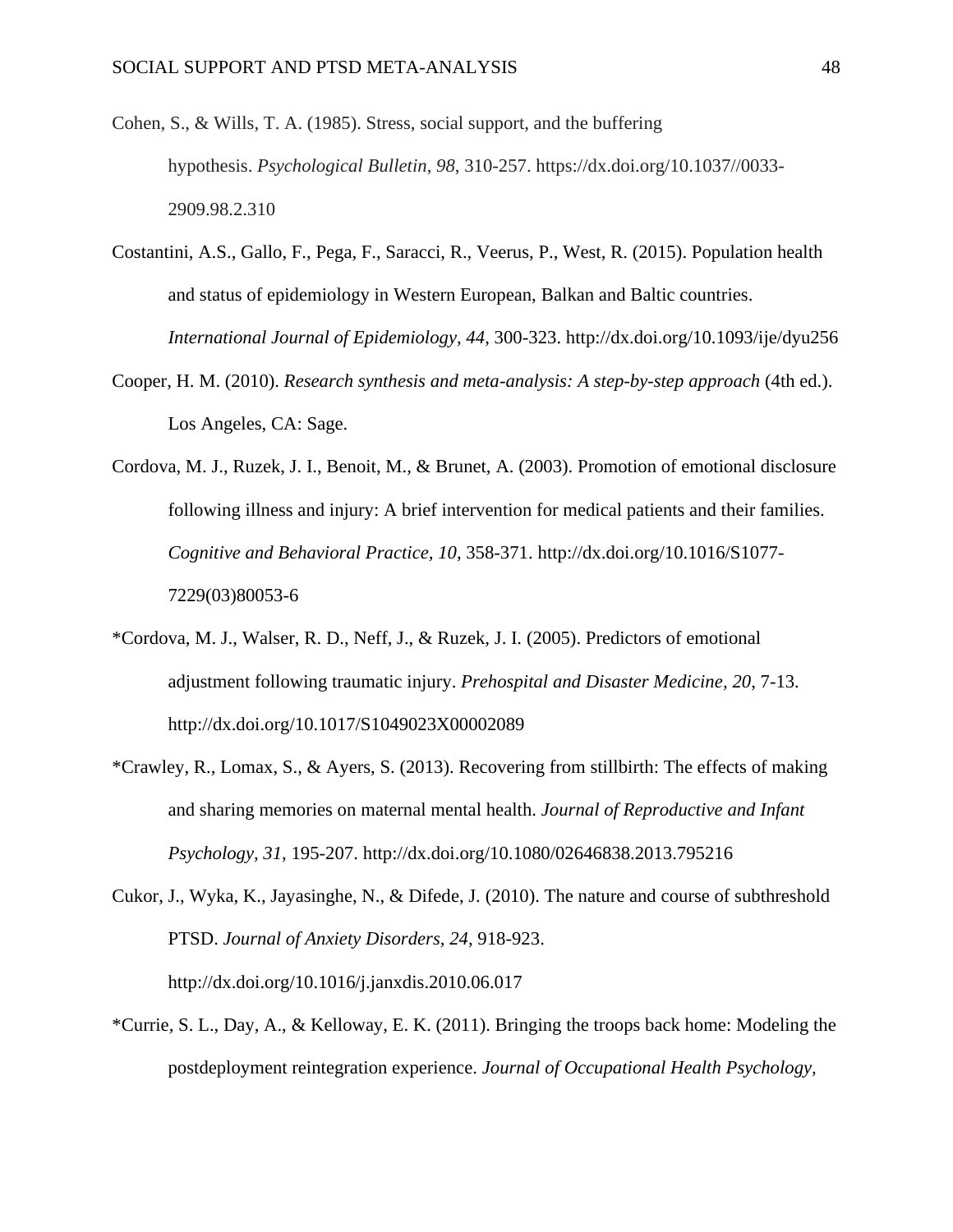*16*, 38-47. http://dx.doi.org/10.1037/a0021724

- Cutrona, C. E. (1990). Stress and social support—In search of optimal matching. *Journal of Social and Clinical Psychology*, *9*, 3-14. http://dx.doi.org/10.1521/jscp.1990.9.1.3
- \*Dar, K. A., Iqbal, N., Prakash, A., & Paul, M. A. (2018). PTSD and depression in adult survivors of flood fury in Kashmir: The payoffs of social support. *Psychiatry Research*, *261*, 449-455. http://dx.doi.org/10.1016/j.psychres.2018.01.023
- Davis, R. C., Brickman, E., & Baker, T. (1991). Supportive and unsupportive responses of others to rape victims: Effects on concurrent victim adjustment. *American Journal of Community Psychology, 19*, 443-451. http://dx.doi.org/10.1007/BF00938035
- \*Davis, L., Hanson, S. K., Zamir, O., Gewirtz, A. H., & DeGarmo, D. S. (2015). Associations of contextual risk and protective factors with fathers' parenting practices in the postdeployment environment. *Psychological Services, 12*, 250-260. http://dx.doi.org/10.1037/ser0000038
- \*Day, M. A. (2018). *The Role of social support during post-deployment reintegration in the army national guard* (Doctoral Dissertation). Available from ProQuest Dissertations and Theses database (UMI No. 10684084).
- \*Dekel, S., Mandl, C., & Solomon, Z. (2011). Shared and unique predictors of post-traumatic growth and distress. *Journal of Clinical Psychology, 67,* 241-252. https://dx.doi.org/10.1002/jclp.20747
- \*DeKeyser-Ganz, F. D., Raz, H., Gothelf, D., Yaniv, I., & Buchval, l. (2010). Post-traumatic stress disorder in Israeli survivors of childhood cancer. *Oncology Nursing Forum, 37*, 160-167. http://dx.doi.org/10.1188/10.ONF.160-167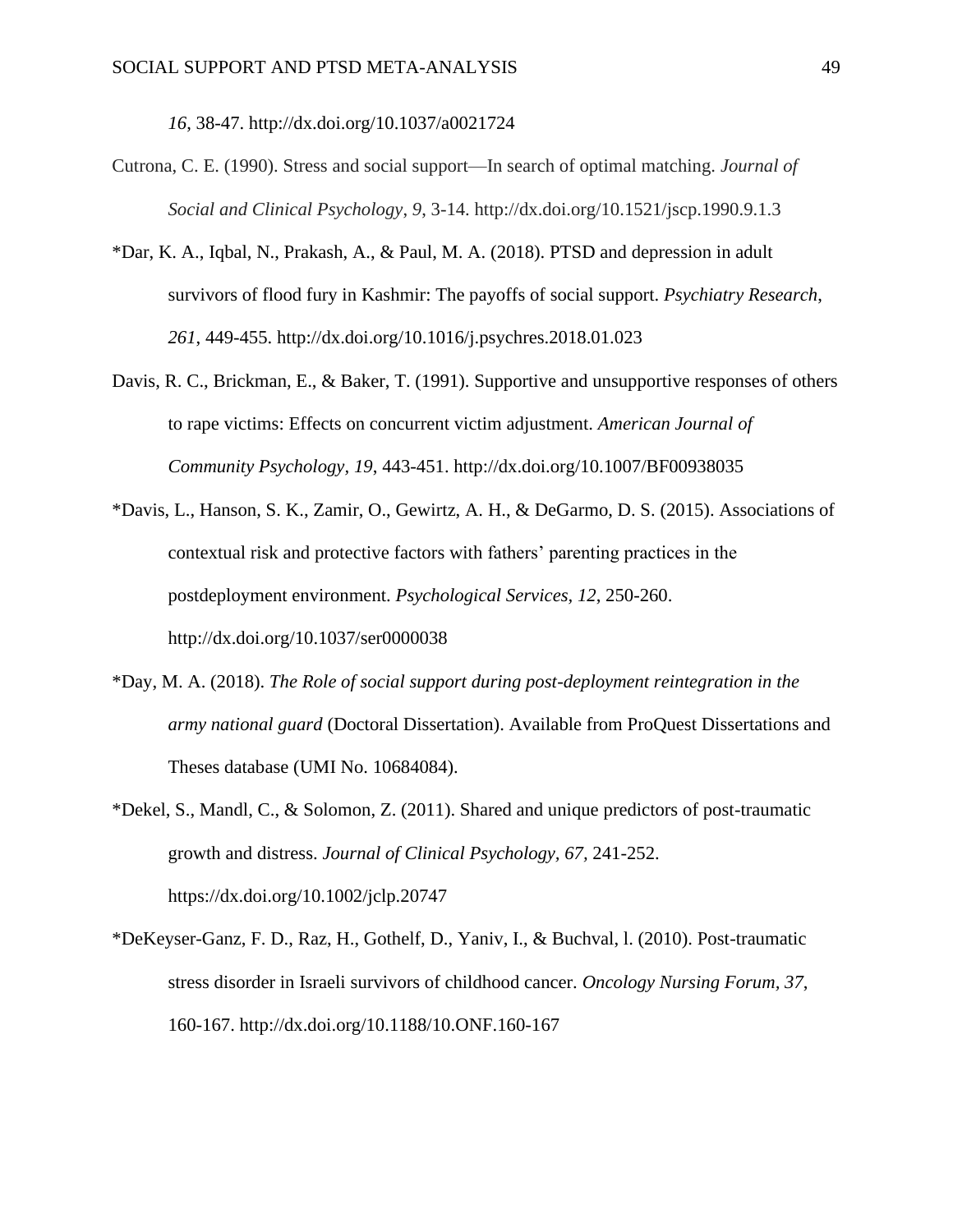- \*Dempsey, C. L. (2001). *Post-traumatic stress disorder symptomatology among American Indian Vietnam veterans: Mediators and moderators of the stress-illness relationship*  (Doctoral Dissertation). Available from ProQuest Dissertations and Theses database (UMI No. 3021498).
- Des Groseilliers, I. B., Marchand, A., Cordova, M. J., Ruzek, J. I., & Brunet, A. (2013). Twoyear follow-up of a brief dyadic cognitive-behavioral intervention designed to prevent PTSD. *Psychological Trauma: Theory, Research, Practice, and Policy, 5*, 462-469. http://dx.doi.org/10.1037/a0031967
- Dieperink, M., Leskela, J., Thuras, P., & Engdahl, B. (2001). Attachment style classification and posttraumatic stress disorder in former prisoners of war. *American Journal of Orthopsychiatry*, *71*, 374-378. http://dx.doi.org/10.1037//0002-9432.71.3.374
- DiMauro, J., Renshaw, K. D., Smith, B. N., & Vogt, D. (2016). Perceived support from multiple sources: Associations with PTSD symptoms. *Journal of Traumatic Stress, 29*, 332-339. http://dx.doi.org/10.1002/jts.22114
- \*Dirkzwager, A. J. E., Bramsen, I., & van der Ploeg, Henk M. (2003). Social support, coping, life events, and posttraumatic stress symptoms among former peacekeepers: A prospective study. *Personality and Individual Differences, 34*, 1545-1559. http://dx.doi.org/10.1016/S0191-8869(02)00198-8
- \*Doerfler, L. A. (1997). Posttraumatic stress disorder-like symptoms 1 week to 3 months after myocardial infarction. *International Journal of Rehabilitation and Health, 3*, 89-98. http://dx.doi.org/10.1007/BF02806722
- \*Doherty, S., Hulland, E., Lopes-Cardozo, B., Kirupakaran, S., Surenthirakumaran, R., Cookson,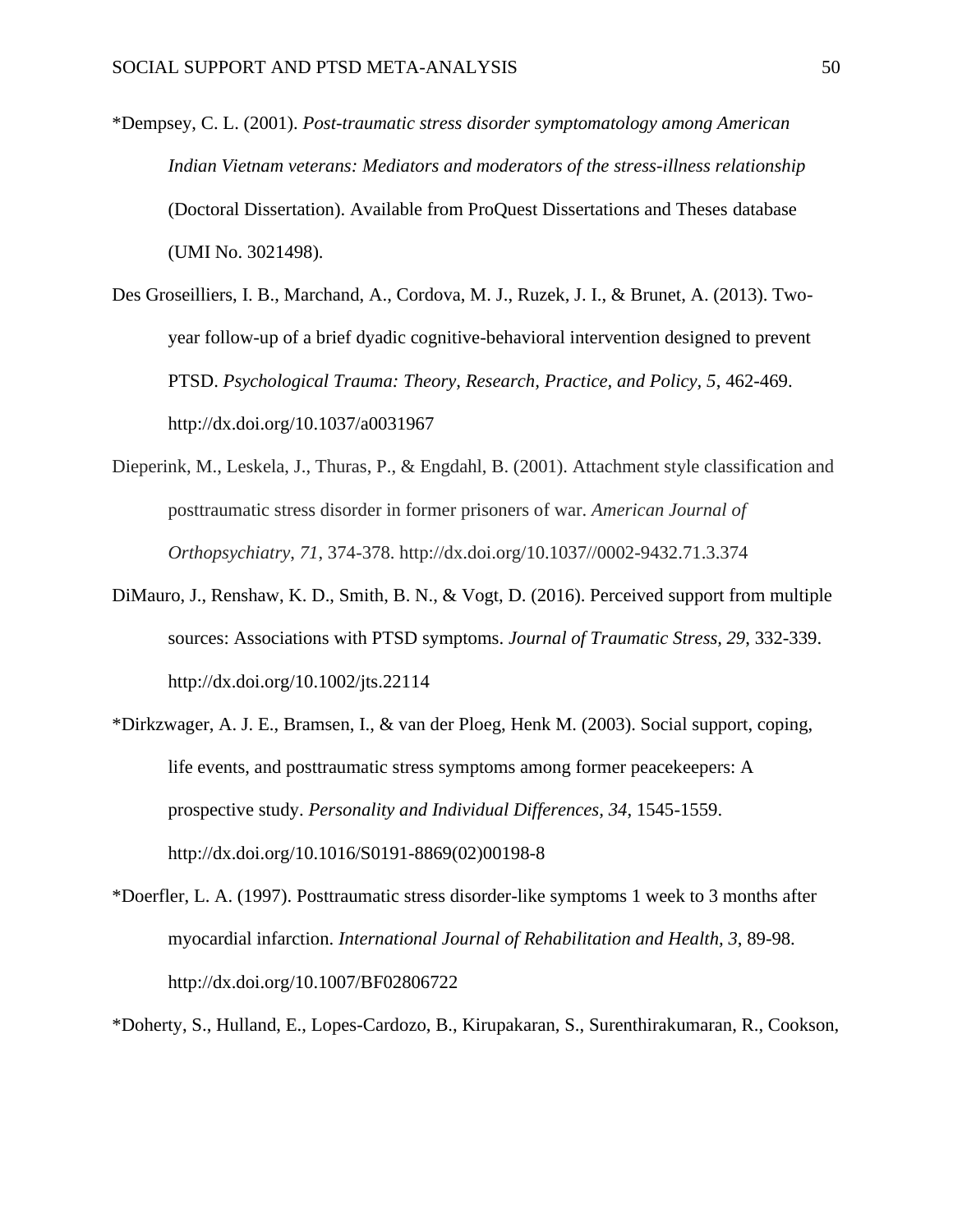S., & Siriwardhana, C. (2019). Prevalence of mental disorders and epidemiological associations in post-conflict primary care attendees: a cross-sectional study in the Northern Province of Sri Lanka. *BMC Psychiatry, 19*, http://dx.doi.org/10.1186/s12888- 019-2064-0

- \*Dryden, A. E. (2012). *The effects of combat exposure on post-deployment coping deficits in OEF/OIF/OND veterans* (Doctoral Dissertation). Available from ProQuest Dissertations and Theses database (UMI No. 3529752).
- Duval, S., & Tweedie, R. (2000). Trim and Fill: A simple funnel‐plot–based method of testing and adjusting for publication bias in meta‐analysis. *Biometrics, 56*, 455-463. http://dx.doi.org/10.1111/j.0006-341X.2000.00455.x
- Dworkin, E., Brill, C., & Ullman, S.E. (2019). Social reactions to disclosure of interpersonal violence and psychopathology: A systematic review and meta-analysis. *Clinical Psychology Review, 72*, online first publication.

<https://doi.org/10.1016/j.cpr.2019.101750>

- Edwards, K. M., & Ullman, S. E. (2018). Preliminary data on an intervention to reduce negative social reactions to victims' disclosures. *Journal of College Student Development, 59*, 105-110. http://dx.doi.org/10.1353/csd.2018.0007
- Edwards, K. M., Waterman, E. A., Dardis, C. M., Ullman, S. E., Rodriguez, L. M., & Dworkin, E. R. (2020). A program to improve social reactions to sexual and dating violence disclosures reduces posttraumatic stress in subsequently victimized participants. *Psychological Trauma: Theory, Research, Practice, and Policy*. Advance online publication. http://dx.doi.org/10.1037/tra0000927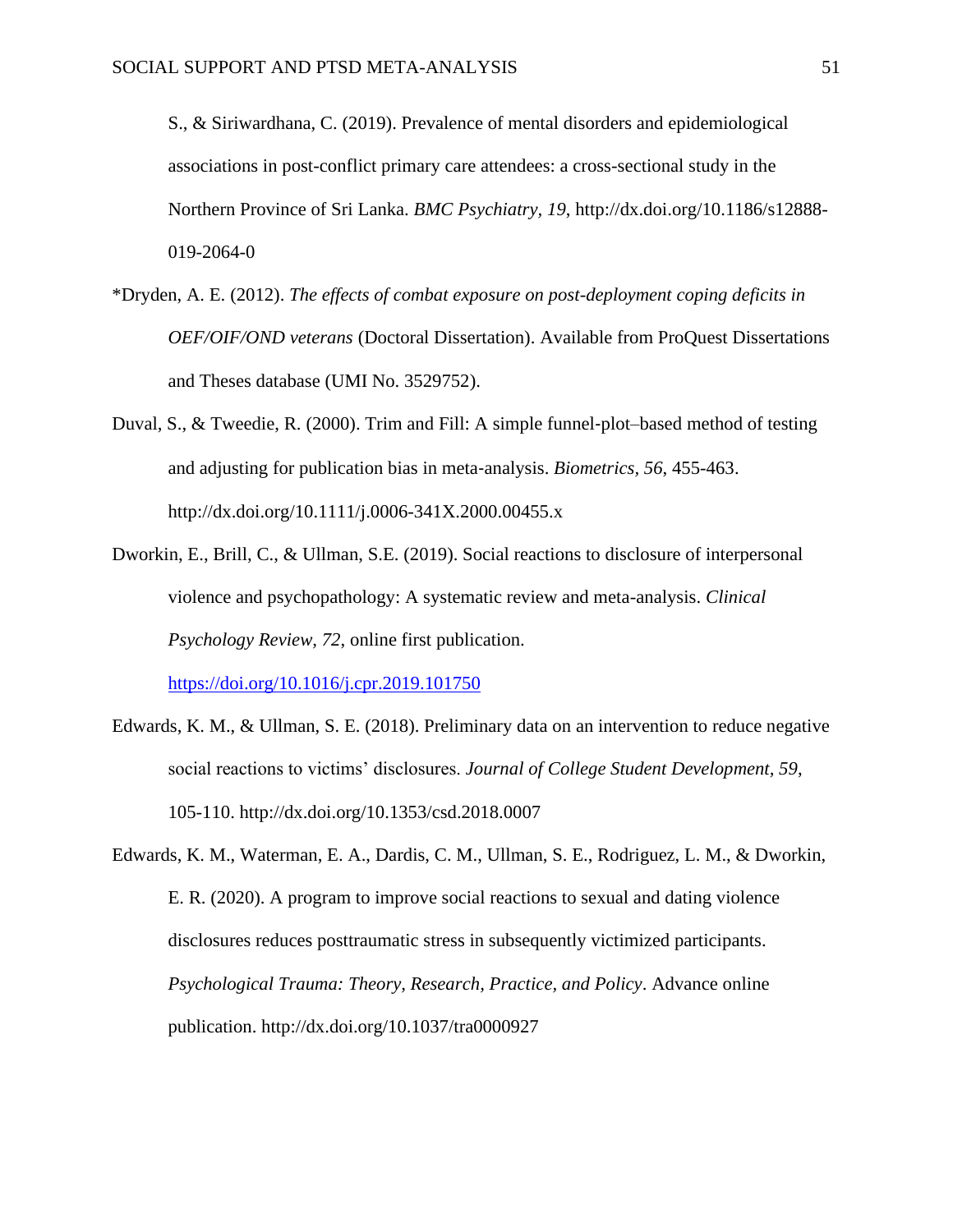- Edwards, K. M., Waterman, E. A., Ullman, S. E., Rodriguez, L. M., Dardis, C. M., & Dworkin, E. R. (2020). A pilot evaluation of an intervention to improve social reactions to sexual and partner violence disclosures. *Journal of Interpersonal Violence*. Advance online publication. http://dx.doi.org/10.1177/0886260520934437
- Egger, M., Smith, G. D., Schneider, M., & Minder, C. (1997). Bias in meta-analysis detected by a simple, graphical test. *British Medical Journal, 315*, 629-634. http://dx.doi.org/10.1136/bmj.315.7109.629
- \*Ehring, T., Ehlers, A., & Glucksman, E. (2008). Do cognitive models help in predicting the severity of posttraumatic stress disorder, phobia, and depression after motor vehicle accidents? A prospective longitudinal study. *Journal of Consulting and Clinical Psychology, 76*, 219–30. http://dx.doi.org/10.1037/0022-006x.76.2.219
- \*Ehring, T., Razik, S., & Emmelkamp, P. M. G. (2011). Prevalence and predictors of posttraumatic stress disorder, anxiety, depression, and burnout in Pakistani earthquake recovery workers. *Psychiatry Research, 185*, 161-166. http://dx.doi.org/10.1016/j.psychres.2009.10.018
- \*Elklit, A., & Brink, O. (2004). Acute stress disorder as a predictor of post-traumatic stress disorder in physical assault victims. *Journal of Interpersonal Violence, 19*, 709-726. http://dx.doi.org/10.1177/0886260504263872
- \*Eustace, K., MacDonald, C., & Long, N. (1999). Cyclone bola: A study of the psychological after-effects. *Anxiety, Stress & Coping: An International Journal, 12*, 285-298. http://dx.doi.org/10.1080/10615809908250479
- \*Fazzari, D. A. (2008). *Social networks in a sample of high exposure World Trade Center survivors: Integration, constraints, and development antecedents* (Doctoral Dissertation).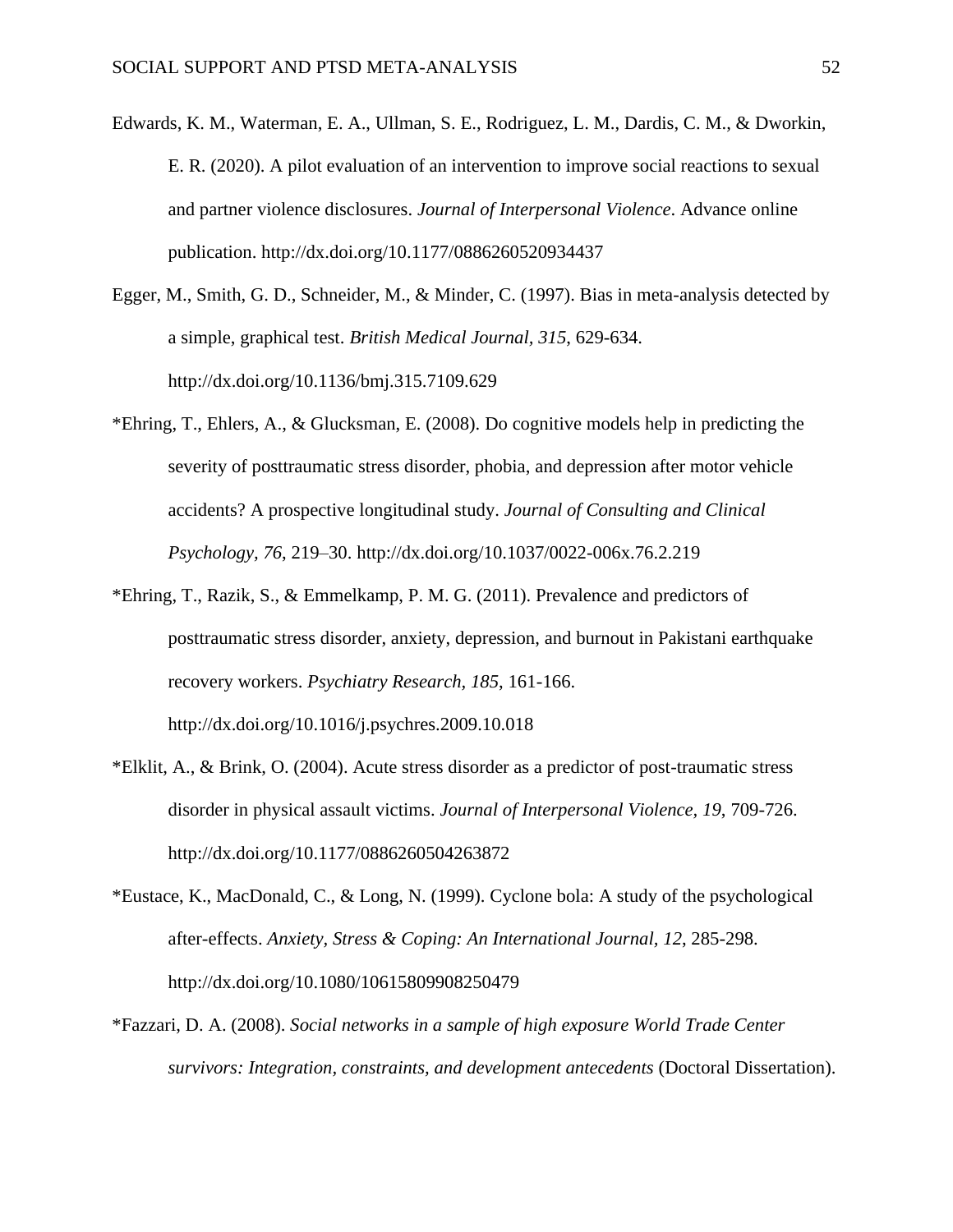Available from ProQuest Dissertations and Theses database (UMI No. 3305219).

- \*Field, N. P., & Chhim, S. (2008). Desire for revenge and attitudes toward the khmer rouge tribunal among Cambodians. *Journal of Loss and Trauma, 13*, 352-372. http://dx.doi.org/10.1080/15325020701742086
- \*Field, N. P., Muong, S., & Sochanvimean, V. (2013). Parental styles in the intergenerational transmission of trauma stemming from the Khmer rouge regime in Cambodia. *American Journal of Orthopsychiatry, 83*, 483-494. http://dx.doi.org/10.1111/ajop.12057
- Finch, J. F., Okun, M. A., Pool, G. J., & Ruehlman, L. S. (1999). A comparison of the influence of conflictual and supportive social interactions on psychological distress. *Journal of Personality, 67*, 581-621. http://dx.doi.org/10.1111/1467-6494.00066
- Foa, E. B., Cashman, L., Jaycox, L., & Perry, K. (1997). The validation of a self-report measure of posttraumatic stress disorder: The Posttraumatic Stress Diagnostic Scale. *Psychological Assessment, 9,* 445–451. http://dx.doi.org/10.1037//1040-3590.9.4.445
- Foa, E. B., Riggs, D. S., Dancu, C. V., & Rothbaum, B. O. (1993). Reliability and validity of a brief instrument for assessing post-traumatic stress disorder. *Journal of Traumatic Stress, 6,* 459–473. http://dx.doi.org/10.1002/jts.2490060405
- \*Forstmeier, S., Kuwert, P., Spitzer, C., Freyberger, H. J., & Maercker, A. (2009). Posttraumatic growth, social acknowledgment as survivors, and sense of coherence in former German child soldiers of world war II. *The American Journal of Geriatric Psychiatry, 17*, 1030-1039. http://dx.doi.org/10.1097/JGP.0b013e3181ab8b36
- Fraley, R. C., Fazzari, D. A., Bonanno, G. A., & Dekel, S. (2006). Attachment and psychological adaptation in high exposure survivors of the September 11th attack on the World Trade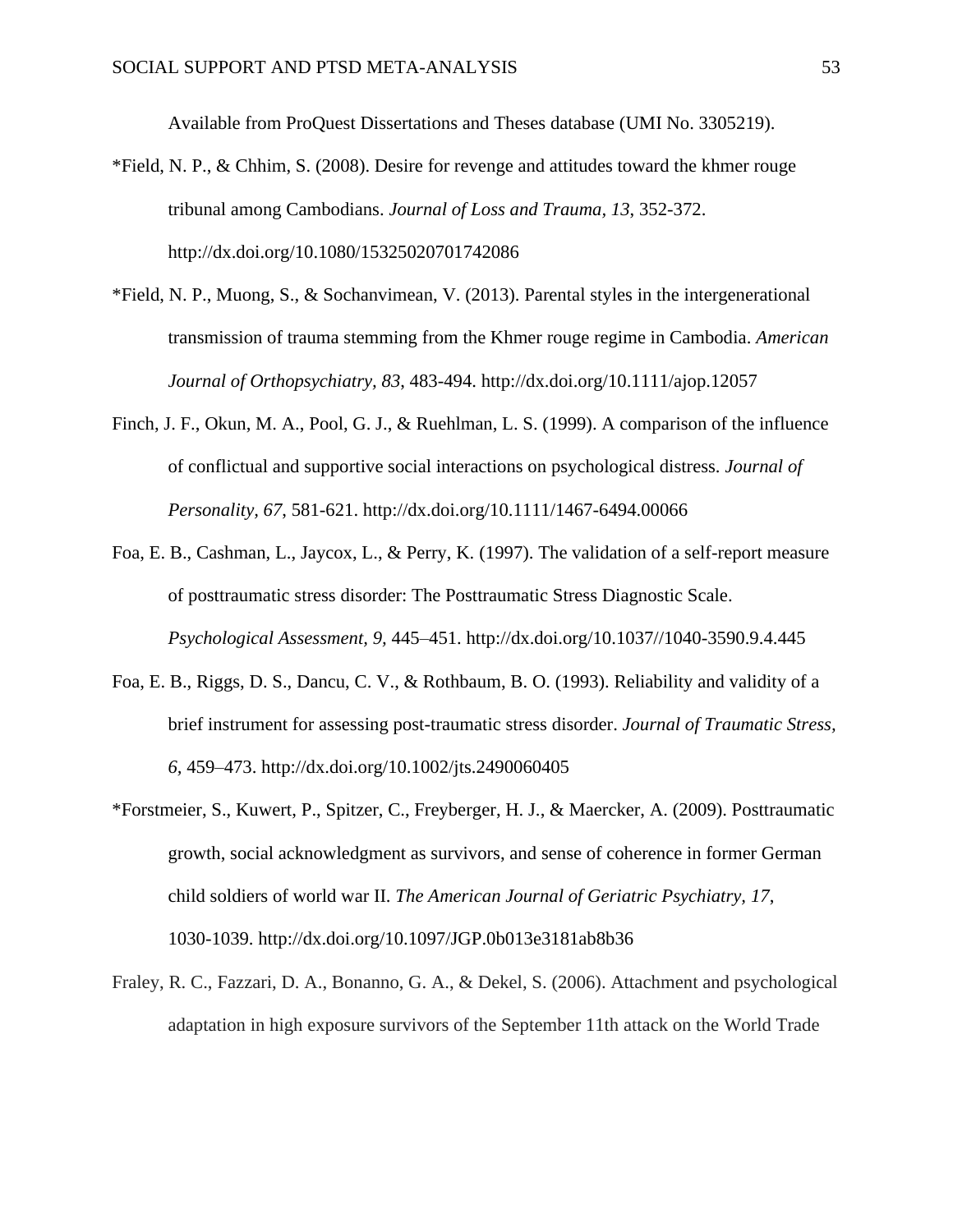Center. *Personality and Social Psychology Bulletin*, *32*, 538-551.

http://dx.doi.org/10.1177/0146167205282741

- Gaffey, A. E., Aranda, F., Burns, J. W., Purim-Shem-Tov, Y. A., Burgess, H. J., Beckham, J. C., . . . Hobfoll, S. E. (2019). Race, psychosocial vulnerability and social support differences in inner-city women's symptoms of posttraumatic stress disorder. *Anxiety, Stress, & Coping, 32*, 18-31. http://dx.doi.org/10.1080/10615806.2018.1532078
- \*Glass, N., Perrin, N., Campbell, J. C., & Soeken, K. (2007). The protective role of tangible support on post-traumatic stress disorder symptoms in urban women survivors of violence. *Research in Nursing & Health, 30*, 558-568.

http://dx.doi.org/10.1002/nur.20207

- \*Gradus, J. L., Smith, B. N., & Vogt, D. (2015). Family support, family stress, and suicidal ideation in a combat-exposed sample of operation enduring freedom/operation Iraqi freedom veterans. *Anxiety, Stress & Coping: An International Journal, 28*, 706-715. http://dx.doi.org/10.1080/10615806.2015.1006205
- Grubbs, F. E. (1969). Procedures for detecting outlying observations in samples. *Technometrics, 11*, 1-21. http://dx.doi.org/10.1080/00401706.1969.10490657
- \*Gourvitz, R. L. (2008). *Posttraumatic stress disorder and sub-syndromal trauma symptoms in cancer patients treated with autologous hematopoietic stem cell transplant and standard dose chemotherapy* (Doctoral Dissertation). Available from ProQuest Dissertations and Theses database (UMI No. 3300308).
- Guay, S., Billette, V., & Marchand, A. (2006). Exploring the links between posttraumatic stress disorder and social support: Processes and potential research avenues. *Journal of Traumatic Stress, 19*, 327-338. http://dx.doi.org/10.1002/jts.20124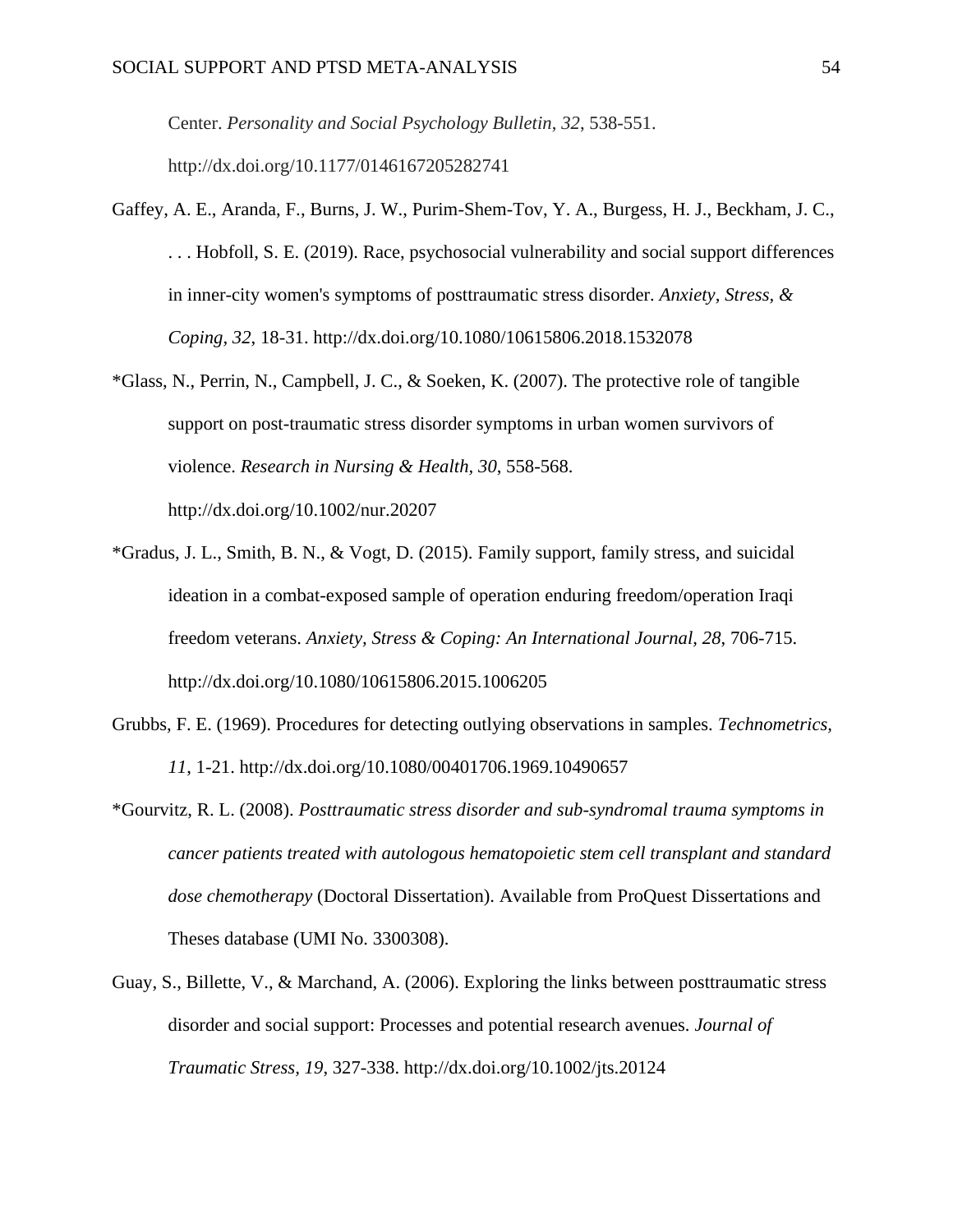- \*Halvorsen, J. Ø, & Kagee, A. (2010). Predictors of psychological sequelae of torture among South African former political prisoners. *Journal of Interpersonal Violence, 25*, 989-1005. http://dx.doi.org/10.1177/0886260509340547
- Han, S. C., Castro, F., Lee, L. O., Charney, M. E., Marx, B. P., Brailey, K., ... & Vasterling, J. J. (2014). Military unit support, postdeployment social support, and PTSD symptoms among active duty and National Guard soldiers deployed to Iraq. *Journal of Anxiety disorders*, *28*, 446-453. http://dx.doi.org/10.1016/j.janxdis.2014.04.004
- \*Harris, J. I., Erbes, C. R., Engdahl, B. E., Olson, R. H. A., Winskowski, A. M., & McMahill, J. (2008). Christian religious functioning and trauma outcomes. *Journal of Clinical Psychology, 64*, 17-29. http://dx.doi.org/10.1002/jclp.20427
- \*Heid, A. R., Pruchno, R., Cartwright, F. P., & Wilson-Genderson, M. (2017). Exposure to Hurricane Sandy, neighborhood collective efficacy, and post-traumatic stress symptoms in older adults. *Aging & Mental Health, 21*, 742-750. doi: dx.doi.org/10.1080/13607863.2016.1154016
- Herzberg, D. S., Hammen, C., Burge, D., Daley, S. E., Davila, J., & Lindberg, N. (1999). Attachment cognitions predict perceived and enacted social support during late adolescence. *Journal of Adolescent Research, 14*, 387-404. http://dx.doi.org/10.1177/0743558499144001
- \*Herbert, M. S., Leung, D. W., Pittman, J. O. E., Floto, E., & Afari, N. (2018). Race/ethnicity, psychological resilience, and social support among OEF/OIF combat veterans. *Psychiatry Research, 265*, 265-270. http://dx.doi.org/10.1016/j.psychres.2018.04.052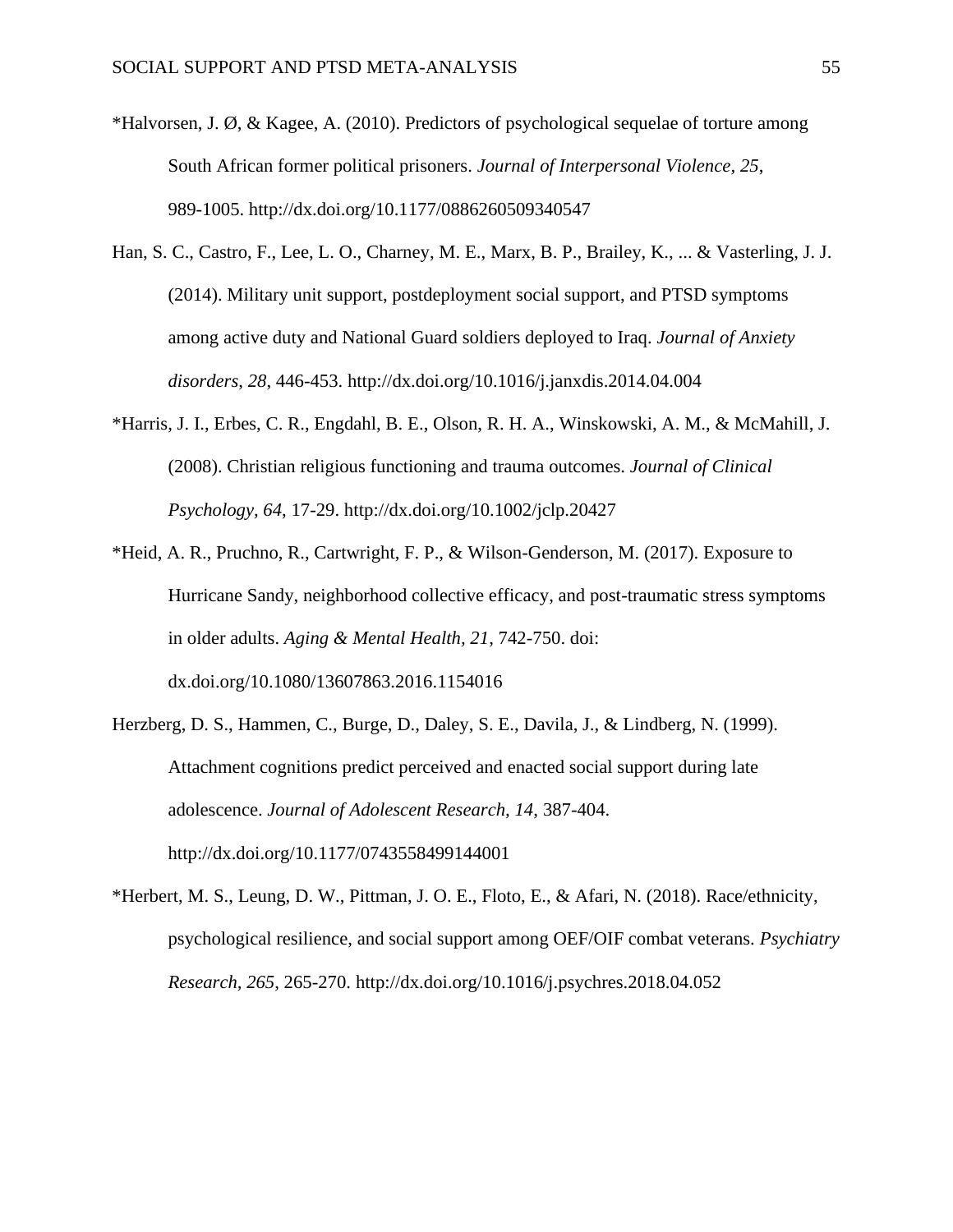- Higgins, J. P. T., Thompson, S. G., Deeks, J. J., & Altman, D. G. (2003). Measuring inconsistency in meta-analyses. *British Medical Journal, 327*, 557-560. http://dx.doi.org/10.1136/bmj.327.7414.557
- Hinojosa, R., & Hinojosa, M. S. (2011). Using military friendships to optimize postdeployment reintegration for male Operation Iraqi Freedom/Operation Enduring Freedom veterans. *Journal of Rehabilitation Research & Development*, *48*, 1145-1148. http://dx.doi.org/10.1682/JRRD.2010.08.0151
- Hinze, S. W., Lin, J., & Andersson, T. E. (2012). Can we capture the intersections? Older Black women, education, and health. *Women's Health Issues, 22*, e91-98. http://dx.doi.org/10.1016/j.whi.2011.08.002
- \*Hooberman, J., Rosenfeld, B., Rasmussen, A., & Keller, A. (2010). Resilience in trauma‐ exposed refugees: The moderating effect of coping style on resilience variables. American *Journal of Orthopsychiatry, 80*, 557-563. http://dx.doi.org/10.1111/j.1939-0025.2010.01060.x
- \*Hoover, S. (2005). *Posttraumatic growth: Assessing stress -related growth in early remission breast cancer survivors* (Doctoral Dissertation). Available from ProQuest Dissertations and Theses database (UMI No. 3191654).
- \*Horsch, A., Jacobs, I., & McKenzie‐McHarg, K. (2015). Cognitive predictors and risk factors of PTSD following stillbirth: A short‐term longitudinal study. *Journal of Traumatic Stress, 28*, 110-117. http://dx.doi.org/10.1002/jts.21997

\*Hoyt, T., Pasupathi, M., Smith, B. W., Yeater, E. A., Kay, V. S., & Tooley, E. (2010).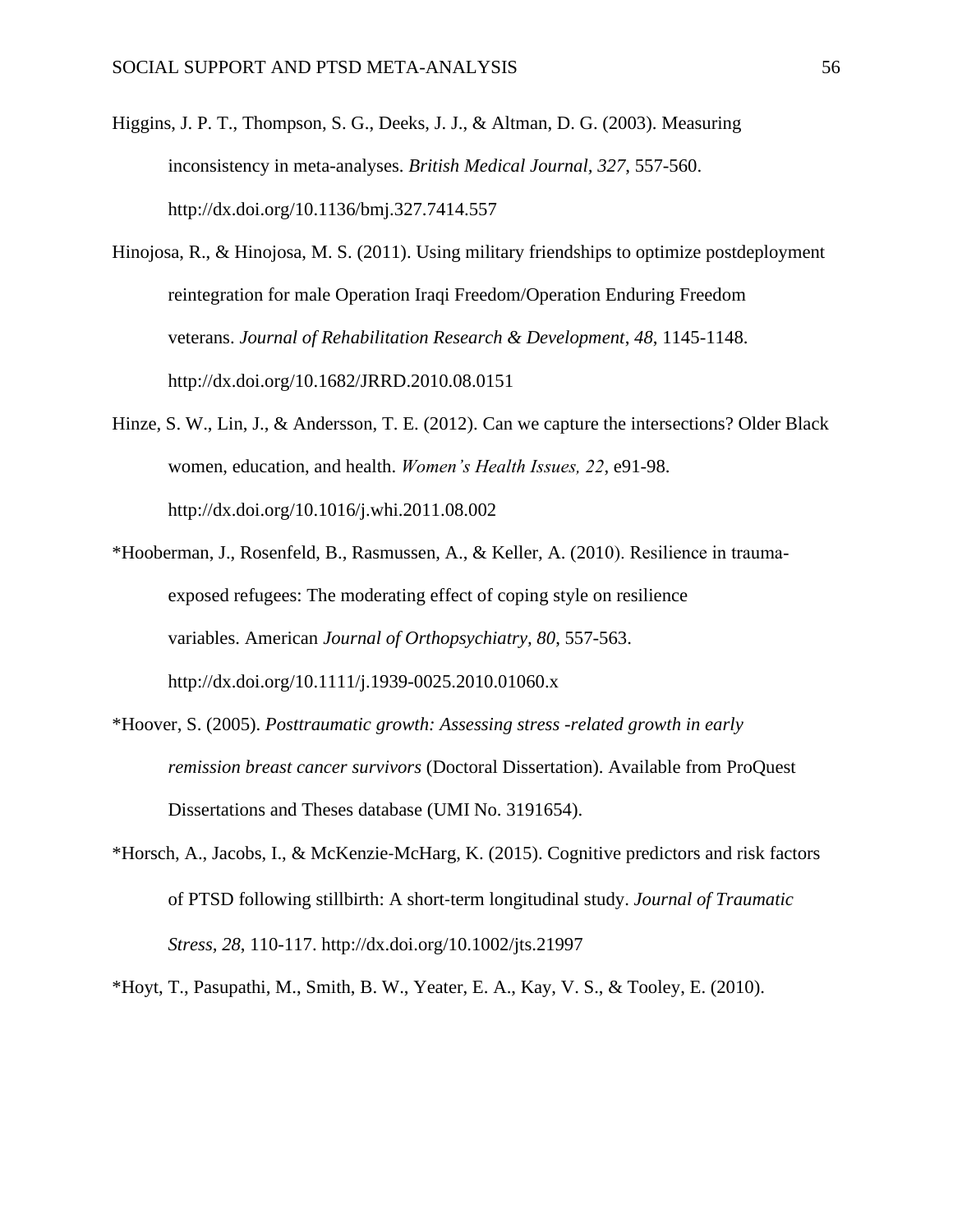Disclosure of emotional events in groups at risk for posttraumatic stress disorder. *International Journal of Stress Management, 17*, 78-95. http://dx.doi.org/10.1037/a0017453

- \*Hoyt, T., & Renshaw, K. D. (2014). Emotional disclosure and posttraumatic stress symptoms: Veteran and spouse reports. *International Journal of Stress Management, 21*, 186-206. http://dx.doi.org/10.1037/a0035162
- \*Jacobsen, P. B., Sadler, I. J., Booth-Jones, M., Soety, E., Weitzner, M. A., & Fields, K. K. (2002). Predictors of posttraumatic stress disorder symptomatology following bone marrow transplantation for cancer. *Journal of Consulting and Clinical Psychology, 70*, 235–240. http://dx.doi.org/10.1037/0022-006x.70.1.235
- \*Jacques-Tiura, A. J., Tkatch, R., Abbey, A., & Wegner, R. (2010). Disclosure of sexual assault: Characteristics and implications for posttraumatic stress symptoms among African American and Caucasian survivors. *Journal of Trauma & Dissociation, 11*, 174-192. http://dx.doi.org/10.1080/15299730903502938
- \*Jadanova, A. (2018). *Healing after trauma: A study of dynamic factors that maintain posttraumatic stress disorder* (Doctoral Dissertation). Available from ProQuest Dissertations and Theses database (UMI No. 10984220).
- Jakupcak, M., Vannoy, S., Imel, Z., Cook, J. W., Fontana, A., Rosenheck, R., & McFall, M. (2010). Does PTSD moderate the relationship between social support and suicide risk in Iraq and Afghanistan War Veterans seeking mental health treatment? *Depression and Anxiety*, *27*, 1001-1005. http://dx.doi.org/10.1002/da.20722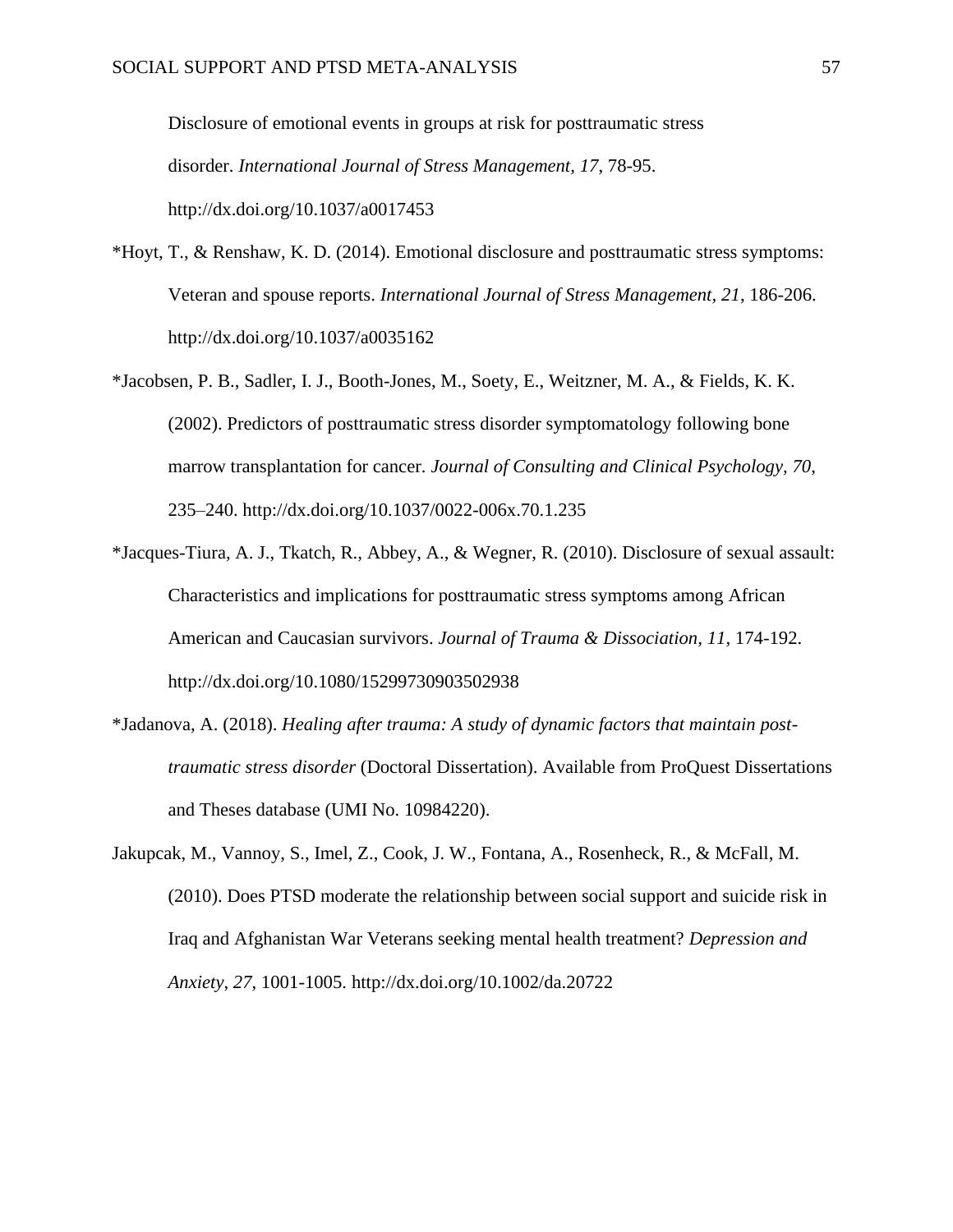- \*Jeon, M.,II, Yoo, Y., Kim, S., & Lee, J. (2015). Post‐traumatic growth in survivors of allogeneic hematopoietic stem cell transplantation. *Psycho-Oncology, 24*, 871-877. http://dx.doi.org/10.1002/pon.3724
- \*Johansen, V. A., Wahl, A. K., Eilertsen, D. E., & Weisaeth, L. (2007). Prevalence and predictors of post-traumatic stress disorder (PTSD) in physically injured victims of nondomestic violence: A longitudinal study. *Social Psychiatry and Psychiatric Epidemiology: The International Journal for Research in Social and Genetic Epidemiology and Mental Health Services, 42*, 583-593. http://dx.doi.org/10.1007/s00127-007-0205-0
- \*Jung, A. (2018). *Relationships among uncertainty, post-traumatic stress disorder symptoms, and quality of life in non-muscle-invasive bladder cancer survivors* (Doctoral Dissertation). Available from ProQuest Dissertations and Theses database (UMI No. 10790445).
- Kaminer, D., Seedat, S., & Stein, D.J. (2005). Post-traumatic stress disorder in children. *World Psychiatry, 4*, 121-125.
- Karan, P. P. (2004). *The non-western world: Environment, development, and human rights*. New York: Routledge.
- Keane, T. M., Caddell, J. M., & Taylor, K. L. (1988) Mississippi Scale for Combat-Related Posttraumatic Stress Disorder: Three studies in reliability and validity. *Journal of Consulting and Clinical Psychology, 56*, 85-90. http://dx.doi/org/10.1037/0022- 006X.56.1.85
- \*Kehle, S. M., Polusny, M. A., Murdoch, M., Erbes, C. R., Arbisi, P. A., Thuras, P., & Meis, L.A. (2010). Early mental health treatment-seeking among U.S. national guard soldiers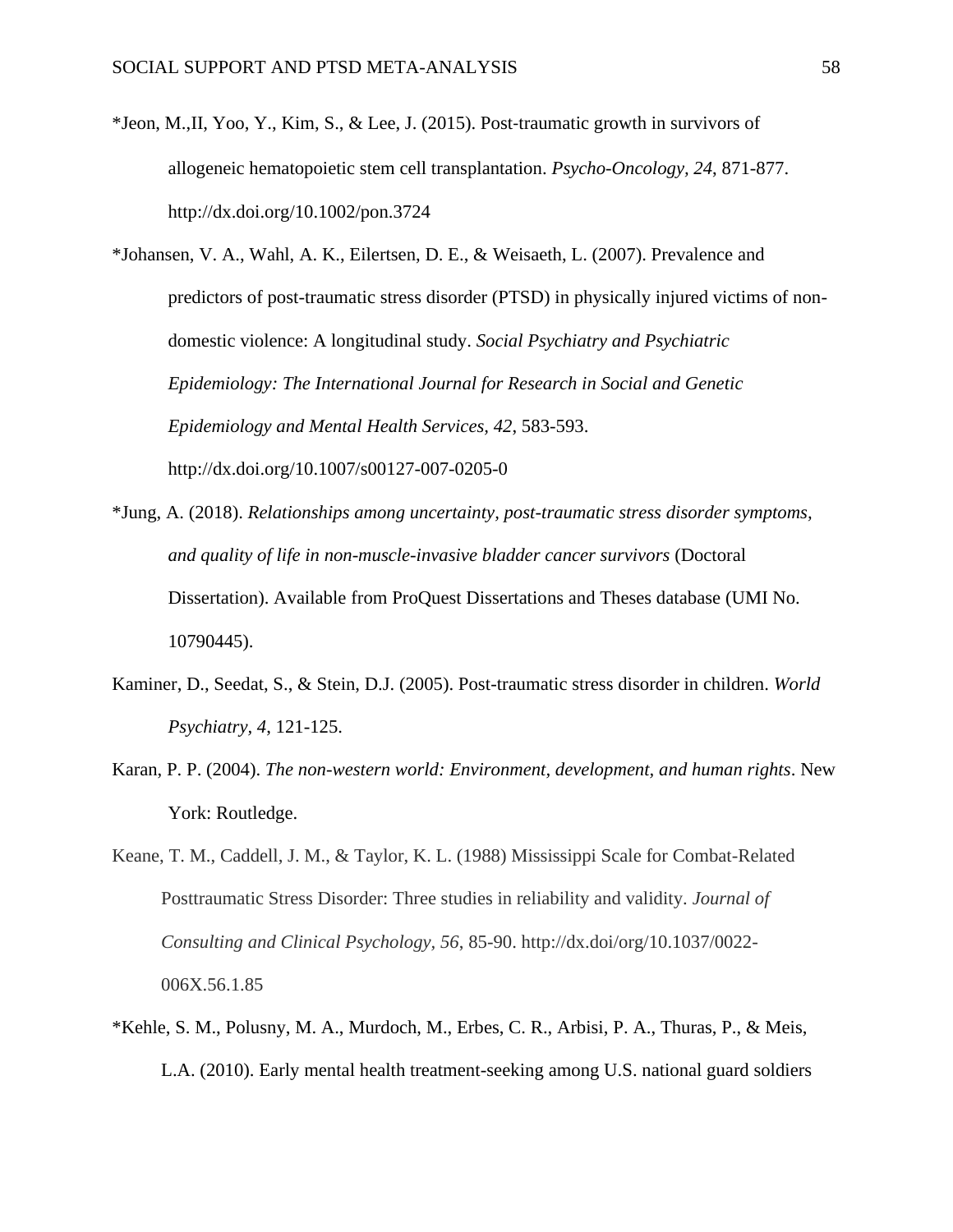deployed to Iraq. *Journal of Traumatic Stress, 23*, 33-40. http://dx.doi.org/10.1002/jts.20480

- \*Kelly, G., Morris, R., & Shetty, H. (2018). Predictors of post-traumatic growth in stroke survivors. *Disability and Rehabilitation: An International, Multidisciplinary Journal, 40*, 2916-2924. http://dx.doi.org/10.1080/09638288.2017.1363300
- \*Kern, S. M., Stacy, S. E., Kozina, R. M., Ripley, A. J., & Clapp, J. D. (2019). Exploring the relation between posttraumatic stress disorder and interpersonal outcomes: The role of social acknowledgment and trauma type. *Journal of Clinical Psychology, 75*, 132-145. http://dx.doi.org/10.1002/jclp.22693
- Kessler, R. C., Sonnega, A., Bromet, E., Hughes, M., & Nelson, C. B. (1995). Posttraumatic stress disorder in the National Comorbidity Survey. *Archives of General Psychiatry, 52*, 1048-1060. http://dx.doi.org/10.1001/archpsyc.1995.03950240066012
- Kim, H. S., Sherman, D. K., Ko, D., & Taylor, S. E. (2006). Pursuit of comfort and pursuit of harmony: culture, relationships, and social support seeking. *Personality and Social Psychology Bulletin, 32*, 1595-1607. http://dx.doi.org/10.1177/0146167206291991
- \*King, D. W., Taft, C., King, L. A., Hammond, C., & Stone, E. R. (2006). Directionality of the association between social support and posttraumatic stress disorder: A longitudinal investigation. *Journal of Applied Social Psychology, 36*, 2980-2992. http://dx.doi.org/10.1111/j.0021-9029.2006.00138.x
- \*Kline, A., Ciccone, D. S., Weiner, M., Interian, A., Hill, L. S., Falca-Dodson, M., . . . Losonczy, M. (2013). Gender differences in the risk and protective factors associated with PTSD: A prospective study of national guard troops deployed to Iraq. *Psychiatry:*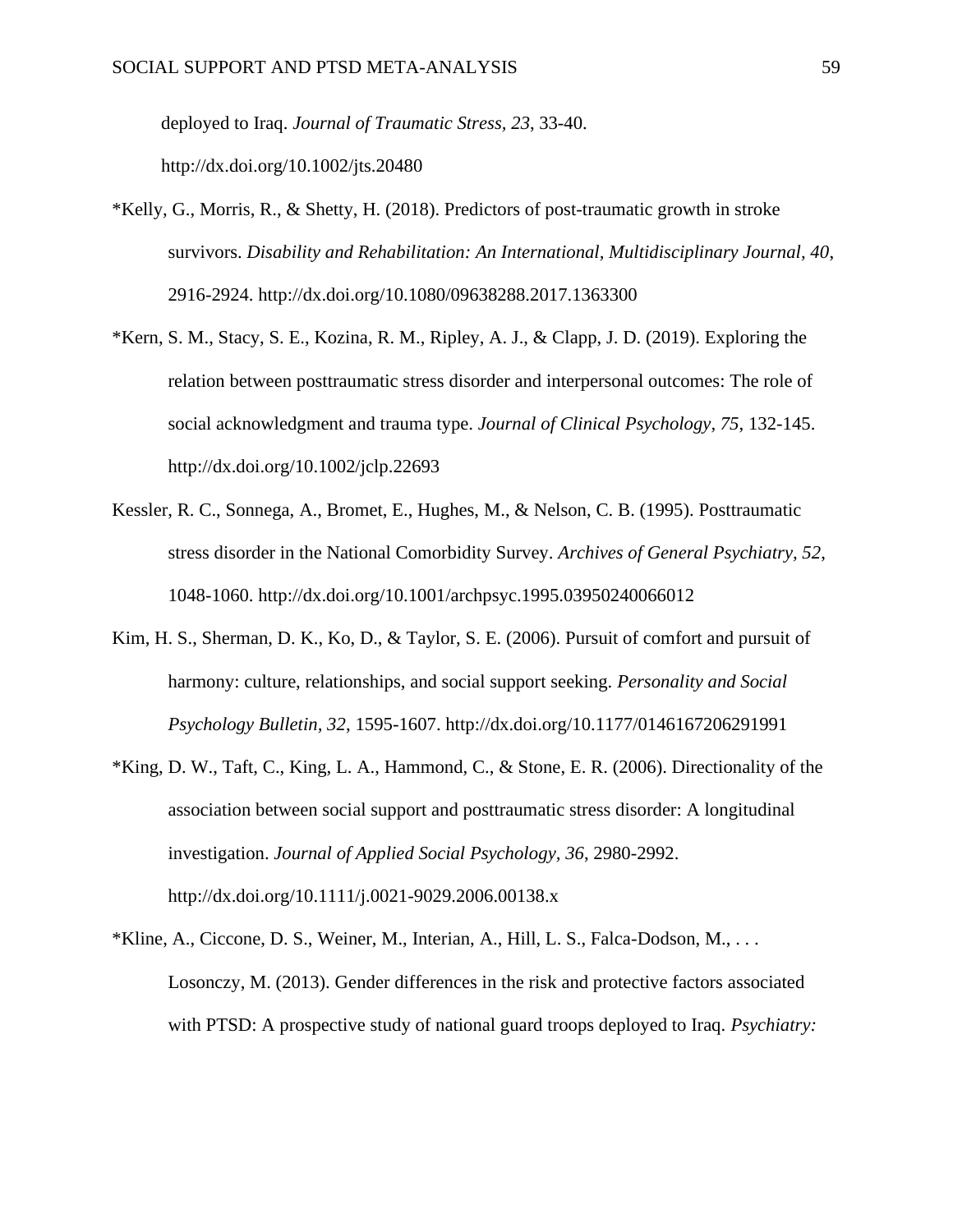*Interpersonal and Biological Processes, 76*, 256-272.

http://dx.doi.org/10.1521/psyc.2013.76.3.256

- \*Köhler, M., Schäfer, H., Goebel, S., & Pedersen, A. (2018). The role of disclosure attitudes in the relationship between posttraumatic stress disorder symptom severity and perceived social support among emergency service workers. *Psychiatry Research, 270*, 602-610. doi://dx.doi.org/10.1016/j.psychres.2018.10.049
- Kolassa, I.-T., Ertl, V., Eckart, C., Kolassa, S., Onyut, L. P., & Elbert, T. (2010). Spontaneous remission from PTSD depends on the number of traumatic event types experienced. *Psychological Trauma: Theory, Research, Practice, and Policy, 2*, 169-174. http://dx.doi.org/10.1037/a0019362
- \*Kornblith, A. B., Herndon, J. E., Weiss, R. B., Zhang, C., Zuckerman, E. L., Rosenberg, S., . . . Holland, J. C. (2003). Long-term adjustment of survivors of early-stage breast carcinoma, 20 years after adjuvant chemotherapy. *Cancer, 98*, 679-689. http://dx.doi.org/10.1002/cncr.11531
- \*Kornblith, A. B., Mirabeau-Beale, K., Lee, H., Goodman, A. K., Penson, R. T., Pereira, L., & Matulonis, U. A. (2010). Long-term adjustment of survivors of ovarian cancer treated for advanced-stage disease. *Journal of Psychosocial Oncology, 28*, 451-469. http://dx.doi.org/10.1080/07347332.2010.498458
- \*Koster, M.L. (2019). [Social support, religion, PTSD, and moral injury among service members and veterans]. Unpublished raw data.
- Kotler, M., Iancu, I., Efroni, R., & Amir, M. (2001). Anger, impulsivity, social support, and suicide risk in patients with posttraumatic stress disorder. *The Journal of Nervous and Mental Disease*, *189*, 162-167. http://dx.doi.org/10.1097/00005053-200103000-00004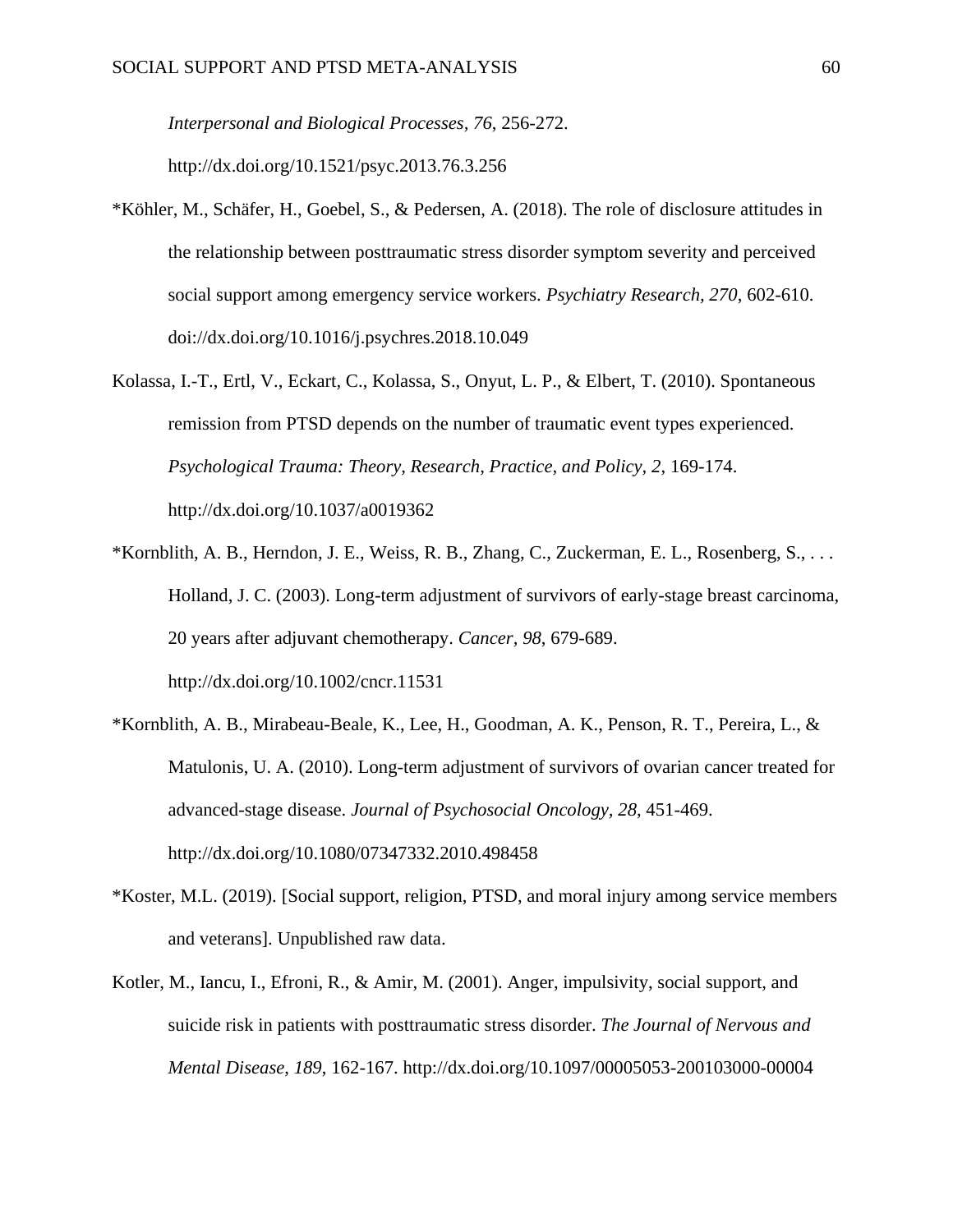- \*Kratz, A. L., Williams, R. M., Turner, A. P., Raichle, K. A., Smith, D. G., & Ehde, D. (2010). To lump or to split? comparing individuals with traumatic and nontraumatic limb loss in the first year after amputation. *Rehabilitation Psychology, 55*, 126-138. http://dx.doi.org/10.1037/a0019492
- \*Lai, B. S., Tiwari, A., Beaulieu, B. A., Self-Brown, S., & Kelley, M. L. (2015). Hurricane Katrina: Maternal depression trajectories and child outcomes. *Current Psychology: A Journal for Diverse Perspectives on Diverse Psychological Issues, 34*, 515-523. http://dx.doi.org/10.1007/s12144-015-9338-6
- \*Laws, H., Mazure, C. M., McKee, S. A., Park, C. L., & Hoff, R. (2016). Within-unit relationship quality mediates the association between military sexual trauma and posttraumatic stress symptoms in veterans separating from military service. *Psychological Trauma: Theory, Research, Practice, and Policy, 8*, 649-656. http://dx.doi.org/10.1037/tra0000118
- LeBouthillier, D. M., McMillan, K. A., Thibodeau, M. A., & Asmundson, G. J. G. (2015). Types and number of traumas associated with suicidal ideation and suicide attempts in PTSD: Findings from a U.S. nationally representative sample. *Journal of Traumatic Stress, 28*, 183-190.<http://dx.doi.org/10.1002/jts.22010>
- Lepore, S. J. & Ituarte, P. H. G. (1999). Optimism about cancer enhances mood by reducing negative social relations. *Cancer Research Therapy and Control, 8*, 165-174.
- Levant, R., Richmond, K., Cook, S., House, A., & Aupont, M. (2007). The Femininity Ideology Scale: Factor structure, reliability, convergent and discriminant validity, and social contextual variation. *Sex Roles, 57*, 373-383. http://dx.doi.org/10.1007/s11199-007-9258- 5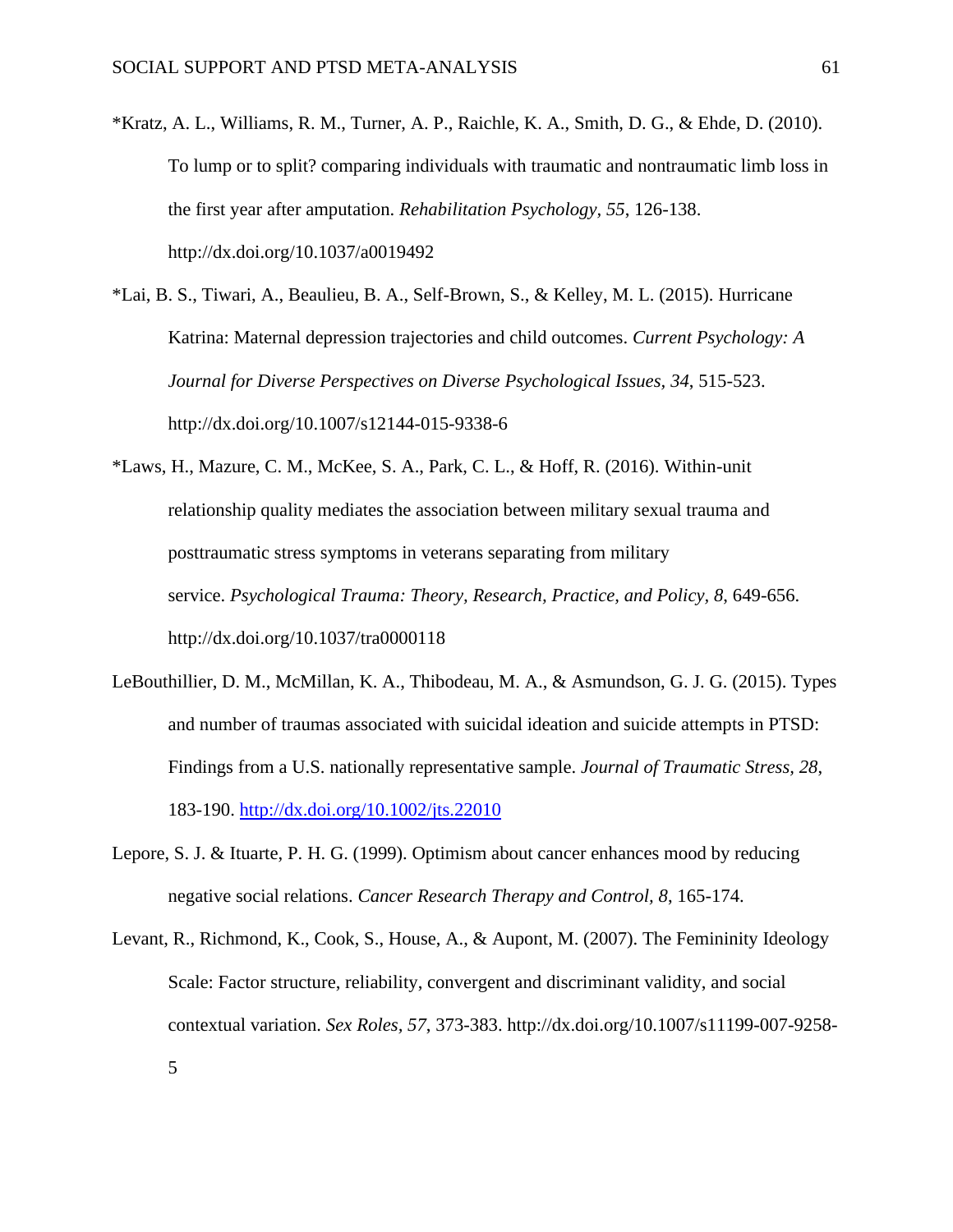- \*Leiderman-Cerniglia, L. J. (2001). *Psychological factors associated with resistance to PTSD symptoms in women with breast cancer* (Doctoral Dissertation). Available from ProQuest Dissertations and Theses database (UMI No. 3030506).
- \*Lhewa, D. W. (2010). *Coping and distress among Tibetan survivors of torture and refugee trauma* (Doctoral Dissertation). Available from ProQuest Dissertations and Theses database (UMI No. 3382530).
- \*Li, J., Alper, H. E., Gargano, L. M., Maslow, C. B., & Brackbill, R. M. (2018). Re-experiencing 9/11-Related PTSD symptoms following exposure to Hurricane Sandy. *International Journal Emergency Mental Health, 20*. http://dx.doi.org/10.4172/1522-4821.1000404
- \*Lisman, R., Currier, J. M., & Harris, J. I. (2017). Religion and cognitive processing of trauma among newly returned US Iraq and Afghanistan veterans. *Mental Health, Religion & Culture, 20*, 603-616. http://dx.doi.org/10.1080/13674676.2017.1365050
- \*Littleton, H. L., Grills-Taquechel, A. E., Axsom, D., Bye, K., & Buck, K. S. (2012). Prior sexual trauma and adjustment following the Virginia Tech campus shootings: Examination of the mediating role of schemas and social support. *Psychological Trauma: Theory, Research, Practice, and Policy, 4*, 578-586. http://dx.doi.org/10.1037/a0025270
- \*Lommen, M. J. J., Sanders, Angelique J. M. L., Buck, N., & Arntz, A. (2009). Psychosocial predictors of chronic post-traumatic stress disorder in Sri Lankan tsunami survivors. *Behaviour Research and Therapy, 47*, 60-65. http://dx.doi.org/10.1016/j.brat.2008.10.009
- \*Lovstad, M., Manum, G., Wisloff-Aase, K., Hafstad, G. S., Raeder, J., Larsen, I., . . . Schanke, A. K. (2019). Persons injured in the 2011 terror attacks in Norway - Relationship between post-traumatic stress symptoms, emotional distress, fatigue, sleep, and pain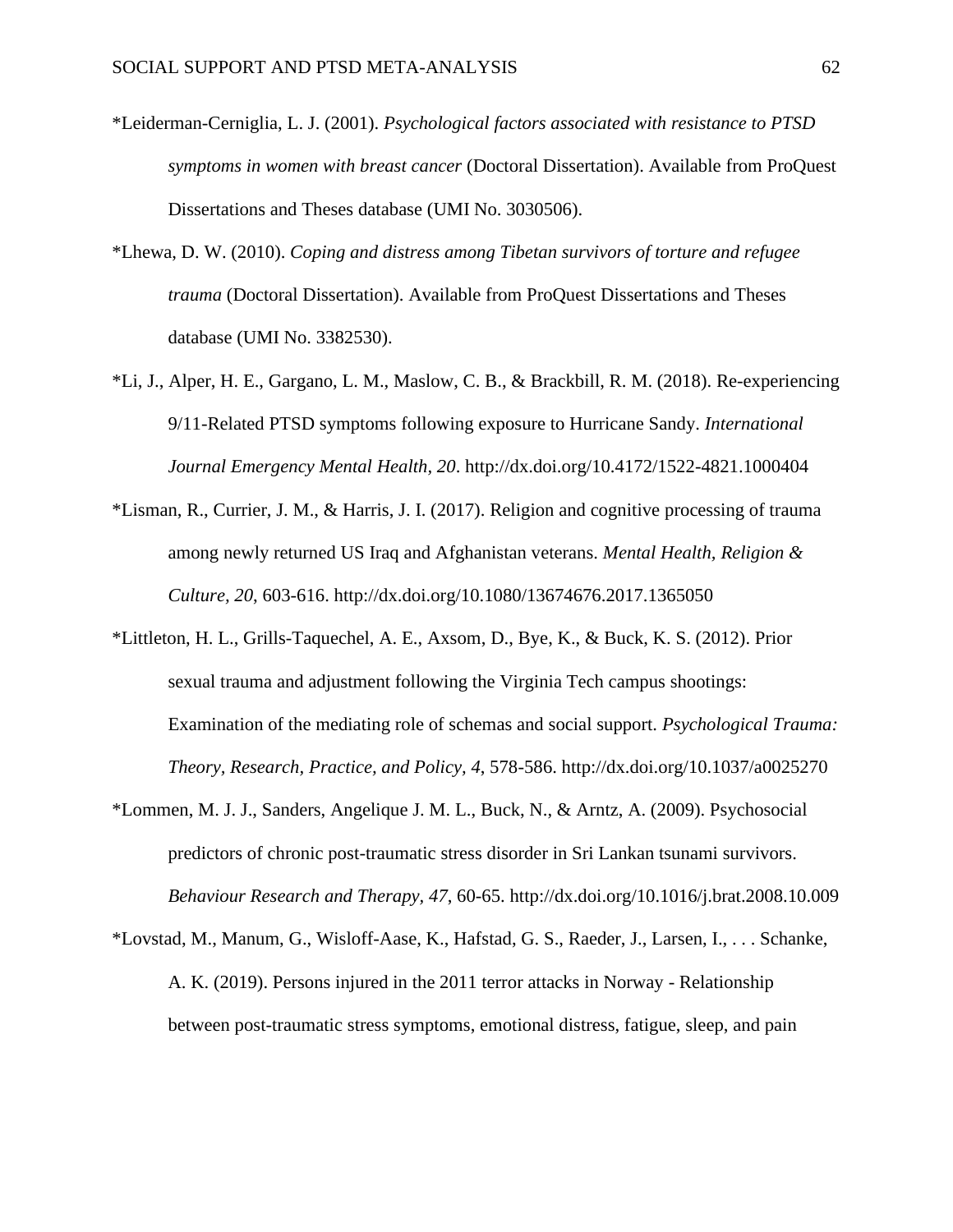outcomes, and medical and psychosocial factors. *Disability Rehabilitation*, 1-9. http://dx.doi.org /10.1080/09638288.2019.1585489

- \*Lubens, P., & Silver, R. C. (2019). U.S. combat veterans' responses to suicide and combat deaths: A mixed-methods study. *Social Science & Medicine, 236*, http://dx.doi.org /10.1016/j.socscimed.2019.05.046
- \*Luciano, M. T., & McDevitt-Murphy, M. E. (2017). Posttraumatic stress and physical health functioning: Moderating effects of deployment and postdeployment social support in OEF/OIF/OND veterans. *Journal of Nervous and Mental Disease, 205*, 93-98. doi:10.1097/NMD.0000000000000571
- \*Lueger‐Schuster, B., Weindl, D., Kantor, V., Knefel, M., Glück, T., Moy, Y., . . . Jagsch, R. (2014). Resilience and mental health in adult survivors of child abuse associated with the institution of the Austrian catholic church. *Journal of Traumatic Stress, 27*, 568-575. http://dx.doi.org/10.1002/jts.21958
- \*Maercker, A., & Müller, J. (2004). Social acknowledgment as a victim or survivor: A scale to measure a recovery factor of PTSD. *Journal of Traumatic Stress, 17*, 345-351. http://doi.org/10.1023/b:jots.0000038484.15488.3d
- Markus, H. R., & Kitayama, S. (1991). Culture and the self: Implications for cognition, emotion, and motivation. *Psychological Review, 98*, 224-253. http://dx.doi.org/10.1037/0033- 295X.98.2.224
- \*Marshall, E. M., Kuijer, R. G., Simpson, J. A., & Szepsenwol, O. (2017). Standing on shaky ground? Dyadic and longitudinal associations between posttraumatic stress and relationship quality postearthquake. *Journal of Family Psychology, 31*, 721-733. http://dx.doi.org/10.1037/fam0000305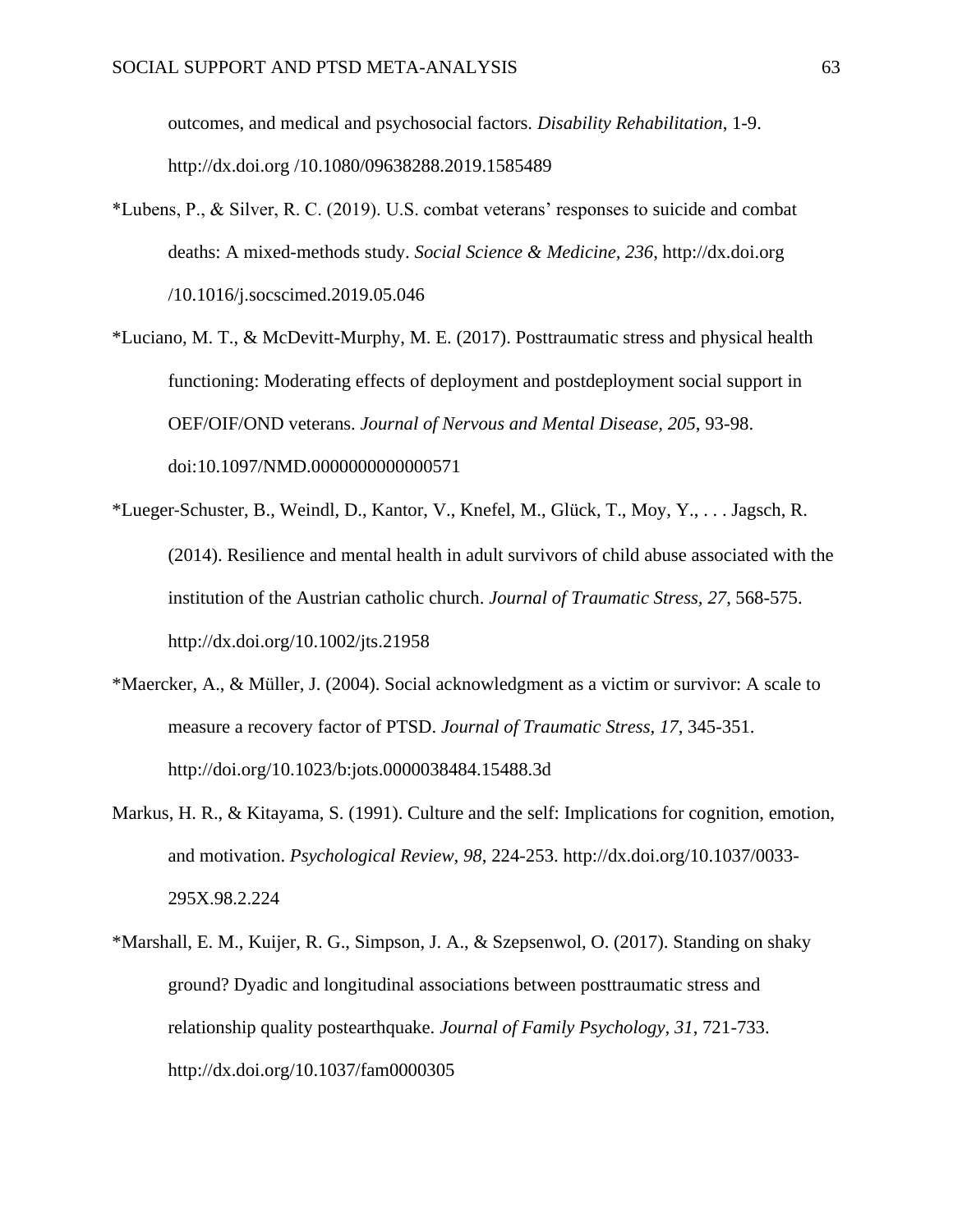- \*Matsuoka, Y., Nishi, D., Nakajima, S., Yonemoto, N., Hashimoto, K., Noguchi, H., . . . Kim, Y. (2009). The Tachikawa cohort of motor vehicle accident study investigating psychological distress: Design, methods and cohort profiles. *Social Psychiatry and Psychiatric Epidemiology: The International Journal for Research in Social and Genetic Epidemiology and Mental Health Services, 44*, 333-340. http://dx.doi.org/10.1007/s00127-008-0438-6
- \*Mendoza, M. A. (2015). *Predictors of posttraumatic growth among combat veterans* (Doctoral Dissertation). Available from ProQuest Dissertations and Theses database (UMI No. 3664484).
- Milner, A., Krnjacki, L., & Lamontagne, A. D. (2016). Age and gender differences in the influence of social support on mental health: A longitudinal fixed-effects analysis using 13 annual waves of the HILDA cohort. *Public Health, 140*, 172-178. http://dx.doi.org/10.1016/j.puhe.2016.06.029
- Mollica, R. F., Caspi-Yavin, Y., Bollini, P., Truong, T., Tor, S., & Lavelle, J. (1992). The Harvard Trauma Questionnaire: Validating a cross-cultural instrument for measuring torture, trauma, and posttraumatic stress disorder in Indochinese refugees. *Journal of Nervous and Mental Disease, 180*, 111–116. http:/dx./doi.org/10.1097/00005053- 199202000-00008
- Monson, C. M., & Fredman, S. J. (2012). *Cognitive-behavioral conjoint therapy for posttraumatic stress disorder: Therapist's manual*. New York, NY: Guilford Press.
- Monson, C. M., Fredman, S. J., Macdonald, A., Pukay-Martin, N. D., Resick, P. A., & Schnurr, P. P. (2012). Effect of cognitive-behavioral couple therapy for PTSD: a randomized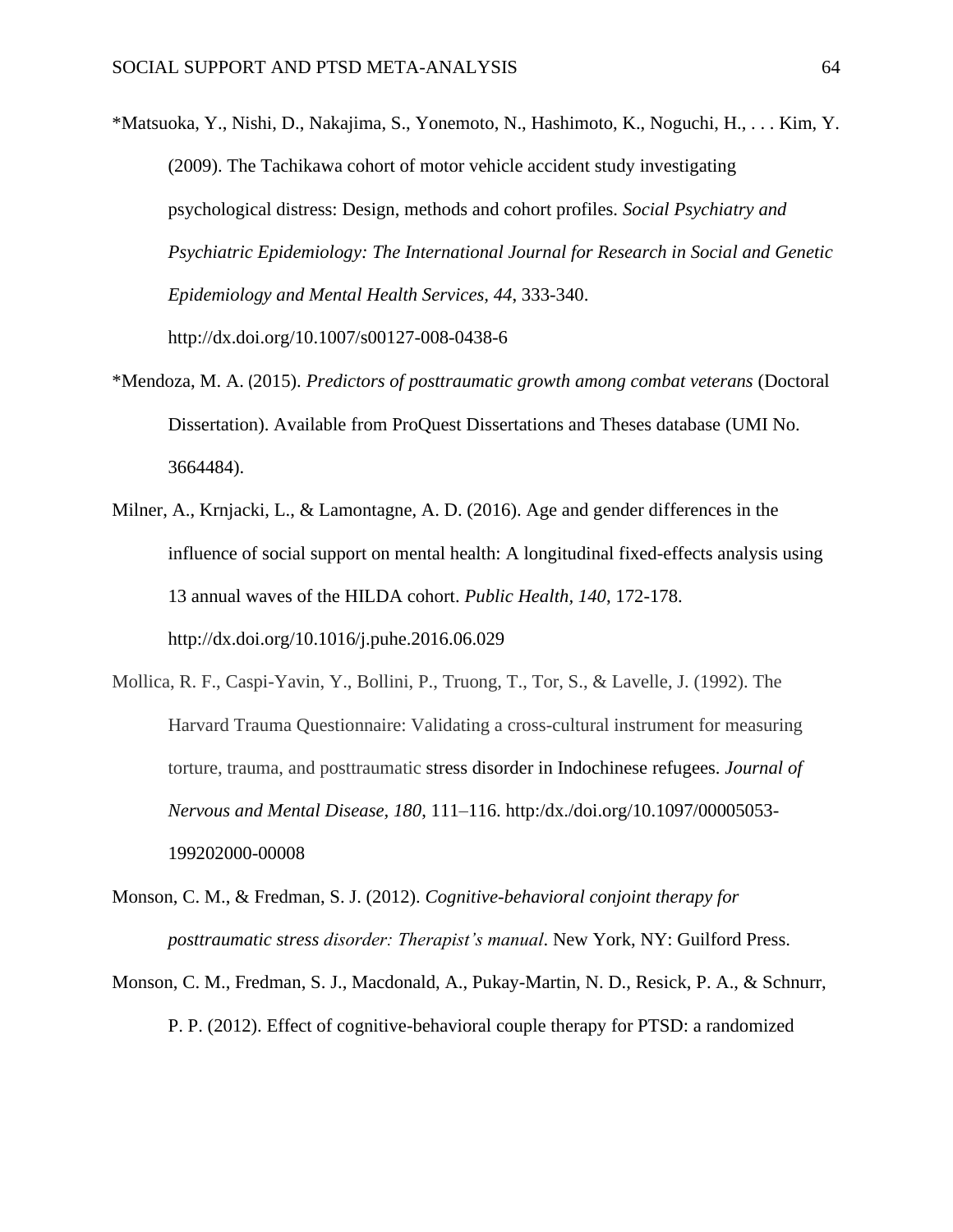controlled trial. *Journal of the American Medical Association, 308*, 700-709. http://dx.doi.org/10.1001/jama.2012.9307

- \*Moore, T. M., Risbrough, V. B., Baker, D. G., Larson, G. E., Glenn, D. E., Nievergelt, C. M., . . . Gur, R. C. (2017). Effects of military service and deployment on clinical symptomatology: The role of trauma exposure and social support. *Journal of Psychiatric Research, 95*, 121-128. http://dx.doi.org/10.1016/j.jpsychires.2017.08.013
- \*Morina, N., & Ford, J. D. (2008). Complex sequelae of psychological trauma among Kosovar civilian war victims. *International Journal of Social Psychiatry, 54*, 425-436. http://dx.doi.org/10.1177/0020764008090505
- \*Morken, I. M., Bru, E., Norekvål, T. M., Larsen, A. I., Idsoe, T., & Karlsen, B. (2014). Perceived support from healthcare professionals, shock anxiety and post-traumatic stress in implantable cardioverter defibrillator recipients. *Journal of Clinical Nursing, 23*, 450- 460. http://dx.doi.org/10.1111/jocn.12200
- \*Muller, R. T., & Lemieux, K. E. (2000). Social support, attachment, and psychopathology in high rise formerly maltreated adults. *Child Abuse and Neglect, 24*, 883-900. http://dx.doi.org/10.1016/S0145-2134(00)00150-2
- \*Nayback-Beebe, A. M., & Yoder, L. H. (2011). Social conflict versus social support: What is more influential in mental health symptom severity for female service members? *Archives of Psychiatric Nursing, 25*, 469-478. http://dx.doi.org/10.1016/j.apnu.2011.02.005
- \* Neria, Y., Besser, A., Kiper, D., & Westphal, M. (2010). A longitudinal study of posttraumatic stress disorder, depression, and generalized anxiety disorder in Israeli civilians exposed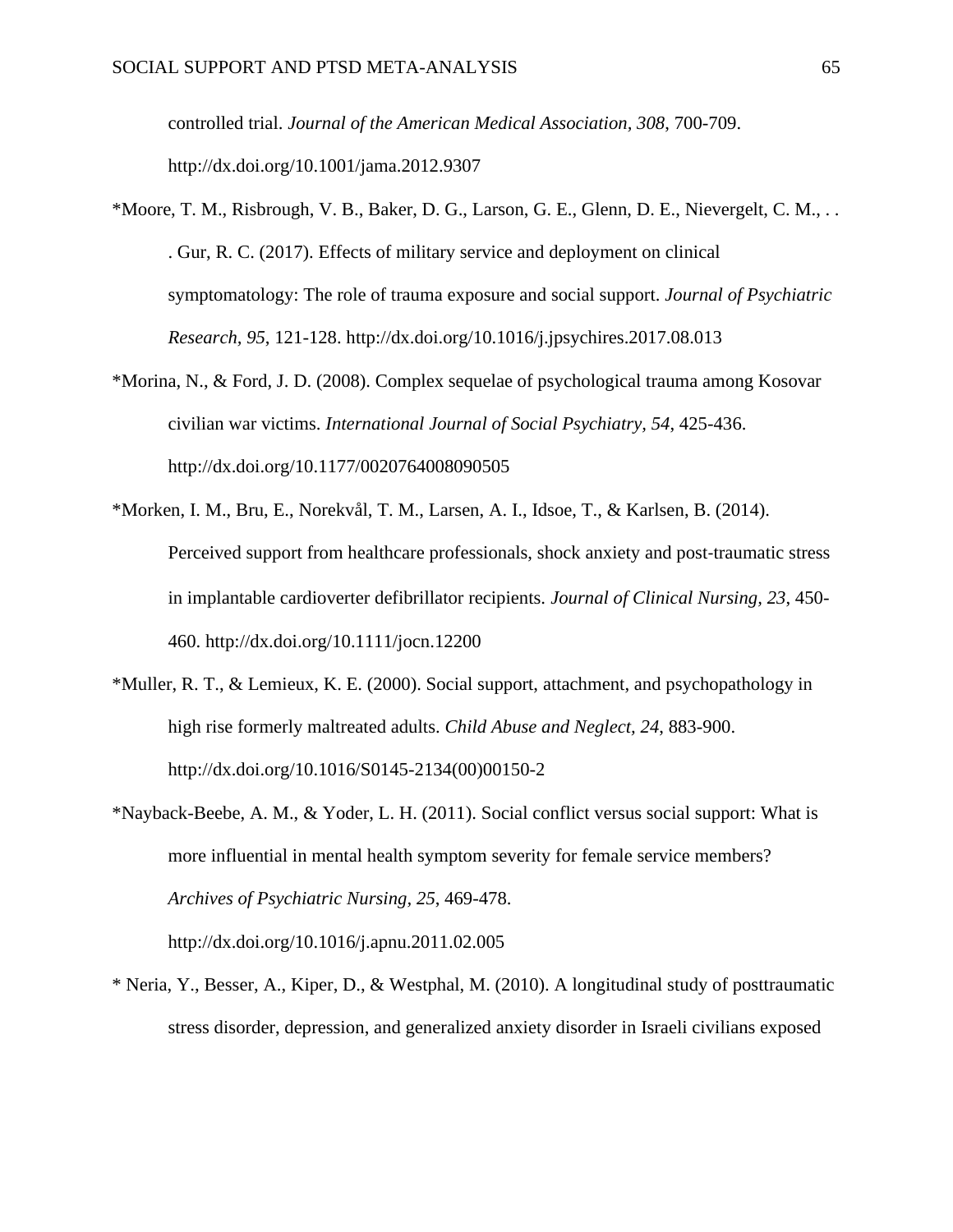to war trauma. *Journal of Traumatic Stress, 23*, 322-330.

http://dx.doi.org/10.1002/jts.20522

- \*Neria, Y., Solomon, Z., & Dekel, R. (1998). An eighteen year follow-up study of Israeli prisoners of war and combat veterans. *Journal of Nervous and Mental Disease, 186*, 174-182. http://dx.doi.org/10.1097/00005053-199803000-00006
- \*Ng, L. C., Ahishakiye, N., Miller, D. E., & Meyerowitz, B. E. (2015). Life after genocide: Mental health, education, and social support of orphaned survivors. *International Perspectives in Psychology: Research, Practice, Consultation, 4*, 83-97. http://dx.doi.org/10.1037/ipp0000031
- Norris, F. H., & Perilla, J. L. (1996). The Revised Civilian Mississippi Scale for PTSD: Reliability, validity, and cross-language stability. *Journal of Traumatic Stress, 9*, 285- 298. http://dx.doi.org/10.1007/BF02110661
- O'Connor, M., & Elklit, A. (2008). Attachment styles, traumatic events, and PTSD: A crosssectional investigation of adult attachment and trauma. *Attachment & Human Development*, *10*, 59-71. http://dx.doi.org/10.1080/14616730701868597
- Ogle, C. M., Rubin, D. C., & Siegler, I. C. (2013). The impact of the developmental timing of trauma exposure on PTSD symptoms and psychosocial functioning among older adults. *Developmental Psychology, 49*, http://dx.doi.org/2191-2200. doi:10.1037/a0031985
- Ozer, E. J., Best, S. R., Lipsey, T. L., & Weiss, D. S. (2003). Predictors of posttraumatic stress disorder and symptoms in adults: A meta-analysis. *Psychological Bulletin, 129*, 52-73. http://dx.doi.org/10.1037/0033-2909.129.1.52
- \*Palo, A. D., & Gilbert, B. O. (2015). The relationship between perceptions of response to disclosure of childhood sexual abuse and later outcomes. *Journal of Child Sexual Abuse:*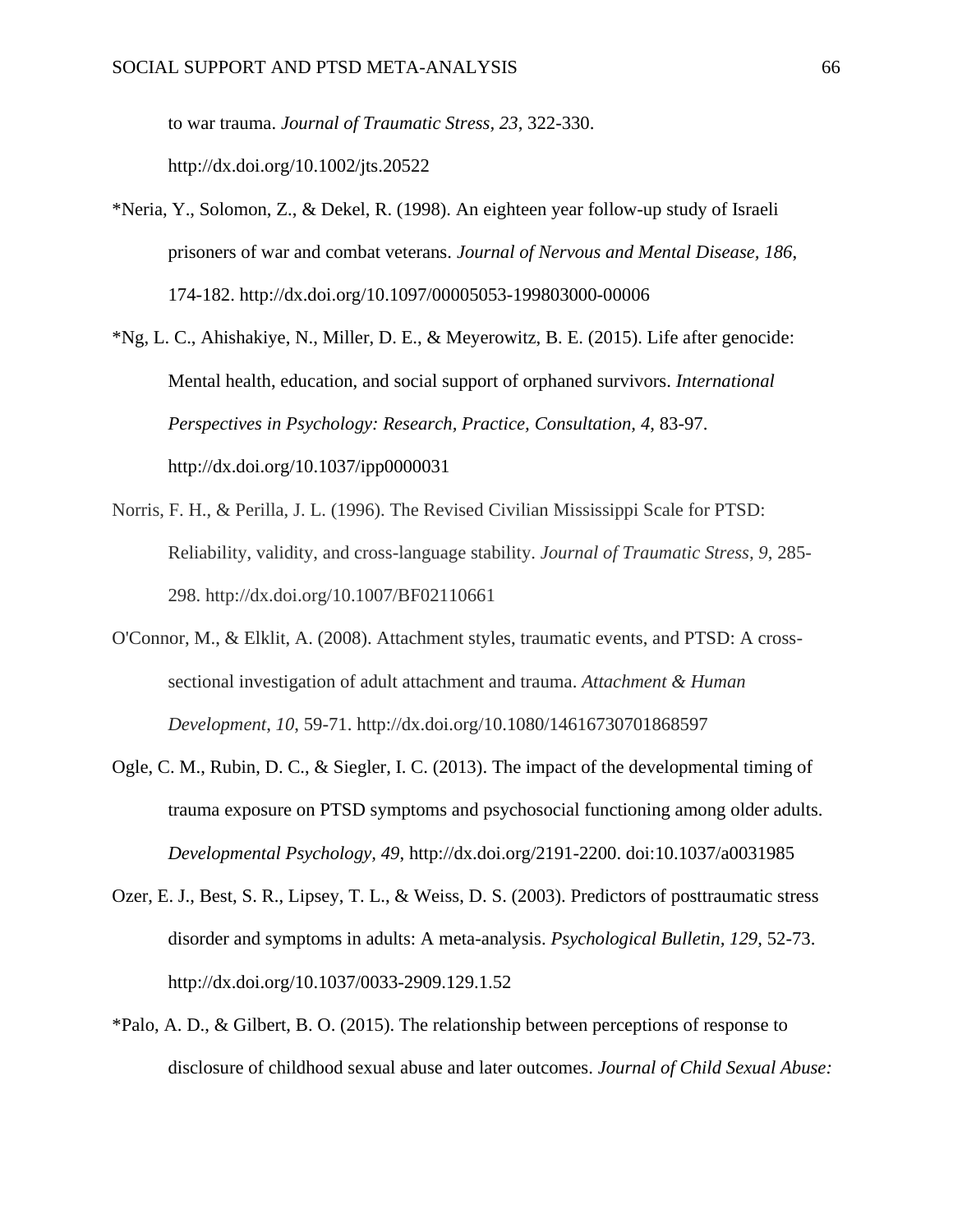*Research, Treatment, & Program Innovations for Victims, Survivors, & Offenders, 24*, 445-463. http://dx.doi.org/10.1080/10538712.2015.1042180

- \*Park, C. L., Wachen, J. S., Kaiser, A. P., & Stellman, J. M. (2015). Cumulative trauma and midlife well-being in American women who served in Vietnam: Effects of combat exposure and postdeployment social support. *Anxiety, Stress & Coping: An International Journal, 28*, 144-161. http://dx.doi.org/10.1080/10615806.2014.944905
- \*Pence, B. W., Mugavero, M. J., Carter, T. J., Leserman, J., Thielman, N. M., Raper, J. L., . . . Whetten, K. (2012). Childhood trauma and health outcomes in HIV-infected patients: An exploration of causal pathways. *JAIDS Journal of Acquired Immune Deficiency Syndromes, 59*, 409-416. http://dx.doi.org/10.1097/QAI.0b013e31824150bb
- \* Pérez, S., Galdón, M. J., Andreu, Y., Ibáñez, E., Durá, E., Conchado, A., & Cardeña, E. (2014). Posttraumatic stress symptoms in breast cancer patients: temporal evolution, predictors, and mediation. *Journal of Traumatic Stress, 27,* 224-231. http://dx.doi.org/10.1002/jts.21901
- \*Pietrzak, R. H., Feder, A., Singh, R., Schechter, C. B., Bromet, E. J., Katz, C. L., . . . Southwick S. M. (2014). Trajectories of PTSD risk and resilience in world trade center responders: An 8-year prospective cohort study. *Psychological Medicine, 44*, 205-219. http://dx.doi.org/10.1017/S0033291713000597
- Pietrzak, R. H., Goldstein, M. B., Malley, J. C., Rivers, A. J., Johnson, D. C., & Southwick, S. M. (2010a). Risk and protective factors associated with suicidal ideation in veterans of Operations Enduring Freedom and Iraqi Freedom. *Journal of Affective Disorders*, *123*, 102-107. http://doi.org/10.1016/j.jad.2009.08.001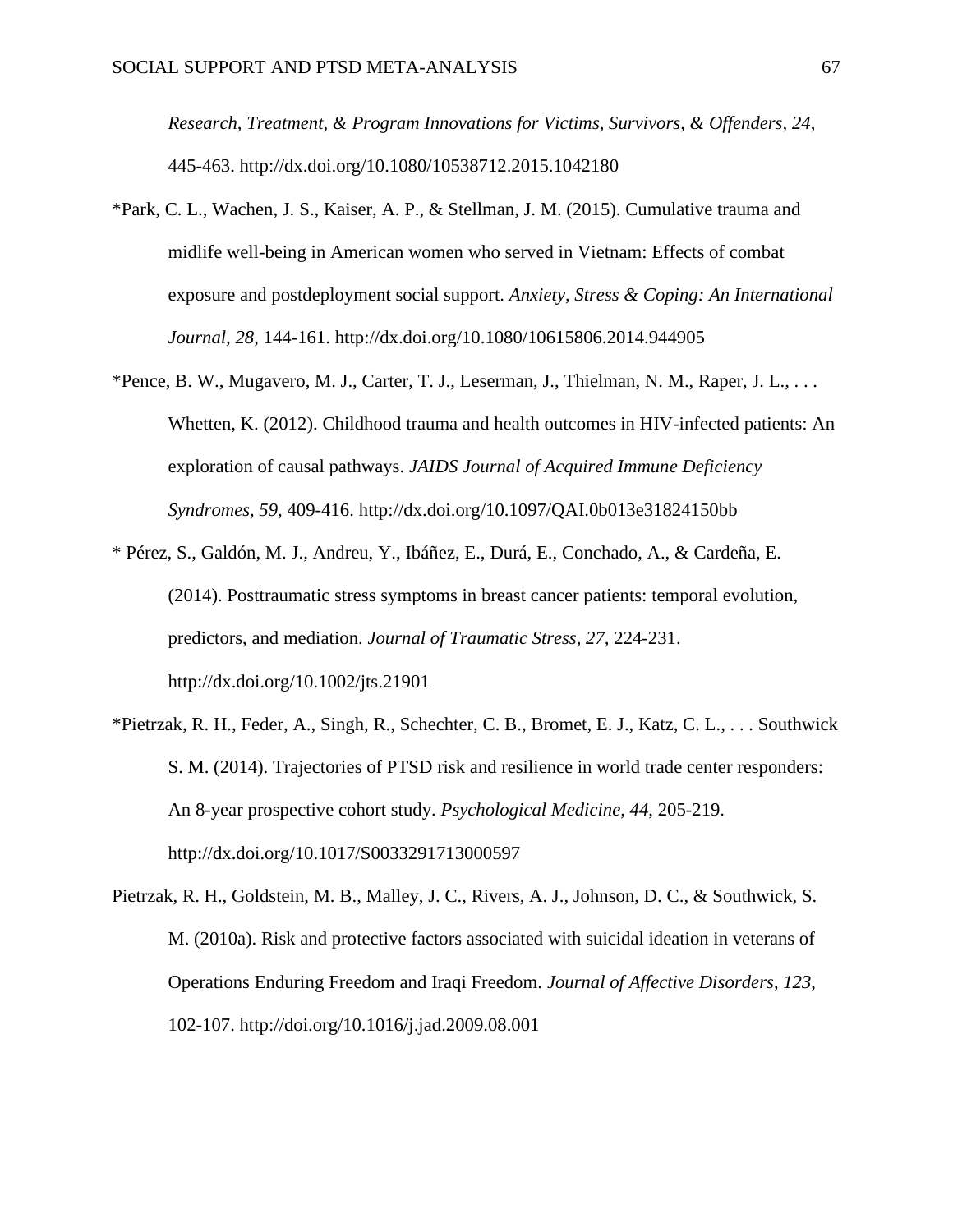- Pietrzak, R. H., Johnson, D. C., Goldstein, M. B., Malley, J. C., Rivers, A. J., Morgan, C. A., & Southwick, S. M. (2010b). Psychosocial buffers of traumatic stress, depressive symptoms, and psychosocial difficulties in veterans of Operations Enduring Freedom and Iraqi Freedom: The role of resilience, unit support, and postdeployment social support. *Journal of Affective Disorders*, *120*, 188-192. http://dx.doi.org/10.1016/j.jad.2009.04.015
- \*Pietrzak, R. H., Johnson, D. C., Goldstein, M. B., Malley, J. C., & Southwick, S. M. (2009). Perceived stigma and barriers to mental health care utilization among OEF-OIF veterans. *Psychiatric Services, 60*, 1118-1122. http://dx.doi.org/10.1176/appi.ps.60.8.1118
- Pietrzak, R. H., Russo, A. R., Ling, Q., & Southwick, S. M. (2011). Suicidal ideation in treatment-seeking Veterans of Operations Enduring Freedom and Iraqi Freedom: The role of coping strategies, resilience, and social support. *Journal of Psychiatric Research*, *45*, 720-726. http://dx.doi.org/10.1016/j.jpsychires.2010.11.015
- \*Platt, J. M., Lowe, S. R., Galea, S., Norris, F. H., & Koenen, K. C. (2016). A longitudinal study of the bidirectional relationship between social support and posttraumatic stress following a natural disaster. *Journal of Traumatic Stress, 29*, 205-213. http://dx.doi.org/10.1002/jts.22092
- \*Pole, N., Best, S. R., Metzler, T., & Marmar, C. R. (2005). Why are Hispanics at greater risk for PTSD? *Cultural Diversity and Ethnic Minority Psychology, 11*, 144-161. http://dx.doi.org/10.1037/1099-9809.11.2.144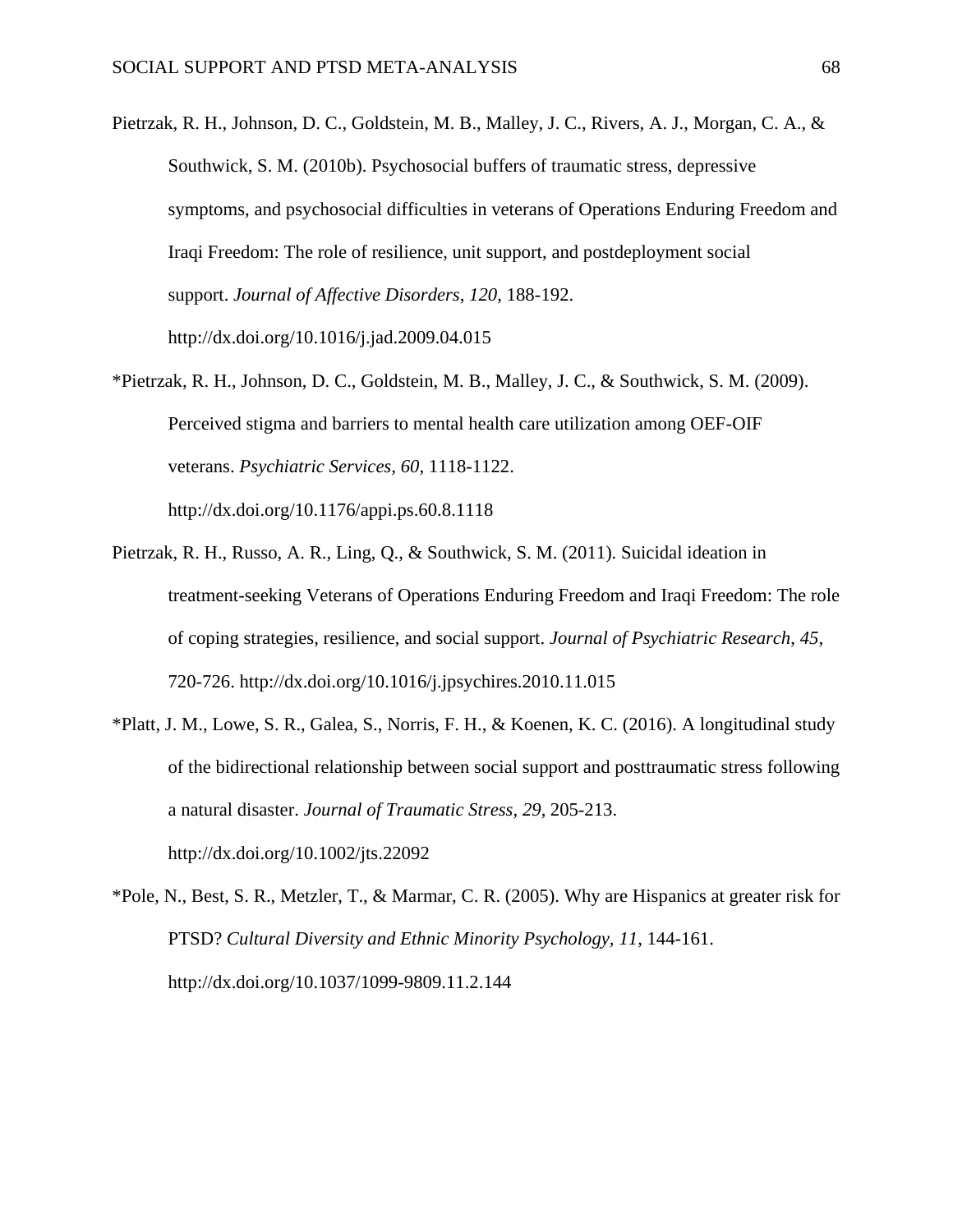- \*Port, C. L., Engdahl, B., Frazier, P., & Eberly, R. (2002). Factors related to the long-term course of PTSD in older ex-prisoners of war. *Journal of Clinical Geropsychology, 8*, 203-214. http://dx.doi.org/10.1023/A:1015996211452
- \*Price, M., Pallito, S., & Legrand, A. C. (2018). Heterogeneity in the strength of the relation between social support and post-trauma psychopathology. *Journal of Psychopathology and Behavioral Assessment, 40*, 334-343. http://dx.doi.org/10.1007/s10862-017-9629-3
- \*Price, M., Ruggiero, K. J., Ferguson, P. L., Patel, S. K., Treiber, F., Couillard, D., & Fahkry, S. M. (2014). A feasibility pilot study on the use of text messages to track PTSD symptoms after a traumatic injury. *General Hospital Psychiatry, 36*, 249-254. http://dx.doi.org/10.1016/j.genhosppsych.2014.02.004
- Prince, M. (2008). Measurement validity in cross-cultural comparative research. *Epidemiology and Psychiatric Sciences, 17*, 211-220. http://dx.doi.org/10.1017/s1121189x00001305
- \*Pruneau, G. M. C. (2010). *Relationships among adult attachment, social support, and PTSD symptoms in trauma-exposed college students* (Doctoral Dissertation). Available from ProQuest Dissertations and Theses database (UMI No. 3446187).
- Riggs, S. A., & Riggs, D. S. (2011). Risk and resilience in military families experiencing deployment: The role of the family attachment network. *Journal of Family Psychology, 25*, 675–687. http://dx.doi.org/10.1037/a0025286

\*Rivet, M. A. (2012) *An online investigation of the experiences of stress and prevalence of posttraumatic stress disorder for female armed service personnel returning from Iraq and Afghanistan: Understanding their needs and implications for intervention* (Doctoral Dissertation). Available from ProQuest Dissertations and Theses database (UMI No. 3494838).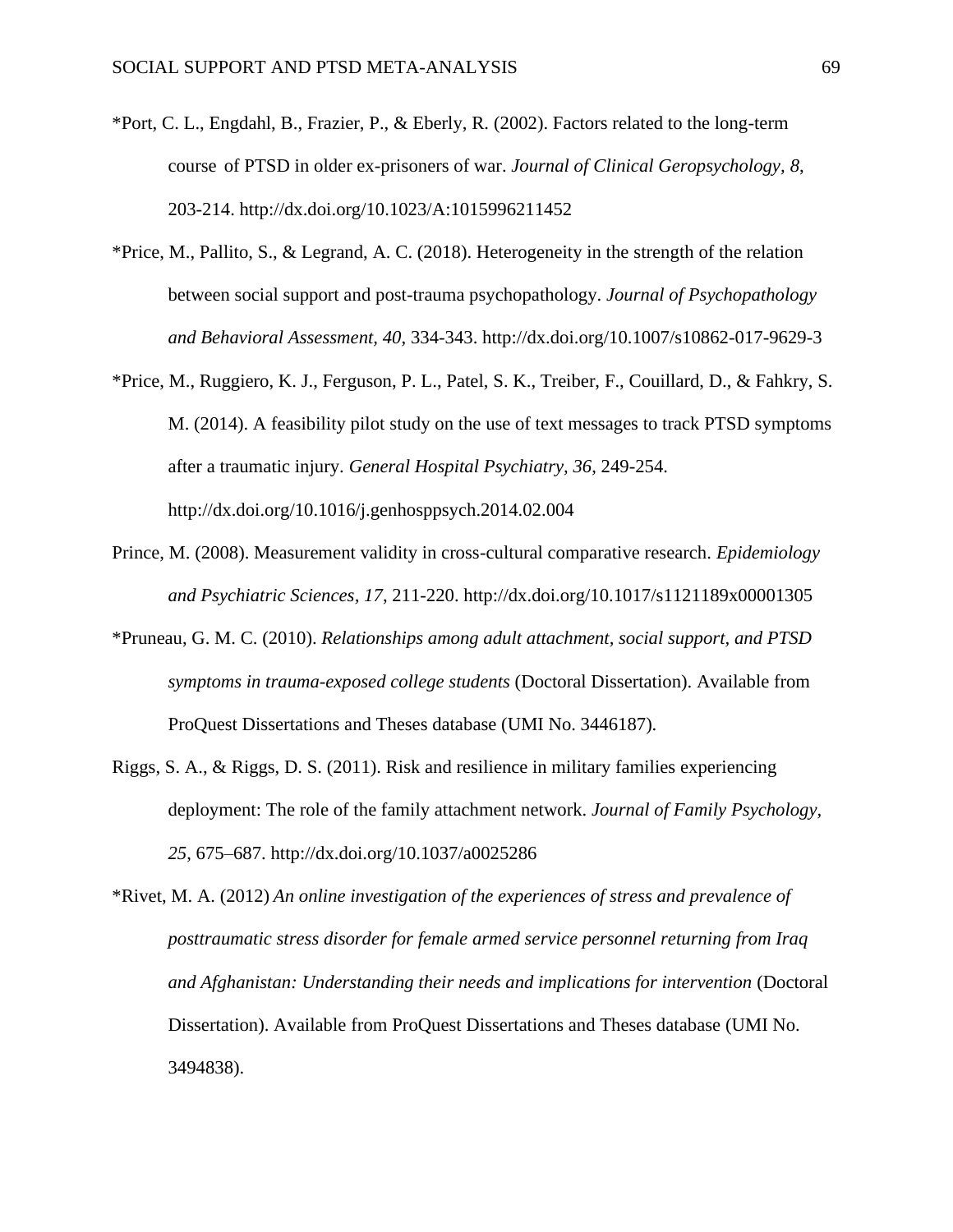- Rodriguez, P., Holowka, D. W., & Marx, B. P. (2012). Assessment of posttraumatic stress disorder-related functional impairment: A review. *Journal of Rehabilitation Research and Development, 49*, 649-665. http://dx.doi.org/10.1682/JRRD.2011.09.0162
- \*Roper, K. D. (1999). *Posttraumatic stress disorder in women breast cancer survivors treated with high-dose chemotherapy and autologous hematopoietic progenitor stem cell transplant* (Doctoral Dissertation). Available from ProQuest Dissertations and Theses database (UMI No. 9942412).
- \*Sattler, D. N., Assanangkornchai, S., Moller, A. M., Kesavatana-Dohrs, W., & Graham, J. M. (2014). Indian ocean tsunami: Relationships among posttraumatic stress, posttraumatic growth, resource loss, and coping at 3 and 15 months. *Journal of Trauma & Dissociation, 15*, 219-239. http://dx.doi.org/10.1080/15299732.2014.869144
- \*Scarpa, A., Haden, S. C., & Hurley, J. (2006). Community violence victimization and symptoms of posttraumatic stress disorder: The moderating effects of coping and social support. *Journal of Interpersonal Violence, 21*, 446-469. http://dx.doi.org/10.1177/0886260505285726
- Segrin, C. (2006). Age moderates the relationship between social support and psychosocial problems. *Human Communication Research, 29*, 317-342. http://dx.doi.org/10.1111/j.1468-2958.2003.tb00842.x
- Shand, L. K., Cowlishaw, S., Brooker, J. E., Burney, S., & Ricciardelli, L. A. (2015). Correlates of post‐traumatic stress symptoms and growth in cancer patients: A systematic review and meta‐analysis. *Psycho*‐*Oncology*, *24*, 624-634. http://dx.doi.org/10.1002/pon.3719
- Sherman, M. D., Larsen, J., & Borden, L. M. (2015). Broadening the focus in supporting reintegrating Iraq and Afghanistan veterans: Six key domains of functioning.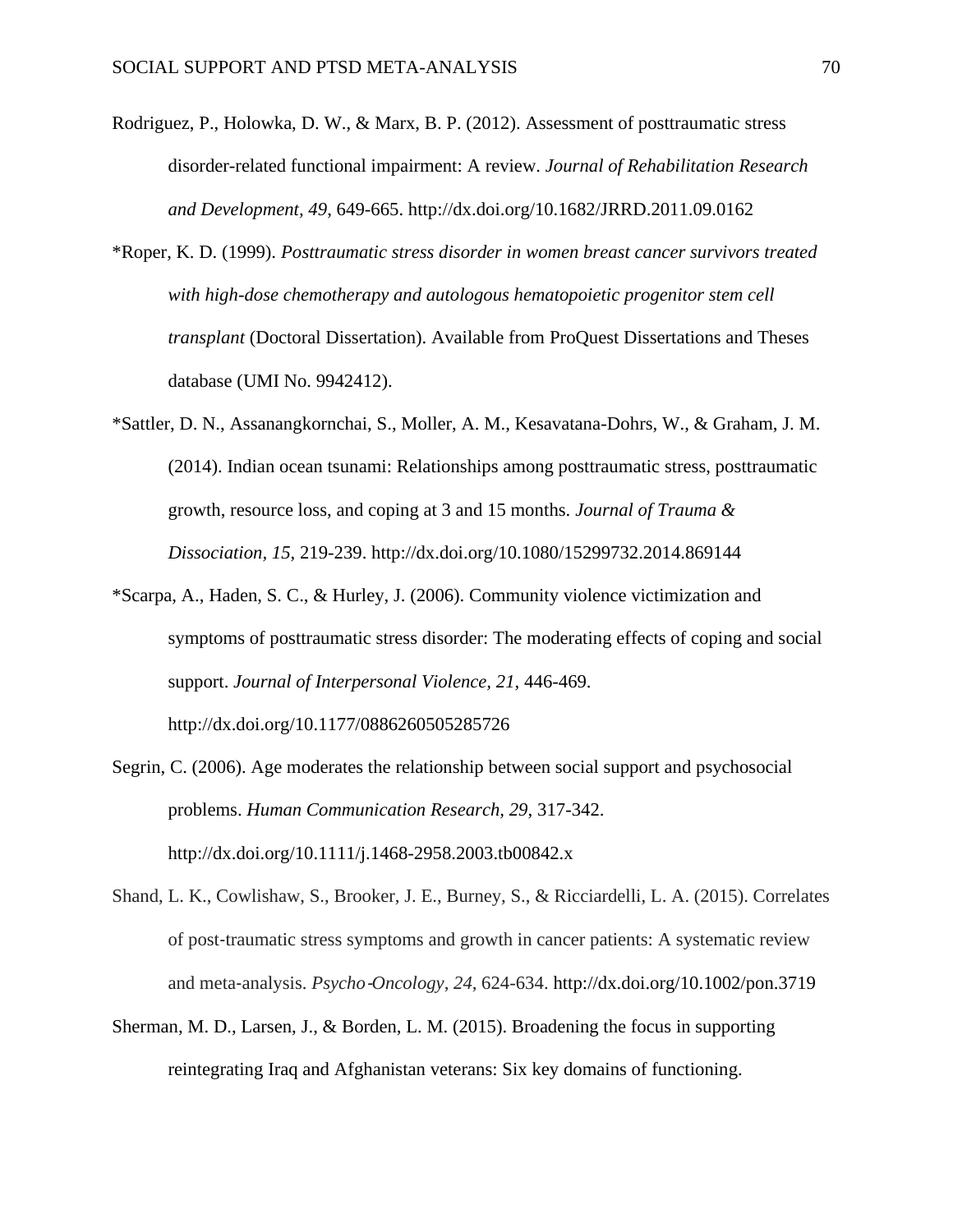*Professional Psychology: Research and Practice, 46*, 355-365.

http://dx.doi.org/10.1037/pro0000043

- \*Shaine, M. J. D. (2016). *Exploring on-campus peer social support as a mediator between attachment and posttraumatic stress in military and veteran students* (Doctoral Dissertation). Available from ProQuest Dissertations and Theses database (UMI No. 10096687).
- \*Shallcross, S. L. (2013). *Social support mediates the relation between attachment and responses to potentially traumatic events* (Doctoral Dissertation). Available from ProQuest Dissertations and Theses database (UMI No. 3600956).
- Shallcross, S. L., Arbisi, P. A., Polusny, M. A., Kramer, M. D., & Erbes, C. R. (2016). Social causation versus social erosion: Comparisons of causal models for relations between support and PTSD symptoms. *Journal of Traumatic Stress*, *29*, 167-175. http://dx.doi.org/10.1002/jts.22086
- \*Sharp, M. (2018). *Social reactions to disclosure of traumatic childbirth experiences: associations with coping, posttraumatic cognitions, and traumatic stress and depressive symptomology* (Doctoral Dissertation). Available from ProQuest Dissertations and Theses database (UMI No. 10970541).
- Siedlecki, K. L., Salthouse, T. A., Oishi, S., & Jeswani, S. (2014). The relationship between social support and subjective well-being across age. *Social Indicators Research, 117*, 561-576. http://dx.doi.org/10.1007/s11205-013-0361-4
- \*Simeon, D., Greenberg, J., Nelson, D., Schmeidler, J., & Hollander, E. (2005). Dissociation and posttraumatic stress 1 year after the world trade center disaster: Follow-up of a longitudinal survey. *The Journal of Clinical Psychiatry, 66*, 231-237.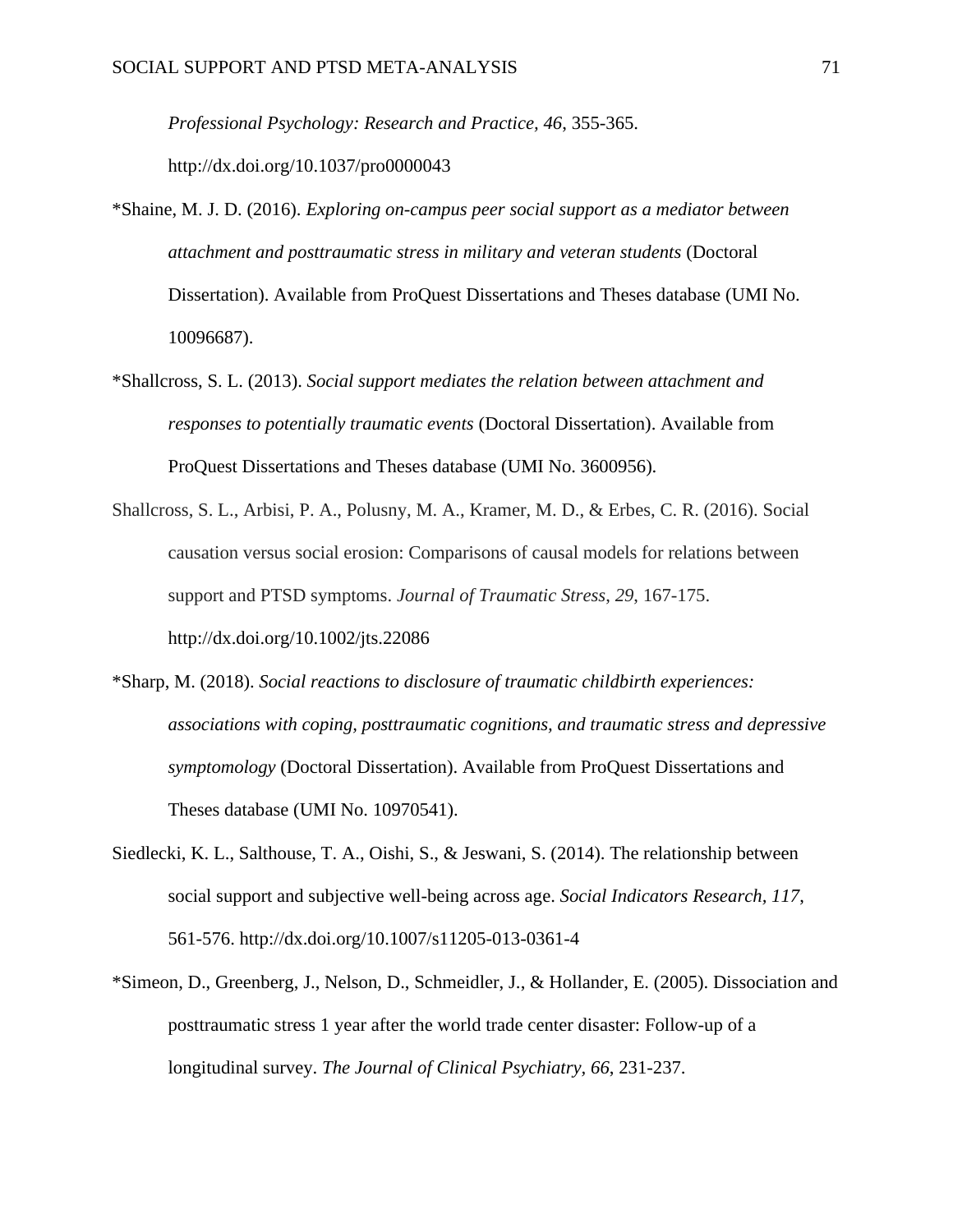http://dx.doi.org/10.4088/JCP.v66n0212

- \*Smith, S. K., Zimmerman, S., Williams, C. S., Preisser, J. S., & Clipp, E. C. (2008). Post traumatic stress outcomes in non-hodgkin's lymphoma survivors. *Journal of Clinical Oncology, 26*, 934-941. http://dx.doi.org/10.1200/JCO.2007.12.3414
- Solomon, S. D., & Davidson, J. R. (1997). Trauma: prevalence, impairment, service use, and cost. *Journal of Clinical Psychiatry, 58*, 5-11.
- Solomon, Z., Dekel, R., & Mikulincer, M. (2008). Complex trauma of war captivity: A prospective study of attachment and post-traumatic stress disorder. *Psychological Medicine*, *38*, 1427-1434. http://dx.doi.org/10.1017/s0033291708002808
- Solomon, Z., Ginzburg, K., Mikulincer, M., Neria, Y., & Ohry, A. (1998). Coping with war captivity: The role of attachment style. *European Journal of Personality*, *12*, 271-285. https://doi.org/10.1002/(sici)1099-0984(199807/08)12:4<271::aid-per309>3.0.co;2-u
- \*Sprang, G., & McNeil, J. (1998). Post-homicide reactions: Grief, mourning and post-traumatic stress disorder following a drunk driving fatality. *Omega: Journal of Death and Dying, 37*, 41-58. http://dx.doi.org/10.2190/GCGW-86DC-A30R-286A
- \*Steine, I. M., Skogen, J. C., Krystal, J. H., Winje, D., Milde, A. M., Gronli, J., . . . Pallesen, S. (2019). Insomnia symptom trajectories among adult survivors of childhood sexual abuse: A longitudinal study. *Child Abuse & Neglect, 93*, 263-276. http://dx.doi.org/10.1016/j.chiabu.2019.05.009
- \*Swartzman, S., Sani, F., & Munro, A. J. (2017). The role of social support, family identification, and family constraints in predicting posttraumatic stress after cancer. *Psycho-Oncology, 26*(9), 1330-1335. http://dx.doi.org/10.1002/pon.4304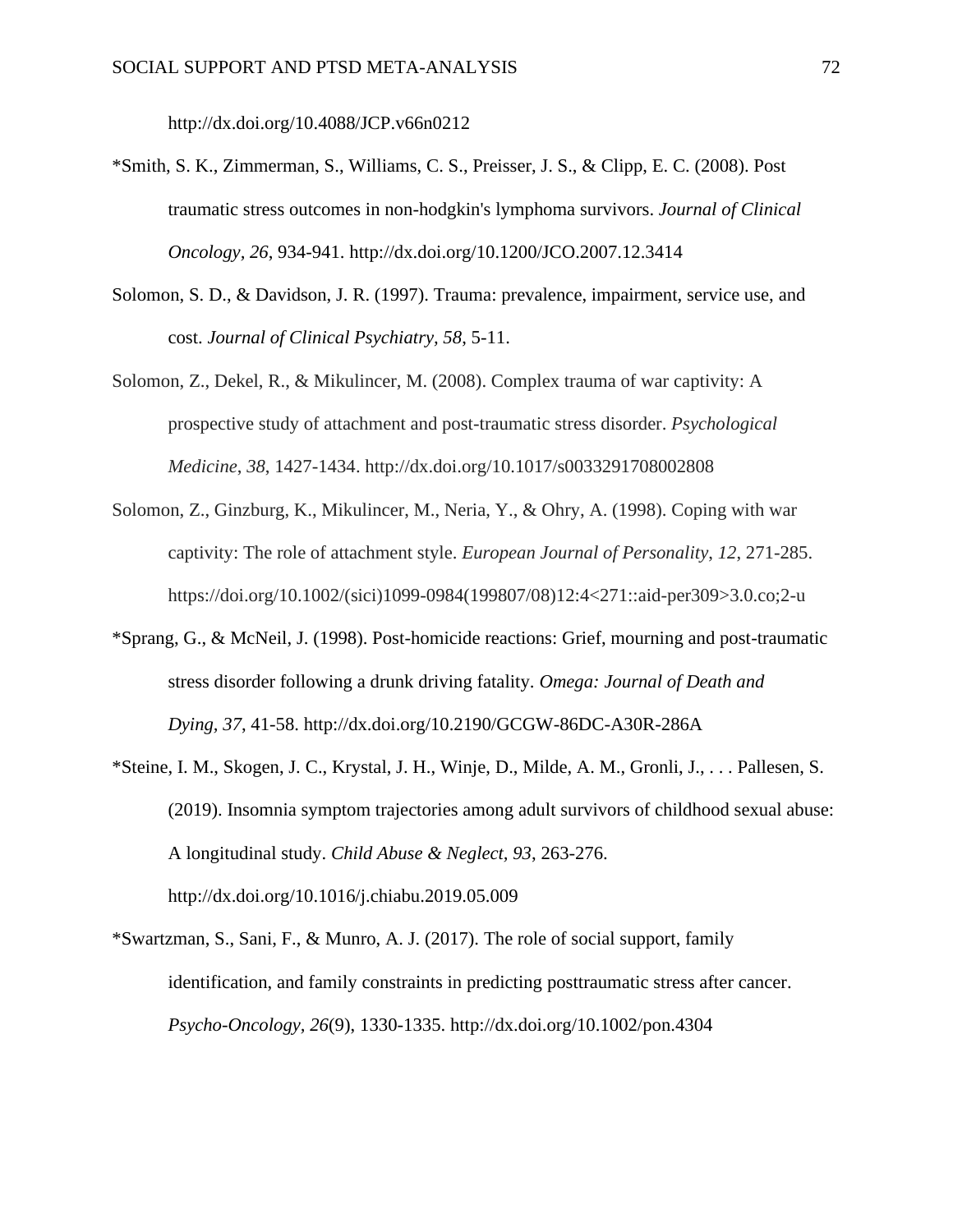- \*Tackett, D. P. (2011). *Resilience factors affecting the readjustment of national guard soldiers returning from deployment* (Doctoral Dissertation). Available from ProQuest Dissertations and Theses database (UMI No. 10807633).
- \*Taft, C. T., Stern, A. S., King, L. A., & King, D. W. (1999). Modeling physical health and functional health status: The role of combat exposure, posttraumatic stress disorder and personal resource attributes. *Journal of Traumatic Stress, 12*, 3-23. http://dx.doi.org/10.1023/A:1024786030358
- Taylor, S. E., Klein, L. C., Lewis, B. P., Gruenewald, T. L., Gurung, R. A., & Updegraff, J. A. (2000). Biobehavioral responses to stress in females: tend-and-befriend, not fight-orflight. *Psychological Review, 107*, 411-429. http://dx.doi.org/10.1037/0033- 295X.107.3.411
- Taylor, S. E., Sherman, D. K., Kim, H. S., Jarcho, J., Takagi, K., & Dunagan, M. S. (2004). Culture and social support: Who seeks it and why? *Journal of Personality and Social Psychology, 87*(3), 354-362. http://dx.doi.org/10.1037/0022-3514.87.3.354
- Terrin, N., Schmid, C. H., Lau, J., & Olkin, I. (2003). Adjusting for publication bias in the presence of heterogeneity. *Statistics in Medicine, 22*, 2113-2126. http://dx.doi.org/10.1002/sim.1461
- \*Thompson, R. N. (1999). *Prediction of trauma responses following myocardial infarction* (Doctoral Dissertation). Available from ProQuest Dissertations and Theses database (UMI No. 9926713).
- Triandis, H. C., Bontempo, R., Villareal, M. J., Asai, M., & Lucca, N. (1988). Individualism and collectivism: Cross-cultural perspectives on self-ingroup relationships. *Journal of*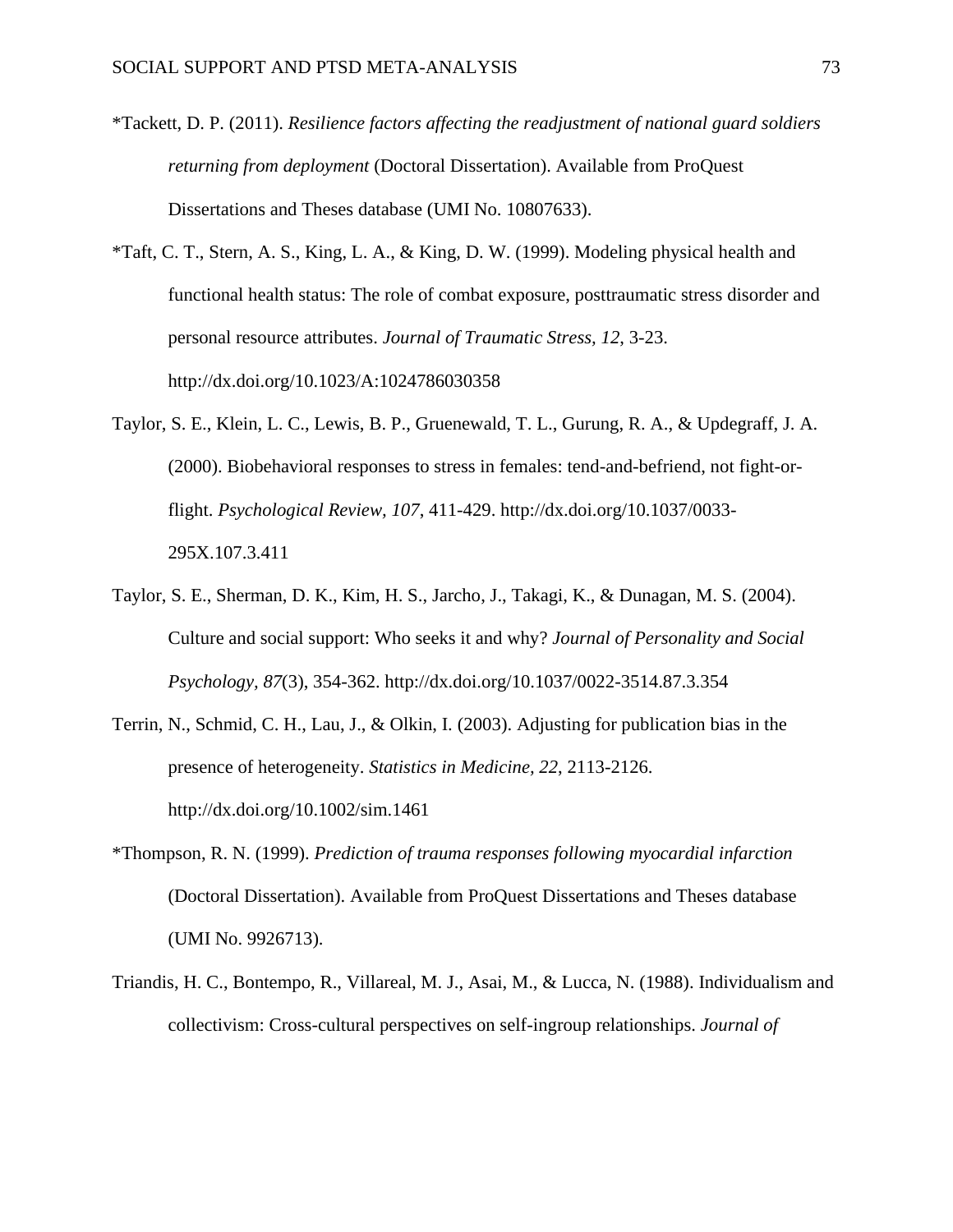*Personality and Social Psychology, 54*, 323–338. http://dx.doi.org/10.1037/0022- 3514.54.2.323

- \*Tuerk, P. W., Hall, B., Nagae, N., McCauley, J. L., Yoder, M., Rauch, S. A. M., . . . Dussich, J. (2013). Forty days after the great east japan earthquake: Field research investigating community engagement and traumatic stress screening in a post-disaster community mental health training. *International Journal of Psychiatry in Medicine, 45*, 159-174. http://dx.doi.org/10.2190/PM.45.2.e
- Ullman, S. E. (1996). Social reactions, coping strategies, and self-blame attributions in adjustment to sexual assault. *Psychology of Women Quarterly, 20*, 505-526.

<http://dx.doi.org/10.1111/j.1471-6402.1996.tb00319.x>

- Ullman, S.E. (2000). Psychometric characteristics of the social reactions questionnaire: A measure of reactions to sexual assault victims. *Psychology of Women Quarterly, 24*, 257- 271. [https://doi.org/10.1111/j.1471-6402.2000.tb00208.x](https://doi.org/10.1111%2Fj.1471-6402.2000.tb00208.x)
- Ullman, S. E., & Peter-Hagene, L. C. (2016). Longitudinal relationships of social reactions, PTSD, and revictimization in sexual assault survivors. *Journal of Interpersonal Violence, 31*, 1074-1094. http://dx.doi.org/10.1177/0886260514564069
- \*Ullman, S. E., & Relyea, M. (2016). Social support, coping, and posttraumatic stress symptoms in female sexual assault survivors: A longitudinal analysis. *Journal of Traumatic Stress, 29*, 500-506. http://dx.doi.org/10.1002/jts.22143

Vinokur, A. D., & van Ryn, M. (1993). Social support and undermining in close relationships: Their independent effects on the mental health of unemployed persons. *Journal of Personality and Social Psychology, 65*, 350-359. http://dx.doi.org/10.1037/0022- 3514.65.2.350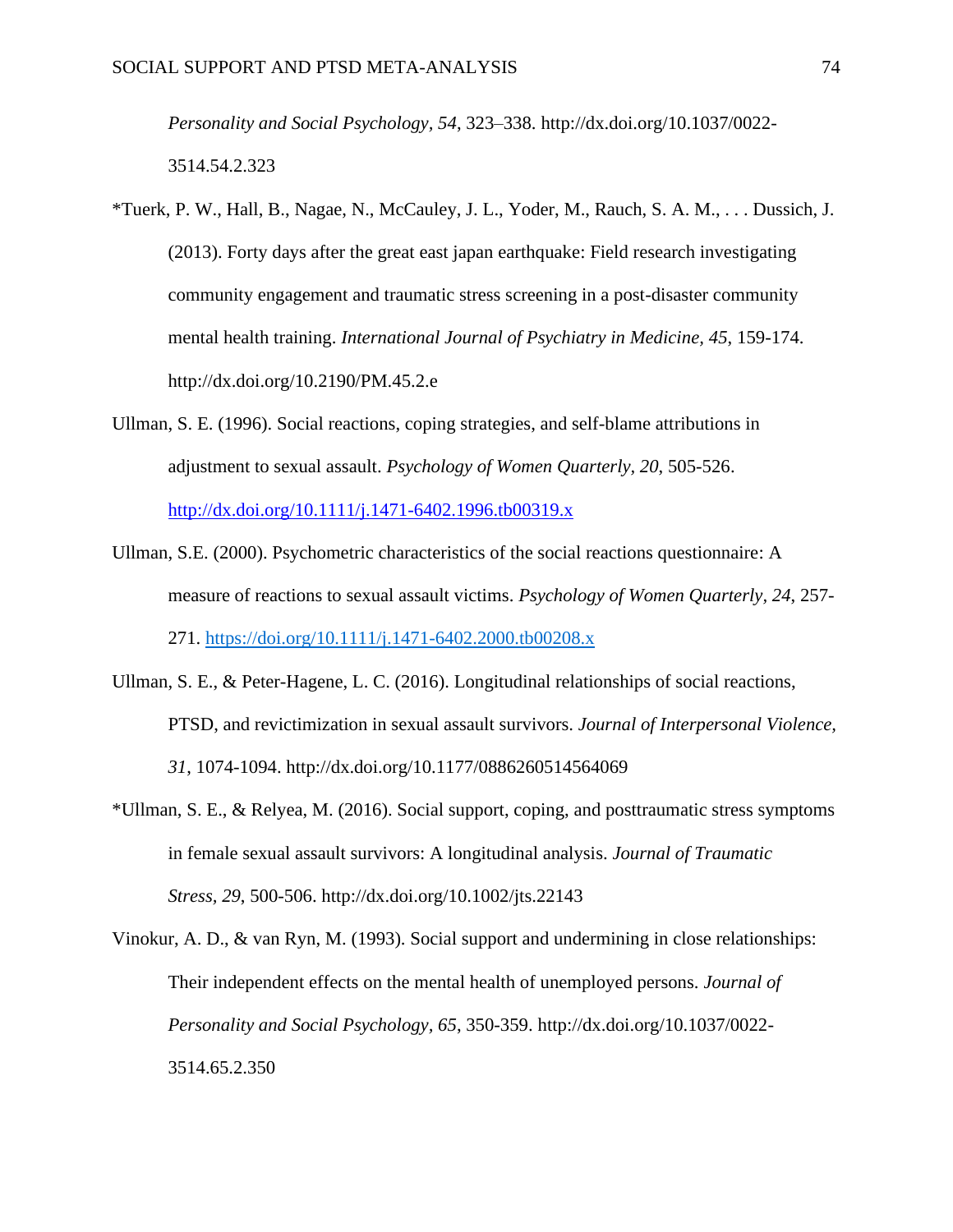- \*Vogt, D. S., Pless, A. P., King, L. A., & King, D. W. (2005). Deployment stressors, gender, and mental health outcomes among Gulf War I veterans. *Journal of Traumatic Stress, 18*, 115-127. http://dx.doi.org/10.1002/jts.20018
- \*Wang, Z., & Xu, J. (2016). The relationship between post‐traumatic stress disorder and quality of life in infertile Shidu parents from the 2008 Sichuan earthquake: The moderating role of social support. *Journal of Psychiatric and Mental Health Nursing, 23*, 543-553. http://dx.doi.org/10.1111/jpm.12324
- \*Waqas, A., Raza, N., Zahid, T., Rehman, A., Hamid, T., Hanif, A., … Chaudhry, M. A. (2018). Predictors of post-traumatic stress disorder among burn patients in Pakistan: The role of reconstructive surgery in post-burn psychosocial adjustment. *Burns, 44*, 620–625. http://dx.doi.org/10.1016/j.burns.2017.09.012
- Weathers, F. W., Litz, B. T., Herman, D. S., Huska, J. A., & Keane, T. M. (1993). *The PTSD Checklist: Reliability, validity, and diagnostic utility*. Boston, MA: National Center for PTSD.
- Weathers, F. W., Litz, B. T., Keane, T. M., Palmieri, P. A., Marx, B. P., & Schnurr, P. P. (2013). The PTSD Checklist for DSM-5 (PCL-5). Scale available from the National Center for PTSD at www.ptsd.va.gov.
- \*Weber, D. J. (2012). *Academic success and well-being following OEF/OIF deployment*  (Doctoral Dissertation). Available from ProQuest Dissertations and Theses database (UMI No. 3495315).
- \*Weidmann, A., Fehm, L., & Fydrich, T. (2008). Covering the tsunami disaster: Subsequent post-traumatic and depressive symptoms and associated social factors. *Stress and Health:*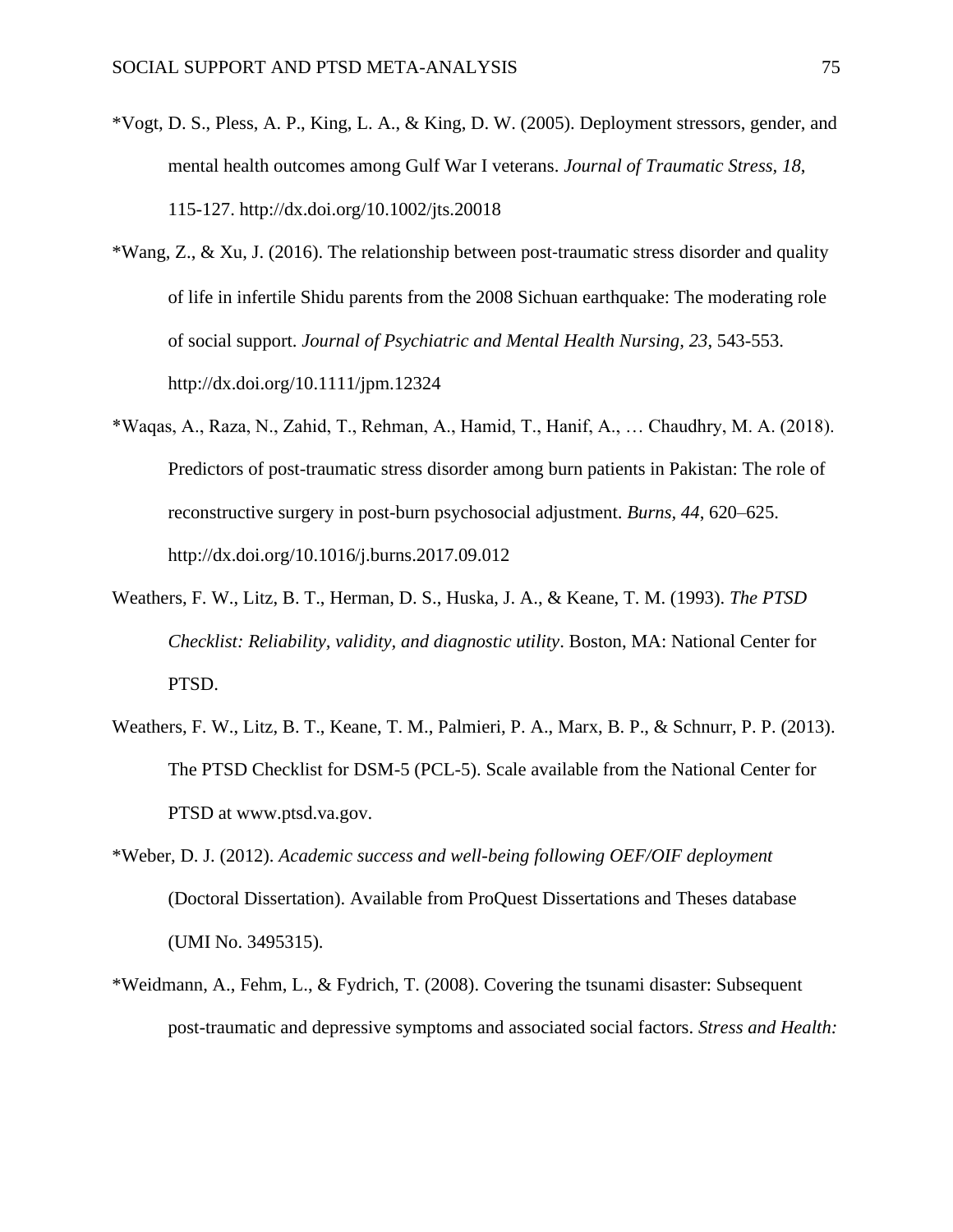*Journal of the International Society for the Investigation of Stress, 24*, 129-135. http://dx.doi.org/10.1002/smi.1168

- \*Weinberg, M. (2013). The bidirectional dyadic association between tendency to forgive, self esteem, social support, and PTSD symptoms among terror-attack survivors and their spouses. *Journal of Traumatic Stress, 26*, 744-752. http://dx.doi.org/10.1002/jts.21864
- Weiner, M. R., Monin, J. K., Mota, N., & Pietrzak, R. H. (2016). Age differences in the association of social support and mental health in male U.S. veterans: Results from the National Health and Resilience in Veterans Study. *American Journal of Geriatric Psychiatry, 24*, 327-336. http://dx.doi.org/10.1016/j.jagp.2015.11.007
- Weiss, D. S., & Marmar, C. R. (1996). The Impact of Event Scale Revised. In J. Wilson & T. M. Keane (Eds.), *Assessing Psychological Trauma and PTSD* (pp. 399-411). New York: Guilford.
- \*Whalen, R. J. (2011). *Individual- and unit-level coping among combat veterans subject to army force stabilization system personnel policy* (Doctoral Dissertation). Available from ProQuest Dissertations and Theses database (UMI No. 3469106).
- \*Widows, M. R., Jacobsen, P. B., & Fields, K. K. (2000). Relation of psychological vulnerability factors to posttraumatic stress disorder symptomatology in bone marrow transplant recipients. *Psychosomatic Medicine, 62*, 873-882. http://dx.doi.org/10.1097/00006842-200011000-00018
- \*Wilcox, S. (2010). Social relationships and PTSD symptomatology in combat veterans. *Psychological Trauma: Theory, Research, Practice, and Policy, 2*, 175-182. http://dx.doi.org/10.1037/a0019062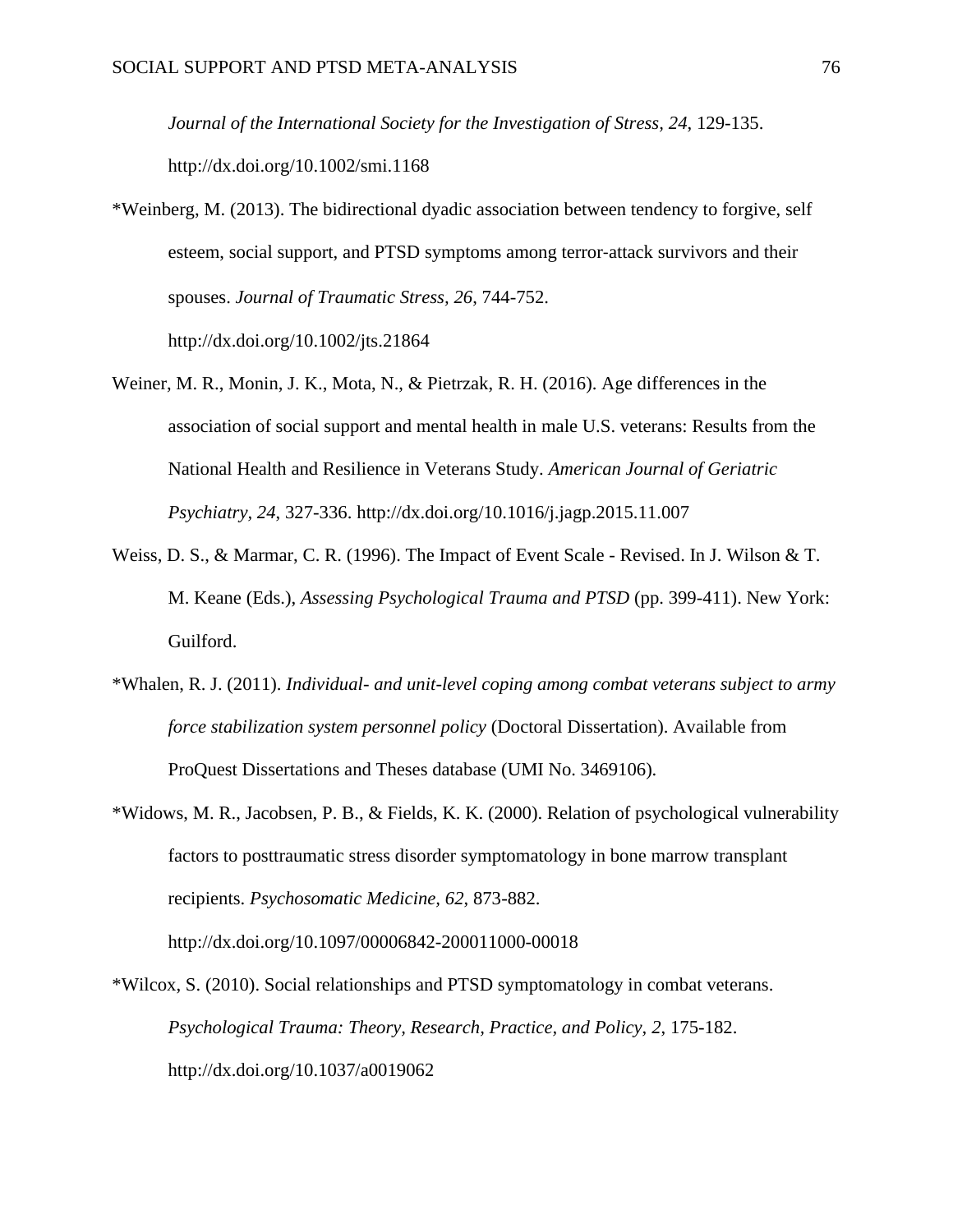- Williams, D. V. (2018). From loyal dominion to new republic: Which realm will get there first? *Round Table, 107*, 507-522. http://dx.doi.org/10.1080/00358533.2018.1494688
- \*Wilson, L. C., & Scarpa, A. (2014). Childhood abuse, perceived social support, and posttraumatic stress symptoms: A moderation model. *Psychological Trauma: Theory, Research, Practice, and Policy, 6*, 512-518. http://dx.doi.org/10.1037/a0032635
- \*Wolfe, J., Sharkansky, E. J., Read, J. P., Dawson, R., Martin, J. A., & Ouimette, P. C. (1998). Sexual harassment and assault as predictors of PTSD symptomatology among U.S. female Persian Gulf War military personnel. *Journal of Interpersonal Violence, 13*, 40-57. http://dx.doi.org/10.1177/088626098013001003
- \*Woods, D. (2004). *Mental health and well-being of Somalis in the United Kingdom* (Doctoral thesis, University of Sheffield, Sheffield, United Kingdom). Retrieved from http://etheses.whiterose.ac.uk/4210/
- Woodward, M. J., Eddinger, J., Henschel, A. V., Dodson, T. S., Tran, H. N., & Beck, J. G. (2015). Social support, posttraumatic cognitions, and PTSD: The influence of family, friends, and a close other in an interpersonal and non-interpersonal trauma group. *Journal of Anxiety Disorders, 35*, 60-67. http://dx.doi.org/10.1016/j.janxdis.2015.09.002
- \*Woodward, M. J., Morissette, S. B., Kimbrel, N. A., Meyer, E. C., DeBeer, B. B., Gulliver, S. B., & Beck, J. G. (2018). A cross-lagged panel approach to understanding social support and chronic posttraumatic stress disorder symptoms in veterans: Assessment modality matters. *Behavior Therapy, 49*, 796-808. http://dx.doi.org/10.1016/j.beth.2018.01.004
- \*Wooten, N. R. (2012). Deployment cycle stressors and post-traumatic stress symptoms in army national guard women: The mediating effect of resilience. *Social Work in Health Care, 51*, 828-849. http://dx.doi.org/10.1080/00981389.2012.692353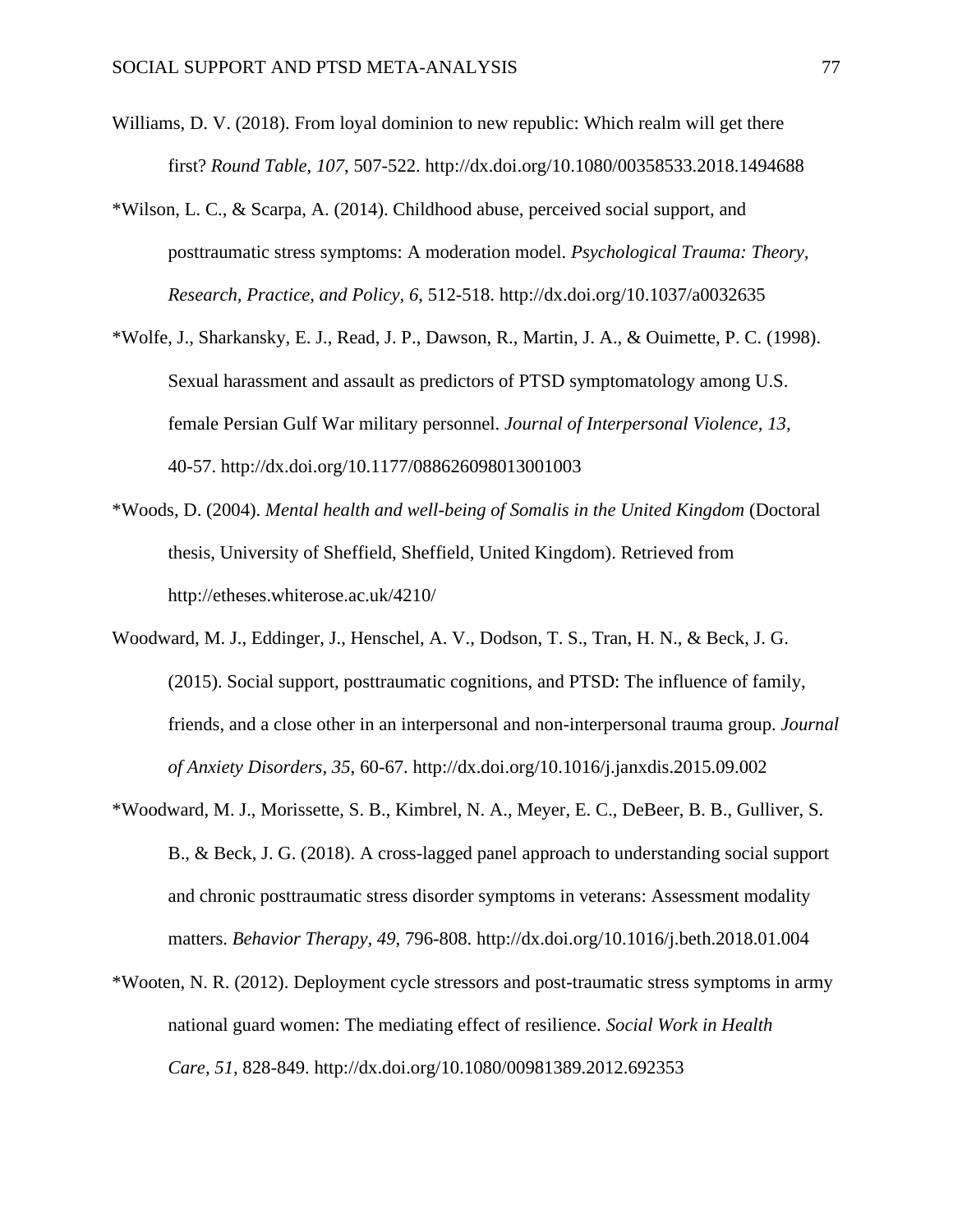- Wright, B. K., Kelsall, H. L., Sim, M. R., Clarke, D. M., & Creamer, M. C. (2013). Support mechanisms and vulnerabilities in relation to PTSD in veterans of the Gulf War, Iraq War, and Afghanistan deployments: A systematic review. *Journal of Traumatic Stress*, *26*, 310-318. http://dx.doi.org/10.1002/jts.21809
- Xue, C., Ge, Y., Tang, B., Liu, Y., Kang, P., Wang, M., & Zhang, L. (2015). A meta-analysis of risk factors for combat-related PTSD among military personnel and veterans. *PloS ONE*, *10*, e0120270. http://dx.doi.org/10.1371/journal.pone.0120270
- \*Yonemoto, T., Kamibeppu, K., Ishii, T., Iwata, S., Hagiwara, Y., & Tatezaki, S. (2009). Psychosocial outcomes in long-term survivors of high-grade osteosarcoma: A Japanese single-center experience. *Anticancer Research, 29*, 4287-4290. http://dx.doi.org/10.1159/000113038
- \*Zhao, C., Wu, Z., & Xu, J. (2013). The association between post-traumatic stress disorder symptoms and the quality of life among Wenchuan earthquake survivors: The role of social support as a moderator. *Quality of Life Research: An International Journal of Quality of Life Aspects of Treatment, Care & Rehabilitation, 22*, 733-743. http://dx.doi.org/10.1007/s11136-012-0197-4
- Zoellner, L. A., Foa, E. B., & Brigidi, B. D. (1999). Interpersonal friction and PTSD in female victims of sexual and nonsexual assault. *Journal of Traumatic Stress, 12*, 689-700. http://dx.doi.org/10.1023/A:1024777303848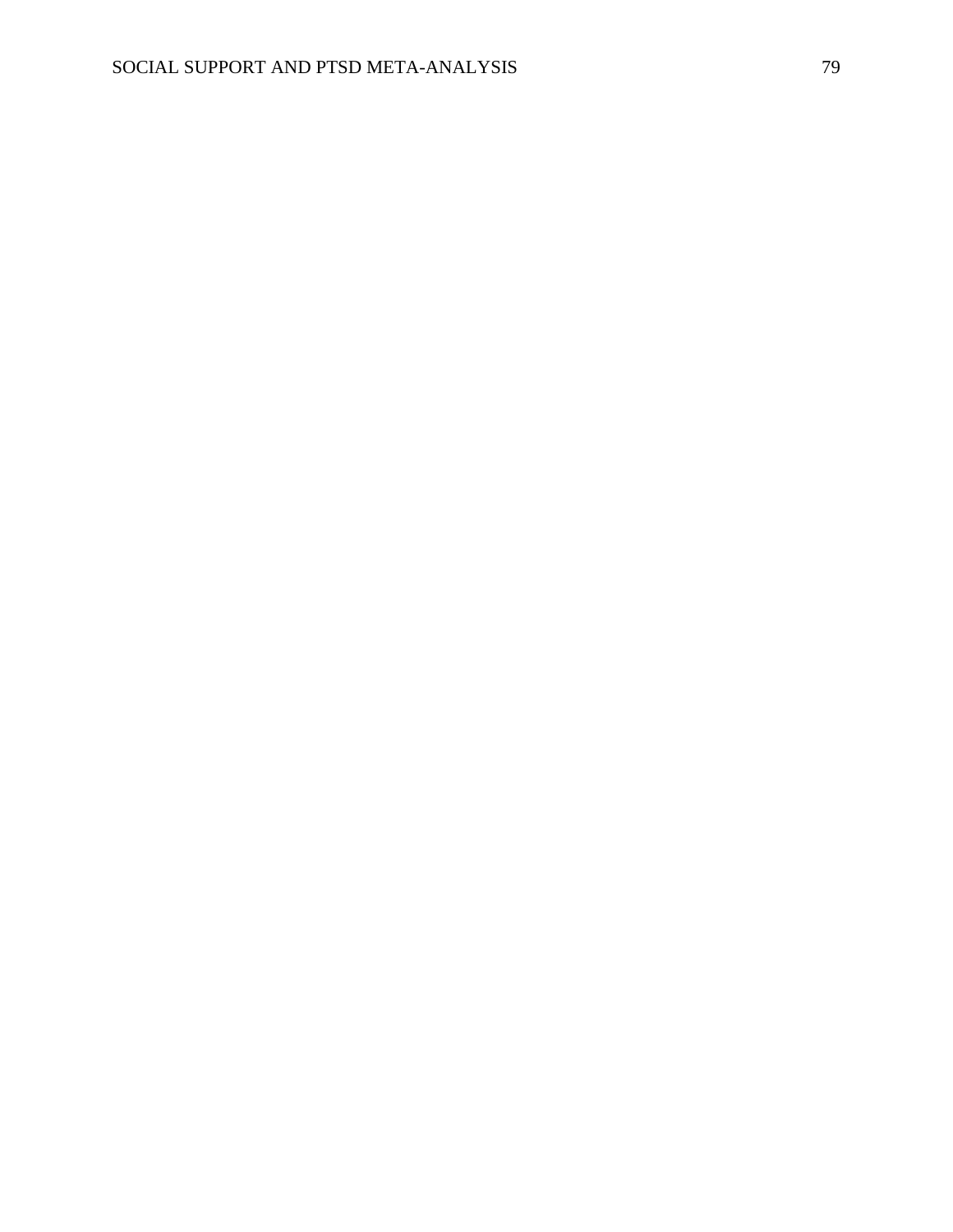## Table 1.

# Moderator Analyses of Categorical Methodological Characteristics

|                                  |                      |                 | Cross-sectional effect sizes |               | Longitudinal effect sizes |                  |                    |          |
|----------------------------------|----------------------|-----------------|------------------------------|---------------|---------------------------|------------------|--------------------|----------|
| Moderator                        | $N_{\text{studies}}$ | $r_{\parallel}$ | 95% CI                       | $Q$ (df)      | $N_{\text{studies}}$      | $\boldsymbol{r}$ | 95% CI             | $Q$ (df) |
| Dissertation / unpublished data  |                      |                 |                              | 0.02(1)       |                           |                  |                    | 0.01(1)  |
| Yes                              | 27                   |                 | $-.27-.34,-.21$              |               | $\overline{4}$            |                  | $-.26 - .35, -.16$ |          |
| N <sub>o</sub>                   | 118                  |                 | $-.27-.30, -.24$             |               | 34                        |                  | $-.24 - .28, -.21$ |          |
| Effect size reported in article  |                      |                 |                              | 0.70(1)       |                           |                  |                    | 0.66(1)  |
| Yes                              | 110                  |                 | $-.27-.31,-.24$              |               | 29                        | $-.25$           | $-.29, -.21$       |          |
| N <sub>o</sub>                   | 35                   |                 | $-.25$ $-.29, -.21$          |               | 9                         |                  | $-.22 - .28, -.17$ |          |
| DSM definition used <sup>a</sup> |                      |                 |                              | $6.92(2)*$    |                           |                  |                    |          |
| DSM-III                          | 16                   | $-.39$          | $-.49, -.29$                 |               |                           |                  |                    |          |
| DSM-IV                           | 121                  |                 | $-.25$ $-.27, -.22$          |               |                           |                  |                    |          |
| $DSM-5$                          | 8                    |                 | $-.27-.33,-.20$              |               |                           |                  |                    |          |
| PTSD measure used                |                      |                 |                              | $19.99(5)$ ** |                           |                  |                    | 5.37(4)  |
| <b>PCL</b>                       | 69                   |                 | $-.28$ $-.31, -.25$          |               | 12                        |                  | $-.26 - .31, -.22$ |          |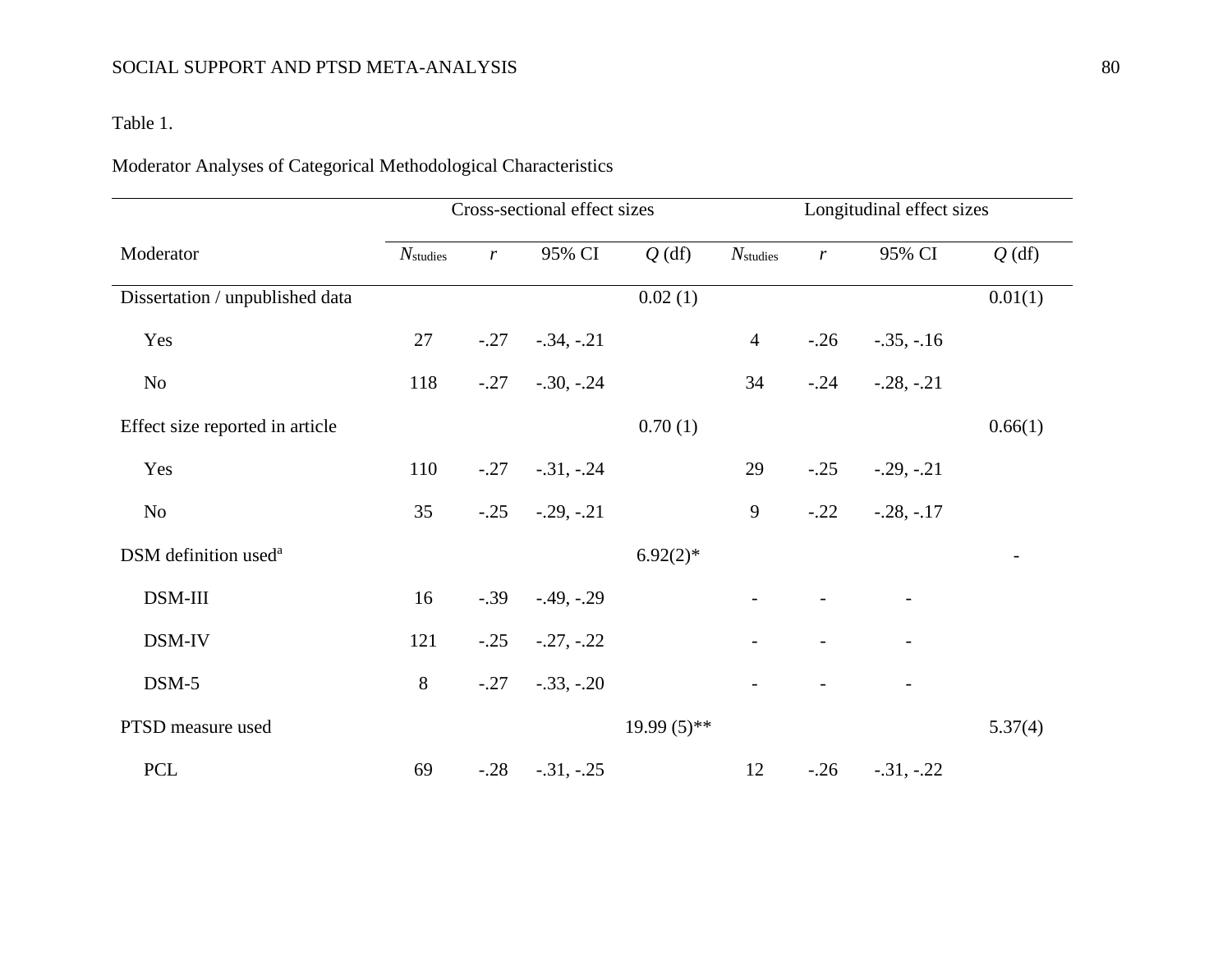| <b>IES-R</b>                          | 23  |        | $-.14$ $-.23, -.04$ |                         | 6                        | $-.13$ | $-.26, .01$  |              |
|---------------------------------------|-----|--------|---------------------|-------------------------|--------------------------|--------|--------------|--------------|
| PDS / PSS-SR                          | 23  | $-.27$ | $-.34, -.21$        |                         | 12                       | $-.22$ | $-.27, -.18$ |              |
| Mississippi                           | 8   | $-.49$ | $-.60, -.36$        |                         | $\overline{\phantom{a}}$ |        |              |              |
| <b>HTQ</b>                            | 9   | $-.20$ | $-.32, -.08$        |                         | $\mathfrak{Z}$           | $-.31$ | $-.47,-.12$  |              |
| Other                                 | 12  | $-.29$ | $-.40, -.16$        |                         | $5\overline{)}$          | $-.29$ | $-.41, -.15$ |              |
| PTSD rated to specific event          |     |        |                     | 6.39 $(1)$ <sup>*</sup> |                          |        |              | 1.63(1)      |
| Yes                                   | 50  | $-.22$ | $-.26, -.19$        |                         | 15                       | $-.21$ | $-.25, -.18$ |              |
| N <sub>o</sub>                        | 95  |        | $-.29$ $-.33, -.25$ |                         | 23                       | $-.26$ | $-.31, -.20$ |              |
| PTSD measure in English               |     |        |                     | $8.88(1)$ **            |                          |        |              | 1.95(1)      |
| Yes                                   | 99  |        | $-.30-.33,-.27$     |                         | 25                       | $-.22$ | $-.24, -.19$ |              |
| N <sub>o</sub>                        | 46  |        | $-.20-.26,-.14$     |                         | 13                       | $-.28$ | $-.35, -.20$ |              |
| Social support measure <sup>b</sup>   |     |        |                     | 1.66(1)                 |                          |        |              | $7.55(1)$ ** |
| Validated                             | 111 |        | $-.28$ $-.31, -.25$ |                         | 32                       | $-.26$ | $-.30, -.22$ |              |
| Author developed / single item        | 28  | $-.23$ | $-.30, -.15$        |                         | 6                        | $-.18$ | $-.22,-.14$  |              |
| Time between SS and PTSD <sup>c</sup> |     |        |                     |                         |                          |        |              | 1.45(2)      |
| $0$ to $<$ 6 months                   |     |        |                     |                         | 13                       | $-.26$ | $-.33, -.18$ |              |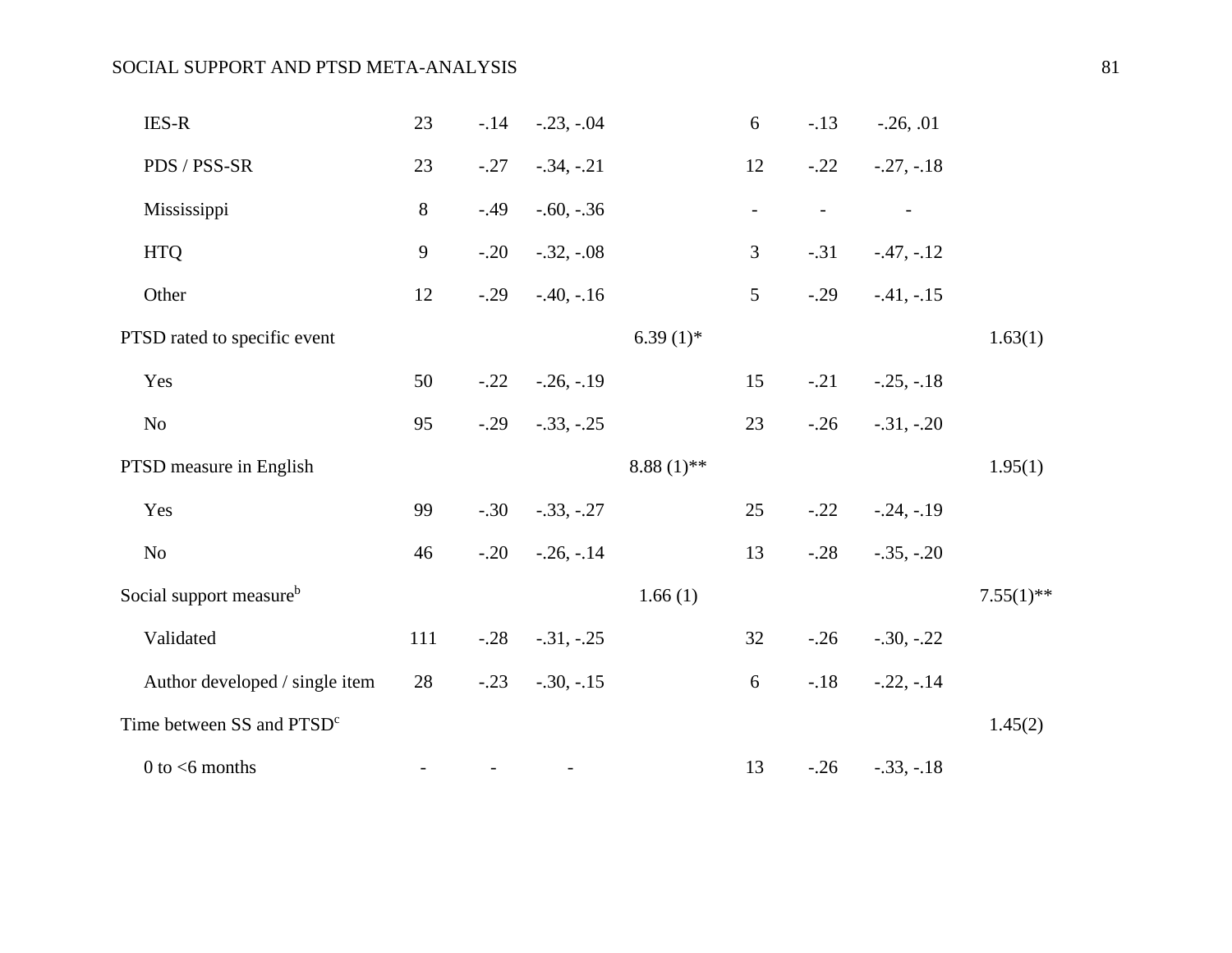| 6 months to $\langle 12 \text{ months} \rangle$ | <b>Service</b> Contractor | and the property of the property            |  | $14 - 0.22 - 0.27, -0.17$ |
|-------------------------------------------------|---------------------------|---------------------------------------------|--|---------------------------|
| 1 year $+$                                      | $\sim$                    | the company's company's company's company's |  | $13 - .26 - .32, -.21$    |

*Note*: PCL = PTSD Checklist, IES-R = Impact of Events Scale – Revised, PDS / PSS-SR = Posttraumatic Diagnostic Scale / PTSD Symptom Scale – Self-Report, Mississippi = Scale for Combat-related PTSD, HTQ = Harvard Trauma Questionnaire. <sup>a</sup>DSM definition was not examined as a moderator for longitudinal effect sizes because there were fewer than 3 studies in all categories other than DSM-IV.

bStudies were excluded from this analysis if they included both validated and author-developed / single item measures of social support.

<sup>c</sup>For moderators in which different categories were represented within a single study, we used a shifting the unit of analysis approach (Cooper, 2010).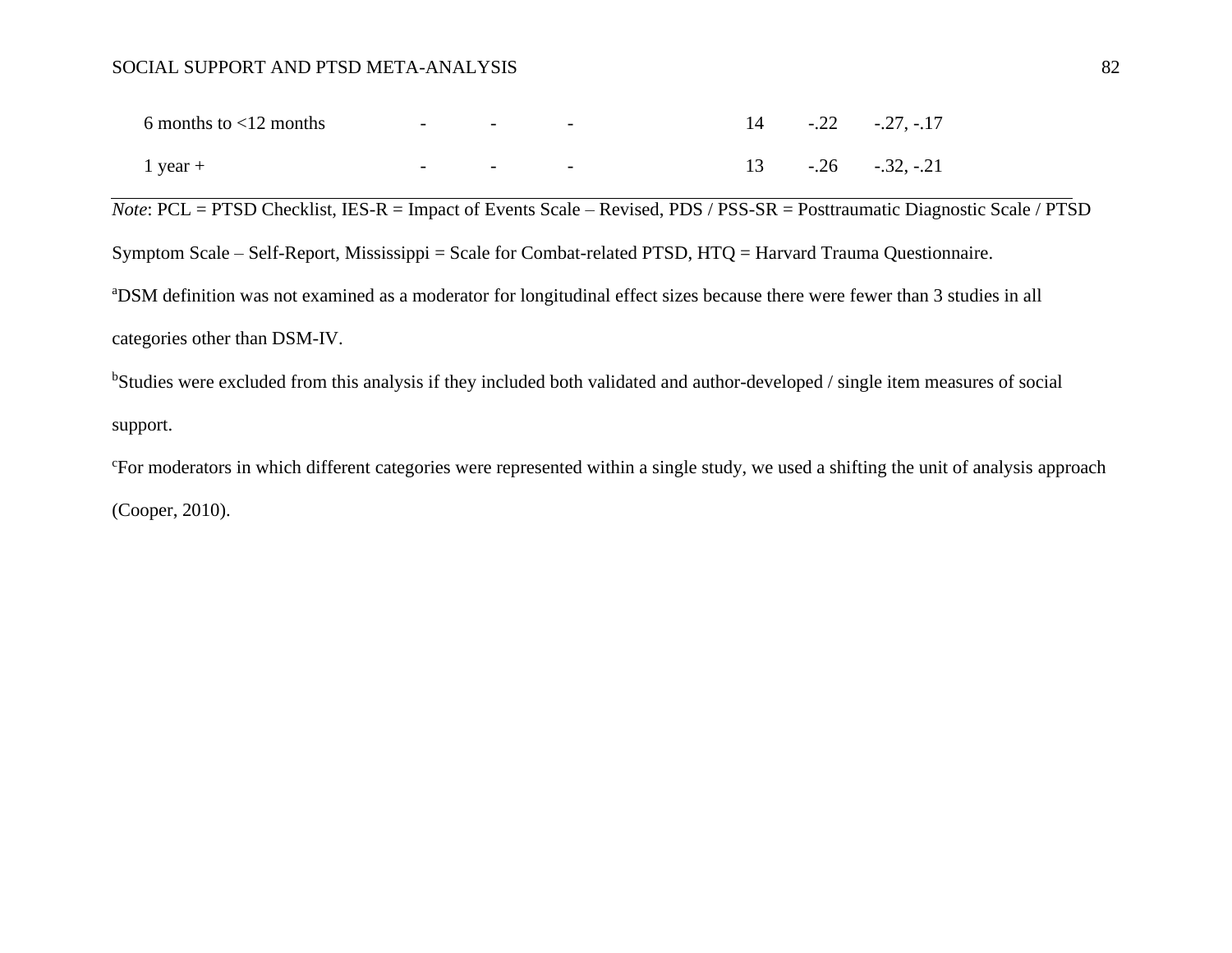## Table 2.

# Meta-regressions of Continuous Moderators

|                  | Cross-sectional effect sizes |           |           |         |                  |              | Longitudinal effect sizes   |           |           |         |                  |              |
|------------------|------------------------------|-----------|-----------|---------|------------------|--------------|-----------------------------|-----------|-----------|---------|------------------|--------------|
| Moderator        | <b>N</b> <sub>studies</sub>  | Coef.     | <b>SE</b> | Z       | $\boldsymbol{p}$ | $R^2$ analog | <b>N</b> <sub>studies</sub> | Coef.     | <b>SE</b> | Z       | $\boldsymbol{p}$ | $R^2$ analog |
| Publication date | 144                          | 0.0105    | 0.0025    | 4.26    | < .0001          | 0.19         | 38                          | 0.0045    | 0.0028    | 1.64    | 0.1017           | 0.12         |
| Study quality    | 138                          | $-0.0160$ | 0.0117    | $-1.36$ | 0.1732           | 0.07         | 33                          | $-0.0168$ | 0.0132    | $-1.28$ | 0.2021           | 0.00         |
| Mean Age         | 127                          | $-0.0019$ | 0.0013    | $-1.42$ | 0.1562           | 0.00         | 30                          | 0.0018    | 0.0016    | 1.16    | 0.2452           | 0.00         |
| % Female         | 136                          | 0.0002    | 0.0005    | 0.40    | 0.6914           | 0.00         | 33                          | 0.0007    | 0.0005    | 1.35    | 0.1778           | 0.00         |
| % White          | 83                           | $-0.0002$ | 0.0008    | $-0.28$ | 0.7832           | 0.00         | 22                          | $-0.0007$ | 0.0007    | $-0.98$ | 0.3283           | 0.00         |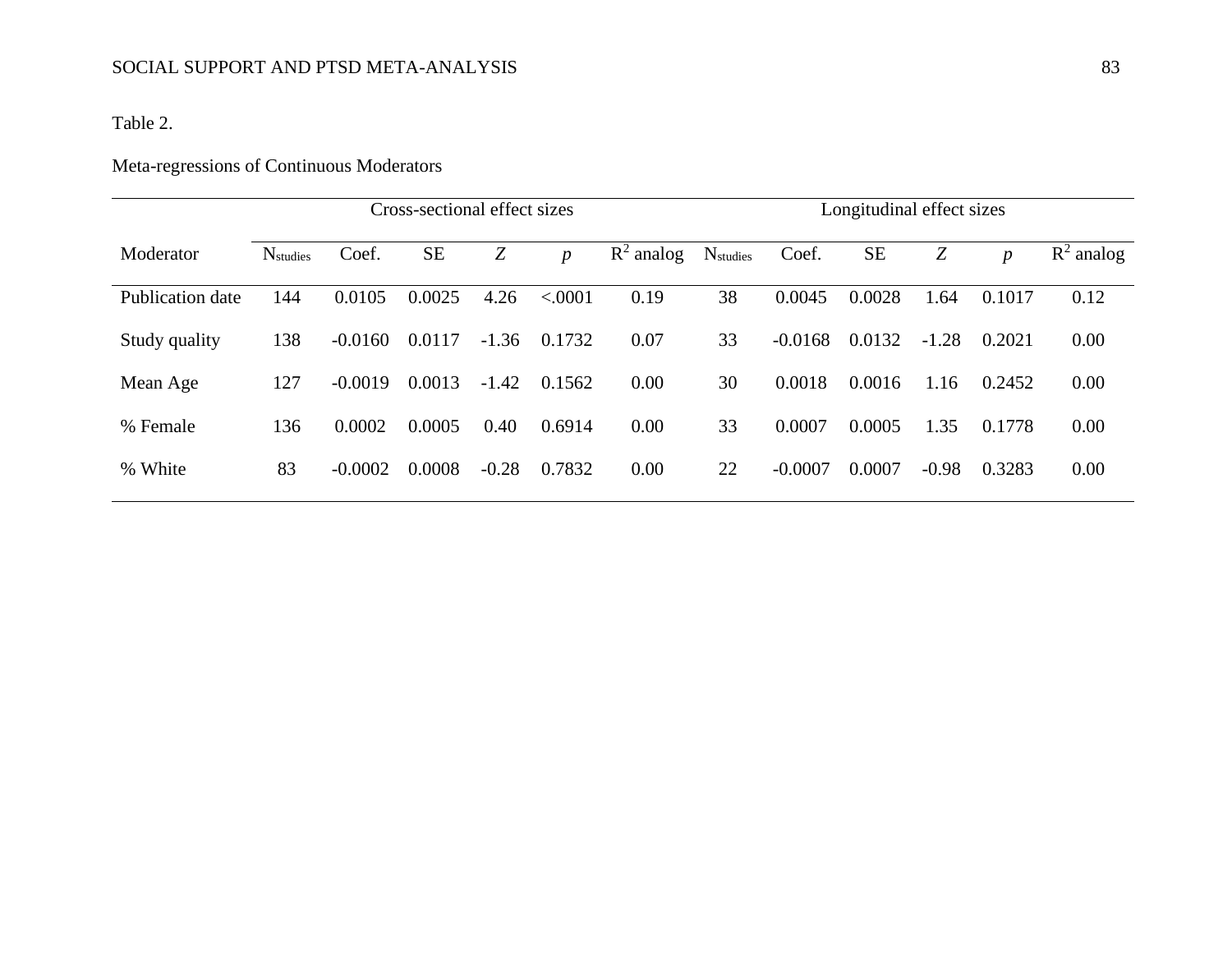## Table 3.

Cross-sectional Moderator Analyses of Categorical Sample, Trauma, and Social Support Characteristics

| Moderator                      | $N_{\text{studies}}$ | $\boldsymbol{r}$ | 95% CI       | $Q$ unadjusted $(df)$ | Adjusted omnibus      |
|--------------------------------|----------------------|------------------|--------------|-----------------------|-----------------------|
|                                |                      |                  |              |                       | test                  |
| Country of Origin              |                      |                  |              | $21.03(1)$ ***        | $Z = -3.38***$        |
| Western                        | 117                  | $-.30^{\rm a}$   | $-.33, -.27$ |                       |                       |
| Non-Western                    | 28                   | $-12^{b}$        | $-.20, -.05$ |                       |                       |
| Sample Type <sup>†</sup>       |                      |                  |              | $8.07(1)$ **          | $Z = -0.80$           |
| Civilian                       | 98                   | $-.23$           | $-.26, -.20$ |                       |                       |
| Veteran                        | 44                   | $-.32$           | $-.37, -.27$ |                       |                       |
| Type of trauma                 |                      |                  |              | $30.66(6)$ ***        | $Q(df) = 20.32(6)$ ** |
| Combat / war                   | 49                   | $-.32^{\rm a}$   | $-.37, -.26$ |                       |                       |
| Acts of terror / mass violence | 11                   | $-.32^{\rm a}$   | $-.41, -.22$ |                       |                       |
| Interpersonal violence         | 14                   | $-.27^{\rm a}$   | $-.35, -.18$ |                       |                       |
| Accident                       | 6                    | $-.24^{\rm a}$   | $-.49, .03$  |                       |                       |
| Natural disaster               | 20                   | $-.09b$          | $-16, .02$   |                       |                       |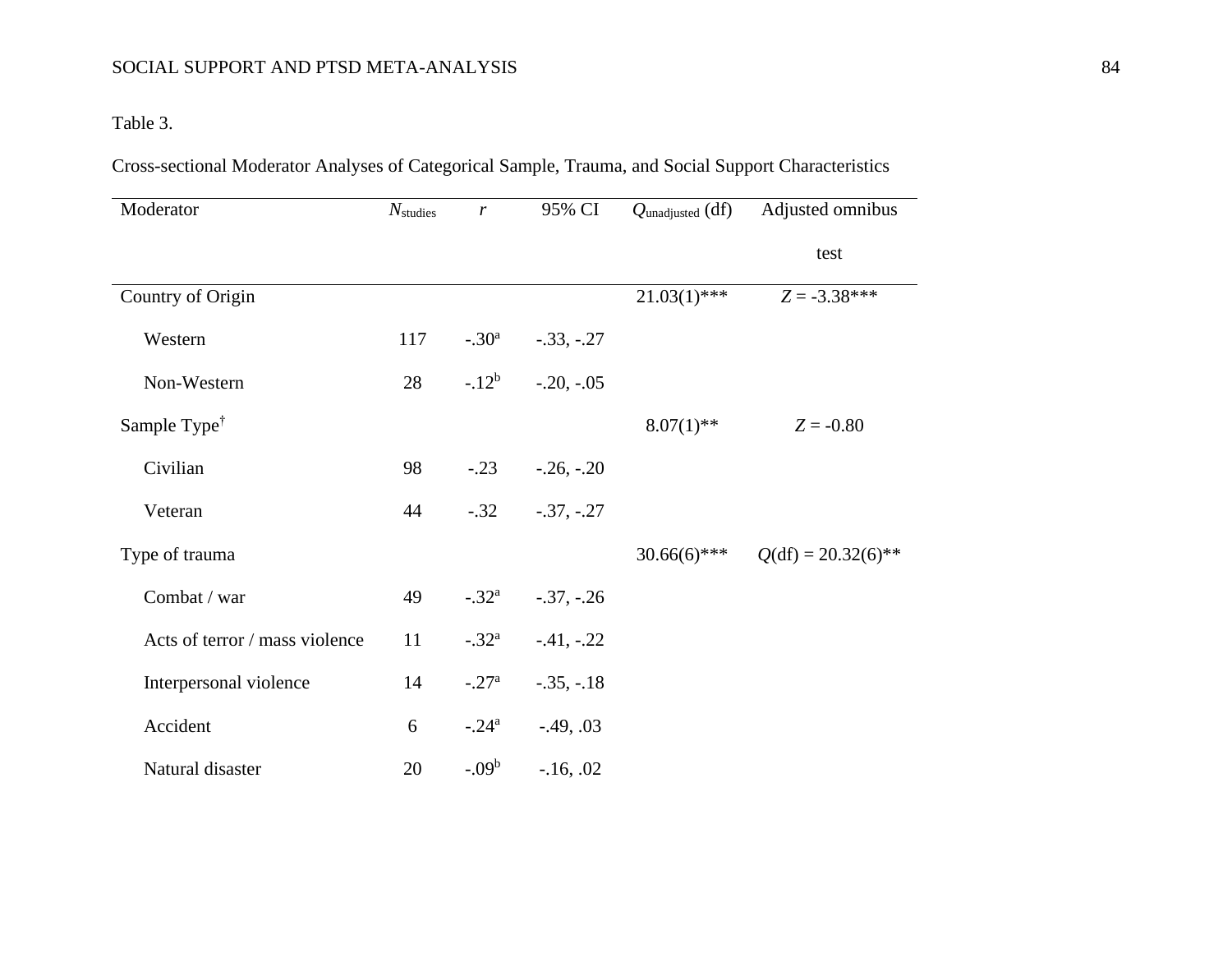| Medical illness                   | 22  | $-.29a$         | $-.34, -.23$ |                |                        |
|-----------------------------------|-----|-----------------|--------------|----------------|------------------------|
| Mixed / Other                     | 23  | $-.27^{\rm a}$  | $-.31, -.23$ |                |                        |
| Timing of trauma <sup>†</sup>     |     |                 |              | $10.00(2)$ **  | $Q(df) = 8.29(2)$ *    |
| Adulthood                         | 110 | $-.29a$         | $-.32, -.26$ |                |                        |
| Childhood                         | 11  | $-.20^{a,b}$    | $-.28, -.11$ |                |                        |
| Mixed                             | 11  | $-13^{b}$       | $-.25, -.00$ |                |                        |
| Time since trauma <sup>†</sup>    |     |                 |              | 2.10(3)        |                        |
| 1 month to $<$ 6 months           | 27  | $-.24$          | $-.31, -.18$ |                |                        |
| 6 months to $<$ 3 years           | 41  | $-.28$          | $-.33, -.23$ |                |                        |
| 3 years to $< 10$ years           | 17  | $-.28$          | $-.35, -.21$ |                |                        |
| $10$ years +                      | 25  | $-.32$          | $-.39, -.24$ |                |                        |
| Social support type <sup>††</sup> |     |                 |              | $26.00(3)$ *** | $Q(df) = 28.08(3)$ *** |
| Negative reactions                | 18  | $-.40^{\circ}$  | $-.48, -.33$ |                |                        |
| Perceived                         | 130 | $-.26^b$        | $-.30, -.23$ |                |                        |
| Structural                        | 24  | $-0.19^{\circ}$ | $-.24,-.14$  |                |                        |
| Enacted                           | 12  | $-.15^{\circ}$  | $-.24, -.07$ |                |                        |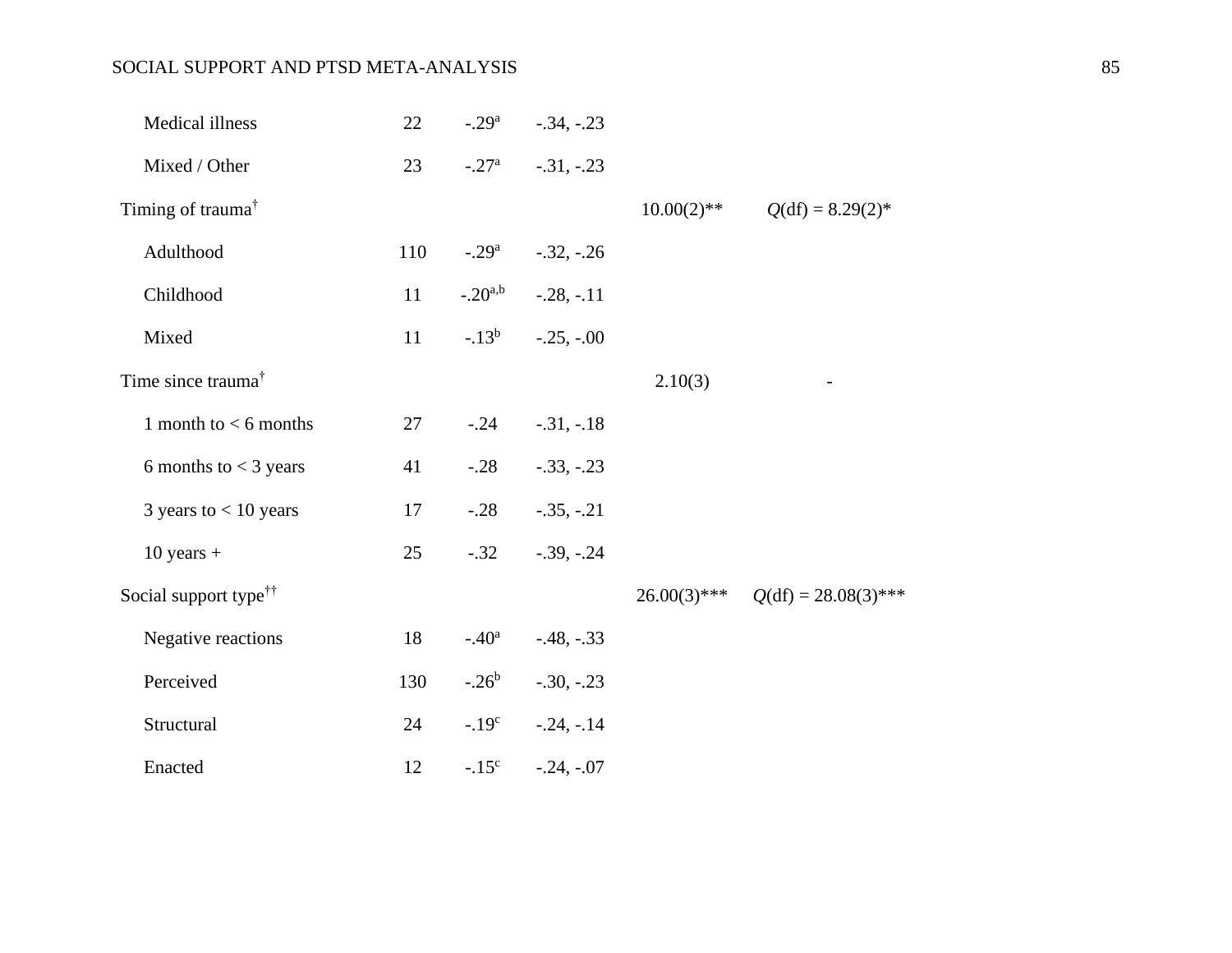Social support provider††

| Global      | 124 | $-.29$ | $-.32, -.26$ |
|-------------|-----|--------|--------------|
| Family      | 15  | $-.21$ | $-.28, -.14$ |
| Spouse      | 10  | $-.21$ | $-.31, -.10$ |
| Friends     | 10  | $-.21$ | $-.30, -.11$ |
| Trop / unit | 15  | $-.25$ | $-.31, -.18$ |
| Medical     | 3   | $-.15$ | $-41, .13$   |
| Other       | 5   | $-.17$ | $-.25, -.08$ |

*Note*. Adjusted analyses represent results for the overall significance of the moderator variable after adjusting for publication year, whether PTSD was rated to a specific event, and the PTSD measure. Different superscripts for the point estimates indicate that the average effect sizes are different at the *p* < .05 level based on the adjusted meta-regression analyses. These contrast analyses were only conducted for moderators with a significant omnibus test.

11.79(6) *-*

†Studies with both civilians and veterans in the sample, studies with mixed / unknown trauma timing, and studies in which the time since trauma was unknown were excluded from the analysis.

††For moderators in which different categories were represented within a single study, we used a shifting the unit of analysis approach (Cooper, 2010).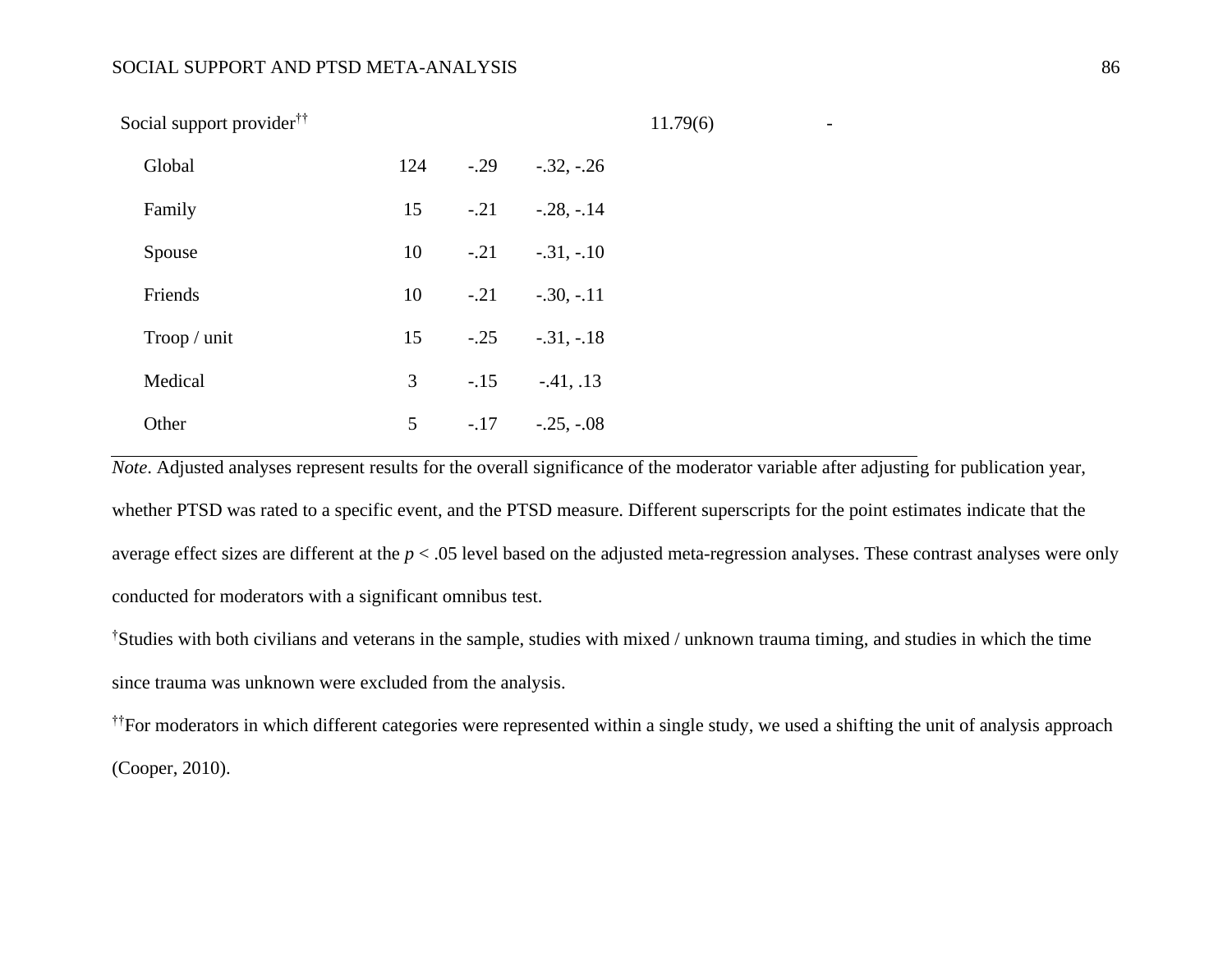## Table 4.

Longitudinal Moderator Analyses of Categorical Sample, Trauma, and Social Support

## Characteristics

| Moderator                      | $N_{\text{studies}}$ | r              | 95% CI       | $Q_{\text{unadjusted}}$ (df) | Adjusted omnibus             |
|--------------------------------|----------------------|----------------|--------------|------------------------------|------------------------------|
|                                |                      |                |              |                              | test                         |
| Country of Origin              |                      |                |              | 0.07(1)                      | $\overline{\phantom{0}}$     |
| Western                        | 34                   | $-.25$         | $-.28, -.21$ |                              |                              |
| Non-Western                    | $\overline{4}$       | $-.22$         | $-.41, -.02$ |                              |                              |
| Sample Type                    |                      |                |              | $4.75(1)$ *                  | $Z = -2.16*$                 |
| Civilian                       | 30                   | $-.22$         | $-.25, -.19$ |                              |                              |
| Veteran                        | $8\,$                | $-.31$         | $-.39, -.23$ |                              |                              |
| Type of trauma                 |                      |                |              | $44.10(6)$ ***               | $Q(df) = 12.27(6)^{\dagger}$ |
| Combat / war                   | 10                   | $-.33^{\circ}$ | $-.39, -.26$ |                              |                              |
| Acts of terror / mass violence | 6                    | $-19^{a,b}$    | $-.24, -.14$ |                              |                              |
| Interpersonal violence         | 6                    | $-.30^{a,c}$   | $-.37, -.23$ |                              |                              |
| Accident                       | $\overline{4}$       | $-.19^{a,b}$   | $-.31, -.06$ |                              |                              |
| Natural disaster               | 3                    | $-13^{b}$      | $-.15, -.11$ |                              |                              |
| Medical illness                | 6                    | $-18^{b,c}$    | $-.37, .02$  |                              |                              |
| Mixed / Other                  | 3                    | $-.24^{a,b}$   | $-.36, -.11$ |                              |                              |
| Time since trauma <sup>†</sup> |                      |                |              | 0.03(2)                      |                              |
| 1 month to $< 6$ months        | 10                   | $-.23$         | $-.30, -.15$ |                              |                              |
| 6 months to $<$ 3 years        | 22                   | $-.22$         | $-.26, -.18$ |                              |                              |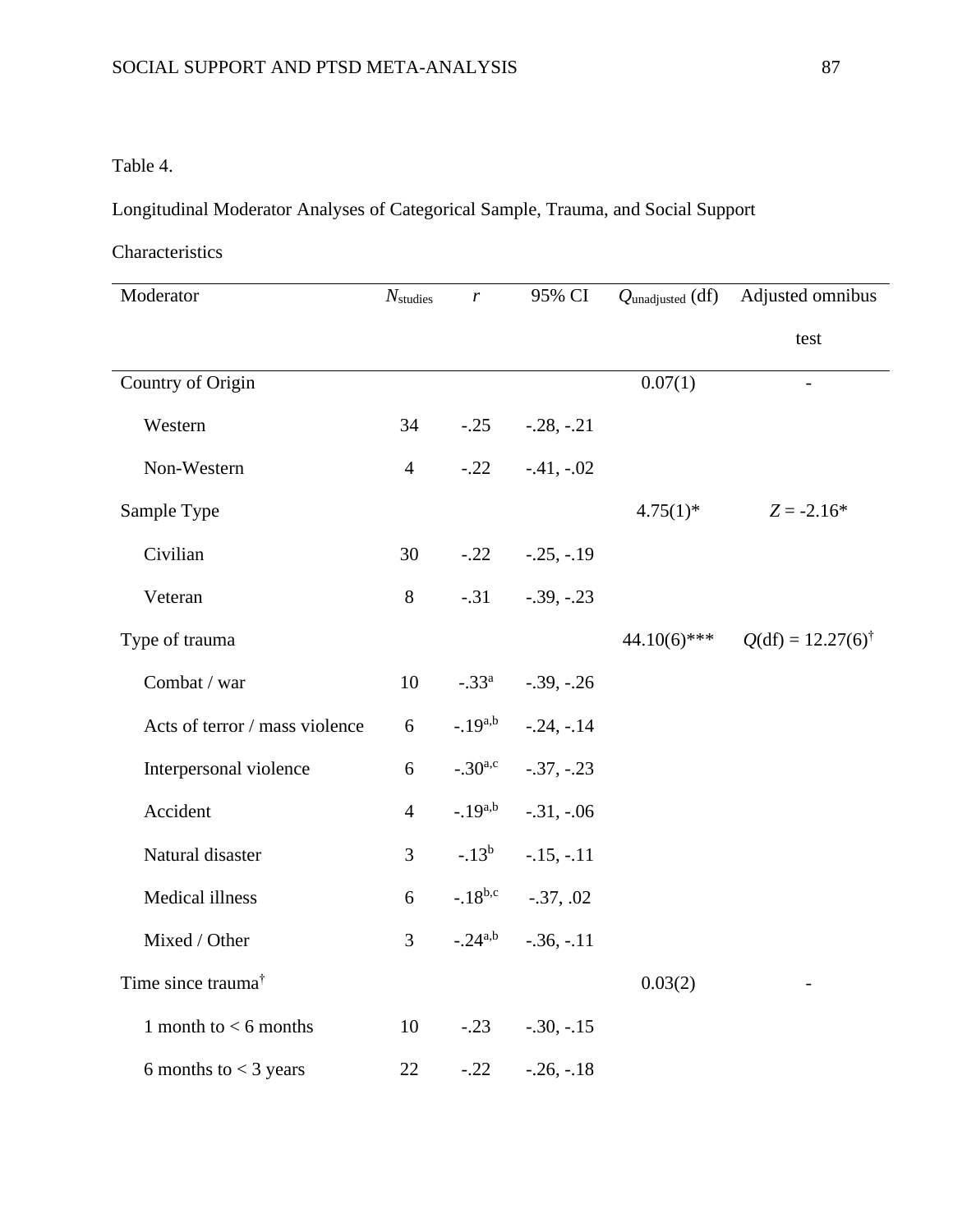| $3 \text{ years} +$                    | 6              | $-.23$ $-.33, -.13$         |                                     |
|----------------------------------------|----------------|-----------------------------|-------------------------------------|
| Social support type <sup>†</sup>       |                |                             | $14.51(2)$ ** $Q(df) = 12.92(2)$ ** |
| Negative reactions                     |                | $7 -.41^{\circ} -.49, -.32$ |                                     |
| Perceived                              |                | 31 $-.22^b$ $-.26, -.18$    |                                     |
| Structural                             |                | 6 $-.21^b$ $-.31, -.12$     |                                     |
| Social support provider <sup>i</sup>   |                |                             | $23.61(2)$ *** $Q(df) = 4.56(2)$    |
| Global                                 |                | $31 -26 -30, -22$           |                                     |
| Family / Spouse                        | 5 <sup>5</sup> | $-.15 - .17, -.14$          |                                     |
| Friends                                | $\overline{4}$ | $-.19$ $-.24, -.13$         |                                     |
| Social support timing <sup>i, ii</sup> |                |                             | $13.99(1)$ *** $Z = 1.71^{\dagger}$ |
| SS measured before trauma              |                | $4 -14 -18, -09$            |                                     |
| SS measured after trauma               | 35             | $-.25$ $-.28, -.21$         |                                     |

*Note*. Adjusted analyses represent results for the overall significance of the moderator variable after adjusting for whether the social support measure was validated. Different superscripts for the point estimates indicate that the average effect sizes are different at the *p* < .05 level based on contrast analyses for the adjusted meta-regression analyses. These contrast analyses were only conducted for moderators with an omnibus test of  $p < 0.10$ .

 $\frac{1}{p}$  < .10,  $\frac{k}{p}$  < .05,  $\frac{k}{p}$  < .01,  $\frac{k}{p}$  < .001.

<sup>i</sup>For moderators in which different categories were represented within a single study, we used a shifting the unit of analysis approach (Cooper, 2010).

iiCategories with less than 3 studies were excluded from the analysis.